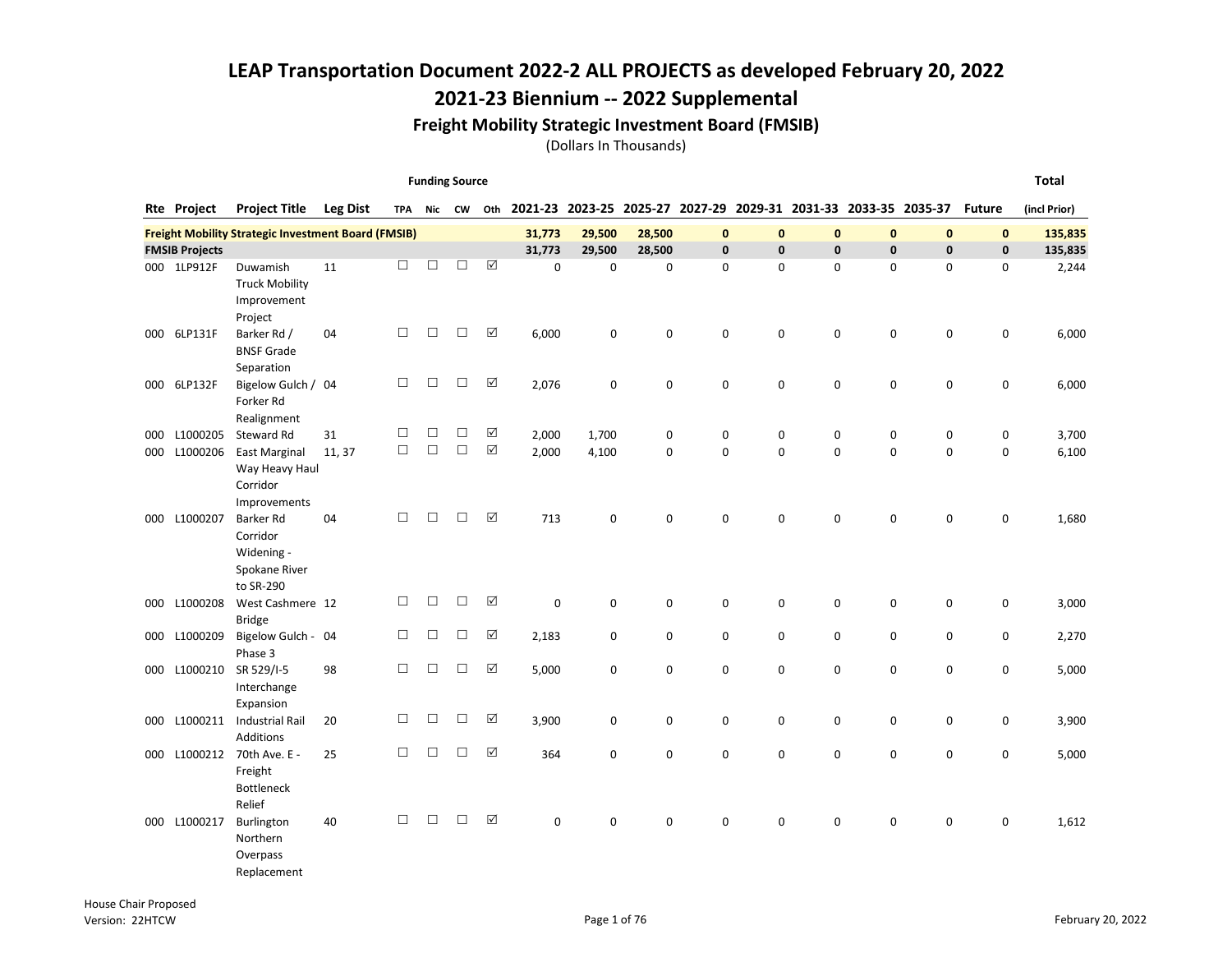## 2021-23 Biennium -- 2022 Supplemental

#### Freight Mobility Strategic Investment Board (FMSIB)

|            |                      |                                        |                 |            | <b>Funding Source</b> |           |     |             |                         |             |        |                  |          |                                         |        |               | <b>Total</b> |
|------------|----------------------|----------------------------------------|-----------------|------------|-----------------------|-----------|-----|-------------|-------------------------|-------------|--------|------------------|----------|-----------------------------------------|--------|---------------|--------------|
| Rte        | Project              | <b>Project Title</b>                   | <b>Leg Dist</b> | <b>TPA</b> | Nic                   | <b>CW</b> | Oth |             | 2021-23 2023-25 2025-27 |             |        |                  |          | 2027-29 2029-31 2031-33 2033-35 2035-37 |        | <b>Future</b> | (incl Prior) |
| 000        | L1000218             | S Lander St                            | 11              | $\Box$     | □                     | □         | ☑   | 279         | 0                       | $\Omega$    | 0      | $\mathbf 0$      | $\Omega$ | $\mathbf 0$                             | 0      | $\mathbf 0$   | 2,779        |
|            |                      | Grade                                  |                 |            |                       |           |     |             |                         |             |        |                  |          |                                         |        |               |              |
|            |                      | Separation                             |                 | П          |                       | П         | ☑   |             |                         |             |        |                  |          |                                         |        |               |              |
| 000<br>000 | L1000289<br>L1000292 | <b>Future Awards</b><br>S 228th Street | 99              | $\Box$     | □<br>□                | П         | ⊠   | 0<br>0      | 22,000<br>0             | 28,500<br>0 | 0<br>0 | 0<br>$\mathbf 0$ | 0<br>0   | 0<br>$\mathbf 0$                        | 0<br>0 | 0<br>0        | 50,500       |
|            |                      | Extension &                            | 31, 33, 42      |            |                       |           |     |             |                         |             |        |                  |          |                                         |        |               | 9,750        |
|            |                      | Grade                                  |                 |            |                       |           |     |             |                         |             |        |                  |          |                                         |        |               |              |
|            |                      | Separation                             |                 |            |                       |           |     |             |                         |             |        |                  |          |                                         |        |               |              |
| 005        | 3LP138F              | Port of Tacoma                         | 25              | п          | П                     |           | ☑   | 5,833       | 1,700                   | $\mathbf 0$ | 0      | 0                | 0        | $\mathbf 0$                             | 0      | 0             | 7,533        |
|            |                      | Rd Interchange                         |                 |            |                       |           |     |             |                         |             |        |                  |          |                                         |        |               |              |
|            |                      | Phase 3                                |                 |            |                       |           |     |             |                         |             |        |                  |          |                                         |        |               |              |
| 005        | 3LP139F              | Port of Tacoma 25                      |                 | П          | П                     | П         | ⊠   | $\mathbf 0$ | 0                       | $\mathbf 0$ | 0      | $\mathbf 0$      | 0        | $\mathbf 0$                             | 0      | 0             | 4,333        |
|            |                      | Rd Interchange                         |                 |            |                       |           |     |             |                         |             |        |                  |          |                                         |        |               |              |
|            |                      | Phase 2                                |                 | п          | П                     |           | ⊠   |             |                         |             |        |                  |          |                                         |        |               |              |
| 005        | 9LP999B              | Port of Tacoma 27<br>Rd-Interchange    |                 |            |                       |           |     | $\Omega$    | 0                       | $\Omega$    | 0      | $\Omega$         | $\Omega$ | $\Omega$                                | 0      | 0             | 2,334        |
|            |                      | improvements                           |                 |            |                       |           |     |             |                         |             |        |                  |          |                                         |        |               |              |
| 099        | 3LP101F              | SR 99 Puyallup                         | 02              | П          | П                     | П         | ☑   | $\mathbf 0$ | 0                       | $\mathbf 0$ | 0      | $\mathbf 0$      | 0        | $\mathbf 0$                             | 0      | 0             | 5,000        |
|            |                      | <b>River Bridge</b>                    |                 |            |                       |           |     |             |                         |             |        |                  |          |                                         |        |               |              |
| 410        | L1000219             | SR 410 Traffic                         | 31              | □          | □                     | П         | ☑   | 290         | 0                       | 0           | 0      | $\mathbf 0$      | 0        | 0                                       | 0      | 0             | 2,500        |
|            |                      | Ave/E Main                             |                 |            |                       |           |     |             |                         |             |        |                  |          |                                         |        |               |              |
| 432        | L1000216             | SR 432/SR 411                          | 19              | п          | П                     |           | ⊠   | 256         | 0                       | $\mathbf 0$ | 0      | $\mathbf 0$      | 0        | $\mathbf 0$                             | 0      | 0             | 2,100        |
|            |                      | Intersection                           |                 |            |                       |           |     |             |                         |             |        |                  |          |                                         |        |               |              |
|            |                      | Improvements                           |                 |            |                       |           |     |             |                         |             |        |                  |          |                                         |        |               |              |
| 509        | L1000214             | Taylor Way                             | 25, 27          |            | П                     |           | ⊠   | 879         | 0                       | 0           | 0      | $\mathbf 0$      | 0        | 0                                       | 0      | 0             | 2,500        |
|            |                      | Rehabilitation                         |                 |            |                       |           |     |             |                         |             |        |                  |          |                                         |        |               |              |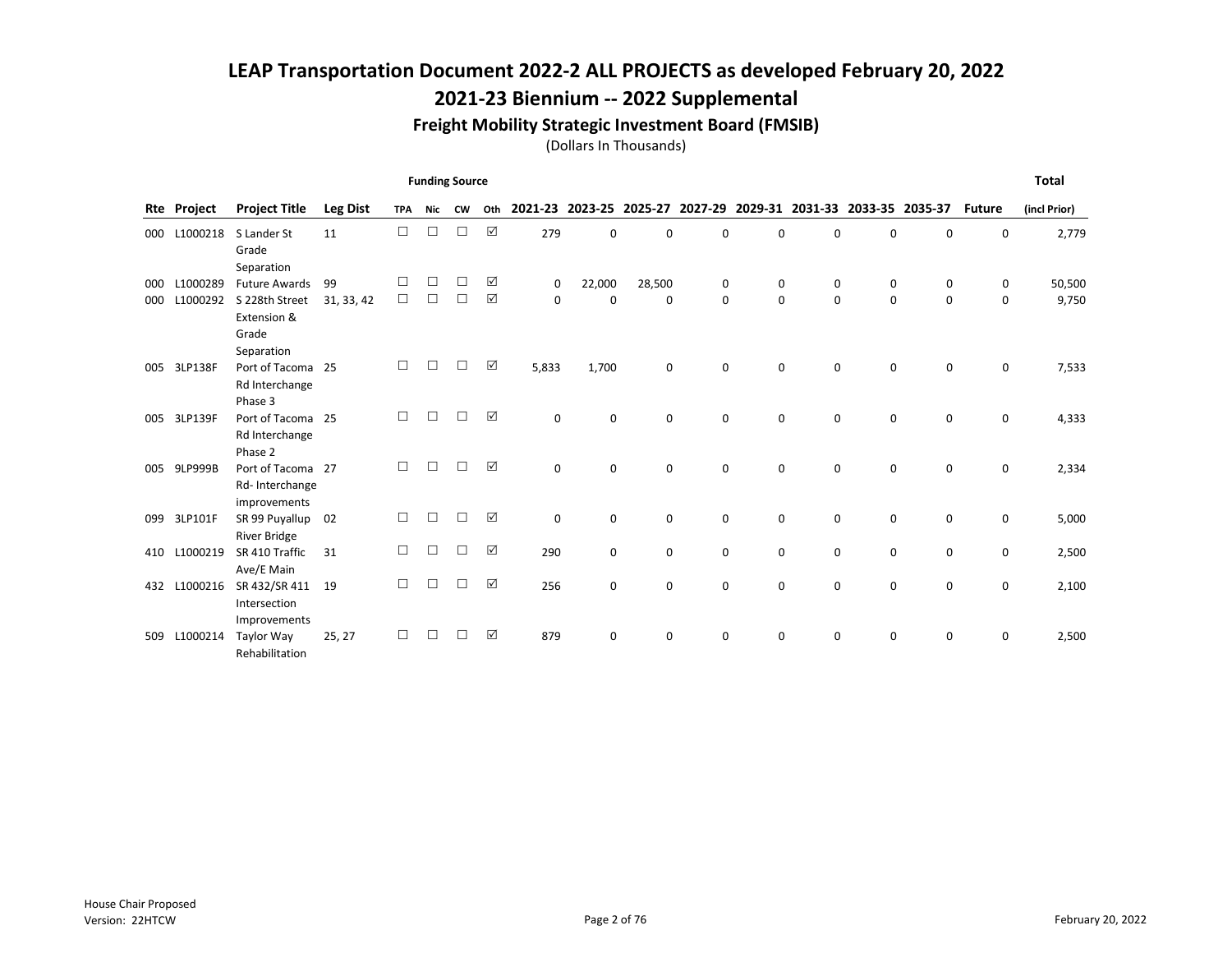## 2021-23 Biennium -- 2022 Supplemental

#### Highway Management & Facilities Program (D)

|       |                              |                                                                                         |                 |            | <b>Funding Source</b> |        |             |                                                                            |        |             |             |             |             |             |             |               | Total        |
|-------|------------------------------|-----------------------------------------------------------------------------------------|-----------------|------------|-----------------------|--------|-------------|----------------------------------------------------------------------------|--------|-------------|-------------|-------------|-------------|-------------|-------------|---------------|--------------|
|       | Rte Project                  | <b>Project Title</b>                                                                    | <b>Leg Dist</b> | <b>TPA</b> |                       |        |             | Nic CW Oth 2021-23 2023-25 2025-27 2027-29 2029-31 2031-33 2033-35 2035-37 |        |             |             |             |             |             |             | <b>Future</b> | (incl Prior) |
|       |                              | <b>Highway Management &amp; Facilities Program (D)</b>                                  |                 |            |                       |        |             | 18,290                                                                     | 11,126 | 10,677      | 10,877      | 10,924      | 10,973      | 10,972      | 10,973      | 8,650         | 230,661      |
|       | <b>Facility Improvements</b> |                                                                                         |                 |            |                       |        |             | 7,770                                                                      | 1,976  | 1,375       | 1,423       | 1,470       | 1,519       | 1,519       | 1,520       | $\mathbf 0$   | 87,372       |
| 000   | D311701                      | <b>NPDES Facilities 99</b><br>Projects                                                  |                 | П          | □                     | $\Box$ | ☑           | 500                                                                        | 250    | 250         | 250         | 250         | 250         | 250         | 250         | 0             | 2,772        |
| 000   | D399301                      | Olympic Region 22<br><b>Headquarters</b><br><b>Facility Site</b><br><b>Debt Service</b> |                 | $\Box$     | □                     | $\Box$ | ☑           | 576                                                                        | 650    | $\Omega$    | $\mathbf 0$ | $\mathbf 0$ | $\Omega$    | $\mathbf 0$ | $\Omega$    | 0             | 6,053        |
| 000   | D3PW001                      | Northup Pre-<br>Wash NPDES                                                              | 48              | П          | $\Box$                | $\Box$ | ☑           | 1,200                                                                      | 0      | $\mathbf 0$ | 0           | $\pmb{0}$   | $\mathbf 0$ | 0           | $\mathbf 0$ | 0             | 1,200        |
| 000   | D3PW002                      | Wandermere<br>Pre-Wash<br><b>NPDES</b>                                                  | 07              | П          | □                     | П      | ☑           | 397                                                                        | 0      | $\mathbf 0$ | $\mathbf 0$ | $\mathsf 0$ | $\mathbf 0$ | $\mathbf 0$ | $\mathbf 0$ | 0             | 397          |
| 000   | D3PW003                      | Geiger Pre-<br>Wash NPDES                                                               | 06              | $\Box$     | □                     | $\Box$ | ☑           | 397                                                                        | 0      | 0           | 0           | 0           | 0           | 0           | $\mathbf 0$ | 0             | 397          |
| 000   | L1000151                     | Olympic Region 22<br>Maintenance<br>and<br>Administration<br>Facility                   |                 | П          | $\Box$                | ☑      | $\Box$      | 3,667                                                                      | 0      | 0           | 0           | 0           | 0           | 0           | $\mathbf 0$ | 0             | 61,054       |
| 999   | D300701                      | Statewide<br>Administrative<br>Support                                                  | 99              | $\Box$     | □                     | $\Box$ | ☑           | 1,033                                                                      | 1,076  | 1,125       | 1,173       | 1,220       | 1,269       | 1,269       | 1,270       | 0             | 15,499       |
|       | <b>Facility Preservation</b> |                                                                                         |                 |            |                       |        |             | 5,895                                                                      | 4,825  | 4,977       | 5,129       | 5,129       | 5,129       | 5,128       | 5,128       | $\pmb{0}$     | 99,739       |
| 000   | 888899M                      | Dayton Ave<br>RHQ - Purchase<br>Furniture                                               | 32              | П          | $\Box$                | □      | ☑           | $\mathbf 0$                                                                | 0      | $\mathbf 0$ | $\mathbf 0$ | $\mathsf 0$ | $\mathbf 0$ | $\mathbf 0$ | $\mathbf 0$ | 0             | 1,565        |
| 000   | L2000287                     | Northwest<br>Region<br>Headquarters<br>Renovation                                       | 32              | $\Box$     | $\Box$                | $\Box$ | $\boxtimes$ | 1,131                                                                      | 0      | $\mathbf 0$ | $\mathbf 0$ | $\mathbf 0$ | $\mathbf 0$ | $\mathbf 0$ | $\pmb{0}$   | 0             | 45,032       |
| 999   | D309701                      | Preservation<br>and<br>Improvement<br>Minor Works<br>Projects                           | 99              | П          | П                     | П      | ☑           | 4,764                                                                      | 4,825  | 4,977       | 5,129       | 5,129       | 5,129       | 5,128       | 5,128       | 0             | 53,142       |
| Other |                              |                                                                                         |                 |            |                       |        |             | 4,325                                                                      | 4,325  | 4,325       | 4,325       | 4,325       | 4,325       | 4,325       | 4,325       | 8,650         | 43,250       |
|       |                              |                                                                                         |                 |            |                       |        |             |                                                                            |        |             |             |             |             |             |             |               |              |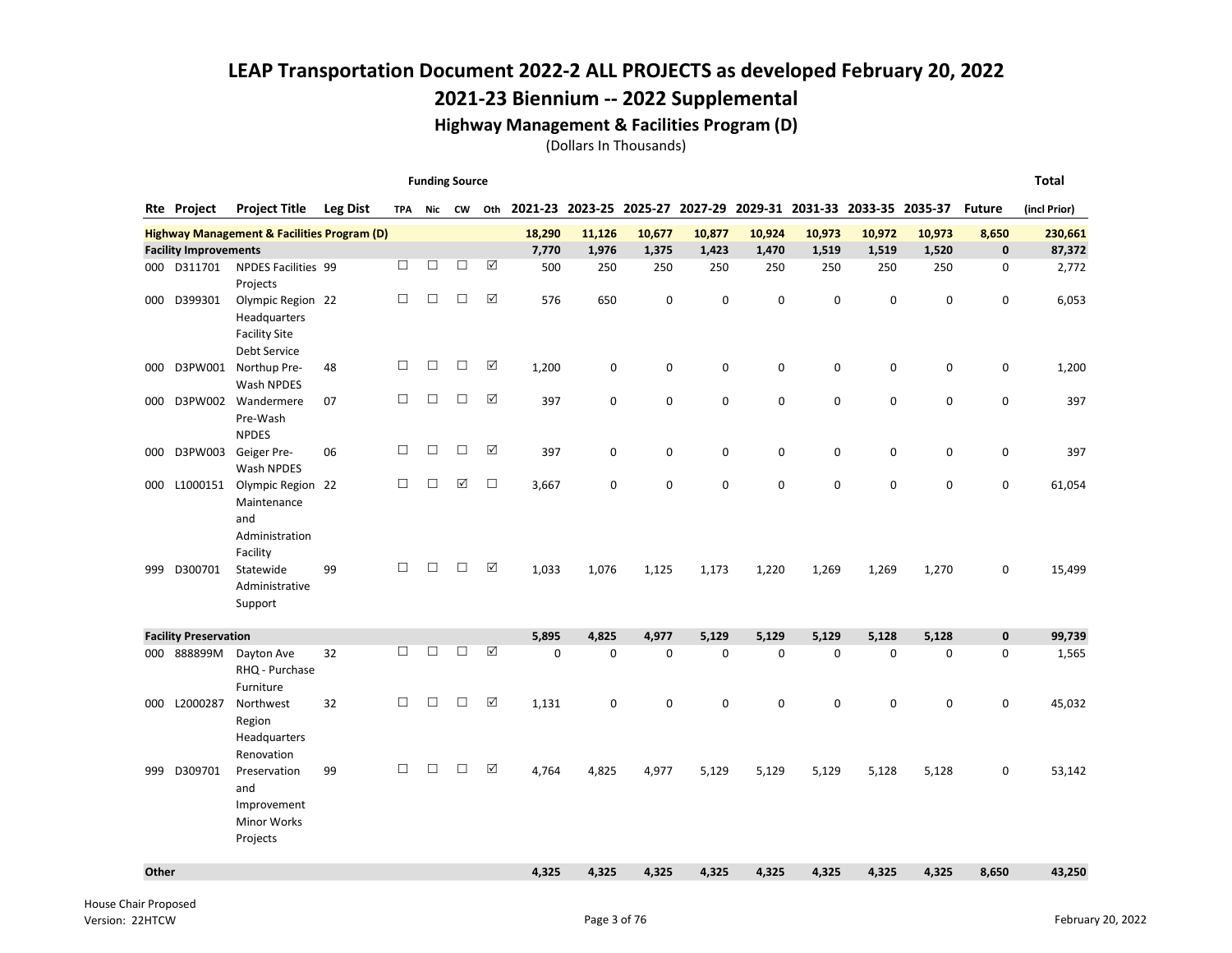## 2021-23 Biennium -- 2022 Supplemental

#### Highway Management & Facilities Program (D)

|     |                    |                                         |                 |            |     | <b>Funding Source</b> |     |                                                                 |              |       |       |              |              |              |              |        | Total        |
|-----|--------------------|-----------------------------------------|-----------------|------------|-----|-----------------------|-----|-----------------------------------------------------------------|--------------|-------|-------|--------------|--------------|--------------|--------------|--------|--------------|
|     | <b>Rte Project</b> | <b>Project Title</b>                    | <b>Leg Dist</b> | <b>TPA</b> | Nic | CW                    | Oth | 2021-23 2023-25 2025-27 2027-29 2029-31 2031-33 2033-35 2035-37 |              |       |       |              |              |              |              | Future | (incl Prior) |
| 000 | L2021036           | Dayton Avenue 32<br><b>COP Payments</b> |                 |            |     |                       | ☑   | 4,325                                                           | 4,325        | 4,325 | 4,325 | 4,325        | 4,325        | 4,325        | 4,325        | 8,650  | 43,250       |
|     | <b>Unknown</b>     |                                         |                 |            |     |                       |     | 300                                                             | $\mathbf{0}$ | 0     | 0     | $\mathbf{0}$ | $\mathbf{0}$ | $\mathbf{0}$ | $\mathbf{0}$ | 0      | 300          |
| 000 | D3212301           | Radio Site HVAC 99<br>Systems           |                 |            |     |                       | ☑   | 300                                                             | 0            | 0     | 0     | 0            | 0            | 0            | 0            | 0      | 300          |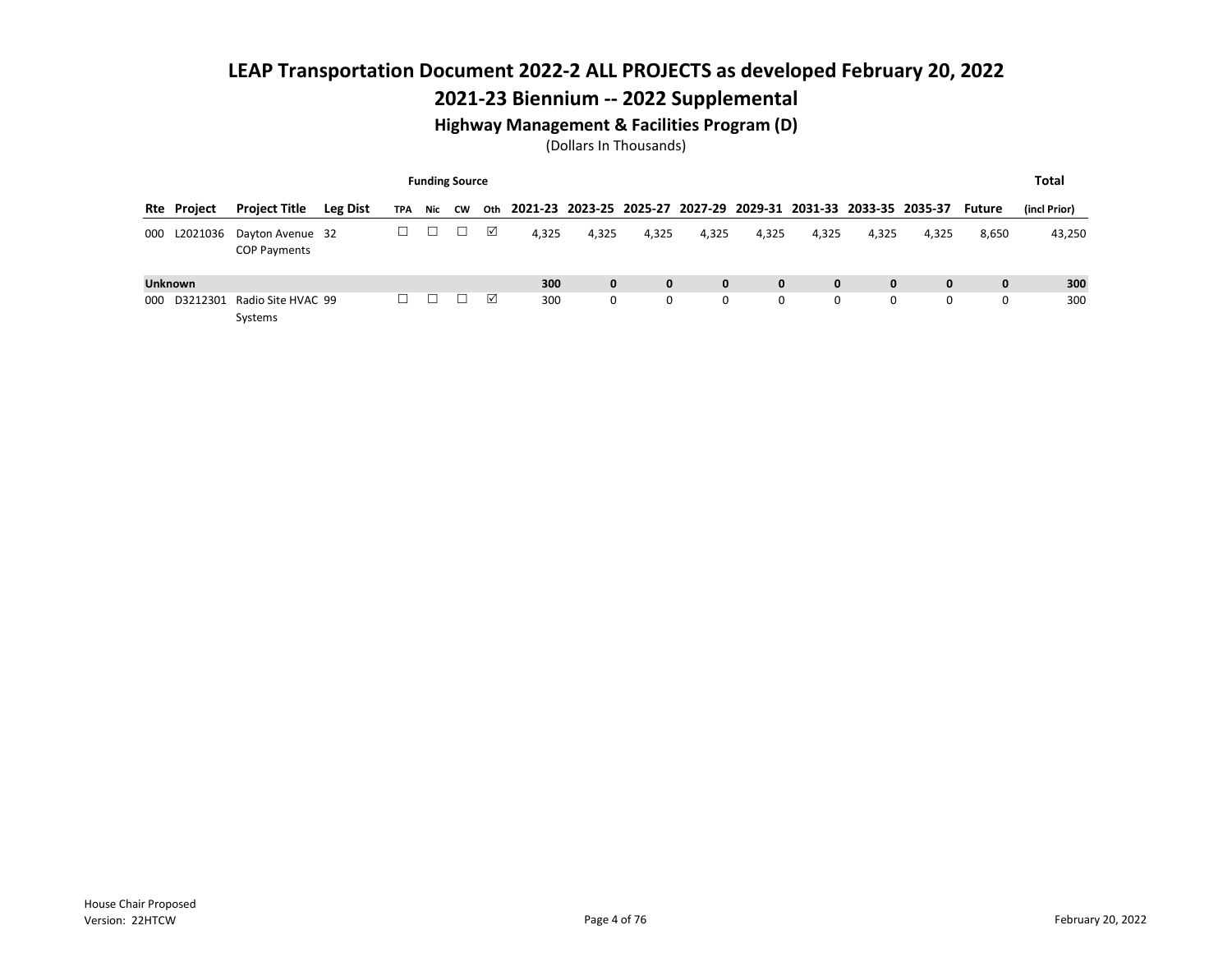#### Highway Improvements Program (I)

|     |                    |                                                        |                 |                 |                       | <b>Funding Source</b> |                       |         |              |                                         |             |                                                                 |              |              |              |               | <b>Total</b> |
|-----|--------------------|--------------------------------------------------------|-----------------|-----------------|-----------------------|-----------------------|-----------------------|---------|--------------|-----------------------------------------|-------------|-----------------------------------------------------------------|--------------|--------------|--------------|---------------|--------------|
|     | <b>Rte Project</b> | <b>Project Title</b>                                   | <b>Leg Dist</b> | TPA             |                       | Nic CW                | Oth                   |         |              |                                         |             | 2021-23 2023-25 2025-27 2027-29 2029-31 2031-33 2033-35 2035-37 |              |              |              | <b>Future</b> | (incl Prior) |
|     |                    | <b>Highway Improvements Program (I)</b>                |                 |                 |                       |                       |                       |         |              | 3,499,277 3,306,743 2,274,693 1,599,415 |             | 431,439                                                         | 298,708      | 136,871      | 137,538      | 196,246       | 24,988,793   |
|     |                    | <b>Puget Sound Major Corridor Investments</b>          |                 |                 |                       |                       |                       | 1,000   | $\mathbf{0}$ | $\mathbf{0}$                            | $\pmb{0}$   | $\mathbf{0}$                                                    | $\mathbf{0}$ | $\mathbf{0}$ | $\mathbf{0}$ | $\mathbf 0$   | 1,000        |
|     |                    | 162 L1000276 SR 162/410                                | 31              | □               | □                     | □                     | ☑                     | 1,000   | $\mathbf 0$  | $\Omega$                                | 0           | $\mathbf 0$                                                     | $\Omega$     | $\Omega$     | $\Omega$     | 0             | 1,000        |
|     |                    | Interchange                                            |                 |                 |                       |                       |                       |         |              |                                         |             |                                                                 |              |              |              |               |              |
|     |                    | Design and                                             |                 |                 |                       |                       |                       |         |              |                                         |             |                                                                 |              |              |              |               |              |
|     |                    | Right of Way                                           |                 |                 |                       |                       |                       |         |              |                                         |             |                                                                 |              |              |              |               |              |
|     |                    | Project                                                |                 |                 |                       |                       |                       |         |              |                                         |             |                                                                 |              |              |              |               |              |
|     |                    | SR 3, Mason/Kitsap County - Improvements               |                 |                 |                       |                       |                       | 12,834  | 29,919       | 21,929                                  | $\mathbf 0$ | $\mathbf 0$                                                     | $\mathbf{0}$ | $\mathbf{0}$ | $\mathbf{0}$ | $\mathbf 0$   | 93,395       |
|     | 003 300344D        | SR 3/Belfair                                           | 35              | $\triangledown$ | П                     | П                     | ☑                     | 199     | $\mathbf 0$  | $\Omega$                                | $\Omega$    | $\mathbf 0$                                                     | 0            | $\Omega$     | $\Omega$     | 0             | 26,485       |
|     |                    | Area - Widening                                        |                 |                 |                       |                       |                       |         |              |                                         |             |                                                                 |              |              |              |               |              |
|     |                    | and Safety                                             |                 |                 |                       |                       |                       |         |              |                                         |             |                                                                 |              |              |              |               |              |
|     |                    | Improvements                                           |                 |                 |                       |                       |                       |         |              |                                         |             |                                                                 |              |              |              |               |              |
| 003 | T30400R            | SR 3 Freight                                           | 35              | П               | $\Box$                | ☑                     | $\Box$                | 12,635  | 29,919       | 21,929                                  | 0           | $\mathbf 0$                                                     | $\mathbf 0$  | $\mathbf 0$  | $\mathbf 0$  | 0             | 66,910       |
|     |                    | Corridor                                               |                 |                 |                       |                       |                       |         |              |                                         |             |                                                                 |              |              |              |               |              |
|     |                    | I-5 / SR 16, Tacoma Area - HOV & Corridor Improvements |                 |                 |                       |                       |                       | 132,834 | 168,307      | $\mathbf{0}$                            | $\mathbf 0$ | $\mathbf 0$                                                     | $\mathbf{0}$ | $\mathbf{0}$ | $\mathbf{0}$ | $\mathbf 0$   | 1,842,349    |
|     | 005 300504A        | I-5/Tacoma                                             | 25, 27, 29      | ☑               | $\boxed{\mathcal{S}}$ | □                     | $\boxed{\mathcal{S}}$ | 40,265  | 18,074       | $\Omega$                                | 0           | 0                                                               | 0            | $\Omega$     | $\Omega$     | 0             | 1,347,949    |
|     |                    | <b>HOV</b>                                             |                 |                 |                       |                       |                       |         |              |                                         |             |                                                                 |              |              |              |               |              |
|     |                    | Improvements                                           |                 |                 |                       |                       |                       |         |              |                                         |             |                                                                 |              |              |              |               |              |
| 005 | M00100R            | I-5 JBLM                                               | 02, 22, 28      | $\Box$          | $\Box$                | ☑                     | $\Box$                | 92,569  | 150,233      | 0                                       | 0           | 0                                                               | 0            | $\mathbf 0$  | 0            | 0             | 494,400      |
|     |                    | Corridor                                               |                 |                 |                       |                       |                       |         |              |                                         |             |                                                                 |              |              |              |               |              |
|     |                    | Improvements                                           |                 |                 |                       |                       |                       |         |              |                                         |             |                                                                 |              |              |              |               |              |
|     |                    | I-5, Lewis County Area - Corridor Improvements         |                 |                 |                       |                       |                       | 8,194   | 18,250       | 52,720                                  | 53,231      | $\mathbf 0$                                                     | $\mathbf{0}$ | $\mathbf{0}$ | $\mathbf{0}$ | $\mathbf 0$   | 303,080      |
|     | 005 400508W        | I-5/Mellen                                             | 20              | ☑               | □                     | П                     | ☑                     | 0       | $\Omega$     | $\Omega$                                | $\Omega$    | $\mathbf 0$                                                     | 0            | $\Omega$     | $\Omega$     | 0             | 152,370      |
|     |                    | Street I/C to                                          |                 |                 |                       |                       |                       |         |              |                                         |             |                                                                 |              |              |              |               |              |
|     |                    | <b>Grand Mound</b>                                     |                 |                 |                       |                       |                       |         |              |                                         |             |                                                                 |              |              |              |               |              |
|     |                    | I/C - Add Lanes                                        |                 |                 |                       |                       |                       |         |              |                                         |             |                                                                 |              |              |              |               |              |
| 005 | L1000223           | I-5/Rush Road                                          | 20              | □               | $\Box$                | $\Box$                | ☑                     | 0       | $\mathbf 0$  | $\mathbf 0$                             | 0           | 0                                                               | 0            | $\mathbf 0$  | 0            | 0             | 24           |
|     |                    | Interchange                                            |                 |                 |                       |                       |                       |         |              |                                         |             |                                                                 |              |              |              |               |              |
|     |                    | Improvements                                           |                 |                 |                       | ☑                     |                       |         |              |                                         |             |                                                                 |              |              |              |               |              |
| 005 | L2000204           | I-5/North Lewis 20                                     |                 | □               | □                     |                       | $\Box$                | 2,500   | 3,000        | 8,500                                   | 38,000      | 0                                                               | 0            | 0            | 0            | 0             | 52,000       |
|     |                    |                                                        |                 |                 |                       |                       |                       |         |              |                                         |             |                                                                 |              |              |              |               |              |
|     |                    | County<br>Interchange                                  |                 |                 |                       |                       |                       |         |              |                                         |             |                                                                 |              |              |              |               |              |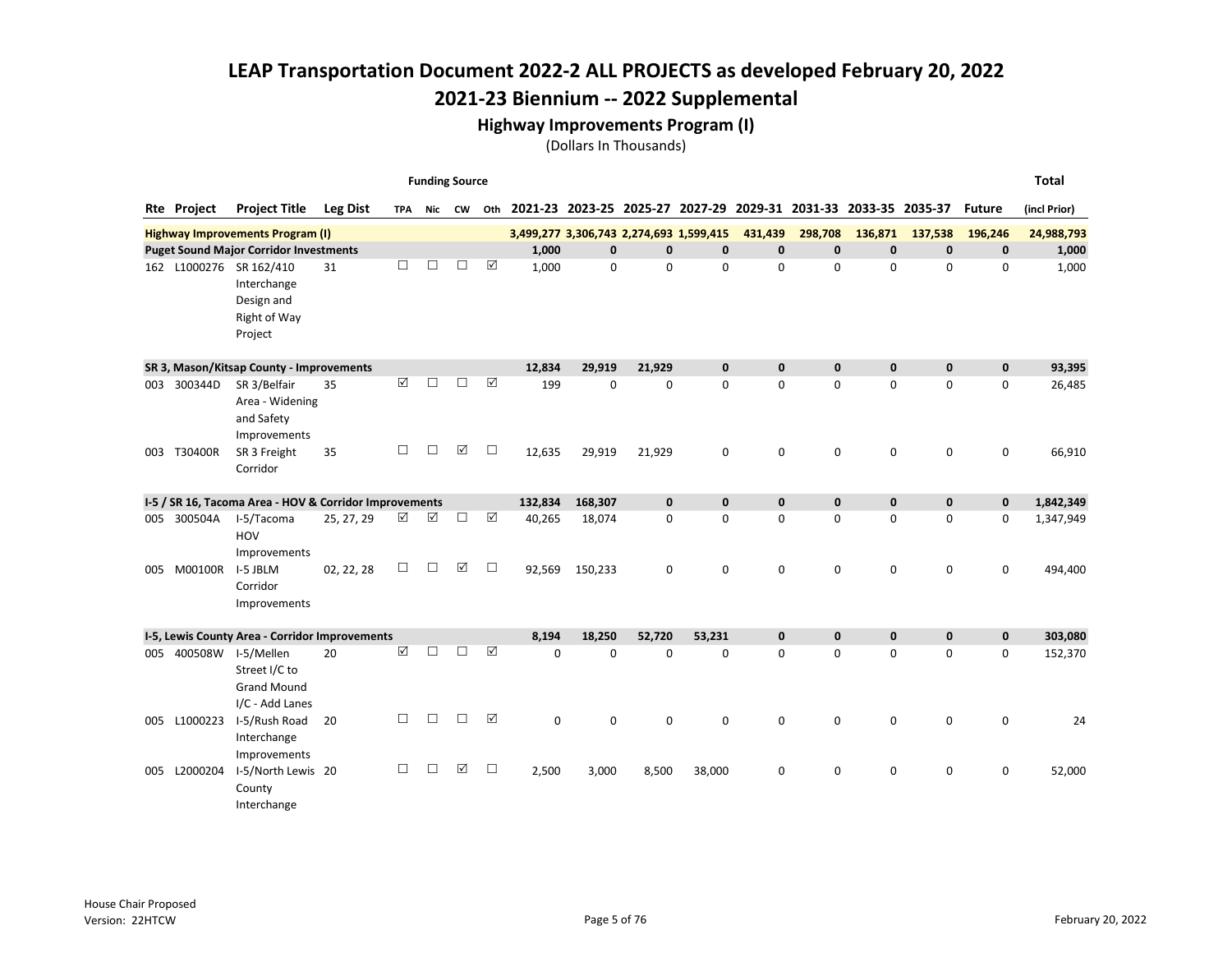## 2021-23 Biennium -- 2022 Supplemental

#### Highway Improvements Program (I)

|     |                      |                                                                                   |                 |            | <b>Funding Source</b> |                      |                      |        |                                                                 |              |              |              |              |              |              |               | <b>Total</b> |
|-----|----------------------|-----------------------------------------------------------------------------------|-----------------|------------|-----------------------|----------------------|----------------------|--------|-----------------------------------------------------------------|--------------|--------------|--------------|--------------|--------------|--------------|---------------|--------------|
|     | Rte Project          | <b>Project Title</b>                                                              | <b>Leg Dist</b> | <b>TPA</b> | Nic                   | <b>CW</b>            | Oth                  |        | 2021-23 2023-25 2025-27 2027-29 2029-31 2031-33 2033-35 2035-37 |              |              |              |              |              |              | <b>Future</b> | (incl Prior) |
|     | 005 L2000223         | I-5 /Chamber<br>Way<br>Interchange<br>Vicinity<br>Improvements                    | 20              | $\Box$     | $\Box$                | $\boxed{\checkmark}$ | $\boxtimes$          | 5,694  | 15,250                                                          | 44,220       | 15,231       | 0            | $\mathbf 0$  | $\mathbf 0$  | $\mathbf 0$  | $\mathbf 0$   | 98,686       |
|     | I-5, Olympia Freeway |                                                                                   |                 |            |                       |                      |                      | 6,803  | $\mathbf{0}$                                                    | $\mathbf{0}$ | $\mathbf{0}$ | $\mathbf{0}$ | $\mathbf{0}$ | $\mathbf{0}$ | $\mathbf{0}$ | 26,392        | 79,518       |
|     |                      | 005 L1000231 I-5 Corridor<br>from Mounts<br>Road to<br>Tumwater                   | 02, 22, 28      | □          | □                     | □                    | $\boxed{\checkmark}$ | 1,553  | 0                                                               | $\mathbf 0$  | 0            | $\mathbf 0$  | $\mathbf 0$  | $\mathbf 0$  | $\mathbf 0$  | 0             | 2,250        |
| 005 | L1000293             | Nisqually<br>Environmental<br>Impact Study/I-<br>5 Nisqually<br>Delta             | 02, 22, 28      | □          | $\Box$                | П                    | $\Delta$             | 5,000  | 0                                                               | $\pmb{0}$    | 0            | 0            | $\Omega$     | $\pmb{0}$    | $\mathbf 0$  | 0             | 5,000        |
|     | 005 L1100110         | I-5/Marvin<br>Road/SR 510<br>Interchange                                          | 22              | $\Box$     | $\Box$                | ☑                    | $\boxed{\mathbf{v}}$ | 250    | 0                                                               | $\mathbf 0$  | 0            | 0            | 0            | $\mathbf 0$  | 0            | 26,392        | 72,268       |
|     |                      | I-5, Puget Sound Area - Improvements                                              |                 |            |                       |                      |                      | 75,420 | 131.461                                                         | 48,000       | 13,000       | 26,000       | $\mathbf{0}$ | $\mathbf{0}$ | $\mathbf 0$  | $\pmb{0}$     | 332,432      |
| 005 | 100502B              | I-5/SR 161/SR<br>18 Interchange<br>Improvements -<br>Stage 2                      | 30              | П          | $\Box$                | $\Box$               | $\boxed{\checkmark}$ | 0      | 0                                                               | $\pmb{0}$    | $\mathbf 0$  | $\pmb{0}$    | 0            | $\pmb{0}$    | $\mathbf 0$  | 0             | 1,943        |
|     | 005 100521W          | I-5/NB Seneca<br>St to SR 520 -<br>Mobility<br>Improvements                       | 37, 43          | □          | $\Box$                | $\Box$               | $\Delta$             | 23,582 | 0                                                               | $\mathbf 0$  | 0            | 0            | 0            | $\mathbf 0$  | $\mathbf 0$  | 0             | 27,400       |
| 005 | L2000139             | I-5/156th NE<br>Interchange in<br>Marysville                                      | 38              | $\Box$     | $\Box$                | ☑                    | $\Box$               | 0      | 0                                                               | 3,000        | 13,000       | 26,000       | 0            | $\mathbf 0$  | 0            | 0             | 42,000       |
|     | 005 L2000160         | I-5/Ship Canal<br>Noise Wall                                                      | 43              | □          | $\Box$                | ☑                    | $\Box$               | 3,384  | 0                                                               | $\mathbf 0$  | 0            | 0            | 0            | $\mathbf 0$  | 0            | 0             | 3,500        |
|     | 005 L2000229         | I-5/NB Marine<br>View Dr to SR<br>529 - Corridor &<br>Interchange<br>Improvements | 38              | $\Box$     | $\Box$                | ☑                    | $\boxtimes$          | 33,833 | 71,382                                                          | $\mathbf 0$  | 0            | 0            | 0            | $\mathbf 0$  | 0            | 0             | 122,860      |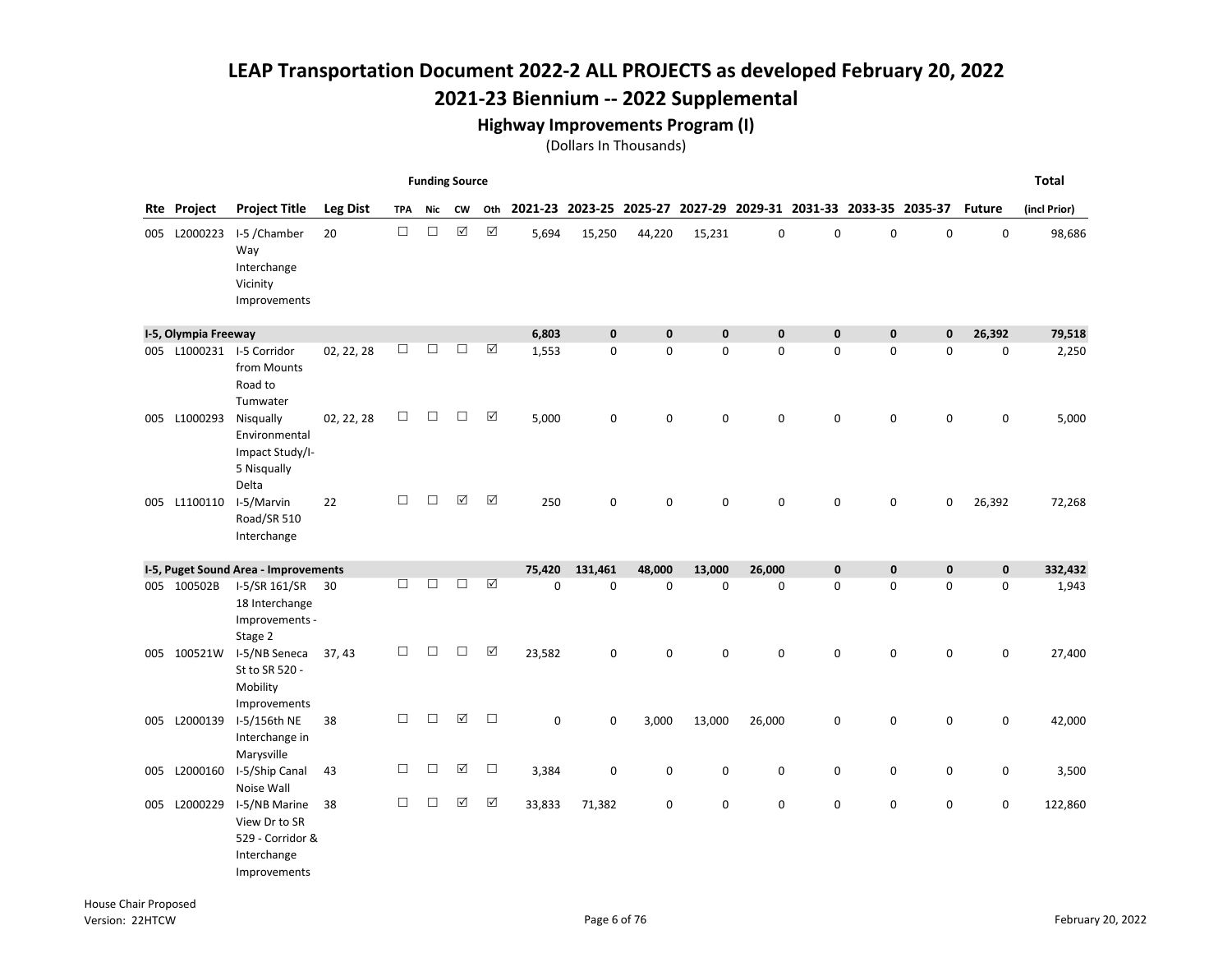#### Highway Improvements Program (I)

|     |              |                                                                                                   |                 |            | <b>Funding Source</b> |                 |             |             |             |                                                                 |             |             |              |              |             |               | <b>Total</b> |
|-----|--------------|---------------------------------------------------------------------------------------------------|-----------------|------------|-----------------------|-----------------|-------------|-------------|-------------|-----------------------------------------------------------------|-------------|-------------|--------------|--------------|-------------|---------------|--------------|
|     | Rte Project  | <b>Project Title</b>                                                                              | <b>Leg Dist</b> | <b>TPA</b> | Nic                   | <b>CW</b>       | Oth         |             |             | 2021-23 2023-25 2025-27 2027-29 2029-31 2031-33 2033-35 2035-37 |             |             |              |              |             | <b>Future</b> | (incl Prior) |
|     | 005 T20400R  | I-5 Federal Way - 30<br><b>Triangle Vicinity</b><br>Improvements                                  |                 | $\Box$     | $\Box$                | $\boxed{\sqrt}$ | $\Box$      | 10,000      | 30,000      | 45,000                                                          | 0           | 0           | $\mathbf 0$  | $\mathbf 0$  | 0           | 0             | 85,000       |
|     | 005 T20700SC | I-5/116th Street 38<br>NE, 88th Street<br>NE, and SR<br>528/Marine<br><b>Drive</b><br>Interchange |                 | □          | $\Box$                | ☑               | $\Box$      | 4,621       | 30,079      | $\mathbf 0$                                                     | 0           | $\mathbf 0$ | 0            | 0            | 0           | 0             | 49,729       |
|     |              | I-5, SW Washington - Corridor Improvements                                                        |                 |            |                       |                 |             | 25,791      | 10,400      | 74,800                                                          | 12,500      | $\mathbf 0$ | $\mathbf{0}$ | $\mathbf 0$  | $\pmb{0}$   | $\mathbf 0$   | 262,151      |
|     | 005 400506H  | I-5/NE 134th St 18, 49<br>Interchange (I-<br>$5/1-205$ ) -<br>Rebuild<br>Interchange              |                 | $\Box$     | $\boxtimes$           | □               | ☑           | $\mathbf 0$ | 0           | $\mathbf 0$                                                     | 0           | $\mathbf 0$ | 0            | 0            | 0           | 0             | 85,548       |
|     | 005 400510A  | I-5/SR 432<br><b>Talley Way</b><br>Interchanges -<br>Rebuild<br>Interchanges                      | 19              | ☑          | $\Box$                | $\Box$          | ☑           | $\mathbf 0$ | 0           | $\mathbf 0$                                                     | 0           | $\mathbf 0$ | 0            | $\mathbf 0$  | 0           | 0             | 34,903       |
| 005 | L2000099     | I-5/Mill Plain<br>Boulevard                                                                       | 49              | □          | $\Box$                | ☑               | $\Box$      | 0           | 10,400      | 74,800                                                          | 12,500      | 0           | $\mathbf 0$  | 0            | 0           | 0             | 97,700       |
| 005 | L2000370     | I-5 Interstate<br><b>Bridge</b><br>Replacement                                                    | 49              | $\Box$     | $\Box$                | $\Box$          | $\boxtimes$ | 25,791      | 0           | $\mathbf 0$                                                     | 0           | $\mathbf 0$ | 0            | 0            | 0           | 0             | 44,000       |
|     |              | I-5, Whatcom/Skagit County - Improvements                                                         |                 |            |                       |                 |             | 12,058      | 13,520      | $\mathbf{0}$                                                    | $\mathbf 0$ | $\mathbf 0$ | $\mathbf{0}$ | $\mathbf{0}$ | $\mathbf 0$ | $\pmb{0}$     | 34,634       |
|     | 005 L1000099 | I-5/Slater Road 40, 42<br>Interchange -<br>Improvements                                           |                 | $\Box$     | $\Box$                | ☑               | $\Box$      | 6,313       | 13,520      | $\mathbf 0$                                                     | 0           | $\mathbf 0$ | 0            | 0            | 0           | 0             | 20,969       |
| 005 | L2000119     | I-5/Northbound 42<br>on-ramp at<br>Bakerview                                                      |                 | □          | $\Box$                | ☑               | ☑           | 3,339       | $\mathbf 0$ | $\mathbf 0$                                                     | 0           | $\mathbf 0$ | 0            | 0            | 0           | 0             | 10,915       |
| 005 | L2000255     | <b>SR 548 (Bell</b><br>Road)/Peace<br>Portal Drive<br>Intersection                                | 42              | □          | $\Box$                | ☑               | $\Delta$    | 2,406       | 0           | $\mathbf 0$                                                     | 0           | $\mathbf 0$ | 0            | 0            | 0           | 0             | 2,750        |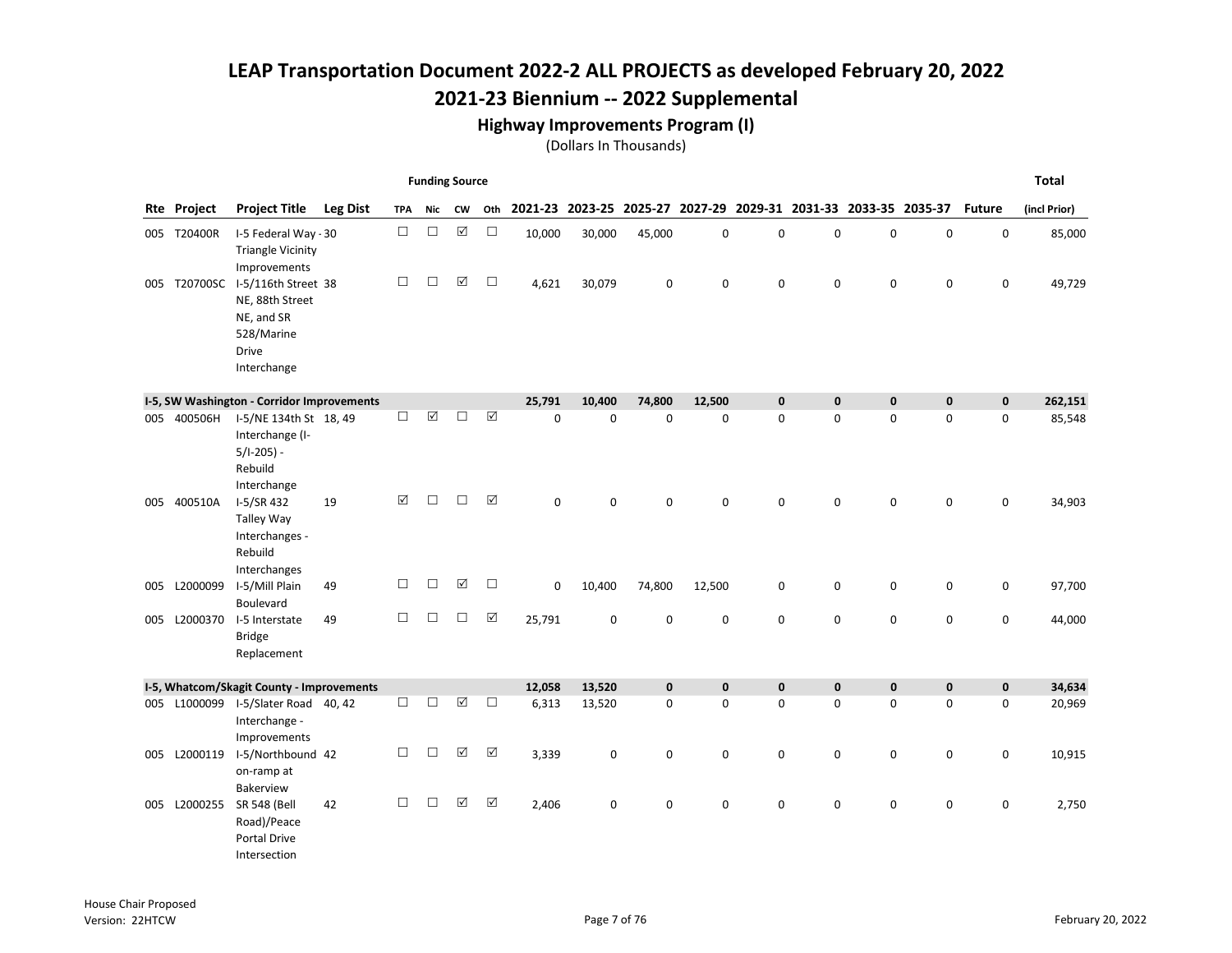#### Highway Improvements Program (I)

|     |             |                                                          |                 |                      |        | <b>Funding Source</b> |             |        |             |                                                                 |             |             |              |              |              |               | <b>Total</b> |
|-----|-------------|----------------------------------------------------------|-----------------|----------------------|--------|-----------------------|-------------|--------|-------------|-----------------------------------------------------------------|-------------|-------------|--------------|--------------|--------------|---------------|--------------|
|     | Rte Project | <b>Project Title</b>                                     | <b>Leg Dist</b> | <b>TPA</b>           | Nic    | CW                    | Oth         |        |             | 2021-23 2023-25 2025-27 2027-29 2029-31 2031-33 2033-35 2035-37 |             |             |              |              |              | <b>Future</b> | (incl Prior) |
|     |             | SR 9, Snohomish County - Corridor Improvements           |                 |                      |        |                       |             | 78,189 | 106,591     | 25,500                                                          | $\mathbf 0$ | $\mathbf 0$ | $\mathbf 0$  | $\mathbf{0}$ | $\mathbf 0$  | 0             | 241,666      |
|     | 009 100904B | SR 9/176th                                               | 01, 44          | $\boxed{\checkmark}$ | $\Box$ | $\Box$                | ☑           | 9,480  | 5,853       | 0                                                               | 0           | 0           | 0            | 0            | $\mathbf 0$  | 0             | 21,922       |
|     |             | Street SE to SR                                          |                 |                      |        |                       |             |        |             |                                                                 |             |             |              |              |              |               |              |
|     | L1000240    | 96 - Widening<br>SR 9/South Lake 44                      |                 | ☑                    | $\Box$ | $\Box$                | ☑           | 7,048  | $\mathbf 0$ | $\mathbf 0$                                                     | 0           | 0           | 0            | 0            | $\pmb{0}$    | 0             | 8,500        |
| 009 |             | <b>Stevens Road</b>                                      |                 |                      |        |                       |             |        |             |                                                                 |             |             |              |              |              |               |              |
|     |             | Roundabout                                               |                 |                      |        |                       |             |        |             |                                                                 |             |             |              |              |              |               |              |
| 009 | N00900R     | SR 9/Marsh                                               | 44              | $\Box$               | □      | ☑                     | $\Box$      | 22,432 | 89,500      | 25,500                                                          | 0           | 0           | 0            | 0            | $\mathbf 0$  | 0             | 142,100      |
|     |             | Road to 2nd                                              |                 |                      |        |                       |             |        |             |                                                                 |             |             |              |              |              |               |              |
|     |             | Street Vic -                                             |                 |                      |        |                       |             |        |             |                                                                 |             |             |              |              |              |               |              |
|     |             | Widening with<br><b>Bridge</b>                           |                 |                      |        |                       |             |        |             |                                                                 |             |             |              |              |              |               |              |
|     |             | Construction                                             |                 |                      |        |                       |             |        |             |                                                                 |             |             |              |              |              |               |              |
| 009 | N92040R     | SR 9/SR 204                                              | 44              | $\Box$               | □      | ☑                     | $\Box$      | 39,229 | 11,238      | 0                                                               | $\pmb{0}$   | 0           | 0            | 0            | $\pmb{0}$    | 0             | 69,144       |
|     |             | Interchange                                              |                 |                      |        |                       |             |        |             |                                                                 |             |             |              |              |              |               |              |
|     |             | US 12, Tri-Cities to Walla Walla - Corridor Improvements |                 |                      |        |                       |             | 86,939 | 25,409      | 48                                                              | $\pmb{0}$   | $\mathbf 0$ | $\mathbf 0$  | $\pmb{0}$    | $\pmb{0}$    | 0             | 261,548      |
|     | 012 501203X | US                                                       | 16              | $\Delta$             | ☑      | □                     | $\boxtimes$ | 99     | $\mathbf 0$ | $\mathbf 0$                                                     | 0           | 0           | 0            | 0            | $\pmb{0}$    | 0             | 51,652       |
|     |             | 12/Frenchtown                                            |                 |                      |        |                       |             |        |             |                                                                 |             |             |              |              |              |               |              |
|     |             | Vicinity to Walla                                        |                 |                      |        |                       |             |        |             |                                                                 |             |             |              |              |              |               |              |
|     |             | Walla - Add<br>Lanes                                     |                 |                      |        |                       |             |        |             |                                                                 |             |             |              |              |              |               |              |
|     | 012 501210T | US 12/Nine Mile 16                                       |                 | $\Box$               | □      | □                     | ☑           | 4      | 12          | $\mathbf 0$                                                     | 0           | 0           | 0            | 0            | $\mathbf 0$  | 0             | 5,371        |
|     |             | Hill to                                                  |                 |                      |        |                       |             |        |             |                                                                 |             |             |              |              |              |               |              |
|     |             | Woodward                                                 |                 |                      |        |                       |             |        |             |                                                                 |             |             |              |              |              |               |              |
|     |             | Canyon Vic -                                             |                 |                      |        |                       |             |        |             |                                                                 |             |             |              |              |              |               |              |
|     |             | <b>Build New</b><br>Highway                              |                 |                      |        |                       |             |        |             |                                                                 |             |             |              |              |              |               |              |
|     | 012 5012121 | US 12/SR 124                                             | 16              | ☑                    | П      | П                     | ☑           | 55     | 0           | 0                                                               | 0           | 0           | 0            | 0            | $\mathbf 0$  | 0             | 21,317       |
|     |             | Intersection -                                           |                 |                      |        |                       |             |        |             |                                                                 |             |             |              |              |              |               |              |
|     |             | <b>Build</b>                                             |                 |                      |        |                       |             |        |             |                                                                 |             |             |              |              |              |               |              |
|     |             | Interchange                                              |                 |                      |        |                       |             |        |             |                                                                 |             |             |              |              |              |               |              |
|     | 012 T20900R | US-12/Walla<br>Walla Corridor                            | 16              | $\Box$               | $\Box$ | ☑                     | ☑           | 86,781 | 25,397      | 48                                                              | $\mathbf 0$ | 0           | 0            | 0            | $\mathbf 0$  | 0             | 183,208      |
|     |             | Improvements                                             |                 |                      |        |                       |             |        |             |                                                                 |             |             |              |              |              |               |              |
|     |             |                                                          |                 |                      |        |                       |             |        |             |                                                                 |             |             |              |              |              |               |              |
|     |             | SR 14, Clark/Skamania County - Corridor Improvements     |                 |                      |        |                       |             | 17,245 | 27,300      | 261                                                             | 166         | 104         | $\mathbf{0}$ | 0            | $\mathbf{0}$ | 0             | 121,001      |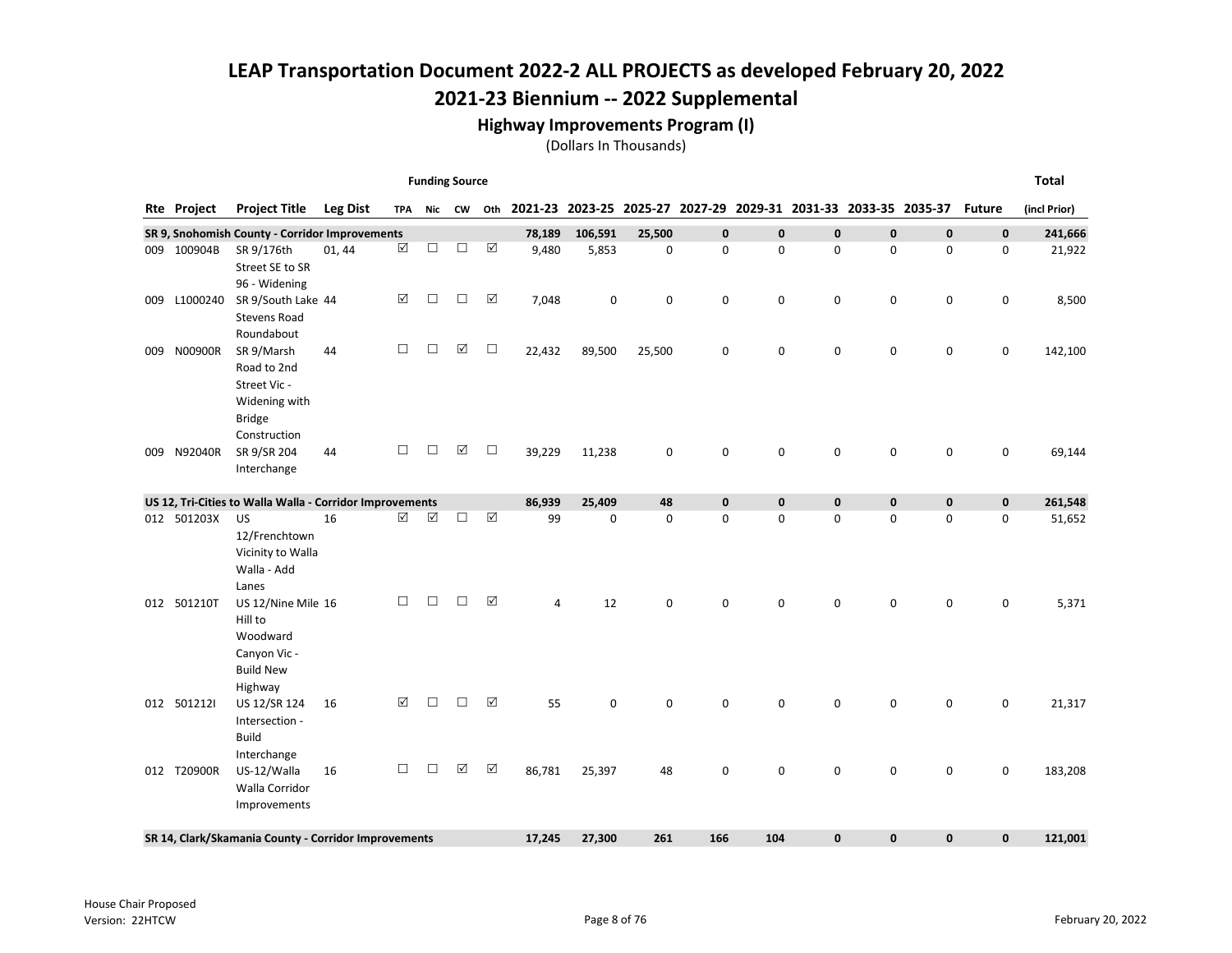Highway Improvements Program (I)

|     |                    |                                                                            |                 |                      | <b>Funding Source</b> |           |                     |             |             |              |              |                                                                 |              |              |              |               | <b>Total</b> |
|-----|--------------------|----------------------------------------------------------------------------|-----------------|----------------------|-----------------------|-----------|---------------------|-------------|-------------|--------------|--------------|-----------------------------------------------------------------|--------------|--------------|--------------|---------------|--------------|
|     | <b>Rte Project</b> | <b>Project Title</b>                                                       | <b>Leg Dist</b> | <b>TPA</b>           | Nic                   | <b>CW</b> | Oth                 |             |             |              |              | 2021-23 2023-25 2025-27 2027-29 2029-31 2031-33 2033-35 2035-37 |              |              |              | <b>Future</b> | (incl Prior) |
|     | 014 401409W        | SR 14/Camas<br>Washougal -<br>Add Lanes and<br><b>Build</b><br>Interchange | 18              | $\boxed{\mathsf{v}}$ | $\Box$                | $\Box$    | $\boxtimes$         | 0           | 0           | $\mathbf 0$  | 0            | 0                                                               | 0            | $\mathbf 0$  | 0            | $\mathbf 0$   | 48,772       |
|     | 014 L1000157       | SR 14 Access<br>Improvements                                               | 18              | $\Box$               | $\Box$                | ☑         | ☑                   | 149         | 0           | 0            | 0            | 0                                                               | 0            | 0            | 0            | 0             | 7,590        |
| 014 | L2000074           | SR 14/ Wind<br><b>River Junction</b>                                       | 14              | $\Box$               | $\Box$                | ☑         | $\Delta$            | 0           | 0           | $\mathbf 0$  | 0            | 0                                                               | 0            | 0            | 0            | 0             | 8,239        |
| 014 | L2000102           | SR 14/I-205 to<br>SE 164th Ave -<br><b>Auxiliary Lanes</b>                 | 17, 18, 49      | $\Box$               | □                     | ☑         | $\Box$              | 11,741      | 11,800      | 161          | 166          | 104                                                             | 0            | 0            | 0            | 0             | 28,400       |
|     |                    | 014 L2220062 SR 14/Bingen<br>Underpass                                     | 14              | $\Box$               | $\Box$                | ☑         | $\Box$              | 5,355       | 15,500      | 100          | 0            | $\pmb{0}$                                                       | 0            | 0            | 0            | 0             | 28,000       |
|     |                    | SR 16, Tacoma - New Narrows Bridge                                         |                 |                      |                       |           |                     | $\mathbf 0$ | $\mathbf 0$ | $\mathbf{0}$ | $\mathbf 0$  | $\mathbf 0$                                                     | 57,593       | $\mathbf 0$  | $\mathbf 0$  | $\mathbf 0$   | 57,593       |
|     | 016 TNB001A        | SR16/<br>Repayment of<br>Sales Tax for<br>New Tacoma<br>Narrows Bridge     | 26, 28          | $\Box$               | $\Box$                | П         | $\boxtimes$         | 0           | 0           | $\mathbf 0$  | 0            | 0                                                               | 57,593       | 0            | 0            | 0             | 57,593       |
|     |                    | SR 17, Moses Lake Vicinity - Improvements                                  |                 |                      |                       |           |                     | $\mathbf 0$ | $\mathbf 0$ | $\bf{0}$     | $\mathbf 0$  | $\mathbf 0$                                                     | $\mathbf 0$  | $\bf{0}$     | $\pmb{0}$    | $\pmb{0}$     | 118          |
|     | 017 201701G        | SR 17/Adams<br>Co Line - Access<br>Control                                 | 09              | ☑                    | П                     | П         | $\Box$              | $\Omega$    | $\Omega$    | $\Omega$     | 0            | $\Omega$                                                        | $\Omega$     | $\Omega$     | $\Omega$     | $\mathbf 0$   | 118          |
|     |                    | SR 18, Auburn to I-90 - Corridor Widening                                  |                 |                      |                       |           |                     | 23,869      | 9,000       | $\mathbf 0$  | $\mathbf{0}$ | $\mathbf 0$                                                     | $\mathbf{0}$ | $\mathbf{0}$ | $\mathbf{0}$ | $\mathbf 0$   | 44,026       |
|     | 018 101822A        | <b>SR</b><br>18/Issaquah/Ho<br>bart Rd to<br>Tigergate - Add<br>Lanes      | 05              | $\Box$               | ☑                     | □         | $\boxed{\triangle}$ | 0           | 0           | $\mathbf 0$  | 0            | 0                                                               | 0            | 0            | 0            | 0             | 3,026        |
| 018 | L1000120           | <b>SR 164 East</b><br><b>Auburn Access</b>                                 | 30, 31, 47      | □                    | □                     | ☑         | $\Box$              | 4,954       | 9,000       | 0            | 0            | 0                                                               | 0            | 0            | 0            | 0             | 15,000       |
| 018 | L1000199           | SR 18 Widening - 05<br>Issaquah/Hobar<br>t Rd to Raging<br>River           |                 | $\Box$               | □                     | $\Box$    | ☑                   | 18,915      | 0           | 0            | 0            | $\pmb{0}$                                                       | 0            | 0            | 0            | 0             | 26,000       |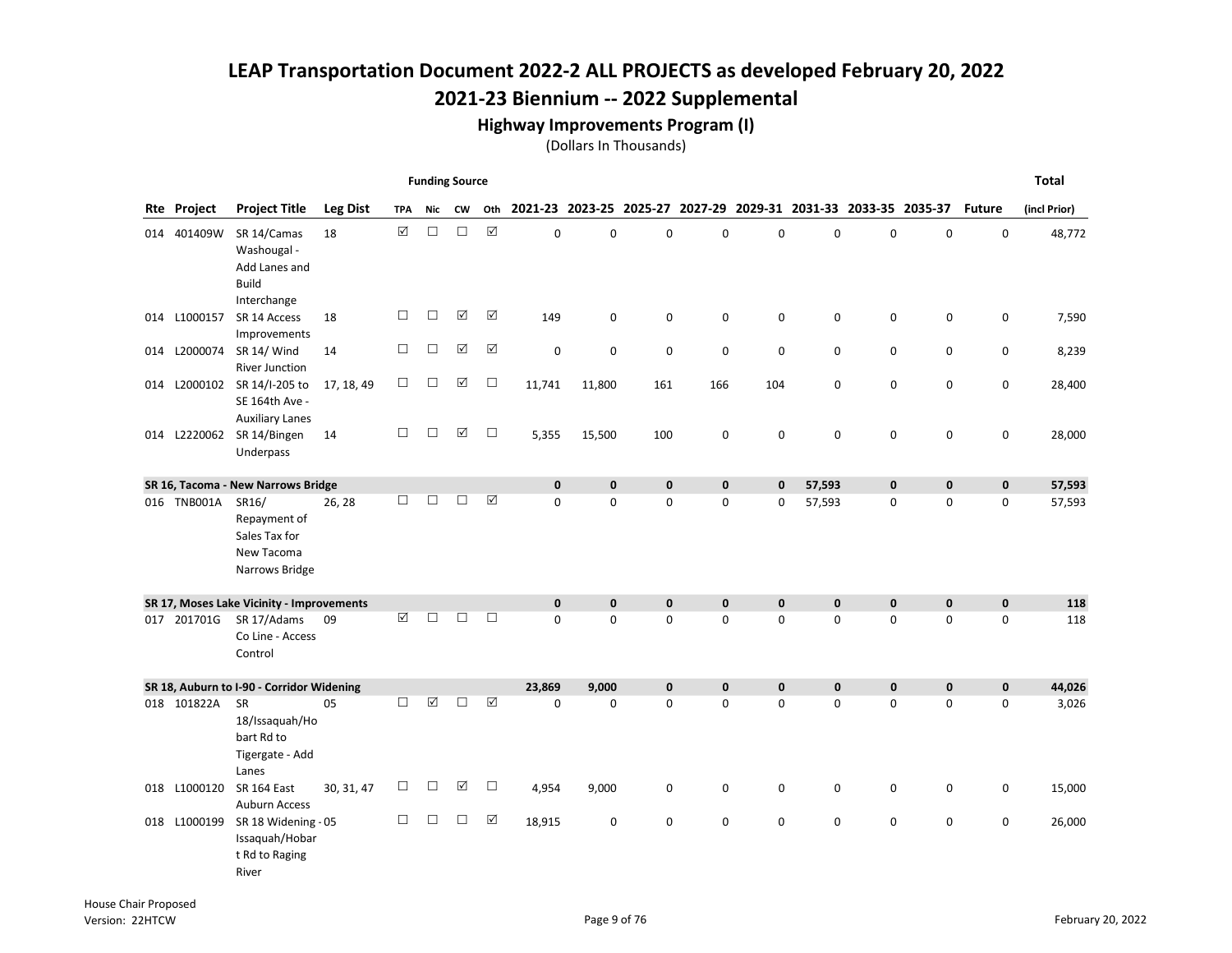#### Highway Improvements Program (I)

|     |                        |                                                                                                 |                 |                    | <b>Funding Source</b> |        |                      |             |              |              |        |              |                                                                 |              |              |               | <b>Total</b> |
|-----|------------------------|-------------------------------------------------------------------------------------------------|-----------------|--------------------|-----------------------|--------|----------------------|-------------|--------------|--------------|--------|--------------|-----------------------------------------------------------------|--------------|--------------|---------------|--------------|
|     | <b>Rte Project</b>     | <b>Project Title</b>                                                                            | <b>Leg Dist</b> |                    | TPA Nic CW            |        | Oth                  |             |              |              |        |              | 2021-23 2023-25 2025-27 2027-29 2029-31 2031-33 2033-35 2035-37 |              |              | <b>Future</b> | (incl Prior) |
|     |                        |                                                                                                 |                 |                    |                       |        |                      |             |              |              |        |              |                                                                 |              |              |               |              |
|     |                        | SR 20, Island County - Safety Improvements                                                      |                 |                    |                       |        |                      | 38          | 78           | $\mathbf{0}$ | 0      | $\mathbf 0$  | $\mathbf{0}$                                                    | $\mathbf{0}$ | $\bf{0}$     | $\mathbf 0$   | 3,678        |
|     |                        | 020 L2200042 SR 20 Race<br>Road to Jacob's<br>Road                                              | 10              | $\Box$             | $\Box$                | $\Box$ | $\boxed{\mathbf{v}}$ | 38          | 78           | 0            | 0      | 0            | 0                                                               | 0            | $\mathbf 0$  | 0             | 3,678        |
|     |                        | SR 20, West Skagit County - Improvements                                                        |                 |                    |                       |        |                      | $\mathbf 0$ | $\mathbf{0}$ | $\mathbf{0}$ | 0      | $\mathbf 0$  | $\mathbf{0}$                                                    | $\mathbf{0}$ | $\mathbf{0}$ | $\pmb{0}$     | 13,168       |
|     |                        | 020 L1000112 SR 20/Sharpes 40<br><b>Corner Vicinity</b><br>Intersection                         |                 | $\Box$             | $\Box$                | ☑      | $\Box$               | $\Omega$    | 0            | 0            | 0      | $\mathbf 0$  | 0                                                               | $\mathbf 0$  | $\mathbf 0$  | 0             | 13,168       |
|     |                        | SR 28/285, Wenatchee Area - Improvements                                                        |                 |                    |                       |        |                      | 15,659      | 35,818       | 23,000       | 13,000 | $\mathbf{0}$ | $\mathbf{0}$                                                    | $\mathbf{0}$ | $\mathbf{0}$ | $\mathbf 0$   | 107,955      |
|     | 028 202801J            | <b>SR 28/E</b><br>Wenatchee -<br><b>Access Control</b>                                          | 12              | $\boxed{\text{V}}$ | $\Box$                | $\Box$ | $\Box$               | $\Omega$    | 5,367        | $\mathbf 0$  | 0      | $\mathbf 0$  | 0                                                               | $\mathbf 0$  | $\mathbf 0$  | 0             | 6,008        |
|     | 028 T10300R            | SR 28 East<br>Wenatchee<br>Corridor                                                             | 12              | $\Box$             | □                     | ☑      | $\Box$               | 8,944       | 17,051       | 21,000       | 13,000 | 0            | 0                                                               | 0            | $\mathbf 0$  | 0             | 61,500       |
|     | 285 228501X            | Improvements<br>SR 285/W End 12<br>of George Sellar<br>Bridge -<br>Intersection<br>Improvements |                 | ☑                  | П                     | П      | ☑                    | $\Omega$    | $\Omega$     | 0            | 0      | $\mathbf 0$  | $\Omega$                                                        | $\mathbf 0$  | $\mathbf 0$  | 0             | 17,435       |
| 285 | L2000061               | SR 28/SR 285,<br>North<br>Wenatchee<br>Area<br>Improvements                                     | 12              | □                  | $\Box$                | ☑      | $\boxed{\checkmark}$ | 6,715       | 13,400       | 2,000        | 0      | $\mathbf 0$  | 0                                                               | $\mathbf 0$  | $\mathbf 0$  | $\mathbf 0$   | 23,012       |
|     | I-82, Yakima To Oregon |                                                                                                 |                 |                    |                       |        |                      | 8,207       | 41,500       | 24,013       | 0      | $\pmb{0}$    | 0                                                               | $\pmb{0}$    | $\bf{0}$     | 10,454        | 147,085      |
|     | 082 5082010            | I-82/Valley Mall 15<br>Blvd - Rebuild<br>Interchange                                            |                 | ☑                  | п                     | П      | ☑                    | 19          | 0            | $\mathbf 0$  | 0      | $\mathbf 0$  | $\Omega$                                                        | $\Omega$     | $\mathbf 0$  | $\mathbf 0$   | 34,803       |
|     | 082 508208M            | I-82/Red<br>Mountain<br>Vicinity - Pre-<br>Design Analysis                                      | 08, 16          | □                  | $\Box$                | $\Box$ | ☑                    | 1,292       | 0            | $\mathsf 0$  | 0      | $\mathbf 0$  | $\mathbf 0$                                                     | 0            | $\mathbf 0$  | 0             | 3,456        |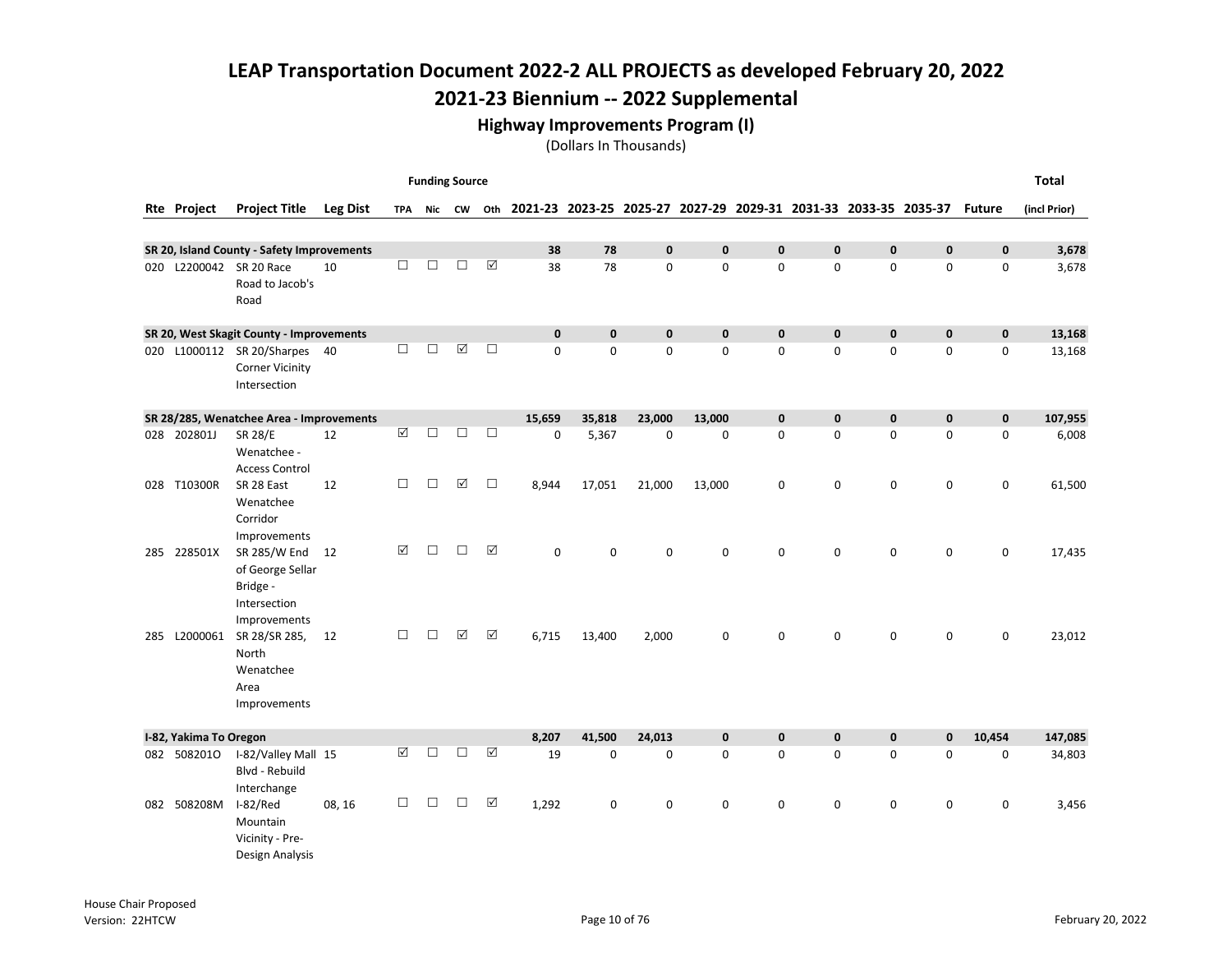## 2021-23 Biennium -- 2022 Supplemental

#### Highway Improvements Program (I)

|     |                    |                                                                                                 |                 |            | <b>Funding Source</b> |        |                      |             |             |             |             |                                                                 |             |             |             |               | <b>Total</b> |
|-----|--------------------|-------------------------------------------------------------------------------------------------|-----------------|------------|-----------------------|--------|----------------------|-------------|-------------|-------------|-------------|-----------------------------------------------------------------|-------------|-------------|-------------|---------------|--------------|
|     | <b>Rte Project</b> | <b>Project Title</b>                                                                            | <b>Leg Dist</b> | <b>TPA</b> | Nic                   | CW     | Oth                  |             |             |             |             | 2021-23 2023-25 2025-27 2027-29 2029-31 2031-33 2033-35 2035-37 |             |             |             | <b>Future</b> | (incl Prior) |
|     | 082 5082080        | I-82/US 12<br>Interchange to<br>Yakima Ave -<br>Add lanes and<br><b>Replace Bridges</b>         | 15              | $\Box$     | $\Box$                | $\Box$ | $\boxed{\checkmark}$ | $\mathbf 0$ | 0           | $\Omega$    | 0           | $\mathbf 0$                                                     | $\Omega$    | $\mathbf 0$ | 0           | $\mathbf 0$   | 2,013        |
|     | 082 L2000123       | I-82/EB WB On 15<br>and Off Ramps                                                               |                 | $\Box$     | □                     | ☑      | $\Box$               | 75          | $\mathbf 0$ | $\mathbf 0$ | 0           | 0                                                               | 0           | 0           | 0           | 10,454        | 34,400       |
|     | 082 T21100R        | I-82 Yakima -<br><b>Union Gap</b><br>Economic<br>Development<br>Improvements                    | 14, 15          | $\Box$     | $\Box$                | ☑      | $\Box$               | 6,821       | 41,500      | 24,013      | 0           | 0                                                               | 0           | 0           | 0           | 0             | 72,413       |
|     |                    | I-90, Snoqualmie Pass - Corridor Improvements                                                   |                 |            |                       |        |                      | 90,288      | 193,555     | 299,848     | 598         | 515                                                             | $\mathbf 0$ | $\mathbf 0$ | 0           | $\mathbf 0$   | 1,170,834    |
|     | 090 509009B        | $\vert$ -<br>90/Snoqualmie<br>Pass East - Hyak<br>to Keechelus<br>Dam - Corridor<br>Improvement | 05, 13          | ☑          | $\Box$                | □      | $\Box$               | 4,784       | 2,098       | 598         | 598         | 515                                                             | 0           | $\Omega$    | 0           | 0             | 564,921      |
| 090 | 5090160            | I-90/Canyon Rd 13<br>Interchange - EB<br>Ramp Terminal<br>Improvements                          |                 | $\Box$     | □                     | □      | ☑                    | 79          | 0           | 0           | 0           | 0                                                               | 0           | 0           | 0           | 0             | 763          |
|     | 090 M00500R        | I-90 Snoqualmie 13<br>Pass - Widen to<br>Easton                                                 |                 | $\Box$     | □                     | ☑      | $\Box$               | 85,425      | 191,457     | 299,250     | 0           | $\mathsf 0$                                                     | 0           | 0           | 0           | 0             | 605,150      |
|     |                    | I-90, Spokane Area - Corridor Improvements                                                      |                 |            |                       |        |                      | 26,661      | 270         | $\mathbf 0$ | $\mathbf 0$ | $\mathbf 0$                                                     | $\mathbf 0$ | $\mathbf 0$ | $\bf{0}$    | $\pmb{0}$     | 62,031       |
|     | 090 609049B        | I-90/Spokane to 04<br>Idaho State Line<br>- Corridor<br>Design                                  |                 | $\Box$     | П                     | $\Box$ | ☑                    | 1,105       | $\mathbf 0$ | $\mathbf 0$ | 0           | $\mathbf 0$                                                     | $\Omega$    | $\Omega$    | $\mathbf 0$ | 0             | 10,074       |
|     | 090 L2000094       | I-90/Medical<br>Lake & Geiger<br>Interchanges                                                   | 06              | $\Box$     | □                     | ☑      | $\boxtimes$          | 7,729       | 270         | $\mathbf 0$ | 0           | $\mathbf 0$                                                     | $\mathbf 0$ | $\mathbf 0$ | $\mathbf 0$ | 0             | 27,907       |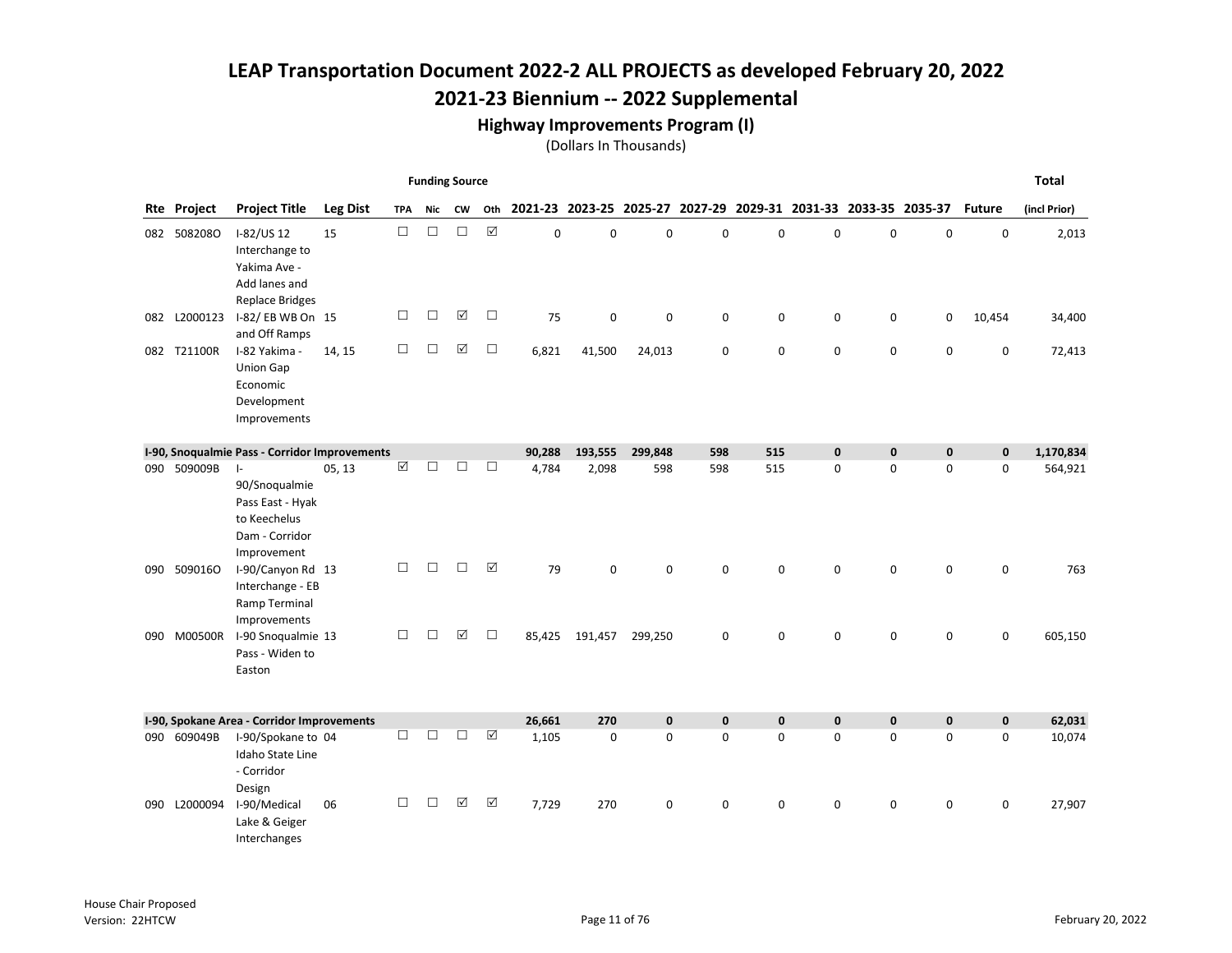## 2021-23 Biennium -- 2022 Supplemental

#### Highway Improvements Program (I)

|     |                    |                                                                                |                           |            | <b>Funding Source</b> |                      |                      |                |              |              |              |              |                                                                 |              |              |               | <b>Total</b> |
|-----|--------------------|--------------------------------------------------------------------------------|---------------------------|------------|-----------------------|----------------------|----------------------|----------------|--------------|--------------|--------------|--------------|-----------------------------------------------------------------|--------------|--------------|---------------|--------------|
|     | <b>Rte Project</b> | <b>Project Title</b>                                                           | <b>Leg Dist</b>           | <b>TPA</b> | Nic                   | <b>CW</b>            | Oth                  |                |              |              |              |              | 2021-23 2023-25 2025-27 2027-29 2029-31 2031-33 2033-35 2035-37 |              |              | <b>Future</b> | (incl Prior) |
|     | 090 L2000122       | I-90/Barker to<br>Harvard -<br>Improve<br>Interchanges &<br><b>Local Roads</b> | 04                        | $\Box$     | $\Box$                | $\boxed{\checkmark}$ | $\boxtimes$          | 17,827         | $\mathbf 0$  | $\mathbf 0$  | $\mathbf 0$  | $\pmb{0}$    | $\mathbf 0$                                                     | $\mathbf 0$  | $\mathbf 0$  | $\mathbf 0$   | 24,050       |
|     |                    | I-90, Western Washington - Improvements                                        |                           |            |                       |                      |                      | 21,732         | $\mathbf 0$  | $\mathbf 0$  | $\pmb{0}$    | $\mathbf 0$  | $\mathbf 0$                                                     | $\mathbf 0$  | $\bf{0}$     | 0             | 75,335       |
| 090 |                    | L2000124 I-90/Front<br><b>Street IJR</b>                                       | 05                        | $\Box$     | $\Box$                | $\boxed{\text{V}}$   | $\Box$               | 216            | 0            | $\mathbf 0$  | 0            | $\mathbf 0$  | $\Omega$                                                        | 0            | $\mathbf 0$  | 0             | 2,300        |
| 090 | L2000201           | I-90/Eastgate to 05, 41, 48<br>SR 900 -<br>Corridor<br>Improvements            |                           | $\Box$     | □                     | ☑                    | $\Box$               | 21,516         | 0            | $\mathbf 0$  | 0            | 0            | $\mathbf 0$                                                     | $\mathbf 0$  | $\mathbf 0$  | 0             | 73,035       |
|     |                    | SR 99, Seattle - Alaskan Way Viaduct                                           |                           |            |                       |                      |                      | 175,667        | $\mathbf{0}$ | $\mathbf{0}$ | $\mathbf{0}$ | $\mathbf{0}$ | $\mathbf{0}$                                                    | $\mathbf{0}$ | $\mathbf{0}$ | $\mathbf 0$   | 3,397,625    |
| 099 | 809936Z            | SR 99/Alaskan<br>Way Viaduct -<br>Replacement                                  | 11, 36, 37,<br>43         | ☑          | $\boxed{\checkmark}$  | $\Box$               | $\boxed{\checkmark}$ | 175,660        | $\mathbf 0$  | $\mathbf 0$  | 0            | 0            | 0                                                               | $\mathbf 0$  | $\mathbf 0$  | 0             | 3,359,788    |
|     | 099 809940B        | SR 99/Viaduct<br>Project -<br>Construction<br>Mitigation                       | 11, 32, 36,<br>37, 43, 46 | ☑          | $\Box$                | $\Box$               | ☑                    | $\overline{7}$ | 0            | $\mathbf 0$  | 0            | $\mathbf 0$  | 0                                                               | $\mathsf 0$  | 0            | $\mathbf 0$   | 37,837       |
|     |                    | US 101/104/112, Olympic Peninsula/SW WA - Improvements                         |                           |            |                       |                      |                      | 1,256          | $\mathbf 0$  | $\mathbf 0$  | $\mathbf 0$  | $\mathbf 0$  | $\mathbf 0$                                                     | $\mathbf 0$  | $\bf{0}$     | 0             | 56,074       |
|     | 101 310107B        | US 101/Shore<br>Rd to Kitchen<br>Rd - Widening                                 | 24                        | П.         | П                     | П                    | ☑                    | $\overline{4}$ | $\Omega$     | $\Omega$     | 0            | $\Omega$     | $\Omega$                                                        | $\Omega$     | $\mathbf{0}$ | 0             | 51,059       |
| 101 | L2000161           | US 101/Lynch<br>Road<br>Intersection<br>Improvements                           | 35                        | П.         | □                     | ☑                    | $\Box$               | $\mathbf 0$    | 0            | $\mathbf 0$  | 0            | $\mathbf 0$  | 0                                                               | $\mathbf 0$  | 0            | 0             | 2,636        |
|     | 101 L2000279       | US 101/Lower<br><b>Hoh Road</b><br>Intersection<br>Improvements                | 24                        | $\Box$     | П                     | П                    | ☑                    | $\Omega$       | $\Omega$     | $\Omega$     | 0            | $\mathbf 0$  | $\Omega$                                                        | $\mathbf 0$  | 0            | 0             | 589          |
|     | 101 L2000343       | <b>US 101/East</b><br>Sequim Corridor<br>Improvements                          | 24                        | $\Box$     | $\Box$                | $\Box$               | $\boxed{\mathbf{v}}$ | 1,237          | 0            | $\mathbf 0$  | 0            | $\mathbf 0$  | $\mathbf 0$                                                     | $\mathbf 0$  | $\mathbf 0$  | 0             | 1,290        |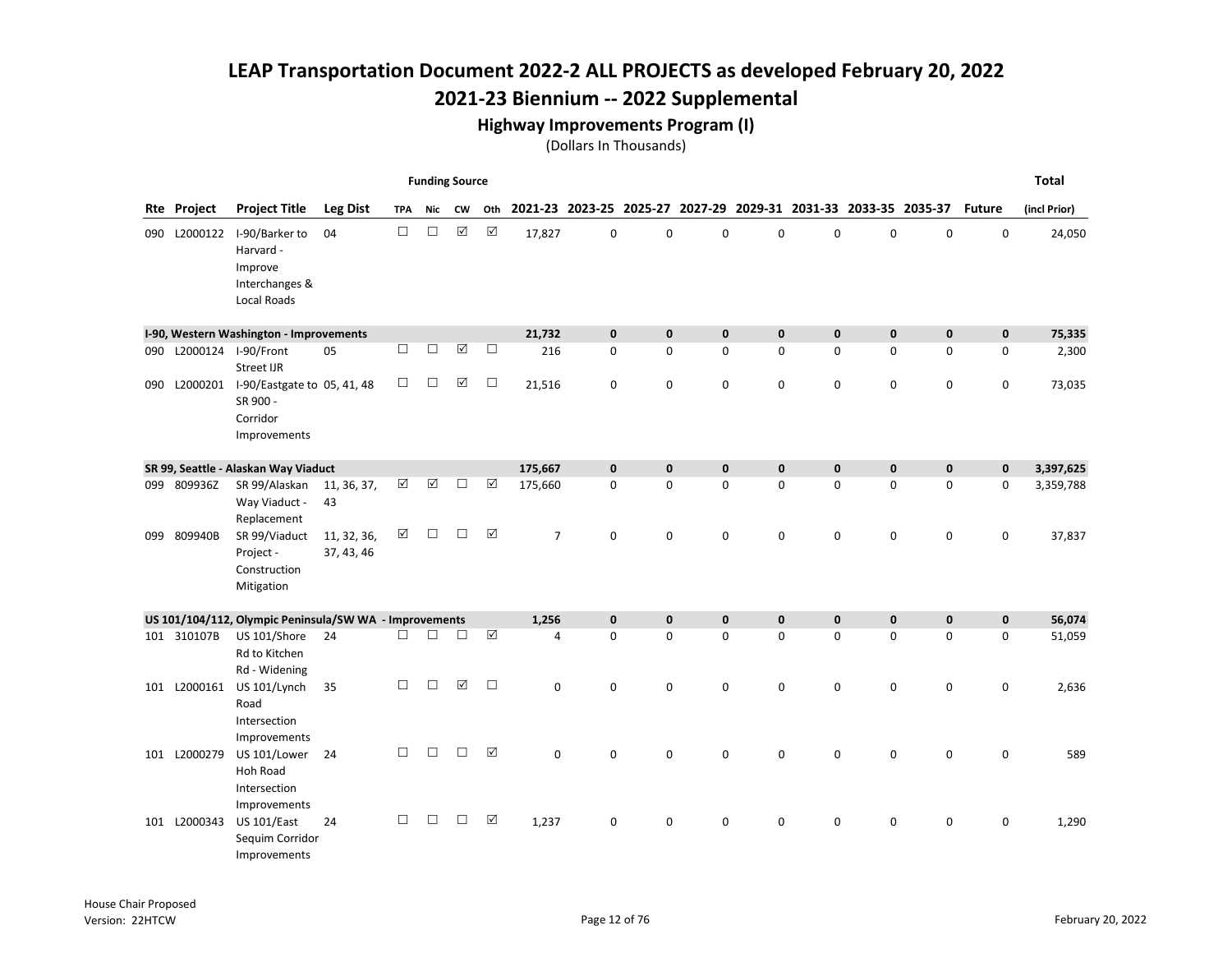## 2021-23 Biennium -- 2022 Supplemental

#### Highway Improvements Program (I)

|                    |                                                                                                   |                       |            | <b>Funding Source</b> |                      |                      |              |              |                                                                 |             |             |              |              |              |               | <b>Total</b> |
|--------------------|---------------------------------------------------------------------------------------------------|-----------------------|------------|-----------------------|----------------------|----------------------|--------------|--------------|-----------------------------------------------------------------|-------------|-------------|--------------|--------------|--------------|---------------|--------------|
| <b>Rte Project</b> | <b>Project Title</b>                                                                              | <b>Leg Dist</b>       | <b>TPA</b> | Nic                   | CW                   | Oth                  |              |              | 2021-23 2023-25 2025-27 2027-29 2029-31 2031-33 2033-35 2035-37 |             |             |              |              |              | <b>Future</b> | (incl Prior) |
| 104 L2000246       | SR 104<br>Realignment for<br>Ferry Traffic                                                        | 23                    | $\Box$     | $\Box$                | $\Box$               | $\boxtimes$          | 15           | $\mathbf 0$  | $\mathbf 0$                                                     | 0           | $\mathbf 0$ | $\Omega$     | $\mathbf 0$  | 0            | $\mathbf 0$   | 500          |
|                    | SR 161, Pierce County - Corridor Improvements                                                     |                       |            |                       |                      |                      | 31           | $\mathbf 0$  | $\mathbf{0}$                                                    | $\mathbf 0$ | $\mathbf 0$ | $\mathbf{0}$ | $\mathbf 0$  | $\bf{0}$     | $\mathbf 0$   | 1,186        |
| 161 L1100048       | 31st Ave SW<br>Overpass -<br>Improvements                                                         | 25                    | $\Box$     | $\Box$                | □                    | $\boxed{\sqrt}$      | 31           | $\mathbf 0$  | $\mathbf 0$                                                     | 0           | 0           | 0            | $\mathbf 0$  | 0            | 0             | 1,186        |
|                    | SR 167, Renton to Puyallup Corridor Improvements                                                  |                       |            |                       |                      |                      | 452          | $\mathbf{0}$ | $\mathbf{0}$                                                    | $\mathbf 0$ | $\mathbf 0$ | 0            | $\mathbf{0}$ | $\mathbf{0}$ | $\mathbf 0$   | 83,931       |
| 167 816701C        | SR 167/8th St E 30, 33, 47<br>Vic to S 277th St<br>Vic-<br>Southbound<br>Managed Lane             |                       | ☑          | $\Box$                | □                    | $\Box$               | 452          | $\mathbf 0$  | $\mathbf 0$                                                     | 0           | $\mathbf 0$ | 0            | $\mathbf 0$  | $\mathbf 0$  | 0             | 83,931       |
|                    | SR 167, Tacoma to Puyallup - New Freeway                                                          |                       |            |                       |                      |                      | 473,236      | 580,287      | 500,800                                                         | 560,422     | 0           | 0            | $\mathbf 0$  | $\mathbf 0$  | $\pmb{0}$     | 2,391,600    |
| 167 M00600R        | SR 167/SR 509<br><b>Puget Sound</b><br>Gateway                                                    | 25, 27, 30,<br>31, 33 | $\Box$     | $\Box$                | $\boxed{\checkmark}$ | ☑                    | 473,236      | 580,287      | 500,800                                                         | 560,422     | 0           | 0            | 0            | $\mathbf 0$  | 0             | 2,391,600    |
|                    | I-205, Vancouver Area - Corridor Improvements                                                     |                       |            |                       |                      |                      | $\mathbf{0}$ | 3,000        | 13,000                                                          | 34,000      | $\mathbf 0$ | 0            | $\mathbf 0$  | $\mathbf{0}$ | 0             | 88,775       |
|                    | 005 L1000111 I-5/179th St<br>Interchange                                                          | 17, 18                | □          | $\Box$                | $\boxed{\checkmark}$ | $\boxed{\checkmark}$ | $\mathbf 0$  | 3,000        | 13,000                                                          | 34,000      | 0           | $\Omega$     | $\Omega$     | $\Omega$     | 0             | 50,500       |
| 205 420511A        | I-205/Mill Plain 49<br>Interchange to<br>NE 18th St -<br><b>Build</b><br>Interchange -<br>Stage 2 |                       | ⊠          | П                     | П                    | ☑                    | 0            | 0            | $\mathbf 0$                                                     | 0           | 0           | 0            | 0            | 0            | 0             | 38,275       |
|                    | SR 240, Richland Vicinity - Corridor Improvements                                                 |                       |            |                       |                      |                      | 4,598        | $\mathbf 0$  | $\mathbf{0}$                                                    | $\mathbf 0$ | $\mathbf 0$ | 0            | $\mathbf{0}$ | $\mathbf{0}$ | $\mathbf 0$   | 46,971       |
| 240 524002G        | SR 240/Richland 08<br>Y to Columbia<br>Center I/C - Add<br>Lanes                                  |                       | □          | $\boxed{\text{V}}$    | П                    | ☑                    | 4            | $\mathbf 0$  | $\Omega$                                                        | 0           | $\mathbf 0$ | $\Omega$     | $\mathbf 0$  | $\mathbf 0$  | 0             | 41,021       |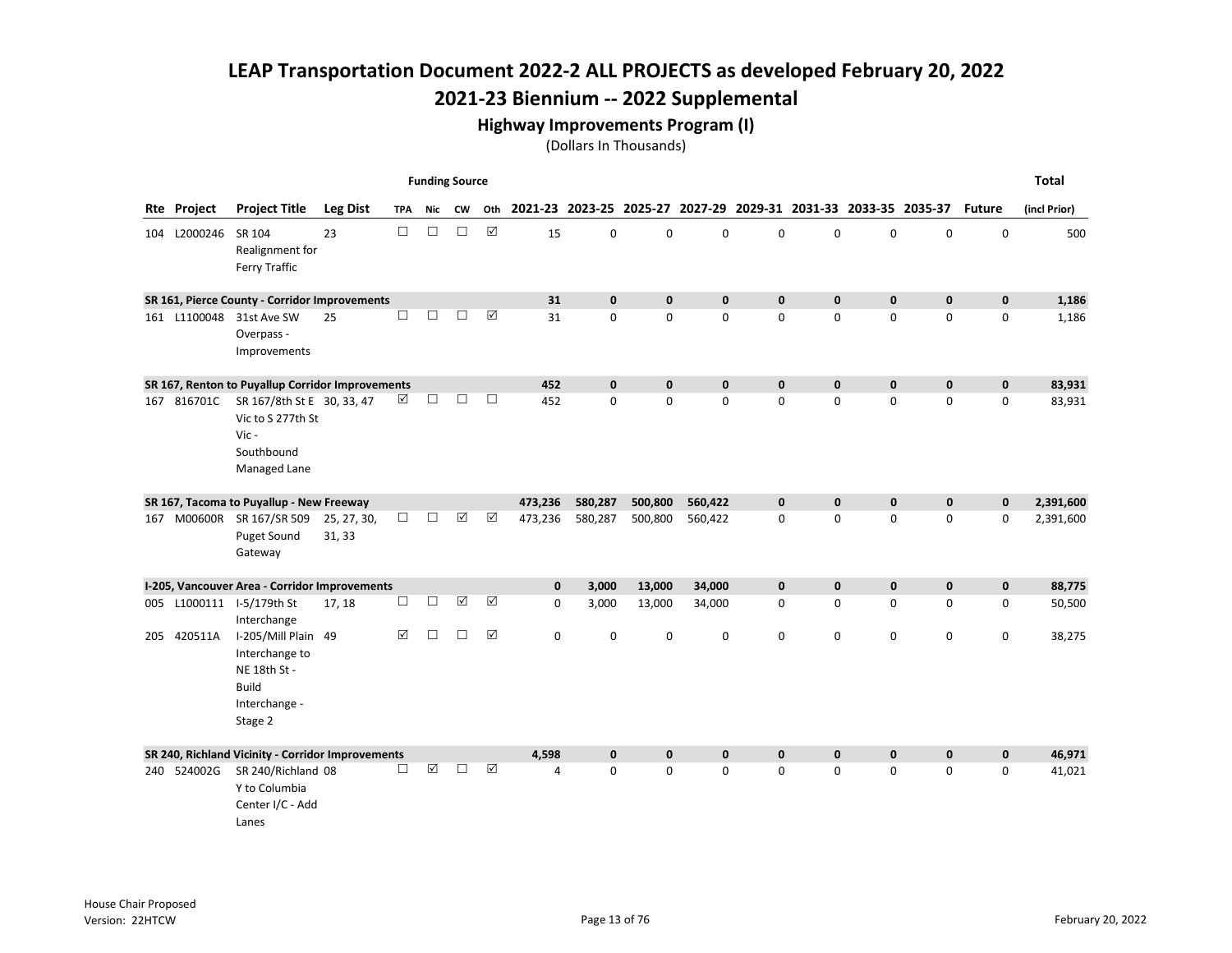#### Highway Improvements Program (I)

|              |                                                                  |                   |            | <b>Funding Source</b> |                       |                       |                                                                     |              |              |              |             |              |              |              |               | <b>Total</b> |
|--------------|------------------------------------------------------------------|-------------------|------------|-----------------------|-----------------------|-----------------------|---------------------------------------------------------------------|--------------|--------------|--------------|-------------|--------------|--------------|--------------|---------------|--------------|
| Rte Project  | <b>Project Title</b>                                             | <b>Leg Dist</b>   | <b>TPA</b> | Nic                   | <b>CW</b>             |                       | Oth 2021-23 2023-25 2025-27 2027-29 2029-31 2031-33 2033-35 2035-37 |              |              |              |             |              |              |              | <b>Future</b> | (incl Prior) |
| 240 524003S  | <b>SR</b><br>240/Kingsgate<br>Way - Signalize<br>Intersection    | 08                | $\Box$     | $\Box$                | $\Box$                | $\boxed{\checkmark}$  | 0                                                                   | $\mathbf 0$  | $\mathbf 0$  | 0            | 0           | 0            | $\pmb{0}$    | $\mathbf 0$  | $\pmb{0}$     | 950          |
| 240 L2000202 | SR 240/Richland 08<br>Corridor<br>Improvements                   |                   | $\Box$     | $\Box$                | $\Delta$              | $\Box$                | 4,594                                                               | 0            | $\mathbf 0$  | 0            | 0           | 0            | 0            | $\mathbf 0$  | 0             | 5,000        |
|              | SR 305/SR 304, Bremerton Vicinity - Corridor Improvements        |                   |            |                       |                       |                       | 16,232                                                              | 11,900       | 2,000        | $\mathbf 0$  | $\mathbf 0$ | $\mathbf{0}$ | $\mathbf{0}$ | $\mathbf{0}$ | $\mathbf 0$   | 40,300       |
| 305 N30500R  | SR 305<br>Construction -<br>Safety &<br>Mobility<br>Improvements | 23                | п          | $\Box$                | $\boxed{\mathcal{S}}$ | $\Box$                | 16,232                                                              | 11,900       | 2,000        | $\mathbf 0$  | 0           | $\Omega$     | $\Omega$     | $\mathbf 0$  | 0             | 40,300       |
|              | SR 395, Ritzville to Pasco - Corridor Improvements               |                   |            |                       |                       |                       | 1,378                                                               | $\mathbf{0}$ | $\mathbf{0}$ | $\mathbf{0}$ | $\mathbf 0$ | $\mathbf{0}$ | $\mathbf{0}$ | $\mathbf{0}$ | $\mathbf 0$   | 15,000       |
|              | 395 L2000128 US 395/Safety<br>Corridor<br>Improvements           | 09, 16            | $\Box$     | $\Box$                | $\boxed{\surd}$       | $\Box$                | 1,378                                                               | 0            | $\mathbf 0$  | 0            | 0           | 0            | $\mathbf 0$  | $\mathbf 0$  | 0             | 15,000       |
|              | US 395, Spokane - North Spokane Corridor                         |                   |            |                       |                       |                       | 187,308                                                             | 199,093      | 252,100      | 68,204       | $\mathbf 0$ | 0            | $\mathbf 0$  | $\mathbf 0$  | 0             | 1,103,082    |
| 395 600010A  | US 395/North<br>Spokane<br>Corridor                              | 03, 04, 06,<br>07 | ☑          | $\boxed{\mathcal{S}}$ | □                     | $\boxed{\mathcal{S}}$ | 0                                                                   | $\mathbf 0$  | $\mathbf 0$  | $\mathbf 0$  | $\mathbf 0$ | 0            | $\mathbf 0$  | $\mathbf{0}$ | 0             | 222,843      |
| 395 M00800R  | US 395 North<br>Spokane<br>Corridor                              | 03, 04, 07        | □          | $\Box$                | ☑                     | ☑                     | 187,308                                                             | 199,093      | 252,100      | 68,204       | 0           | 0            | $\mathbf 0$  | $\mathbf 0$  | 0             | 880,239      |
|              | I-405, Lynnwood to Tukwila - Corridor Improvements               |                   |            |                       |                       |                       | 560.237                                                             | 586,255      | 287,985      | 348,000      | $\mathbf 0$ | 0            | $\mathbf{0}$ | $\mathbf{0}$ | 0             | 3,109,242    |
| 405 140504C  | I-405/SR 167<br>Interchange -<br>Direct<br>Connector             | 11, 37            | ☑          | П                     | □                     | □                     | 0                                                                   | $\mathbf 0$  | $\mathbf 0$  | $\mathbf 0$  | 0           | 0            | $\mathbf 0$  | 0            | 0             | 27,905       |
| 405 140511A  | I-405 South<br>Downtown<br><b>Access Study</b><br>Support        | 41,48             | □          | $\Box$                | □                     | $\boxed{\checkmark}$  | 51                                                                  | 0            | 0            | 0            | 0           | 0            | 0            | 0            | 0             | 209          |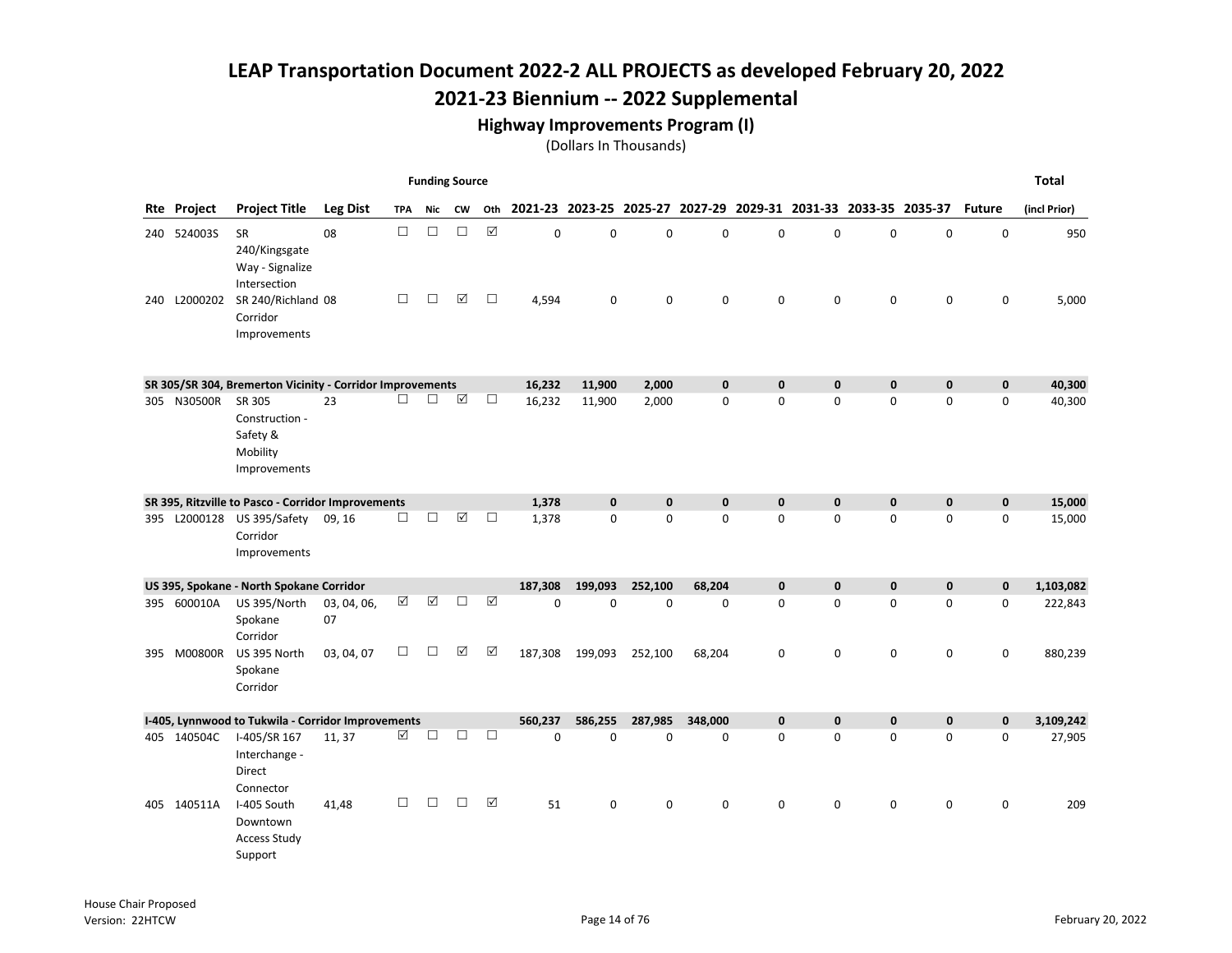#### Highway Improvements Program (I)

|     |              |                                                                                        |                 |            | <b>Funding Source</b> |           |                      |             |             |             |          |             |                                                                 |             |             |               | <b>Total</b> |
|-----|--------------|----------------------------------------------------------------------------------------|-----------------|------------|-----------------------|-----------|----------------------|-------------|-------------|-------------|----------|-------------|-----------------------------------------------------------------|-------------|-------------|---------------|--------------|
|     | Rte Project  | <b>Project Title</b>                                                                   | <b>Leg Dist</b> | <b>TPA</b> | Nic                   | <b>CW</b> | Oth                  |             |             |             |          |             | 2021-23 2023-25 2025-27 2027-29 2029-31 2031-33 2033-35 2035-37 |             |             | <b>Future</b> | (incl Prior) |
|     | 405 140567H  | I-405/NE 85th<br>St Interchange -<br>Toll<br>Infrastructure                            | 48              | $\Box$     | $\Box$                | $\Box$    | $\boxtimes$          | 0           | 0           | 5,000       | 5,000    | 0           | 0                                                               | 0           | $\pmb{0}$   | 0             | 10,000       |
|     | 405 840502B  | I-405/SR 181 to 11<br>SR 167 -<br>Widening                                             |                 | ☑          | $\Delta$              | П         | $\boxed{\checkmark}$ | 79          | $\mathbf 0$ | $\mathbf 0$ | 0        | $\mathbf 0$ | 0                                                               | $\mathbf 0$ | $\mathbf 0$ | 0             | 140,084      |
|     | 405 840541F  | I-405/I-90 to SE 41<br>8th St -<br>Widening                                            |                 | □          | ☑                     | П         | ☑                    | $\mathbf 0$ | 0           | $\mathbf 0$ | 0        | 0           | 0                                                               | 0           | $\pmb{0}$   | 0             | 179,816      |
|     | 405 8BI1001  | I-405/South<br><b>Renton Vicinity</b><br>Stage 2 -<br>Widening<br>(Nickel/TPA)         | 11, 37, 47      | ☑          | ☑                     | П         | ☑                    | $\Omega$    | $\mathbf 0$ | $\mathbf 0$ | 0        | $\mathbf 0$ | 0                                                               | $\mathbf 0$ | $\mathbf 0$ | 0             | 164,268      |
|     | 405 8BI1002  | I-405/Kirkland<br>Vicinity Stage 2 - 48<br>Widening<br>(Nickel/TPA)                    | 01, 41, 45,     | ☑          | ☑                     | П         | ☑                    | 15          | $\Omega$    | $\Omega$    | $\Omega$ | $\Omega$    | 0                                                               | 0           | 0           | 0             | 342,737      |
|     | 405 8BI1006  | I-405/Renton to 11, 37, 41<br>Bellevue<br>Widening and<br><b>Express Toll</b><br>Lanes |                 | ☑          | ☑                     | П         | П                    | $\Omega$    | 0           | $\Omega$    | 0        | $\Omega$    | $\Omega$                                                        | $\Omega$    | 0           | 0             | 21,656       |
| 405 | L1000110     | I-405/NE 132nd 01, 45<br>Interchange -<br><b>Totem Lake</b>                            |                 | □          | $\Box$                | ☑         | $\boxed{\checkmark}$ | 65,994      | 4,830       | $\mathbf 0$ | 0        | 0           | 0                                                               | 0           | 0           | 0             | 83,399       |
|     | 405 L1000163 | I-405 NB Hard<br>Shoulder<br>Running -- SR<br>527 to I-5                               | 01, 21          | □          | □                     | П         | ☑                    | $\mathbf 0$ | 0           | $\mathbf 0$ | 0        | $\mathbf 0$ | 0                                                               | 0           | $\mathbf 0$ | 0             | 11,586       |
|     | 405 L1000280 | I-405/North 8th 37<br><b>Street Direct</b><br>Access Ramp in<br>Renton                 |                 | П          | П                     | П         | ☑                    | $\Omega$    | 0           | 50,000      | 200,000  | 0           | $\Omega$                                                        | $\mathbf 0$ | 0           | 0             | 250,000      |
|     | 405 L2000234 | I-405/SR 522 to 01, 21, 32<br>I-5 Capacity<br>Improvements                             |                 | ☑          | П                     | П         | ☑                    | 32,956      | 326,000     | 227,000     | 0        | 0           | 0                                                               | 0           | 0           | 0             | 605,012      |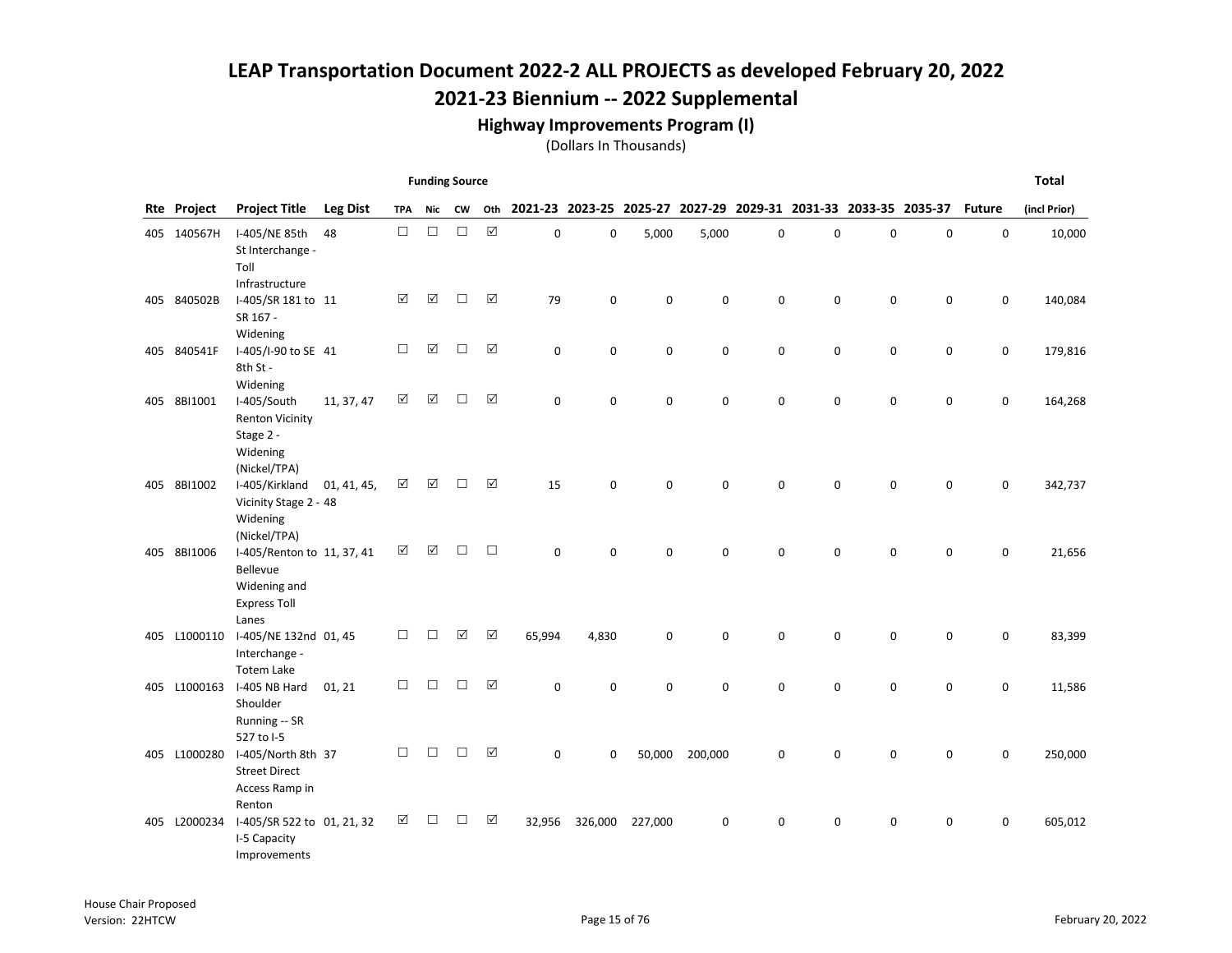## 2021-23 Biennium -- 2022 Supplemental

#### Highway Improvements Program (I)

|                    |                                                                                |                 |            | <b>Funding Source</b> |                       |                      |             |              |                                                                 |             |             |              |              |              |               | <b>Total</b> |
|--------------------|--------------------------------------------------------------------------------|-----------------|------------|-----------------------|-----------------------|----------------------|-------------|--------------|-----------------------------------------------------------------|-------------|-------------|--------------|--------------|--------------|---------------|--------------|
| <b>Rte Project</b> | <b>Project Title</b>                                                           | <b>Leg Dist</b> | <b>TPA</b> | Nic                   | <b>CW</b>             | Oth                  |             |              | 2021-23 2023-25 2025-27 2027-29 2029-31 2031-33 2033-35 2035-37 |             |             |              |              |              | <b>Future</b> | (incl Prior) |
| 405 M00900R        | I-405/Renton to 11, 37, 41,<br>Bellevue -<br>Corridor<br>Widening              | 48              | ☑          | ☑                     | $\boxed{\mathsf{v}}$  | $\boxed{\mathbf{v}}$ | 461,142     | 255,425      | 5,985                                                           | 143,000     | $\mathbf 0$ | $\mathbf 0$  | $\mathbf 0$  | 0            | $\mathbf 0$   | 1,272,570    |
|                    | SR 502, I-5 to Battle Ground - Corridor Improvements                           |                 |            |                       |                       |                      | 16          | $\mathbf{0}$ | $\mathbf{0}$                                                    | $\mathbf 0$ | $\mathbf 0$ | $\mathbf{0}$ | $\mathbf 0$  | $\mathbf{0}$ | $\mathbf 0$   | 81,765       |
| 502 450208W        | SR 502/I-5 to<br>Battle Ground -<br><b>Add Lanes</b>                           | 17, 18          | $\Delta$   | $\boxtimes$           | П                     | ☑                    | 16          | $\mathbf 0$  | $\mathbf 0$                                                     | 0           | $\mathbf 0$ | 0            | 0            | $\mathbf 0$  | $\mathbf 0$   | 81,765       |
|                    | SR 510, Yelm - New Freeway                                                     |                 |            |                       |                       |                      | 5,318       | 48,701       | 717                                                             | $\pmb{0}$   | $\mathbf 0$ | $\mathbf 0$  | $\mathbf 0$  | $\mathbf 0$  | $\mathbf 0$   | 58,500       |
| 510 T32700R        | SR 510/Yelm<br>Loop Phase 2                                                    | 02              | П          | П                     | $\boxed{\mathcal{S}}$ | $\Box$               | 5,318       | 48,701       | 717                                                             | 0           | $\mathbf 0$ | $\Omega$     | $\Omega$     | $\mathbf{0}$ | $\mathbf 0$   | 58,500       |
|                    | SR 518, Burien to Tukwila - Corridor Improvements                              |                 |            |                       |                       |                      | 611         | $\pmb{0}$    | $\mathbf{0}$                                                    | 0           | $\mathbf 0$ | $\mathbf{0}$ | $\mathbf{0}$ | $\mathbf{0}$ | $\mathbf 0$   | 13,426       |
| 518 T32800R        | <b>SR 518 Des</b><br><b>Moines</b><br>Interchange<br>Improvement               | 33              | $\Box$     | $\Box$                | ☑                     | ☑                    | 611         | $\mathbf 0$  | $\Omega$                                                        | 0           | 0           | $\Omega$     | 0            | 0            | $\mathbf 0$   | 13,426       |
|                    | SR 520, Seattle to Redmond - Corridor Improvements                             |                 |            |                       |                       |                      | 472,707     | 391.056      | 336,809                                                         | 287,198     | 237,065     | 14,913       | $\pmb{0}$    | $\mathbf{0}$ | 159,400       | 5,082,741    |
| 520 8BI1003        | SR 520/ Bridge 43, 48<br>Replacement<br>and HOV<br>(Nickel/TPA)                |                 | ☑          | $\boxed{\checkmark}$  | $\Box$                | $\boxtimes$          | 1,392       | 0            | $\Omega$                                                        | 0           | 0           | $\mathbf 0$  | 0            | 0            | 0             | 2,677,687    |
| 520 8BI1009        | <b>SR</b><br>520/Repayment<br>of Sales Tax for<br><b>Bridge</b><br>Replacement | 43, 48          | □          | $\Box$                | П                     | ☑                    | $\mathbf 0$ | 0            | $\mathbf 0$                                                     | 0           | 0           | 0            | $\mathsf 0$  | 0            | 159,400       | 159,400      |
| 520 L1000033       | Lake<br>Washington<br>Congestion<br>Management                                 | 43, 48          | ☑          | П                     | П                     | ☑                    | 287         | 0            | $\Omega$                                                        | 0           | $\mathbf 0$ | $\Omega$     | $\mathbf 0$  | 0            | 0             | 86,931       |
| 520 L1000098       | SR 520/124th St 48<br>Interchange<br>(Design and<br>Right of Way)              |                 | $\Box$     | П                     | ☑                     | $\Box$               | 20,743      | 16,000       | $\mathbf 0$                                                     | 0           | $\mathbf 0$ | $\Omega$     | 0            | 0            | 0             | 40,900       |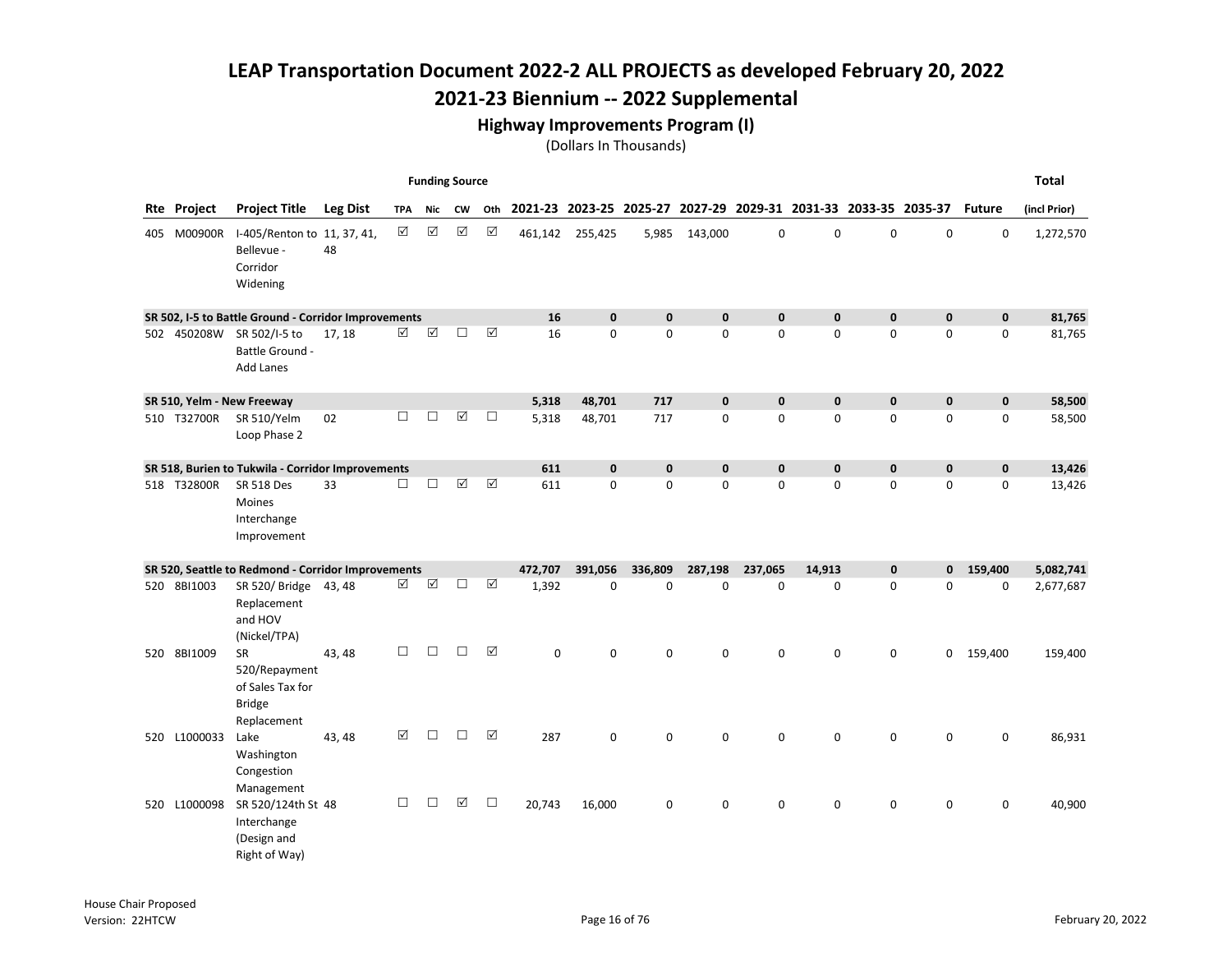## 2021-23 Biennium -- 2022 Supplemental

#### Highway Improvements Program (I)

|             |                                                                                                   |                 |            | <b>Funding Source</b> |             |             |                                                                     |             |             |             |             |             |             |             |               | <b>Total</b> |
|-------------|---------------------------------------------------------------------------------------------------|-----------------|------------|-----------------------|-------------|-------------|---------------------------------------------------------------------|-------------|-------------|-------------|-------------|-------------|-------------|-------------|---------------|--------------|
| Rte Project | <b>Project Title</b>                                                                              | <b>Leg Dist</b> | <b>TPA</b> | Nic                   | <b>CW</b>   |             | Oth 2021-23 2023-25 2025-27 2027-29 2029-31 2031-33 2033-35 2035-37 |             |             |             |             |             |             |             | <b>Future</b> | (incl Prior) |
|             | 520 L1100101 SR 520/148th<br>Ave NE<br><b>Overlake Access</b>                                     | 48              | $\Box$     | $\Box$                | $\boxtimes$ | $\boxtimes$ | 48,797                                                              | 0           | $\mathbf 0$ | $\pmb{0}$   | $\pmb{0}$   | 0           | 0           | $\pmb{0}$   | 0             | 68,917       |
| 520 M00400R | SR 520 Seattle<br>Corridor<br>Improvements -<br>West End                                          | 43              | $\Box$     | $\Box$                | $\Delta$    | ☑           | 401,488                                                             | 375,056     | 336,809     | 287,198     | 237,065     | 14,913      | 0           | $\mathsf 0$ | 0             | 2,048,906    |
|             | SR 522, Seattle to Monroe - Corridor Improvements                                                 |                 |            |                       |             |             | 3,005                                                               | 19,306      | $\mathbf 0$ | $\pmb{0}$   | $\mathbf 0$ | $\mathbf 0$ | $\mathbf 0$ | $\pmb{0}$   | $\pmb{0}$     | 191,828      |
| 522 152201C | SR 522/I-5 to I- 01, 46<br>$405 -$<br>Multimodal<br>Improvements                                  |                 | ☑          | $\boxed{\checkmark}$  | $\Box$      | $\Delta$    | 31                                                                  | $\mathbf 0$ | 0           | 0           | $\mathbf 0$ | 0           | $\mathbf 0$ | 0           | 0             | 22,566       |
| 522 152234E | SR<br>522/Snohomish<br>River Bridge to<br>US 2 - Add                                              | 01, 39          | □          | $\boxed{\mathbf{v}}$  | $\Box$      | $\Delta$    | 28                                                                  | 0           | $\mathbf 0$ | 0           | $\mathbf 0$ | 0           | $\pmb{0}$   | 0           | 0             | 145,637      |
| 522 NPARADI | SR 522/Paradise 01<br>Lk Rd<br>Interchange &<br>Widening on SR<br>522<br>(Design/Enginee<br>ring) |                 | $\Box$     | □                     | ☑           | ☑           | 2,946                                                               | 19,306      | 0           | 0           | 0           | 0           | $\mathbf 0$ | 0           | 0             | 23,625       |
|             | SR 531, Smokey Point Vicinity - Improvements                                                      |                 |            |                       |             |             | 4,054                                                               | 21,494      | 12,719      | $\mathbf 0$ | $\pmb{0}$   | $\mathbf 0$ | $\mathbf 0$ | $\mathbf 0$ | $\mathbf 0$   | 41,178       |
| 531 153160A | SR 531/43rd<br>Ave NE to 67th<br>Ave. NE -<br>Widening                                            | 39              | $\Box$     | $\Box$                | $\Box$      | ☑           | 0                                                                   | 0           | 0           | 0           | 0           | 0           | 0           | 0           | 0             | 1,868        |
|             | 531 L1000114 SR 531/43rd<br>Ave NE to 67th<br>Ave NE -<br>Corridor<br>Improvements                | 10, 39          | □          | $\Box$                | $\Delta$    | ☑           | 4,054                                                               | 21,494      | 12,719      | 0           | $\mathbf 0$ | 0           | $\mathbf 0$ | 0           | 0             | 39,310       |
|             | SR 532, Camano Island to I-5 - Corridor Improvements                                              |                 |            |                       |             |             | 1,137                                                               | $\mathbf 0$ | $\bf{0}$    | 0           | 0           | 0           | $\mathbf 0$ | $\pmb{0}$   | 0             | 81,560       |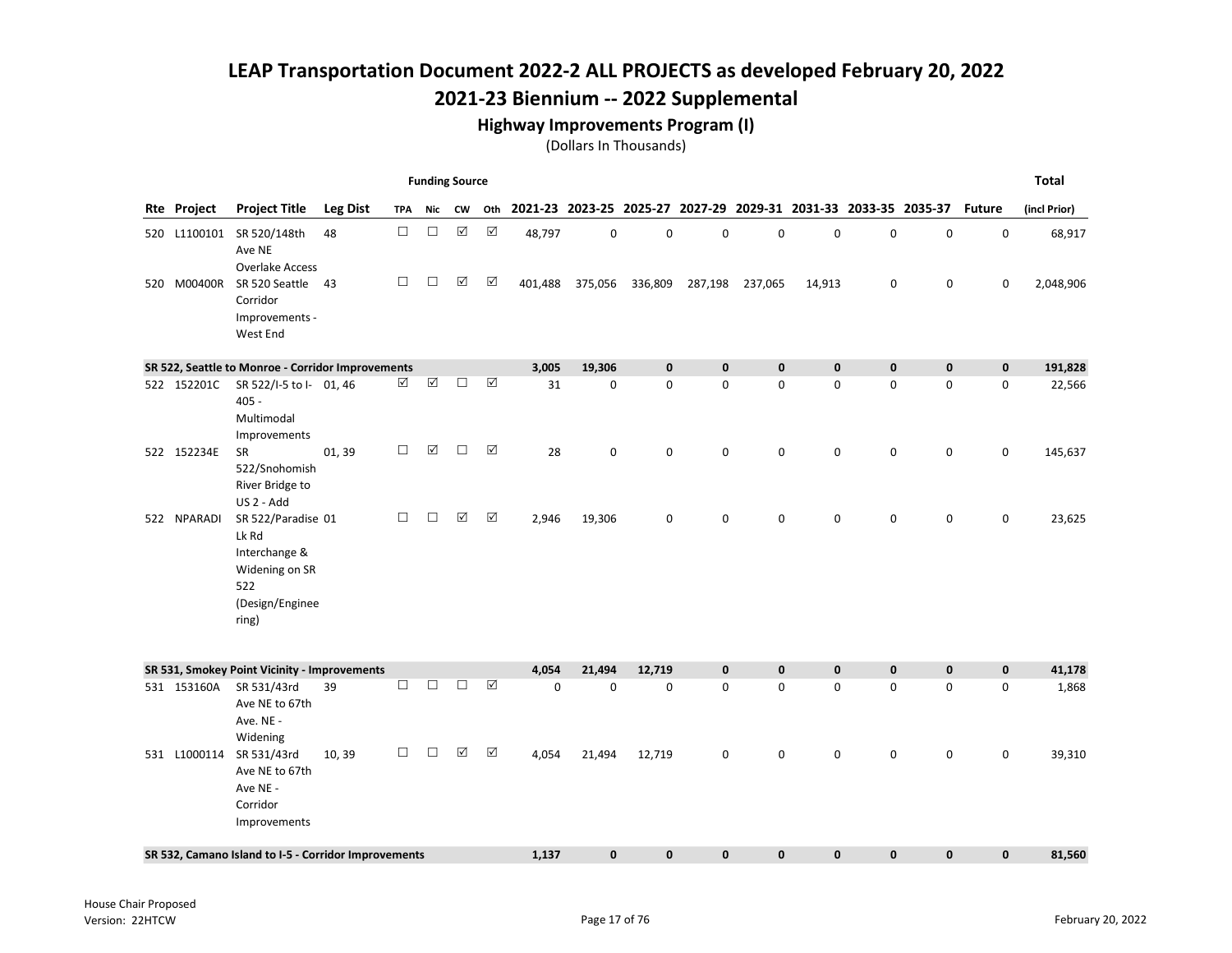## 2021-23 Biennium -- 2022 Supplemental

#### Highway Improvements Program (I)

|     |                    |                                                                               |                 |        | <b>Funding Source</b> |        |        |             |             |                                                                 |        |              |              |              |              |               | <b>Total</b> |
|-----|--------------------|-------------------------------------------------------------------------------|-----------------|--------|-----------------------|--------|--------|-------------|-------------|-----------------------------------------------------------------|--------|--------------|--------------|--------------|--------------|---------------|--------------|
|     | <b>Rte Project</b> | <b>Project Title</b>                                                          | <b>Leg Dist</b> | TPA    | Nic                   | CW     | Oth    |             |             | 2021-23 2023-25 2025-27 2027-29 2029-31 2031-33 2033-35 2035-37 |        |              |              |              |              | <b>Future</b> | (incl Prior) |
|     | 532 053255C        | SR 532/Camano 10<br>Island to I-5<br>Corridor<br>Improvements<br>(TPA)        |                 | ☑      | $\Box$                | $\Box$ | ☑      | 1,137       | $\mathbf 0$ | $\Omega$                                                        | 0      | $\mathbf 0$  | $\Omega$     | $\mathbf 0$  | 0            | 0             | 81,560       |
|     |                    | SR 539, Bellingham North - Corridor Improvements                              |                 |        |                       |        |        | 150         | 6,846       | 26,154                                                          | 7.000  | $\mathbf{0}$ | $\mathbf{0}$ | $\mathbf{0}$ | $\mathbf{0}$ | $\mathbf 0$   | 47,605       |
|     | 539 153915A        | SR 539/Lynden- 42<br>Aldergrove Port<br>of Entry<br>Improvements              |                 | $\Box$ | $\Box$                | $\Box$ | ☑      | 150         | $\mathbf 0$ | $\mathbf 0$                                                     | 0      | $\mathbf 0$  | $\mathbf 0$  | 0            | 0            | 0             | 7,605        |
| 539 | L2000118           | SR 539/Guide<br>Meridian                                                      | 42              | □      | $\Box$                | ☑      | $\Box$ | $\mathbf 0$ | 6,846       | 26,154                                                          | 7,000  | $\mathbf 0$  | $\mathbf 0$  | $\mathbf 0$  | 0            | 0             | 40,000       |
|     |                    | Complete Puget Sound Core HOV System - Multiple Highways                      |                 |        |                       |        |        | 35,153      | 11,257      | 66,361                                                          | 11,562 | $\mathbf 0$  | $\mathbf{0}$ | $\mathbf{0}$ | $\mathbf{0}$ | $\mathbf 0$   | 129,451      |
|     | 167 316706C        | SR 167/SR 410 25, 30, 31<br>to SR 18 -<br>Congestion<br>Management            |                 | ☑      | П                     | П      | ☑      | 35,153      | 11,257      | 66,361                                                          | 11,562 | 0            | $\mathbf 0$  | 0            | 0            | 0             | 129,451      |
|     |                    | <b>Future Unprogrammed Project Reserves</b>                                   |                 |        |                       |        |        | 10,000      | 19,099      | 109,998                                                         | 97,505 | 79,170       | 103,500      | 103,500      | 103,500      | $\mathbf 0$   | 626,272      |
|     | 998 0999021        | Safety Project<br>Reserve -<br>Collision<br>Reduction                         | 99              | П      | П                     | $\Box$ | ☑      | 0           | 0           | 28,023                                                          | 26,252 | 20,752       | 28,050       | 28,050       | 28,050       | 0             | 159,177      |
| 998 | 099902J            | Safety Project<br>Reserve -<br>Collision<br>Prevention                        | 99              | $\Box$ | $\Box$                | $\Box$ | ☑      | 0           | $\mathbf 0$ | 65,385                                                          | 61,253 | 48,418       | 65,450       | 65,450       | 65,450       | 0             | 371,406      |
| 998 | 099902K            | Environmental<br><b>Retrofit Project</b><br>Reserve -<br>Stormwater<br>Runoff | 99              | $\Box$ | $\Box$                | $\Box$ | ☑      | $\mathbf 0$ | 3,429       | 3,705                                                           | 0      | 0            | $\Omega$     | $\mathbf 0$  | 0            | 0             | 7,134        |
|     | 998 099902N        | Project Reserve - 99<br>Noise Reduction                                       |                 | □      | □                     | $\Box$ | ☑      | $\mathbf 0$ | 3,000       | 0                                                               | 0      | 0            | 0            | 0            | 0            | 0             | 3,000        |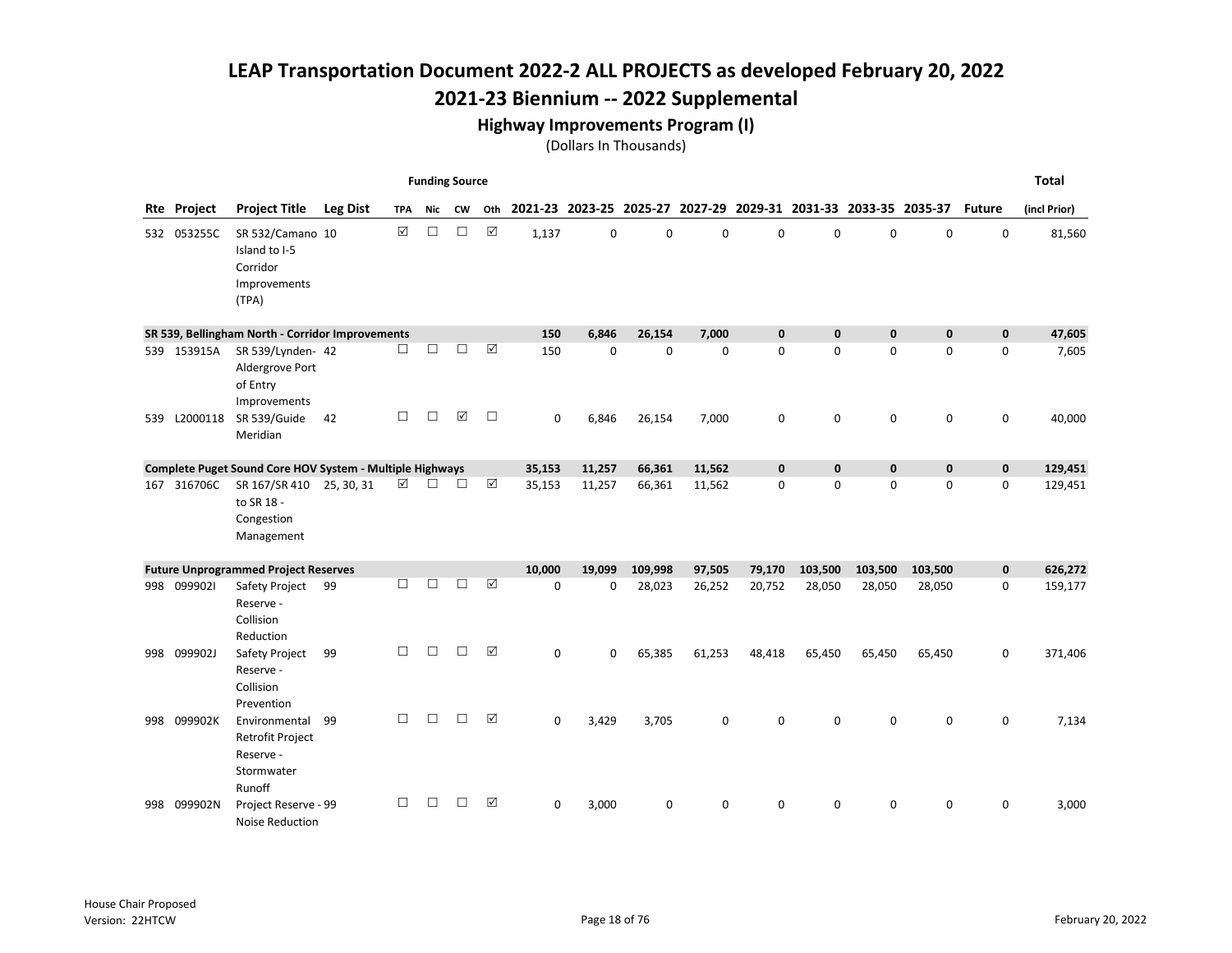## 2021-23 Biennium -- 2022 Supplemental

#### Highway Improvements Program (I)

|                                      |                                                                                               |                 |            | <b>Funding Source</b> |           |                      |             |                                                                 |              |              |              |              |              |              |               | <b>Total</b> |
|--------------------------------------|-----------------------------------------------------------------------------------------------|-----------------|------------|-----------------------|-----------|----------------------|-------------|-----------------------------------------------------------------|--------------|--------------|--------------|--------------|--------------|--------------|---------------|--------------|
| Rte Project                          | <b>Project Title</b>                                                                          | <b>Leg Dist</b> | <b>TPA</b> | Nic                   | <b>CW</b> | Oth                  |             | 2021-23 2023-25 2025-27 2027-29 2029-31 2031-33 2033-35 2035-37 |              |              |              |              |              |              | <b>Future</b> | (incl Prior) |
| 998 099902Q                          | Environmental<br><b>Retrofit Project</b><br>Reserve -<br>Chronic<br>Environment<br>Deficiency | 99              | $\Box$     | $\Box$                | $\Box$    | $\boxed{\text{V}}$   | $\mathbf 0$ | 2,670                                                           | 2,885        | $\mathbf 0$  | 0            | $\mathbf 0$  | $\mathbf 0$  | 0            | $\mathbf 0$   | 5,555        |
| 998 099905Q                          | Local Funds<br>Placeholder for<br>Improvement<br>Program                                      | 99              | □          | $\Box$                | $\Box$    | ☑                    | 10,000      | 10,000                                                          | 10,000       | 10,000       | 10,000       | 10,000       | 10,000       | 10,000       | 0             | 80,000       |
| <b>Studies &amp; System Analysis</b> |                                                                                               |                 |            |                       |           |                      | 195         | $\mathbf{0}$                                                    | $\mathbf{0}$ | $\mathbf{0}$ | $\mathbf{0}$ | $\mathbf{0}$ | $\mathbf{0}$ | $\mathbf{0}$ | $\mathbf 0$   | 4,357        |
| 000 100098U                          | WA-BC Joint<br>Transportation<br>Action Plan -<br>Int'l Mobility &<br><b>Trade Corridor</b>   | 42              | П.         | $\Box$                | $\Box$    | $\boxed{\mathsf{v}}$ | 80          | 0                                                               | $\mathbf 0$  | 0            | $\mathbf 0$  | 0            | 0            | 0            | $\mathbf 0$   | 856          |
| 002 L1000158                         | US 2 Trestle IJR 44                                                                           |                 | ☑          | $\Box$                | $\Box$    | $\Delta$             | 115         | 0                                                               | 0            | 0            | 0            | 0            | 0            | 0            | 0             | 3,501        |
|                                      | <b>Improvement - Program Support Activities</b>                                               |                 |            |                       |           |                      | 29,589      | 30,182                                                          | 30,787       | 31,389       | 32,037       | 32,702       | 33,371       | 34,038       | $\mathbf 0$   | 412,022      |
| 000 095901X                          | Set Aside for<br>Improvement<br>Program<br>Support<br>Activities -<br>Improvements            | 99              | □          | □                     | $\Box$    | ☑                    | 29,570      | 30,182                                                          | 30,787       | 31,389       | 32,037       | 32,702       | 33,371       | 34,038       | 0             | 411,992      |
| 162 316204C                          | SR 162/Right of 31<br>Way Acquisition<br>for Tehaleh<br>Development                           |                 | $\Box$     | $\Box$                | $\Box$    | ☑                    | 19          | 0                                                               | $\mathbf 0$  | 0            | $\Omega$     | $\Omega$     | 0            | 0            | $\mathbf 0$   | 30           |
|                                      | Safety - Interchange Improvements (New & Rebuilt)                                             |                 |            |                       |           |                      | 13,677      | $\mathbf 0$                                                     | $\pmb{0}$    | $\mathbf 0$  | $\mathbf 0$  | $\mathbf 0$  | $\mathbf 0$  | $\mathbf 0$  | $\mathbf 0$   | 19,339       |
| 395 L2000127 US                      | 395/Ridgeline<br>Intersection                                                                 | 08, 16          | □          | $\Box$                | ☑         | ☑                    | 13,677      | $\mathbf 0$                                                     | $\mathbf 0$  | 0            | $\mathbf 0$  | $\Omega$     | 0            | 0            | $\mathbf 0$   | 19,339       |
|                                      | Safety - Interchange, Intersection & Spot Improvements                                        |                 |            |                       |           |                      | 203,144     | 305,981                                                         | 25,860       | 6,000        | 24,000       | $\mathbf 0$  | $\mathbf 0$  | 0            | $\mathbf 0$   | 908,147      |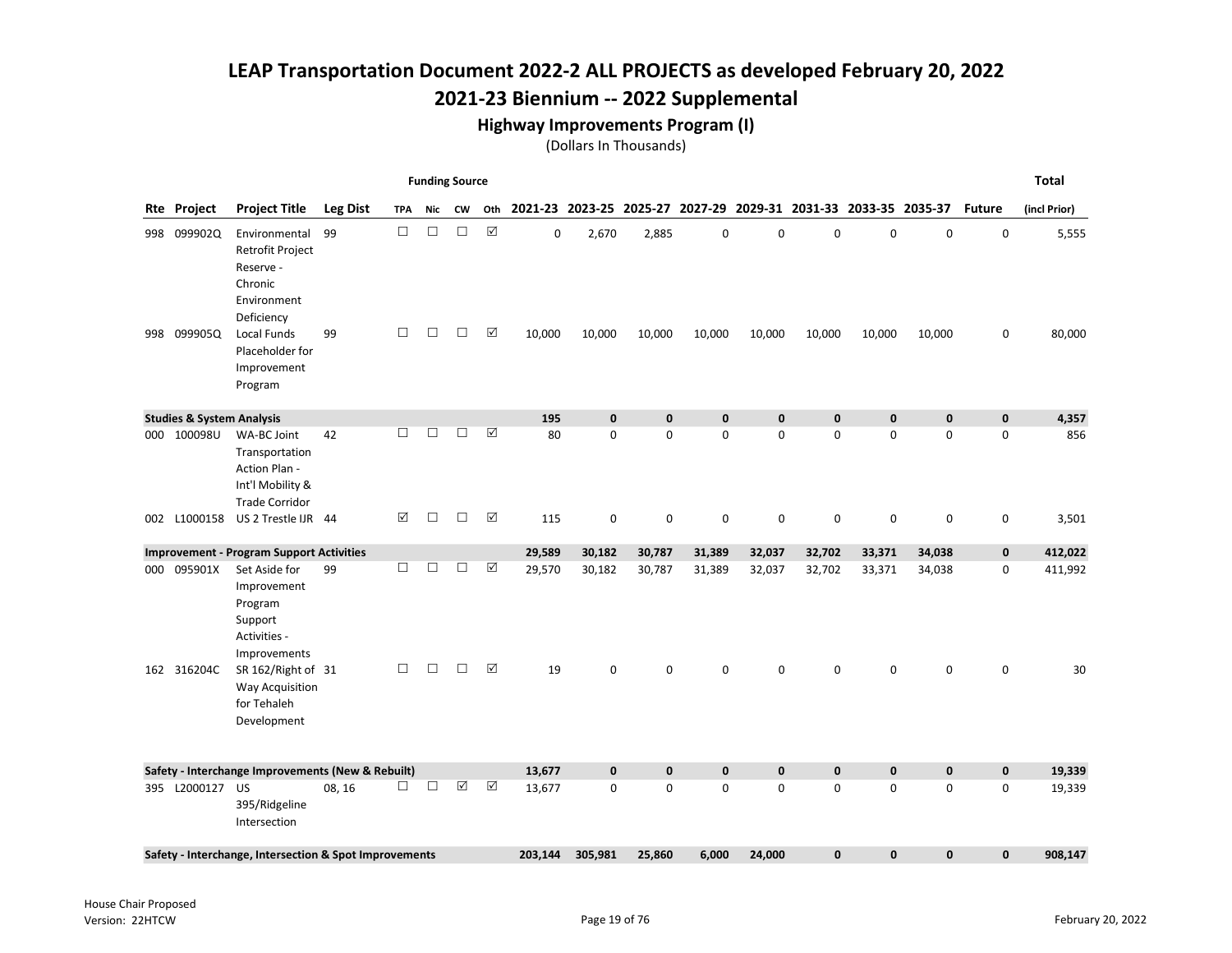#### Highway Improvements Program (I)

|     |                    |                                              |                 |            |        | <b>Funding Source</b> |        |        |             |              |             |             |              |                                                                 |             |               | <b>Total</b> |
|-----|--------------------|----------------------------------------------|-----------------|------------|--------|-----------------------|--------|--------|-------------|--------------|-------------|-------------|--------------|-----------------------------------------------------------------|-------------|---------------|--------------|
|     | <b>Rte Project</b> | <b>Project Title</b>                         | <b>Leg Dist</b> | <b>TPA</b> | Nic    | CW                    | Oth    |        |             |              |             |             |              | 2021-23 2023-25 2025-27 2027-29 2029-31 2031-33 2033-35 2035-37 |             | <b>Future</b> | (incl Prior) |
|     | 000 0BI2010        | Collision                                    | 99              | $\Box$     | $\Box$ | $\Box$                | ☑      | 55,269 | 59,527      | $\mathbf 0$  | 0           | 0           | $\mathsf 0$  | $\pmb{0}$                                                       | 0           | 0             | 315,385      |
|     |                    | Prevention                                   |                 |            |        |                       |        |        |             |              |             |             |              |                                                                 |             |               |              |
| 000 | 0BI2011            | Collision                                    | 99              | $\Box$     | $\Box$ | $\Box$                | ☑      | 36,924 | 23,419      | 0            | 0           | 0           | $\mathbf 0$  | 0                                                               | $\mathbf 0$ | 0             | 169,302      |
|     |                    | Reduction                                    |                 |            |        |                       |        |        |             |              |             |             |              |                                                                 |             |               |              |
| 002 | N00200R            | US Hwy 2 Safety 39                           |                 | $\Box$     | □      | $\boxed{\checkmark}$  | ☑      | 7,185  | 9,531       | 0            | 0           | $\mathbf 0$ | $\mathbf 0$  | 0                                                               | 0           | 0             | 19,000       |
| 020 | L2000169           | <b>SR 20/Oak</b>                             | 10              | $\Box$     | $\Box$ | $\boxtimes$           | $\Box$ | 0      | $\mathbf 0$ | $\mathbf 0$  | 6,000       | 24,000      | $\mathbf 0$  | 0                                                               | 0           | $\mathbf 0$   | 30,000       |
|     |                    | Harbor to                                    |                 |            |        |                       |        |        |             |              |             |             |              |                                                                 |             |               |              |
|     |                    | Swantown                                     |                 |            |        |                       |        |        |             |              |             |             |              |                                                                 |             |               |              |
|     |                    | Roundabout                                   |                 |            |        |                       |        |        |             |              |             |             |              |                                                                 |             |               |              |
| 026 | L2000057           | SR 26/Dusty to                               | 09              | $\Box$     | $\Box$ | $\boxed{\checkmark}$  | $\Box$ | 9,670  | $\mathbf 0$ | $\mathbf 0$  | 0           | 0           | $\mathbf 0$  | $\mathbf 0$                                                     | $\mathbf 0$ | 0             | 11,150       |
|     |                    | Colfax - Add                                 |                 |            |        |                       |        |        |             |              |             |             |              |                                                                 |             |               |              |
|     |                    | <b>Climbing Lanes</b>                        |                 | □          | $\Box$ | $\Box$                | ☑      |        |             |              |             |             |              |                                                                 |             |               |              |
| 026 | L2000236           | SR 26 & US 195 09                            |                 |            |        |                       |        | 5      | 0           | $\mathbf 0$  | 0           | 0           | $\mathbf 0$  | 0                                                               | 0           | 0             | 416          |
|     |                    | Safety                                       |                 |            |        |                       |        |        |             |              |             |             |              |                                                                 |             |               |              |
|     | 090 L1000113       | Improvements<br>I-90/SR 18                   | 05              | □          | $\Box$ | $\boxed{\checkmark}$  | ☑      | 67,283 | 126,519     | 0            | 0           | 0           | $\mathbf 0$  | $\mathbf 0$                                                     | 0           | 0             | 210,527      |
|     |                    | Interchange                                  |                 |            |        |                       |        |        |             |              |             |             |              |                                                                 |             |               |              |
|     |                    | Improvements                                 |                 |            |        |                       |        |        |             |              |             |             |              |                                                                 |             |               |              |
|     | 125 L2000170       | SR 125/9th                                   | 16              | □          | □      | ☑                     | ☑      | 3,199  | $\mathbf 0$ | $\Omega$     | 0           | $\mathbf 0$ | $\Omega$     | 0                                                               | 0           | 0             | 5,891        |
|     |                    | Street Plaza -                               |                 |            |        |                       |        |        |             |              |             |             |              |                                                                 |             |               |              |
|     |                    | Intersection                                 |                 |            |        |                       |        |        |             |              |             |             |              |                                                                 |             |               |              |
|     |                    | Improvements                                 |                 |            |        |                       |        |        |             |              |             |             |              |                                                                 |             |               |              |
|     | 432 L2000091       | SR 432                                       | 19              | $\Box$     | $\Box$ | $\boxed{\checkmark}$  | $\Box$ | 10,943 | 55,615      | 25,860       | 0           | 0           | $\mathbf 0$  | $\mathbf 0$                                                     | 0           | 0             | 98,420       |
|     |                    | Longview Grade                               |                 |            |        |                       |        |        |             |              |             |             |              |                                                                 |             |               |              |
|     |                    | Crossing                                     |                 |            |        |                       |        |        |             |              |             |             |              |                                                                 |             |               |              |
| 525 | L2000252           | SR 525                                       | 10              | □          | $\Box$ | $\Box$                | ☑      | 0      | 0           | 0            | 0           | 0           | $\mathbf 0$  | 0                                                               | 0           | 0             | 859          |
|     |                    | Improvements -                               |                 |            |        |                       |        |        |             |              |             |             |              |                                                                 |             |               |              |
|     |                    | Freeland                                     |                 |            |        |                       |        |        |             |              |             |             |              |                                                                 |             |               |              |
|     |                    | Vicinity                                     |                 |            |        |                       |        |        |             |              |             |             |              |                                                                 |             |               |              |
|     | 526 N52600R        | SR 526 Corridor 38                           |                 | □          | П      | ☑                     | □      | 12,666 | 31,370      | 0            | 0           | 0           | $\mathbf 0$  | 0                                                               | 0           | 0             | 47,197       |
|     |                    | Improvements                                 |                 |            |        |                       |        |        |             |              |             |             |              |                                                                 |             |               |              |
|     |                    | <b>Safety - Median Cross Over Protection</b> |                 |            |        |                       |        | 1,455  | $\mathbf 0$ | $\bf{0}$     | $\mathbf 0$ | $\pmb{0}$   | $\mathbf 0$  | $\mathbf 0$                                                     | $\pmb{0}$   | 0             | 3,606        |
|     | 101 L1000247       | US 101/Morse 24                              |                 | П          | $\Box$ | $\Box$                | ☑      | 1,455  | $\mathbf 0$ | $\Omega$     | 0           | 0           | $\Omega$     | $\Omega$                                                        | $\Omega$    | 0             | 3,606        |
|     |                    | <b>Creek Safety</b>                          |                 |            |        |                       |        |        |             |              |             |             |              |                                                                 |             |               |              |
|     |                    | <b>Barrier</b>                               |                 |            |        |                       |        |        |             |              |             |             |              |                                                                 |             |               |              |
|     |                    |                                              |                 |            |        |                       |        |        |             |              |             |             |              |                                                                 |             |               |              |
|     |                    | Safety - Pedestrian & Bicycle Improvements   |                 |            |        |                       |        | 2,053  | 100         | $\mathbf{0}$ | $\mathbf 0$ | $\pmb{0}$   | $\mathbf{0}$ | 0                                                               | $\pmb{0}$   | 0             | 6,904        |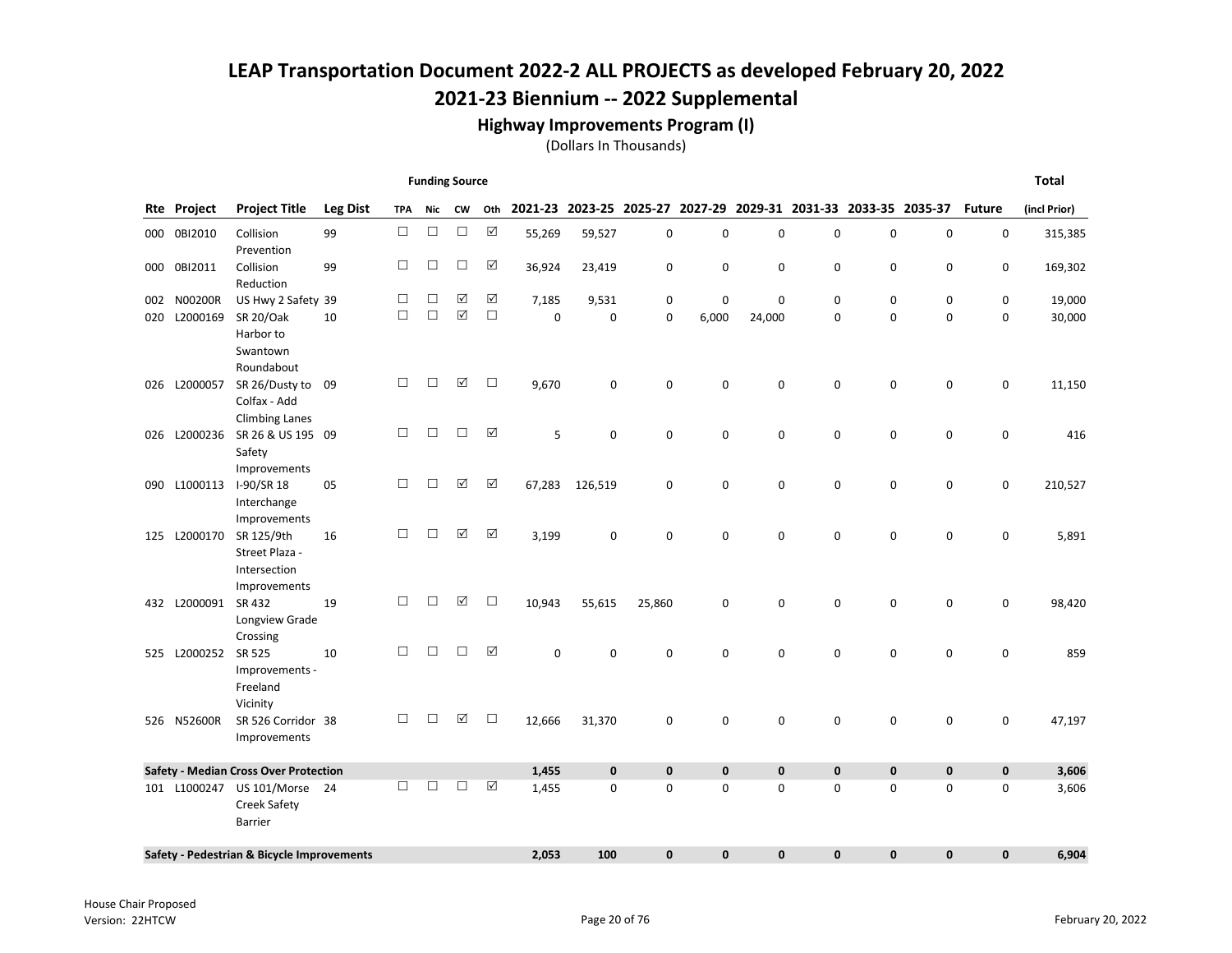#### Highway Improvements Program (I)

|     |                    |                                                                                            |                 |            | <b>Funding Source</b> |                      |                      |                                                                     |             |             |             |             |             |             |             |               | <b>Total</b> |
|-----|--------------------|--------------------------------------------------------------------------------------------|-----------------|------------|-----------------------|----------------------|----------------------|---------------------------------------------------------------------|-------------|-------------|-------------|-------------|-------------|-------------|-------------|---------------|--------------|
|     | <b>Rte Project</b> | <b>Project Title</b>                                                                       | <b>Leg Dist</b> | <b>TPA</b> | Nic                   | <b>CW</b>            |                      | Oth 2021-23 2023-25 2025-27 2027-29 2029-31 2031-33 2033-35 2035-37 |             |             |             |             |             |             |             | <b>Future</b> | (incl Prior) |
|     | 000 0BI1002        | Pedestrian &<br>Bicycle<br>Improvements                                                    | 99              | $\Box$     | $\Box$                | $\Box$               | $\boxtimes$          | 1,366                                                               | $\pmb{0}$   | $\mathbf 0$ | 0           | 0           | $\pmb{0}$   | $\mathbf 0$ | $\pmb{0}$   | $\mathbf 0$   | 4,998        |
|     | 162 316218A        | SR 162/Orting<br>Area - Construct<br>Pedestrian<br>Evacuation                              | 02              | ☑          | $\Box$                | $\Box$               | $\Box$               | 0                                                                   | $\mathbf 0$ | 0           | 0           | 0           | 0           | 0           | 0           | 0             | 829          |
|     | 527 L1000173       | Crossing<br>SR 527<br>Pedestrian<br>Safety Project -<br>The Parker &<br>Quincy<br>Memorial | 44              | □          | $\Box$                | $\Box$               | ☑                    | $\Omega$                                                            | $\mathbf 0$ | 0           | $\mathbf 0$ | $\mathbf 0$ | $\mathbf 0$ | 0           | $\mathbf 0$ | $\mathbf 0$   | 244          |
|     | 900 L2000238       | Pathway<br>SR 900<br>Pedestrian<br>Safety                                                  | 37              | П          | $\Box$                | П                    | $\triangledown$      | 687                                                                 | 100         | 0           | $\mathbf 0$ | 0           | $\mathbf 0$ | $\mathbf 0$ | $\mathbf 0$ | 0             | 833          |
|     |                    | Safety - Roadside Improvements                                                             |                 |            |                       |                      |                      | 4,731                                                               | $\mathbf 0$ | $\pmb{0}$   | $\mathbf 0$ | $\mathbf 0$ | $\mathbf 0$ | $\bf{0}$    | $\mathbf 0$ | $\mathbf 0$   | 18,650       |
|     |                    | 195 L2000058 US 195/Colfax 09<br>to Spangle - Add<br>Passing Lane                          |                 | П          | $\Box$                | $\boxed{\checkmark}$ | $\boxed{\checkmark}$ | 363                                                                 | $\mathbf 0$ | 0           | $\mathbf 0$ | 0           | $\mathbf 0$ | $\mathbf 0$ | $\mathbf 0$ | 0             | 11,650       |
|     | 501 L2000117       | SR 501/I-5 to<br>Port of<br>Vancouver                                                      | 49              | □          | $\Box$                | $\Delta$             | $\Box$               | 4,368                                                               | $\mathbf 0$ | 0           | 0           | 0           | $\mathbf 0$ | $\mathbf 0$ | $\mathbf 0$ | 0             | 7,000        |
|     |                    | <b>Environmental - Fish Barrier Removal &amp; Chronic Deficiencies</b>                     |                 |            |                       |                      |                      | 628,838                                                             | 231,647     | 35,936      | 52,542      | 32,504      | 90,000      | $\mathbf 0$ | $\mathbf 0$ | 0             | 1,573,577    |
|     | 000 0BI4004        | Chronic<br>Environmental<br>Deficiency<br>Improvements                                     | 99              | □          | $\Box$                | П                    | $\boxed{\checkmark}$ | 3,838                                                               | 10,375      | 14,394      | 36          | 0           | $\mathbf 0$ | $\mathbf 0$ | $\mathbf 0$ | 0             | 62,361       |
|     | 998 099902F        | Environmental<br>Retrofit Project<br>Reserve - Fish<br><b>Barrier Passage</b>              | 99              | $\Box$     | $\Box$                | $\Box$               | $\boxed{\checkmark}$ | $\mathbf 0$                                                         | $\mathbf 0$ | 2,088       | 41,434      | 32,439      | 90,000      | $\mathbf 0$ | $\mathbf 0$ | 0             | 165,961      |
| 998 | 0BI4001            | Fish Passage<br><b>Barrier Removal</b>                                                     | 99              | ☑          | П                     | ☑                    | ☑                    | 625,000                                                             | 221,272     | 19,454      | 11,072      | 65          | 0           | 0           | 0           | 0             | 1,345,255    |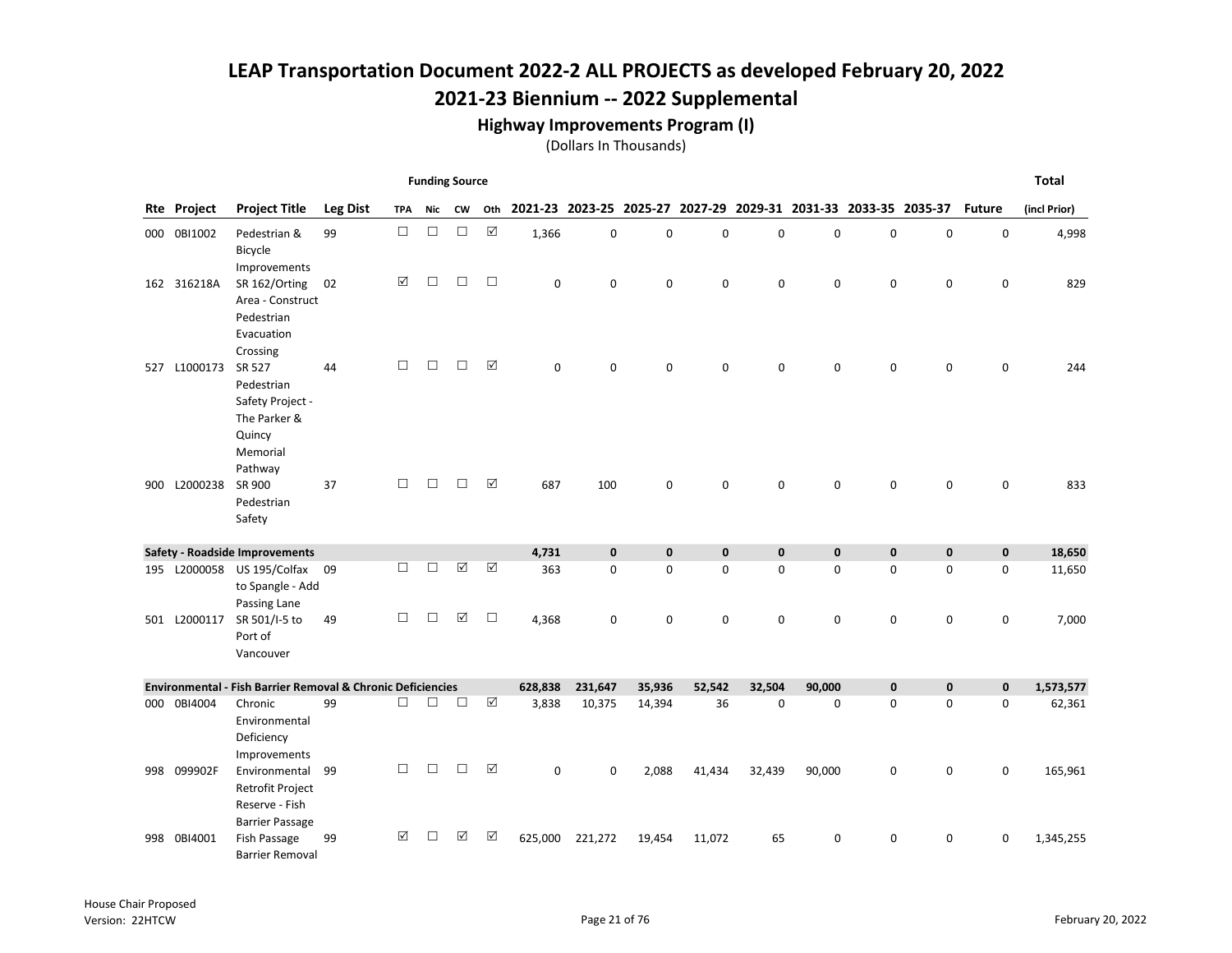#### Highway Improvements Program (I)

|       |                |                                                                                    |                 |        | <b>Funding Source</b> |             |                      |                                                                 |              |              |              |              |              |              |              |               | <b>Total</b> |
|-------|----------------|------------------------------------------------------------------------------------|-----------------|--------|-----------------------|-------------|----------------------|-----------------------------------------------------------------|--------------|--------------|--------------|--------------|--------------|--------------|--------------|---------------|--------------|
|       | Rte Project    | <b>Project Title</b>                                                               | <b>Leg Dist</b> |        | TPA Nic CW Oth        |             |                      | 2021-23 2023-25 2025-27 2027-29 2029-31 2031-33 2033-35 2035-37 |              |              |              |              |              |              |              | <b>Future</b> | (incl Prior) |
|       |                | <b>Environmental - Noise Walls &amp; Noise Mitigation</b>                          |                 |        |                       |             |                      | 4,246                                                           | $\mathbf{0}$ | $\mathbf{0}$ | $\mathbf{0}$ | $\mathbf{0}$ | $\mathbf{0}$ | $\mathbf{0}$ | $\mathbf{0}$ | $\mathbf 0$   | 4,906        |
|       | 000 0BI4002    | Noise Wall &<br>Noise<br>Mitigation<br>Improvements                                | 99              | $\Box$ | $\Box$                | П           | $\boxed{\checkmark}$ | 4,246                                                           | 0            | $\mathsf 0$  | 0            | 0            | 0            | $\mathsf 0$  | $\mathbf 0$  | 0             | 4,906        |
|       |                | <b>Environmental - Stormwater &amp; Mitigation Sites</b>                           |                 |        |                       |             |                      | 12,723                                                          | 6,161        | 3,348        | 3,098        | 44           | $\mathbf{0}$ | $\mathbf{0}$ | $\mathbf{0}$ | $\mathbf 0$   | 50,832       |
|       | 000 0BI4003    | Stormwater &<br><b>Mitigation Site</b><br>Improvements                             | 99              | ☑      | $\Box$                | ☑           | $\boxed{\triangle}$  | 8,375                                                           | 4,220        | 3,000        | 3,000        | 0            | $\mathbf 0$  | $\mathbf 0$  | $\mathbf 0$  | 0             | 34,204       |
|       | 000 OBI4ENV    | Environmental<br>Mitigation<br>Reserve-<br>Nickel/TPA/CW<br>Α                      | 99              | ☑      | $\Delta$              | $\Delta$    | ☑                    | 4,348                                                           | 1,941        | 348          | 98           | 44           | $\mathbf 0$  | $\pmb{0}$    | $\mathbf 0$  | $\pmb{0}$     | 16,628       |
| Other |                |                                                                                    |                 |        |                       |             |                      | 1,802                                                           | 23,000       | $\mathbf{0}$ | 0            | $\mathbf 0$  | $\mathbf{0}$ | $\mathbf 0$  | $\mathbf 0$  | $\mathbf 0$   | 39,252       |
|       | 000 0BI100A    | Mobility<br>Reappropriation<br>for Projects<br>Assumed to be<br>Complete           | 99              | $\Box$ | $\Box$                | $\Box$      | $\boxed{\triangle}$  | $\overline{7}$                                                  | 0            | $\mathbf 0$  | 0            | $\pmb{0}$    | 0            | $\mathbf 0$  | $\mathbf 0$  | 0             | 14,136       |
|       | 000 0BI100B    | Nickel/TPA<br>Projects<br>Completed with<br><b>Minor Ongoing</b><br>Expenditures   | 99              | ☑      | $\Box$                | $\Box$      | $\Box$               | 295                                                             | 0            | $\mathbf 0$  | 0            | 0            | 0            | $\mathbf 0$  | $\pmb{0}$    | 0             | 616          |
|       | 224 L1000291   | SR 224/Red<br>Mountain<br>Improvements                                             | 08, 16          | □      | $\Box$                | $\boxtimes$ | $\Box$               | 1,500                                                           | 23,000       | 0            | 0            | 0            | $\mathbf 0$  | $\mathbf 0$  | 0            | 0             | 24,500       |
|       | <b>Unknown</b> |                                                                                    |                 |        |                       |             |                      | 517                                                             | $\mathbf 0$  | $\mathbf 0$  | 0            | $\pmb{0}$    | $\mathbf 0$  | $\pmb{0}$    | $\bf{0}$     | 0             | 4,492        |
| 005   | 400520D        | I-5/0.5 Mile<br>North of<br>Interstate<br>Bridge to NE<br>99th St SB - Bus<br>Lane | 49              | $\Box$ | □                     | □           | ☑                    | 17                                                              | 0            | $\mathbf 0$  | 0            | $\pmb{0}$    | 0            | $\mathbf 0$  | $\mathbf 0$  | 0             | 3,992        |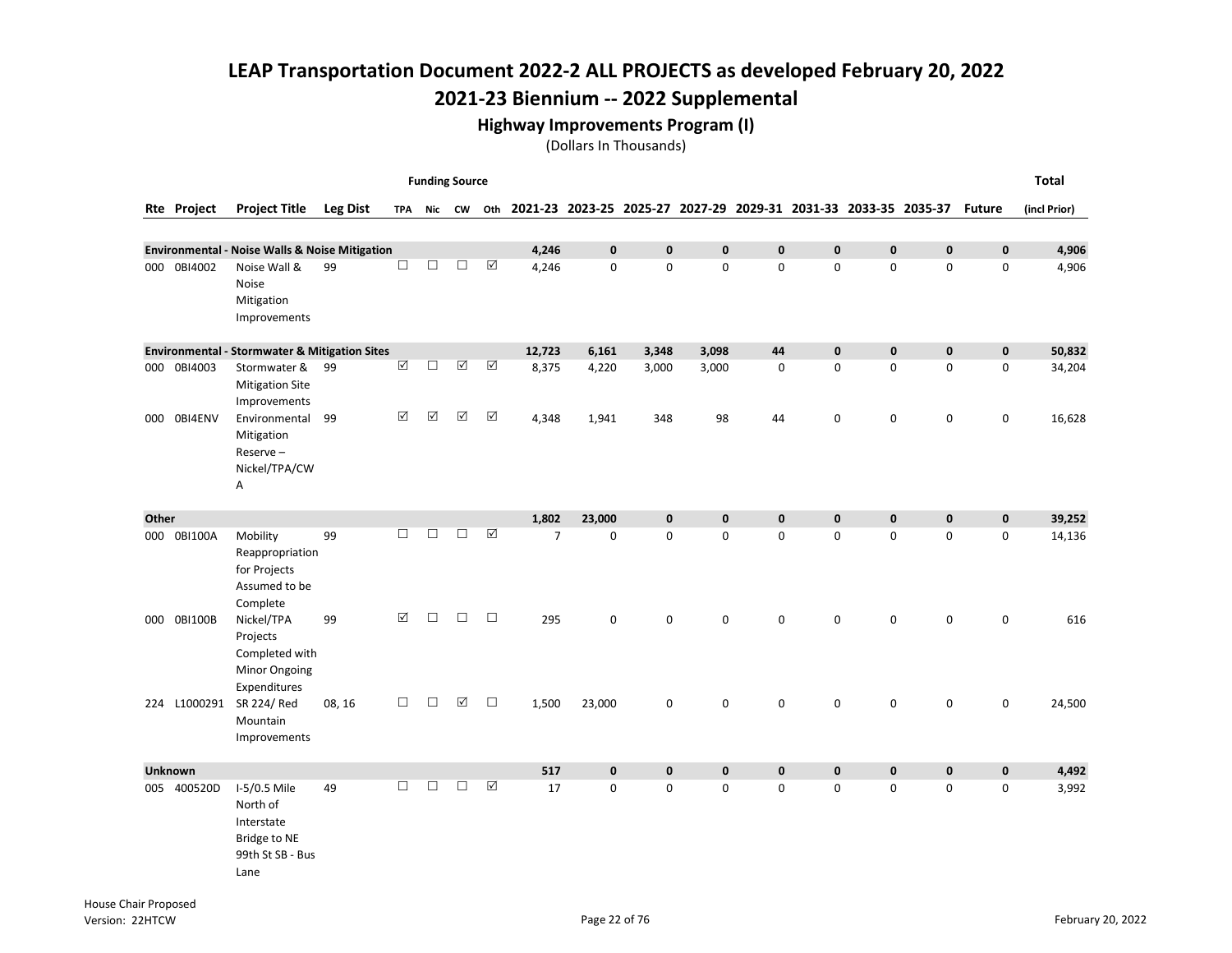## 2021-23 Biennium -- 2022 Supplemental

#### Highway Improvements Program (I)

|     |                                                                                                                                                                    |                                                                             |  |  |  | <b>Funding Source</b> |   |     |   |   |   |   |   |   |   |              | Total |
|-----|--------------------------------------------------------------------------------------------------------------------------------------------------------------------|-----------------------------------------------------------------------------|--|--|--|-----------------------|---|-----|---|---|---|---|---|---|---|--------------|-------|
|     | 2021-23 2023-25 2025-27 2027-29 2029-31 2031-33 2033-35 2035-37<br><b>Project Title</b><br><b>Leg Dist</b><br><b>Rte Project</b><br>Nic CW<br>Oth<br>TPA<br>Future |                                                                             |  |  |  |                       |   |     |   |   |   |   |   |   |   | (incl Prior) |       |
| 162 | L1000312                                                                                                                                                           | SR 162/SR 161 99<br>Additional<br>Connectivity in<br>South Pierce<br>County |  |  |  | □                     | ☑ | 500 | 0 | 0 | 0 | 0 | 0 | 0 | 0 | 0            | 500   |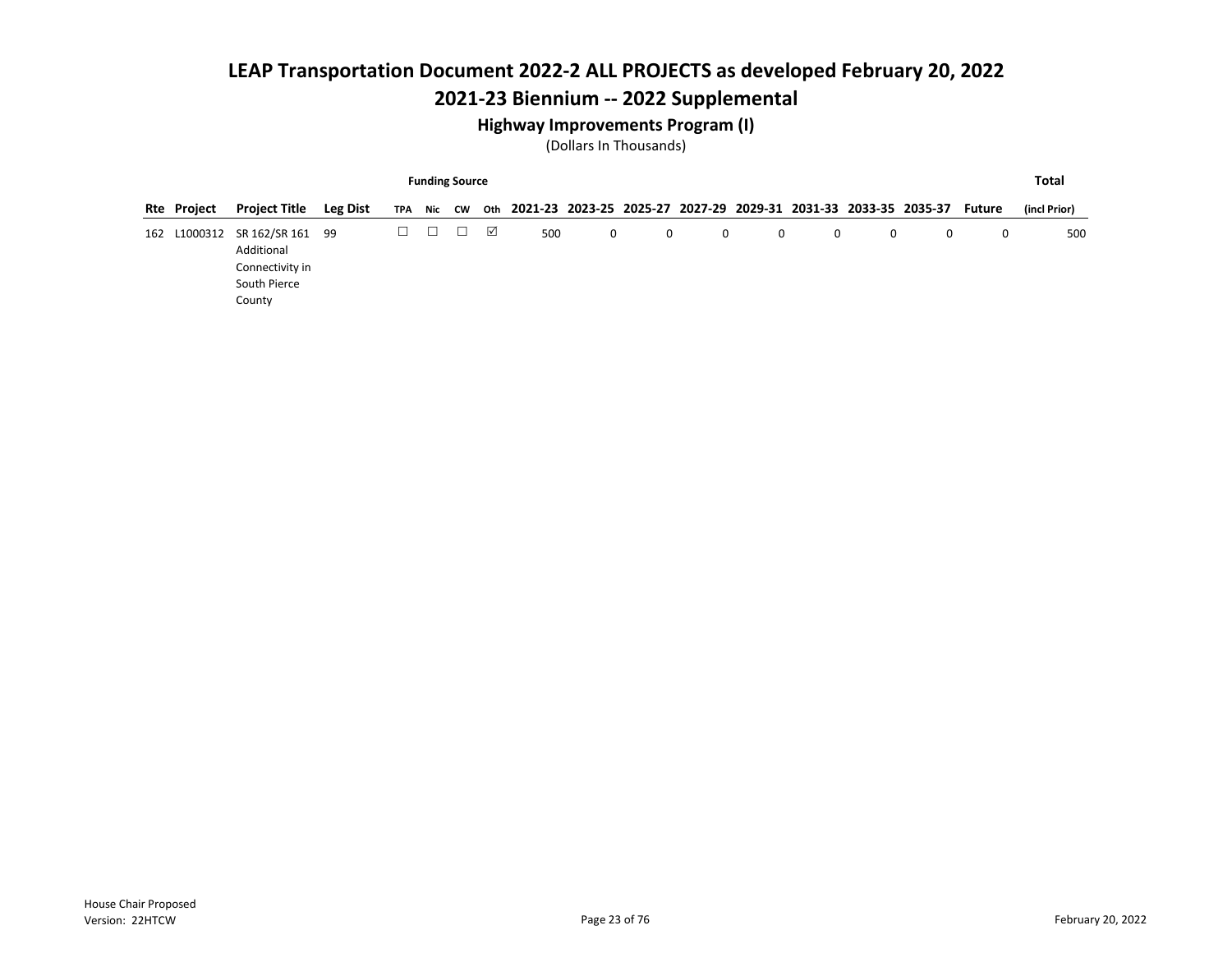2021-23 Biennium -- 2022 Supplemental

Highway Preservation Program (P)

|     |                           |                                                                               |                 |        | <b>Funding Source</b> |    |     |        |                                                 |             |              |             |              |                                                                 |          |                   | <b>Total</b> |
|-----|---------------------------|-------------------------------------------------------------------------------|-----------------|--------|-----------------------|----|-----|--------|-------------------------------------------------|-------------|--------------|-------------|--------------|-----------------------------------------------------------------|----------|-------------------|--------------|
|     | <b>Rte</b> Project        | <b>Project Title</b>                                                          | <b>Leg Dist</b> | TPA    | Nic                   | CW | Oth |        |                                                 |             |              |             |              | 2021-23 2023-25 2025-27 2027-29 2029-31 2031-33 2033-35 2035-37 |          | <b>Future</b>     | (incl Prior) |
|     |                           | <b>Highway Preservation Program (P)</b>                                       |                 |        |                       |    |     |        | 990,929 1,077,375 1,027,844 1,033,597 1,103,950 |             |              |             |              | 995,560 1,057,505                                               |          | 941,889 1,727,510 | 12,820,442   |
|     |                           | SR 99, Seattle - Alaskan Way Viaduct                                          |                 |        |                       |    |     | 391    | 42                                              | 1.525       | 15,795       | 7.806       | 49.727       | 708                                                             | 962      | 383,050           | 460,008      |
| 099 |                           | L2000291 SR 99 Tunnel<br><b>R&amp;R-</b><br>Preservation                      | 36, 37, 43      | $\Box$ | П                     | □  | ☑   | 391    | 42                                              | 1,525       | 15,795       | 7,806       | 49,727       | 708                                                             | 962      | 383,050           | 460,008      |
|     | SR 104, Hood Canal Bridge |                                                                               |                 |        |                       |    |     | 151    | 175                                             | 76          | 0            | $\pmb{0}$   | 0            | $\mathbf{0}$                                                    | $\bf{0}$ | $\mathbf 0$       | 6,487        |
| 104 | 310407D                   | SR104/Port<br>Angeles Graving<br><b>Dock</b><br>Settlement and<br>Remediation | 24              | ⊠      | П                     | □  | ☑   | 151    | 175                                             | 76          | $\mathbf{0}$ | $\mathbf 0$ | $\mathbf{0}$ | $\Omega$                                                        | 0        | 0                 | 6,487        |
|     |                           | <b>Future Unprogrammed Project Reserves</b>                                   |                 |        |                       |    |     | 34.000 | 34.000                                          | 34,000      | 34.000       | 34.000      | 34.000       | 34,000                                                          | 34,000   | $\mathbf{0}$      | 272.000      |
| 998 | 099906Q                   | <b>Local Funds</b><br>Placeholder for<br>Preservation<br>Program              | 99              | П      | П                     | П  | ☑   | 4.000  | 4,000                                           | 4,000       | 4,000        | 4,000       | 4.000        | 4,000                                                           | 4,000    | 0                 | 32,000       |
| 998 | 099907Q                   | <b>Federal Funds</b><br>Placeholder for<br>Preservation<br>Program            | 99              | $\Box$ | □                     | □  | ☑   | 30,000 | 30,000                                          | 30,000      | 30,000       | 30,000      | 30,000       | 30,000                                                          | 30,000   | 0                 | 240,000      |
|     |                           | <b>Preservation - Emergency Relief Projects</b>                               |                 |        |                       |    |     | 34,877 | 23,172                                          | 20,000      | 20,000       | 20,000      | 20,000       | 20,000                                                          | 20,000   | $\mathbf 0$       | 245,370      |
| 000 | 0BP3001                   | Emergency<br>Relief<br>Preservation                                           | 99              | $\Box$ | $\Box$                | ☑  | ☑   | 14,877 | 3,172                                           | $\mathbf 0$ | 0            | $\mathbf 0$ | 0            | $\mathbf 0$                                                     | 0        | 0                 | 85,370       |
| 998 | 099960K                   | Federal Funds<br>Placeholder for<br>Emergency<br><b>Relief Funds</b>          | 99              | $\Box$ | П                     | П  | ☑   | 20,000 | 20,000                                          | 20,000      | 20,000       | 20,000      | 20,000       | 20,000                                                          | 20,000   | 0                 | 160,000      |
|     |                           | <b>Preservation - Major Drainage</b>                                          |                 |        |                       |    |     | 8.101  | 17,000                                          | 17,000      | 17,000       | 17.000      | 17.000       | 17,000                                                          | 17,000   | $\mathbf{0}$      | 144,488      |
| 000 | 0BP3004                   | Major Drainage 99<br>Preservation                                             |                 | П      | П                     | □  | ☑   | 8,101  | 17,000                                          | 17,000      | 17,000       | 17,000      | 17,000       | 17,000                                                          | 17,000   | 0                 | 144,488      |
|     |                           | <b>Preservation - Major Electrical</b>                                        |                 |        |                       |    |     | 18,683 | 38,197                                          | 38,129      | 24,150       | 35,989      | 62,721       | 150,140                                                         | 59,745   | 941,317           | 1,384,016    |
| 000 | 0BP3003                   | Major Electrical 99<br>Preservation                                           |                 | П      | □                     | □  | ☑   | 5,853  | 13,000                                          | 13,000      | 13,000       | 13,000      | 13,000       | 13,000                                                          | 13,000   | 0                 | 111,132      |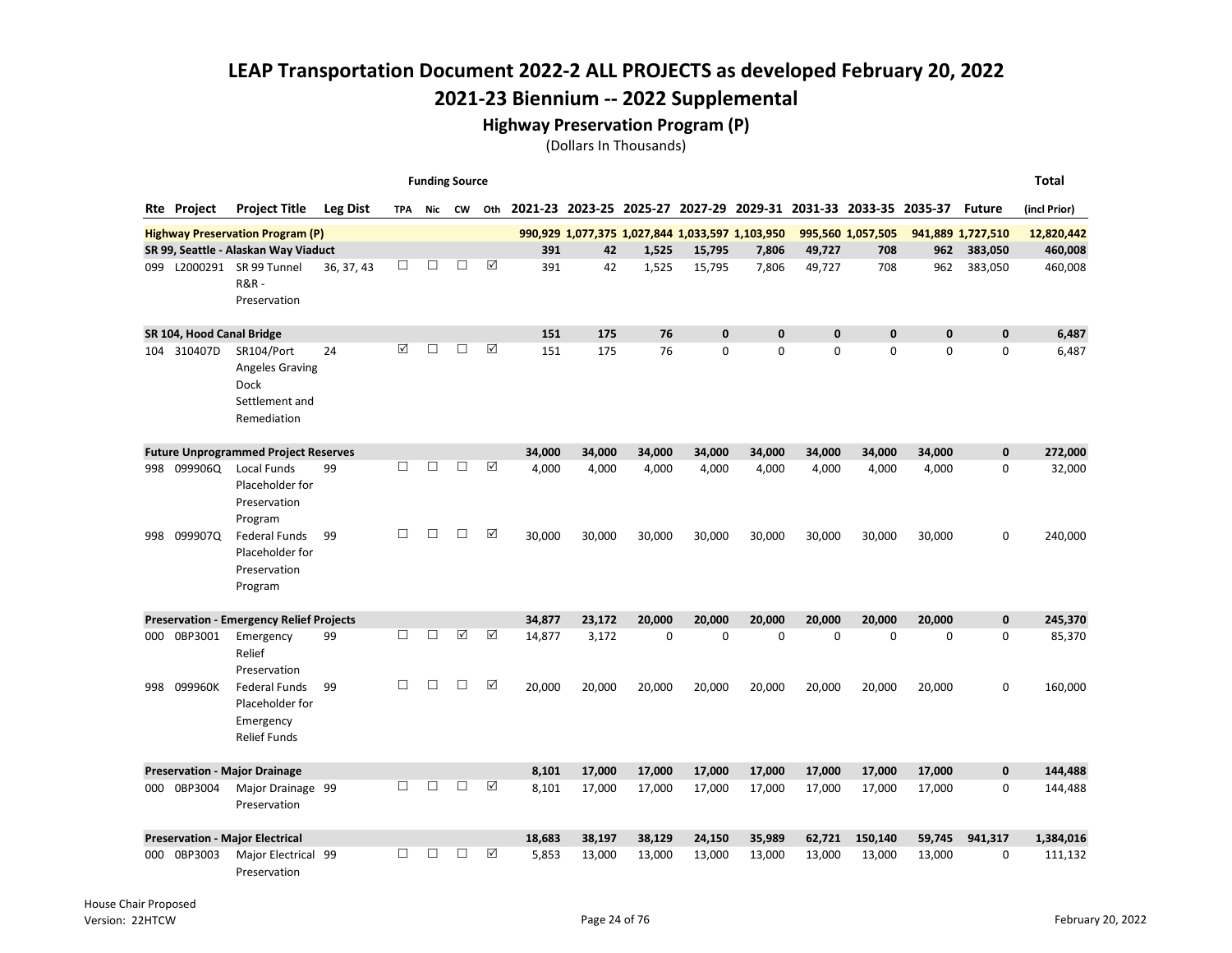## 2021-23 Biennium -- 2022 Supplemental

#### Highway Preservation Program (P)

|     |                                  |                                                                                        |                 |            |        | <b>Funding Source</b> |                      |        |             |                                                                 |             |             |             |                |             |               | <b>Total</b> |
|-----|----------------------------------|----------------------------------------------------------------------------------------|-----------------|------------|--------|-----------------------|----------------------|--------|-------------|-----------------------------------------------------------------|-------------|-------------|-------------|----------------|-------------|---------------|--------------|
|     | <b>Rte Project</b>               | <b>Project Title</b>                                                                   | <b>Leg Dist</b> | <b>TPA</b> | Nic    | CW                    | Oth                  |        |             | 2021-23 2023-25 2025-27 2027-29 2029-31 2031-33 2033-35 2035-37 |             |             |             |                |             | <b>Future</b> | (incl Prior) |
|     | 405 1405RRT                      | I-405/SR 167<br><b>ETL Corridor</b><br><b>R&amp;R-</b><br>Preservation                 | 01, 45          | $\Box$     | $\Box$ | $\Box$                | $\boxtimes$          | 12,830 | 25,197      | 25,129                                                          | 11,150      | 22,989      |             | 49,721 137,140 | 46,745      | 941,317       | 1,272,884    |
|     |                                  | <b>Preservation - Program Support Activities</b>                                       |                 |            |        |                       |                      | 67,906 | 64.206      | 65.495                                                          | 66.774      | 68.154      | 69.567      | 70,992         | 72,412      | $\mathbf 0$   | 908,928      |
| 000 |                                  | L2000290 Set Aside for<br>Preservation<br><b>Litigation Funds</b>                      | 99              | П          | $\Box$ | □                     | $\Delta$             | 5,000  | $\mathbf 0$ | $\mathbf 0$                                                     | $\mathbf 0$ | $\mathbf 0$ | $\mathbf 0$ | $\mathbf 0$    | $\mathbf 0$ | 0             | 11,712       |
| 999 | 095901W                          | Set Aside for<br>Preservation<br>Program<br>Support<br><b>Activities</b>               | 99              | ☑          | $\Box$ | $\Delta$              | ☑                    | 62,906 | 64,206      | 65,495                                                          | 66,774      | 68,154      | 69,567      | 70,992         | 72,412      | 0             | 897,216      |
|     | <b>Preservation - Rest Areas</b> |                                                                                        |                 |            |        |                       |                      | 3,599  | 2,871       | 1,851                                                           | 1,850       | 1,850       | 1,850       | 1,850          | 1,850       | $\pmb{0}$     | 29,108       |
| 000 | 0BP3005                          | <b>Rest Areas</b><br>Preservation                                                      | 99              | $\Box$     | $\Box$ | $\Box$                | ☑                    | 1,839  | 1,728       | 750                                                             | 750         | 750         | 750         | 750            | 750         | 0             | 17,217       |
|     | 998 099960P                      | Statewide<br>Safety Rest Area<br><b>Minor Projects</b><br>and Emergent<br><b>Needs</b> | 99              | $\Box$     | $\Box$ | $\Box$                | ☑                    | 350    | 350         | 350                                                             | 350         | 350         | 350         | 350            | 350         | 0             | 4,155        |
| 999 | 099915E                          | Safety Rest<br>Areas with<br>Sanitary<br>Disposal -<br>Preservation<br>Program         | 99              | $\Box$     | □      | $\Box$                | $\Delta$             | 1,410  | 793         | 751                                                             | 750         | 750         | 750         | 750            | 750         | 0             | 7,736        |
|     |                                  | <b>Preservation - Unstable Slopes</b>                                                  |                 |            |        |                       |                      | 6,960  | 12,000      | 12,000                                                          | 12,000      | 12,000      | 12,000      | 12,000         | 12,000      | $\mathbf 0$   | 181,897      |
|     | 000 0BP3002                      | Unstable Slopes 99<br>Preservation                                                     |                 | $\Box$     | $\Box$ | $\boxed{\checkmark}$  | $\boxed{\checkmark}$ | 5,260  | 12,000      | 12,000                                                          | 12,000      | 12,000      | 12,000      | 12,000         | 12,000      | 0             | 180,197      |
| 109 |                                  | G2000106 SR109/88<br>Corner<br>Roadway                                                 | 24              | П          | □      | □                     | ☑                    | 1.700  | 0           | $\Omega$                                                        | 0           | $\mathbf 0$ | $\Omega$    | $\mathbf 0$    | 0           | 0             | 1,700        |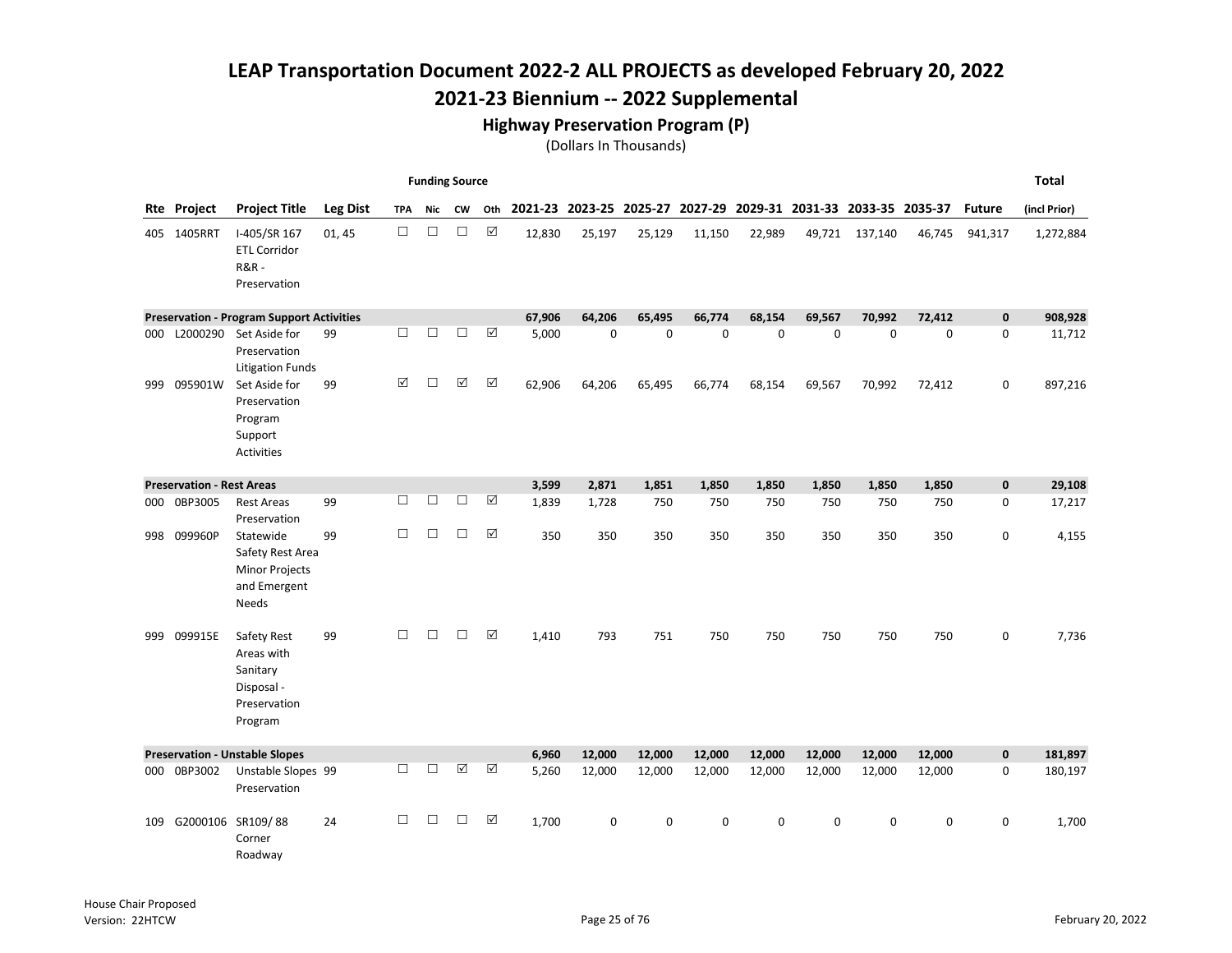#### Highway Preservation Program (P)

|     |                    |                                                                   |                 |     |        | <b>Funding Source</b> |     |          |                                                                 |         |             |         |             |         |             |               | Total        |
|-----|--------------------|-------------------------------------------------------------------|-----------------|-----|--------|-----------------------|-----|----------|-----------------------------------------------------------------|---------|-------------|---------|-------------|---------|-------------|---------------|--------------|
|     | <b>Rte Project</b> | <b>Project Title</b>                                              | <b>Leg Dist</b> | TPA | Nic    | <b>CW</b>             | Oth |          | 2021-23 2023-25 2025-27 2027-29 2029-31 2031-33 2033-35 2035-37 |         |             |         |             |         |             | <b>Future</b> | (incl Prior) |
|     |                    | <b>Preservation - Weigh Stations</b>                              |                 |     |        |                       |     | 4,159    | 5,000                                                           | 5,000   | 5,000       | 5,000   | 5,000       | 5,000   | 5,000       | $\mathbf{0}$  | 50,003       |
| 000 | 0BP3006            | Weigh Stations 99<br>Preservation                                 |                 | П   | П      | П                     | ☑   | 4,159    | 5,000                                                           | 5,000   | 5,000       | 5,000   | 5,000       | 5,000   | 5,000       | 0             | 50,003       |
|     |                    | <b>Road Preservation - Asphalt</b>                                |                 |     |        |                       |     | 154.299  | 235.000                                                         | 174,000 | 194.000     | 232,000 | 242,000     | 273,000 | 244,000     | 0             | 2,457,865    |
| 000 | 0BP1002            | Asphalt<br>Roadways<br>Preservation                               | 99              | п   | П      | П                     | ⊠   | 154,299  | 235,000                                                         | 174,000 | 194,000     | 232,000 | 242,000     | 273.000 | 244,000     | 0             | 2,457,865    |
|     |                    | Road Preservation - Chip Seal                                     |                 |     |        |                       |     | 46,061   | 19,000                                                          | 18,000  | 17,000      | 19.000  | 19,000      | 19,000  | 19,000      | 0             | 339,129      |
| 000 | 0BP1001            | Chip Seal<br>Roadways<br>Preservation                             | 99              | □   | П      | П                     | ☑   | 46,061   | 19,000                                                          | 18,000  | 17,000      | 19,000  | 19,000      | 19,000  | 19,000      | 0             | 339,129      |
|     |                    | Road Preservation - Concrete/Dowel Bar Retrofit                   |                 |     |        |                       |     | 68.463   | 128.759                                                         | 143.000 | 139.000     | 152.000 | 153.000     | 153.000 | 153,000     | 0             | 1,472,424    |
|     | 000 0BP1003        | Concrete<br>Roadways<br>Preservation                              | 99              | □   | ☑      | П                     | ☑   | 68.463   | 128,759                                                         | 143,000 | 139,000     | 152,000 | 153.000     | 153.000 | 153,000     | 0             | 1,472,424    |
|     |                    | <b>Road Preservation - Safety Features</b>                        |                 |     |        |                       |     | 20,213   | 30,000                                                          | 30,000  | 30,000      | 30,000  | 30,000      | 30,000  | 30,000      | 0             | 255,124      |
|     | 000 0BP3007        | Preservation of 99<br><b>Highway Safety</b><br>Features           |                 | П   | П      | П                     | ☑   | 20,213   | 30,000                                                          | 30,000  | 30,000      | 30,000  | 30,000      | 30,000  | 30,000      | 0             | 255,124      |
|     |                    | <b>Bridge Preservation - Repair</b>                               |                 |     |        |                       |     | 236.881  | 229,300                                                         | 224,491 | 226,036     | 273,613 | 230,695     | 221,815 | 233,920     | 403,143       | 2,757,114    |
|     | 000 0BP2002        | <b>Bridge Repair</b><br>Preservation                              | 99              | □   | П      | П                     | ☑   | 207,940  | 210,000                                                         | 210,000 | 210,000     | 225,000 | 220,000     | 220,000 | 220,000     | 0             | 2,079,486    |
| 000 | L1000068           | Structurally<br>Deficient and At<br><b>Risk Bridges</b>           | 98              | □   | □      | ☑                     | ☑   | $\Omega$ | $\mathbf 0$                                                     | 0       | $\mathbf 0$ | 0       | $\mathbf 0$ | 0       | $\mathbf 0$ | 0             | 53,303       |
| 016 | <b>TNBPRES</b>     | SR 16/Tacoma<br>Narrows Bridge<br><b>R&amp;R-</b><br>Preservation | 26, 28          | □   | $\Box$ | П                     | ☑   | 5,676    | 7,251                                                           | 1,638   | 1,428       | 4,637   | 690         | 0       | 0           | 0             | 22,917       |
| 099 | 109947B            | SR 99/Aurora<br>Bridge - Painting                                 | 36.43           | ☑   | ☑      | П                     | ☑   | 6,575    | 0                                                               | 0       | 0           | 0       | $\mathbf 0$ | 0       | 0           | 0             | 50,604       |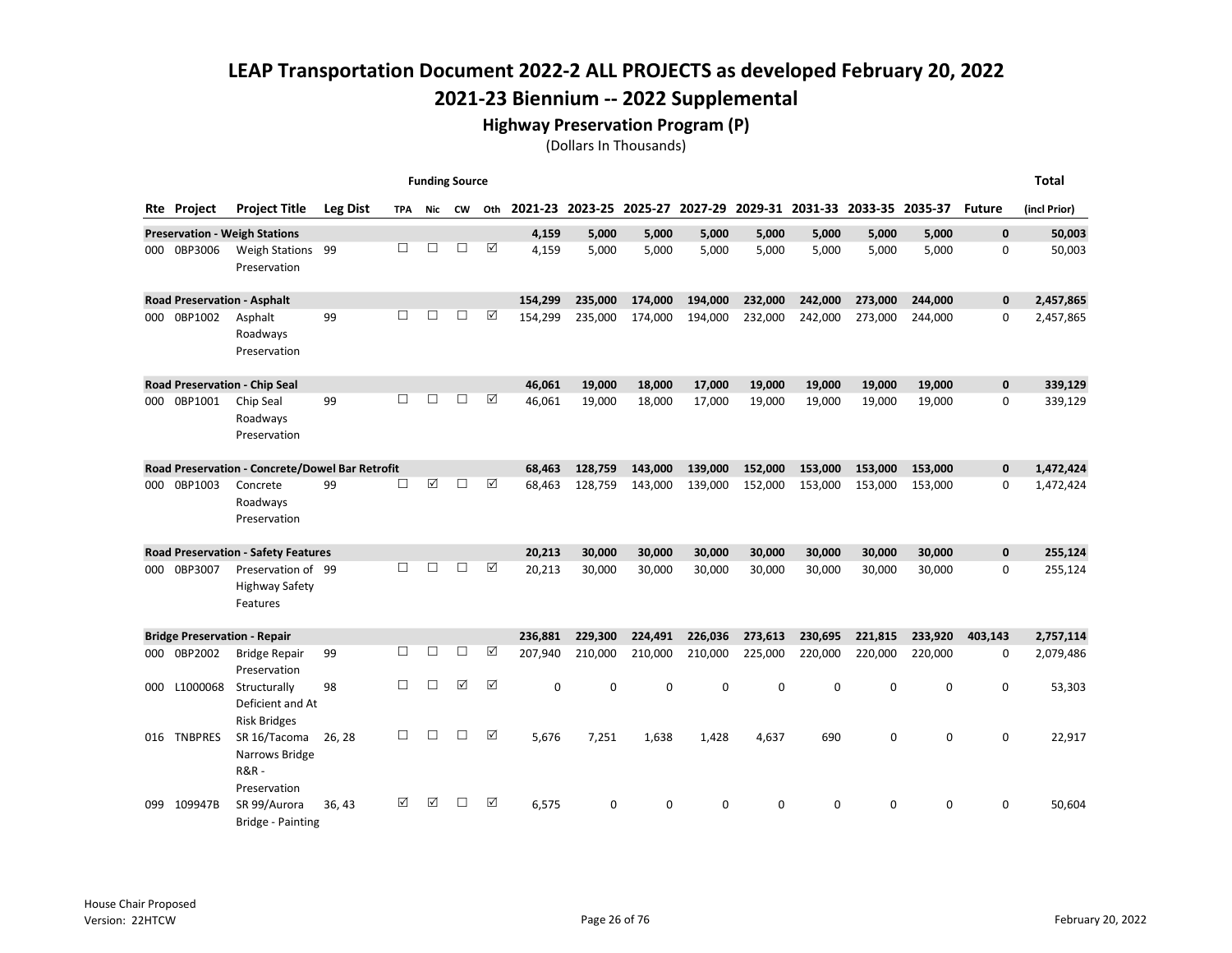## 2021-23 Biennium -- 2022 Supplemental

#### Highway Preservation Program (P)

|              |                                                                                               |                 |            | <b>Funding Source</b> |                      |                      |             |        |             |        |             |                                                                 |             |             |               | <b>Total</b> |
|--------------|-----------------------------------------------------------------------------------------------|-----------------|------------|-----------------------|----------------------|----------------------|-------------|--------|-------------|--------|-------------|-----------------------------------------------------------------|-------------|-------------|---------------|--------------|
| Rte Project  | <b>Project Title</b>                                                                          | <b>Leg Dist</b> | <b>TPA</b> | Nic                   | <b>CW</b>            | Oth                  |             |        |             |        |             | 2021-23 2023-25 2025-27 2027-29 2029-31 2031-33 2033-35 2035-37 |             |             | <b>Future</b> | (incl Prior) |
| 107 L2000116 | SR 107/Chehalis 19<br>River Bridge (S.<br>Montesano<br>Bridge)<br>Approach and<br>Rail Repair |                 | $\Box$     | $\Box$                | $\boxed{\checkmark}$ | $\Box$               | 2,296       | 0      | $\mathbf 0$ | 0      | 0           | $\mathbf 0$                                                     | 0           | $\mathbf 0$ | 0             | 21,848       |
| 155 L2000203 | SR 155/Omak<br><b>Bridge</b><br>Rehabilitation                                                | 07              | $\Box$     | □                     | ☑                    | $\Box$               | 1,299       | 7,973  | 6,346       | 0      | $\mathbf 0$ | $\mathbf 0$                                                     | $\mathbf 0$ | $\mathbf 0$ | 0             | 15,800       |
| 241 L2000174 | SR 241/Mabton 15<br><b>Bridge</b>                                                             |                 | □          | $\Box$                | ☑                    | $\Box$               | 10,952      | 2,333  | $\pmb{0}$   | 0      | 0           | 0                                                               | 0           | 0           | 0             | 14,606       |
| 520 152099V  | <b>SR</b><br>520/Evergreen<br><b>Point Floating</b><br>Bridge R&R -<br>Preservation           | 43, 48          | $\Box$     | □                     | $\Box$               | ☑                    | 2,143       | 1,743  | 6,507       | 14,608 | 43,976      | 10,005                                                          | 1,815       | 13,920      | 403,143       | 498,550      |
|              | <b>Bridge Preservation - Replacement</b>                                                      |                 |            |                       |                      |                      | 28,193      | 29,600 | 34,900      | 33,500 | 35,000      | 35,000                                                          | 35,000      | 35,000      | $\mathbf 0$   | 409,758      |
| 000 0BP2001  | <b>Bridge</b><br>Replacement<br>Preservation                                                  | 99              | $\Box$     | □                     | $\Box$               | $\boxed{\mathbf{v}}$ | 12,902      | 28,000 | 28,000      | 32,000 | 35,000      | 35,000                                                          | 35,000      | 35,000      | 0             | 336,460      |
| 004 400411A  | SR 4/Abernathy 19<br>Creek Br -<br>Replace Bridge                                             |                 | $\Box$     | $\Box$                | ☑                    | $\Box$               | $\mathbf 0$ | 1,600  | 6,900       | 1,500  | $\pmb{0}$   | $\mathbf 0$                                                     | $\mathsf 0$ | $\mathbf 0$ | 0             | 10,000       |
| 006 400612A  | SR 6/Rock Creek 19, 20<br>Br E - Replace<br><b>Bridge</b>                                     |                 | ☑          | $\Box$                | $\Box$               | $\boxed{\mathbf{v}}$ | 56          | 0      | $\mathsf 0$ | 0      | 0           | 0                                                               | $\mathsf 0$ | $\mathbf 0$ | 0             | 10,386       |
| 012 L2000075 | US 12/ Wildcat 14<br><b>Bridge</b><br>Replacement                                             |                 | $\Box$     | □                     | ☑                    | ☑                    | 350         | 0      | 0           | 0      | 0           | 0                                                               | $\mathsf 0$ | $\mathbf 0$ | 0             | 8,300        |
| 290 629001D  | SR 290/Spokane 03<br>River E Trent Br -<br>Replace Bridge                                     |                 | ☑          | □                     | □                    | ☑                    | 14,808      | 0      | $\mathbf 0$ | 0      | $\mathbf 0$ | $\mathbf 0$                                                     | 0           | $\mathbf 0$ | 0             | 25,786       |
| 532 153203D  | SR 532/General 10<br>Mark W. Clark<br>Memorial<br>Bridge - Replace<br><b>Bridge</b>           |                 | ☑          | $\Box$                | $\Box$               | $\Box$               | 77          | 0      | $\mathbf 0$ | 0      | $\mathbf 0$ | $\mathbf 0$                                                     | 0           | 0           | 0             | 18,826       |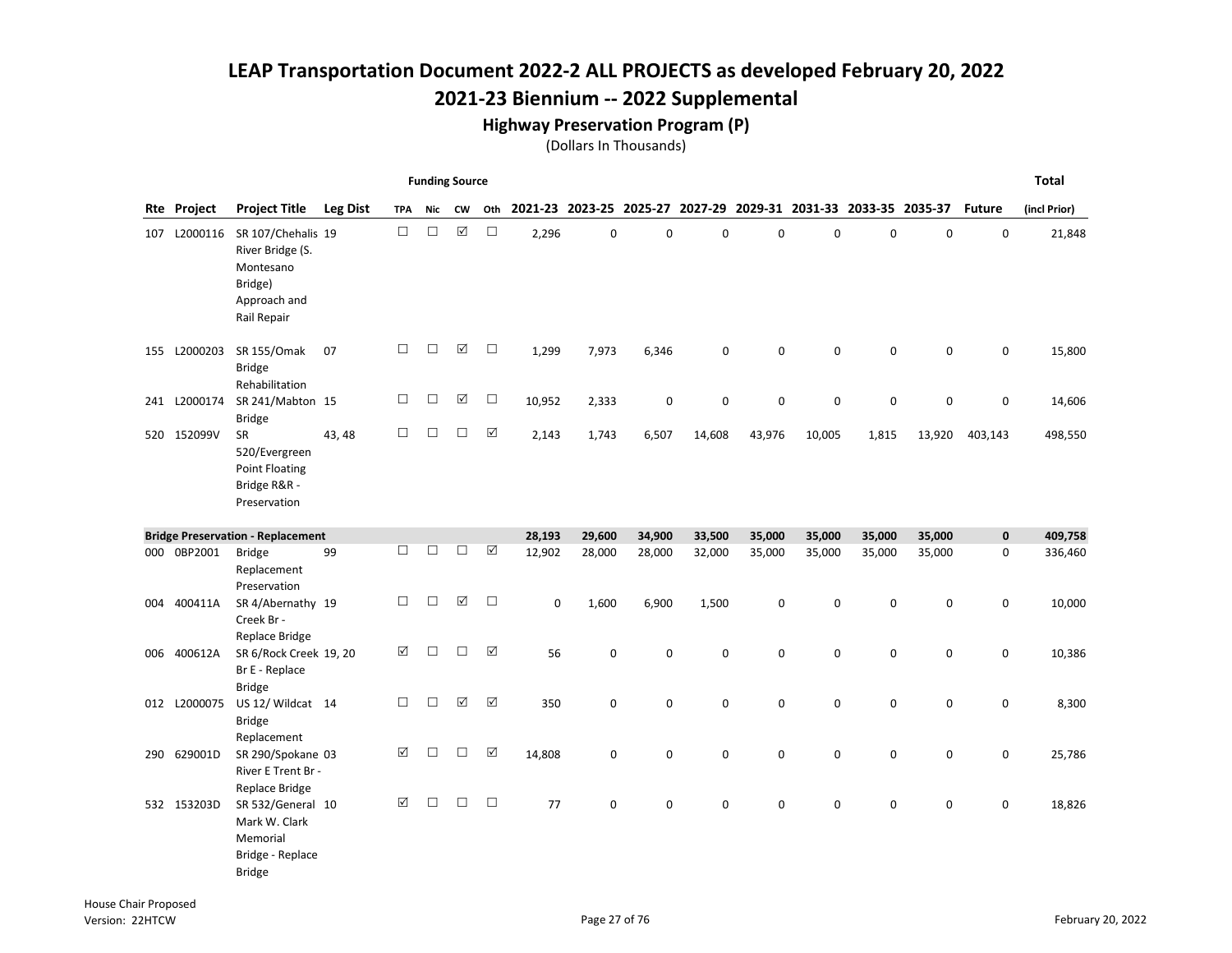## 2021-23 Biennium -- 2022 Supplemental

### Highway Preservation Program (P)

(Dollars In Thousands)

|       |                                    |                                                       |                 |            |            | <b>Funding Source</b> |        |         |              |             |              |             |              |              |             |               | <b>Total</b> |
|-------|------------------------------------|-------------------------------------------------------|-----------------|------------|------------|-----------------------|--------|---------|--------------|-------------|--------------|-------------|--------------|--------------|-------------|---------------|--------------|
| Rte   | Project                            | <b>Project Title</b>                                  | <b>Leg Dist</b> | <b>TPA</b> | <b>Nic</b> | <b>CW</b>             | Oth    | 2021-23 | 2023-25      | 2025-27     | 2027-29      | 2029-31     | 2031-33      | 2033-35      | 2035-37     | <b>Future</b> | (incl Prior) |
|       |                                    |                                                       |                 |            |            |                       |        |         |              |             |              |             |              |              |             |               |              |
|       | <b>Bridge Preservation - Scour</b> |                                                       |                 |            |            |                       |        | 2,630   | 4,000        | 4,000       | 4,000        | 4,000       | 4,000        | 4,000        | 4,000       | $\mathbf 0$   | 35,250       |
| 000   | 0BP2003                            | <b>Bridge Scour</b><br>Prevention                     | 99              | □          | П          | □                     | ☑      | 2,630   | 4,000        | 4,000       | 4,000        | 4,000       | 4,000        | 4,000        | 4,000       | 0             | 35,250       |
|       |                                    | Preservation                                          |                 |            |            |                       |        |         |              |             |              |             |              |              |             |               |              |
|       |                                    | <b>Bridge Preservation - Seismic Retrofit</b>         |                 |            |            |                       |        | 29,190  | 44,000       | 46,000      | 36,000       | $\mathbf 0$ | $\mathbf{0}$ | $\mathbf{0}$ | $\mathbf 0$ | $\mathbf 0$   | 193,473      |
| 000   | 0BP2004                            | <b>Bridge Seismic</b><br>Retrofit<br>Preservation     | 99              | □          | П          | $\Box$                | ☑      | 29,190  | 44,000       | 46,000      | 36,000       | 0           | 0            | $\mathbf 0$  | 0           | 0             | 193,473      |
|       |                                    | <b>Traffic Ops - ITS &amp; Operation Enhancements</b> |                 |            |            |                       |        | 8,531   | $\mathbf{0}$ | $\mathbf 0$ | $\mathbf{0}$ | $\mathbf 0$ | $\mathbf{0}$ | $\mathbf{0}$ | $\mathbf 0$ | $\mathbf 0$   | 37,038       |
| 000   | G2000055                           | Land Mobile<br>Radio (LMR)<br>Upgrade                 | 98              | □          | П          | $\boxed{\mathcal{S}}$ | $\Box$ | 8,531   | 0            | 0           | 0            | 0           | $\Omega$     | 0            | $\Omega$    | 0             | 37,038       |
| Other |                                    |                                                       |                 |            |            |                       |        | 217,641 | 161,053      | 158,377     | 157,492      | 156,538     | 10,000       | 10,000       | $\mathbf 0$ | $\mathbf 0$   | 1,180,962    |
| 000   | L1000198                           | Preservation<br><b>Activities</b>                     | 98              | ☑          | □          | □                     | □      | 8,683   | 10,000       | 10,000      | 10,000       | 10,000      | 10,000       | 10,000       | 0           | 0             | 90,000       |
| 000   | L1100071                           | Highway System 99<br>Preservation                     |                 | □          | П          | ☑                     | ☑      | 208,958 | 151,053      | 148,377     | 147,492      | 146,538     | 0            | 0            | 0           | 0             | 1,090,962    |

Proposed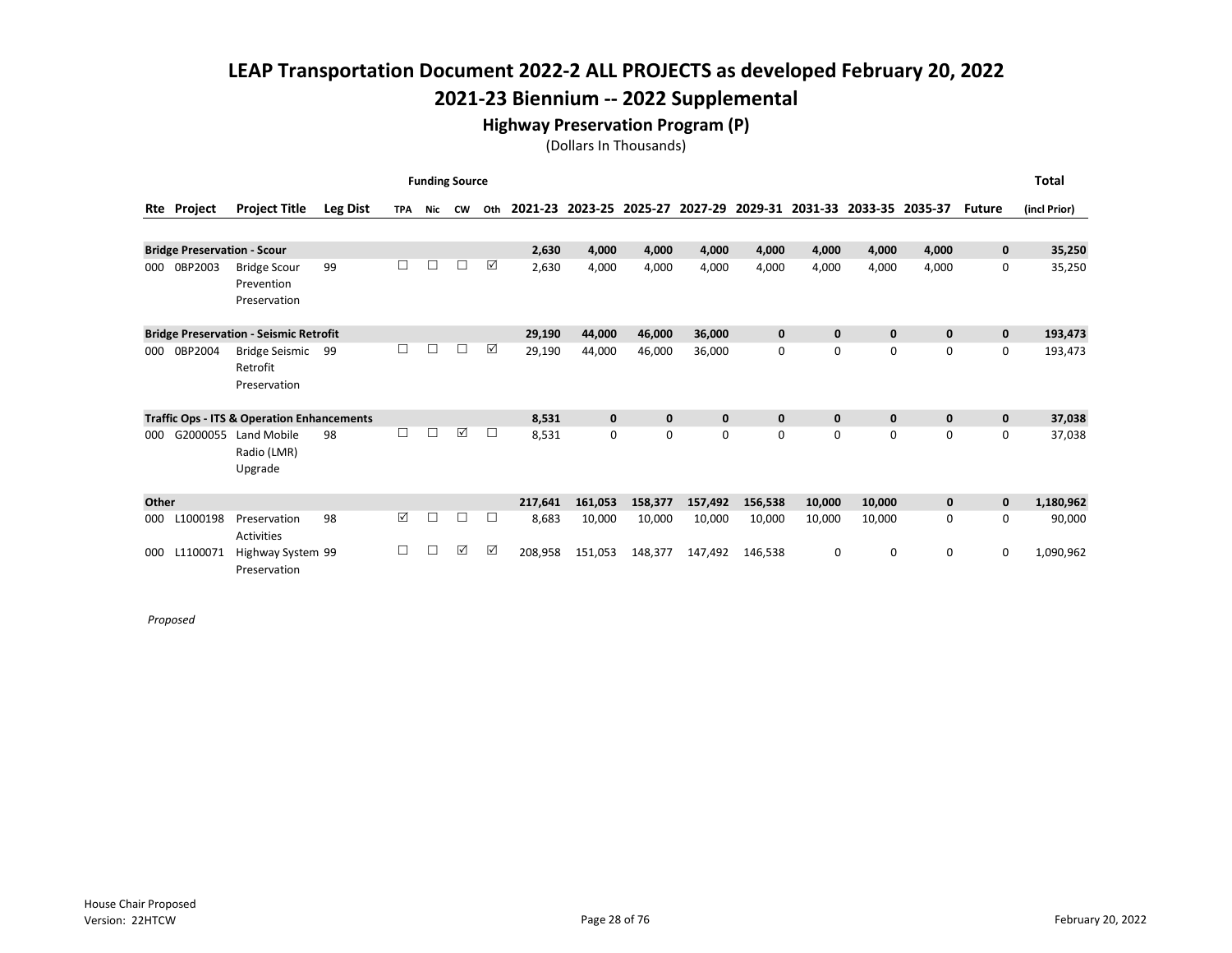#### Traffic Operations Program (Q)

|     |                    |                                                                       |                 |        | <b>Funding Source</b> |        |                       |                                                                                |              |              |             |              |              |              |              |               | <b>Total</b> |
|-----|--------------------|-----------------------------------------------------------------------|-----------------|--------|-----------------------|--------|-----------------------|--------------------------------------------------------------------------------|--------------|--------------|-------------|--------------|--------------|--------------|--------------|---------------|--------------|
|     | <b>Rte Project</b> | <b>Project Title</b>                                                  | <b>Leg Dist</b> |        |                       |        |                       | TPA Nic CW Oth 2021-23 2023-25 2025-27 2027-29 2029-31 2031-33 2033-35 2035-37 |              |              |             |              |              |              |              | <b>Future</b> | (incl Prior) |
|     |                    | <b>Traffic Operations Program (Q)</b>                                 |                 |        |                       |        |                       | 22,233                                                                         | 11,211       | 11,028       | 10,302      | 10,300       | 10,300       | 10,300       | 10,300       | $\mathbf{0}$  | 106,735      |
|     |                    | SR 9, Snohomish County - Corridor Improvements                        |                 |        |                       |        |                       | $\mathbf{0}$                                                                   | $\mathbf{0}$ | 326          | 1,075       | $\mathbf 0$  | $\mathbf{0}$ | $\mathbf{0}$ | $\mathbf{0}$ | $\mathbf 0$   | 1,401        |
|     | 009 100911Q        | SR 9/US 2 Vic - 44<br><b>NB Peak Use</b><br>Shoulder Lane             |                 | $\Box$ | $\Box$                | $\Box$ | ☑                     | 0                                                                              | 0            | 326          | 1,075       | 0            | 0            | 0            | $\mathbf 0$  | 0             | 1,401        |
|     |                    | I-90, Spokane Area - Corridor Improvements                            |                 |        |                       |        |                       | 50                                                                             | 0            | $\mathbf 0$  | $\mathbf 0$ | $\mathbf 0$  | 0            | $\pmb{0}$    | $\mathbf 0$  | $\pmb{0}$     | 351          |
|     | 090 609007Q        | Spokane Area<br><b>Traffic Volume</b><br>Collection                   | 03, 04, 06      | $\Box$ | □                     | П      | $\boxed{\mathcal{S}}$ | 50                                                                             | $\Omega$     | $\Omega$     | 0           | $\mathbf 0$  | $\Omega$     | $\mathbf{0}$ | $\Omega$     | 0             | 351          |
|     |                    | SR 395, Ritzville to Pasco - Corridor Improvements                    |                 |        |                       |        |                       | $\mathbf{0}$                                                                   | 381          | $\mathbf{0}$ | $\mathbf 0$ | $\mathbf{0}$ | $\mathbf{0}$ | $\mathbf{0}$ | $\mathbf{0}$ | $\mathbf 0$   | 381          |
|     | 395 539508Q        | US<br>395/Kartchner<br>$St I/C - NB$<br>Ramp Terminal<br>Improvements | 16              | $\Box$ | □                     | $\Box$ | ☑                     | $\Omega$                                                                       | 381          | $\mathbf 0$  | 0           | $\pmb{0}$    | 0            | 0            | $\mathbf 0$  | $\mathbf 0$   | 381          |
|     |                    | Safety - Interchange, Intersection & Spot Improvements                |                 |        |                       |        |                       | 398                                                                            | 663          | 1,440        | $\mathbf 0$ | $\mathbf 0$  | 0            | 0            | $\mathbf{0}$ | $\mathbf 0$   | 2,501        |
|     | 395 539506Q        | US 395/W 27th 08<br>Ave -<br>Intersection<br>Improvements             |                 | $\Box$ | □                     | $\Box$ | $\boxed{\text{V}}$    | 398                                                                            | 513          | $\mathbf 0$  | 0           | $\mathbf 0$  | $\Omega$     | $\Omega$     | $\mathbf 0$  | 0             | 911          |
|     | 500 4500261        | SR 500/182nd<br>Avenue -<br>Intersection<br>Improvements              | 18              | $\Box$ | $\Box$                | $\Box$ | ☑                     | $\mathbf 0$                                                                    | 150          | 1,440        | 0           | $\mathbf 0$  | $\mathbf 0$  | 0            | $\mathbf 0$  | 0             | 1,590        |
|     |                    | Traffic Ops - CVISN, WIM, & Weigh Stations                            |                 |        |                       |        |                       | 1,501                                                                          | 515          | 258          | $\mathbf 0$ | $\mathbf 0$  | $\mathbf{0}$ | $\mathbf{0}$ | $\mathbf{0}$ | $\mathbf 0$   | 2,274        |
| 000 | 0000XXX            | Permit<br>Database<br>Improvements                                    | 99              | $\Box$ | П                     | П      | $\boxed{\checkmark}$  | 1,501                                                                          | 515          | 258          | $\mathbf 0$ | $\mathbf 0$  | 0            | 0            | $\mathbf 0$  | 0             | 2,274        |
|     |                    | <b>Traffic Ops - ITS &amp; Operation Enhancements</b>                 |                 |        |                       |        |                       | 17,951                                                                         | 8,061        | 7,330        | 8,686       | 10,300       | 10,300       | 10,300       | 10,300       | $\mathbf 0$   | 90,695       |
| 000 | 000005Q            | Reserve funding 99<br>for Traffic<br>Operations<br>Capital Projects   |                 | П      | п                     | П      | ☑                     | 4,942                                                                          | 4,379        | 4,847        | 8,686       | 10,300       | 10,300       | 10,300       | 10,300       | 0             | 64,100       |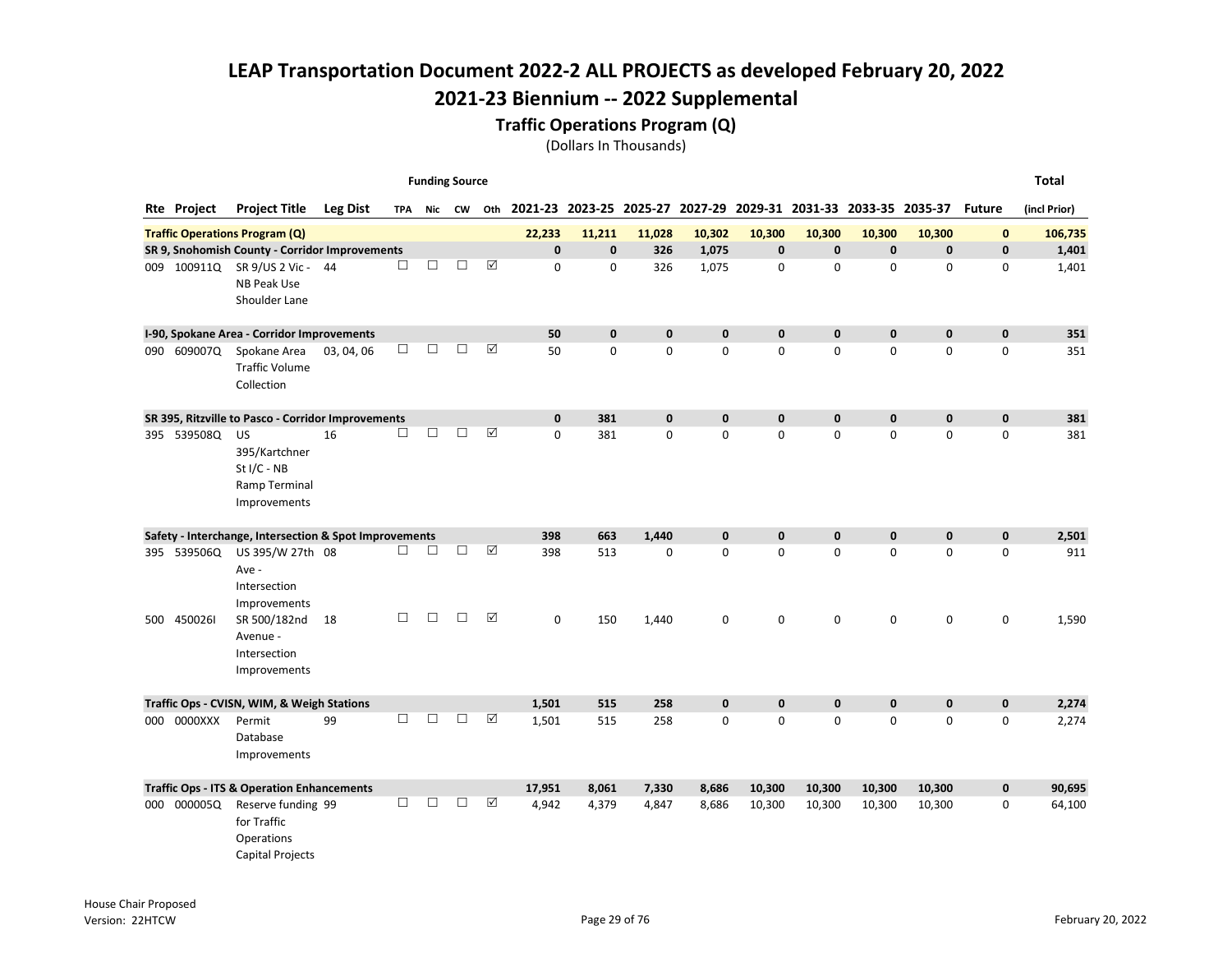### Traffic Operations Program (Q)

|     |                    |                                                                     |                 |            | <b>Funding Source</b> |        |     |          |     |             |          |             |                                                                 |             |   |               | <b>Total</b> |
|-----|--------------------|---------------------------------------------------------------------|-----------------|------------|-----------------------|--------|-----|----------|-----|-------------|----------|-------------|-----------------------------------------------------------------|-------------|---|---------------|--------------|
|     | <b>Rte Project</b> | <b>Project Title</b>                                                | <b>Leg Dist</b> | <b>TPA</b> | Nic                   | CW     | Oth |          |     |             |          |             | 2021-23 2023-25 2025-27 2027-29 2029-31 2031-33 2033-35 2035-37 |             |   | <b>Future</b> | (incl Prior) |
|     | 000 000009Q        | Challenge<br>Seattle                                                | 43              | $\Box$     | $\Box$                | $\Box$ | ☑   | 3,061    | 434 | $\pmb{0}$   | 0        | 0           | 0                                                               | 0           | 0 | 0             | 4,927        |
|     | 000 100015Q        | SR 527 & SR 96<br><b>Adaptive Signal</b><br>Control System          | 01, 21, 44      | □          | □                     | П      | ☑   | 49       | 0   | $\mathbf 0$ | 0        | $\mathbf 0$ | 0                                                               | $\mathbf 0$ | 0 | 0             | 135          |
|     | 000 100017Q        | (County lead)<br>I-5 & I-90 Ramp 37, 41<br>Meter                    |                 | □          | $\Box$                | П      | ☑   | 54       | 0   | $\mathbf 0$ | 0        | $\mathbf 0$ | $\mathbf 0$                                                     | $\mathbf 0$ | 0 | $\mathbf 0$   | 254          |
|     | 000 100019Q        | Enhancements<br>Regionwide<br>Signal System<br>Loop Mapping         | 99              | □          | $\Box$                | $\Box$ | ☑   | 158      | 0   | $\mathbf 0$ | 0        | $\mathbf 0$ | 0                                                               | 0           | 0 | $\mathbf 0$   | 158          |
|     | 000 400019Q        | Centralized<br>Signal System<br>Enhancements                        | 17,49           | □          | $\Box$                | $\Box$ | ☑   | 18       | 0   | $\pmb{0}$   | 0        | $\pmb{0}$   | 0                                                               | $\mathsf 0$ | 0 | 0             | 467          |
|     | 000 400019R        | I-5/I-205 Urban 17, 49<br>Ramp Meter -<br>Phase 1                   |                 | $\Box$     | $\Box$                | $\Box$ | ☑   | 0        | 0   | 0           | 0        | $\mathbf 0$ | 0                                                               | 0           | 0 | 0             | 669          |
| 000 | 400020Q            | Southwest<br>Washington<br><b>Regional Signal</b><br>System         | 17,49           | □          | П                     | П      | ☑   | 940      | 0   | $\mathbf 0$ | 0        | $\mathbf 0$ | 0                                                               | $\mathbf 0$ | 0 | $\mathbf 0$   | 940          |
| 000 | 600024Q            | US 2 Et Al<br>Eastern Region<br>CCTV Systems -                      | 04,07           | П          | П                     | П      | ☑   | $\Omega$ | 0   | $\Omega$    | 0        | $\Omega$    | 0                                                               | 0           | 0 | 0             | 271          |
|     | 005 100515Q        | New Installs<br>I-5/Northbound 38<br>vicinity<br>Marysville -       |                 | □          | П                     | П      | ☑   | $\Omega$ | 0   | $\Omega$    | 0        | $\Omega$    | $\Omega$                                                        | $\Omega$    | 0 | 0             | 305          |
|     | 005 100517Q        | <b>Ramp Meters</b><br>I-5/SB NE 45th<br>St to NE 130th<br>St - Ramp | 43, 46          | □          | □                     | П      | ☑   | $\Omega$ | 0   | $\mathbf 0$ | $\Omega$ | $\Omega$    | 0                                                               | 0           | 0 | 0             | 780          |
|     | 005 100522D        | Meters<br>I-5/Mercer<br>Street NB Ramp<br>Meter Systems             | 43              | □          | П                     | П      | ☑   | 24       | 0   | $\mathbf 0$ | 0        | 0           | 0                                                               | $\mathbf 0$ | 0 | 0             | 30           |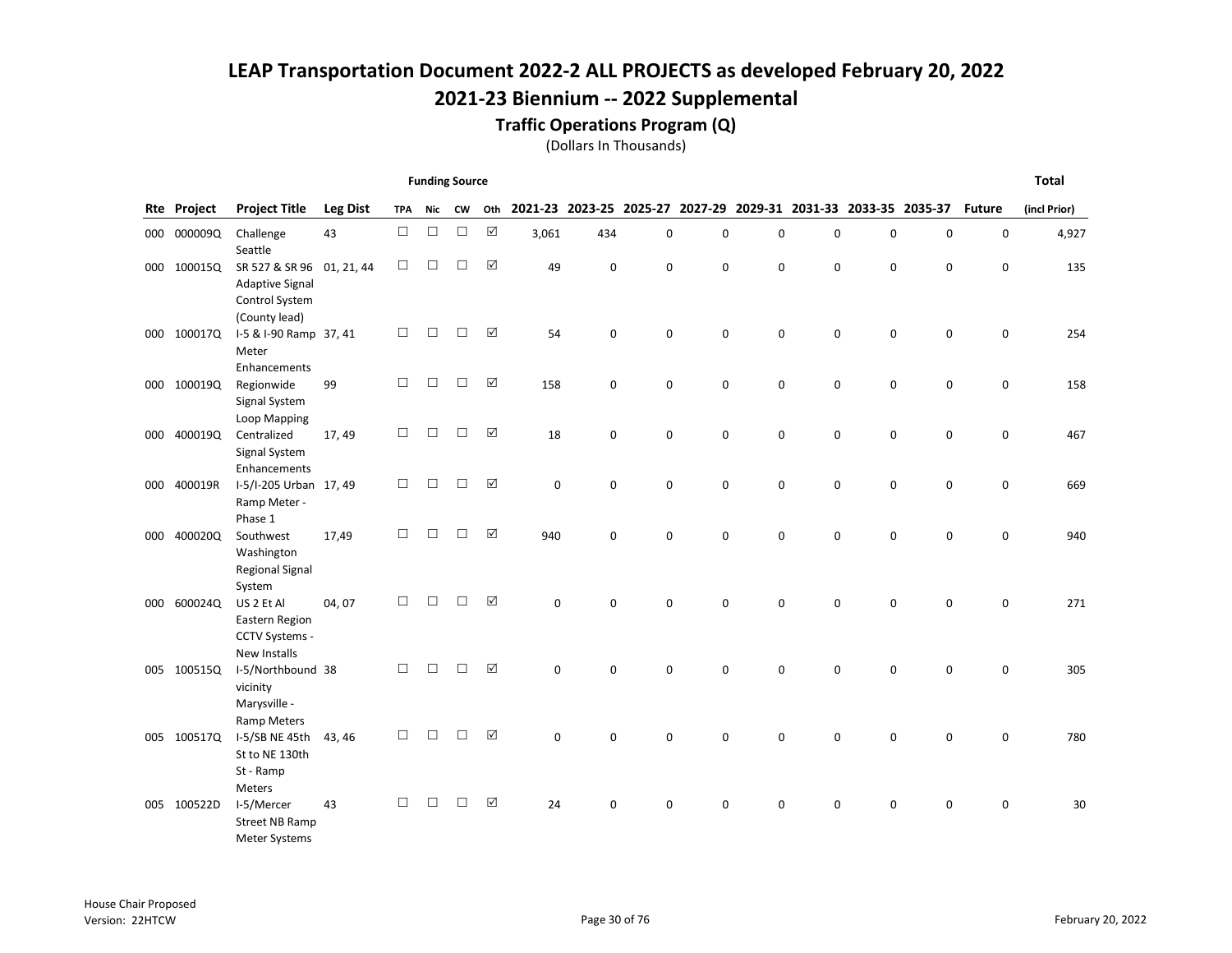### Traffic Operations Program (Q)

|     |             |                                    |                 |            | <b>Funding Source</b> |        |                      |             |       |             |   |             |             |                                                                 |   |               | <b>Total</b> |
|-----|-------------|------------------------------------|-----------------|------------|-----------------------|--------|----------------------|-------------|-------|-------------|---|-------------|-------------|-----------------------------------------------------------------|---|---------------|--------------|
|     | Rte Project | <b>Project Title</b>               | <b>Leg Dist</b> | <b>TPA</b> | Nic                   | CW     | Oth                  |             |       |             |   |             |             | 2021-23 2023-25 2025-27 2027-29 2029-31 2031-33 2033-35 2035-37 |   | <b>Future</b> | (incl Prior) |
|     | 005 100526Q | I-5/NB Spokane 11                  |                 | $\Box$     | $\Box$                | $\Box$ | $\boxtimes$          | $\mathbf 0$ | 180   | 1,020       | 0 | 0           | $\mathbf 0$ | 0                                                               | 0 | 0             | 1,200        |
|     |             | St - Install Ramp                  |                 |            |                       |        |                      |             |       |             |   |             |             |                                                                 |   |               |              |
|     |             | Meter                              |                 |            |                       |        |                      |             |       |             |   |             |             |                                                                 |   |               |              |
|     | 005 100530Q | I-5/Seattle -                      | 11,37,43,46     | $\Box$     | $\Box$                | $\Box$ | ☑                    | 1,300       | 200   | $\mathbf 0$ | 0 | 0           | $\mathbf 0$ | 0                                                               | 0 | 0             | 1,500        |
|     |             | <b>Enhanced Ramp</b><br>Metering   |                 |            |                       |        |                      |             |       |             |   |             |             |                                                                 |   |               |              |
| 005 | 300512Q     | I-5/SR 512 NB                      | 29              | $\Box$     | $\Box$                | $\Box$ | ☑                    | 283         | 1,188 | 0           | 0 | 0           | 0           | $\mathbf 0$                                                     | 0 | 0             | 1,471        |
|     |             | to EB                              |                 |            |                       |        |                      |             |       |             |   |             |             |                                                                 |   |               |              |
|     |             | Interchange -                      |                 |            |                       |        |                      |             |       |             |   |             |             |                                                                 |   |               |              |
|     |             | Congestion                         |                 |            |                       |        |                      |             |       |             |   |             |             |                                                                 |   |               |              |
|     | 005 300519Q | I-5/Olympia                        | 22              | $\Box$     | $\Box$                | $\Box$ | $\Delta$             | $\mathbf 0$ | 0     | $\mathbf 0$ | 0 | $\mathbf 0$ | $\mathbf 0$ | 0                                                               | 0 | 0             | 797          |
|     |             | Area<br>Southbound -               |                 |            |                       |        |                      |             |       |             |   |             |             |                                                                 |   |               |              |
|     |             | Congestion                         |                 |            |                       |        |                      |             |       |             |   |             |             |                                                                 |   |               |              |
|     |             | Management                         |                 |            |                       |        |                      |             |       |             |   |             |             |                                                                 |   |               |              |
|     | 005 300572R | I-5/56th St NB                     | 29              | $\Box$     | $\Box$                | $\Box$ | ☑                    | 480         | 0     | 0           | 0 | 0           | 0           | 0                                                               | 0 | 0             | 660          |
|     |             | On Ramp Meter                      |                 |            |                       |        |                      |             |       |             |   |             |             |                                                                 |   |               |              |
|     |             | - Congestion                       |                 |            |                       |        |                      |             |       |             |   |             |             |                                                                 |   |               |              |
|     | 005 420522Q | Management<br>I-5/Active           | 49              | $\Box$     | □                     | П      | $\boxed{\checkmark}$ | 0           | 0     | $\mathbf 0$ | 0 | $\pmb{0}$   | $\mathbf 0$ | $\mathbf 0$                                                     | 0 | 0             | 61           |
|     |             | Traffic                            |                 |            |                       |        |                      |             |       |             |   |             |             |                                                                 |   |               |              |
|     |             | Management                         |                 |            |                       |        |                      |             |       |             |   |             |             |                                                                 |   |               |              |
|     | 020 202000W | SR20/Waucond 07                    |                 | $\Box$     | $\Box$                | $\Box$ | $\Delta$             | 0           | 0     | $\mathbf 0$ | 0 | $\pmb{0}$   | $\mathbf 0$ | $\mathbf 0$                                                     | 0 | 0             | 342          |
|     |             | a Summit -                         |                 |            |                       |        |                      |             |       |             |   |             |             |                                                                 |   |               |              |
|     | 024 202400Q | RWIS and<br><b>NCR Basin ITS</b>   | 09              | $\Box$     | $\Box$                | $\Box$ | ☑                    | 0           | 0     | $\pmb{0}$   | 0 | $\pmb{0}$   | 0           | 0                                                               | 0 | 0             | 499          |
|     |             | Phase 3                            |                 |            |                       |        |                      |             |       |             |   |             |             |                                                                 |   |               |              |
|     | 090 109025Q | 1-90/EB E                          | 41              | $\Box$     | $\Box$                | $\Box$ | $\boxtimes$          | 6           | 0     | 0           | 0 | $\pmb{0}$   | $\mathbf 0$ | 0                                                               | 0 | 0             | 250          |
|     |             | Mercer Way -                       |                 |            |                       |        |                      |             |       |             |   |             |             |                                                                 |   |               |              |
|     |             | <b>ITS</b>                         |                 |            |                       |        |                      |             |       |             |   |             |             |                                                                 |   |               |              |
| 090 | 609046Q     | $\vert$ -                          | 03,04,06        | $\Box$     | $\Box$                | $\Box$ | ☑                    | 0           | 575   | $\pmb{0}$   | 0 | 0           | 0           | $\mathbf 0$                                                     | 0 | 0             | 575          |
|     |             | 90/Freeway/Art<br>erial Integrated |                 |            |                       |        |                      |             |       |             |   |             |             |                                                                 |   |               |              |
|     |             | Corridor                           |                 |            |                       |        |                      |             |       |             |   |             |             |                                                                 |   |               |              |
|     |             | Management                         |                 |            |                       |        |                      |             |       |             |   |             |             |                                                                 |   |               |              |
|     |             | 2021-2023                          |                 |            |                       |        |                      |             |       |             |   |             |             |                                                                 |   |               |              |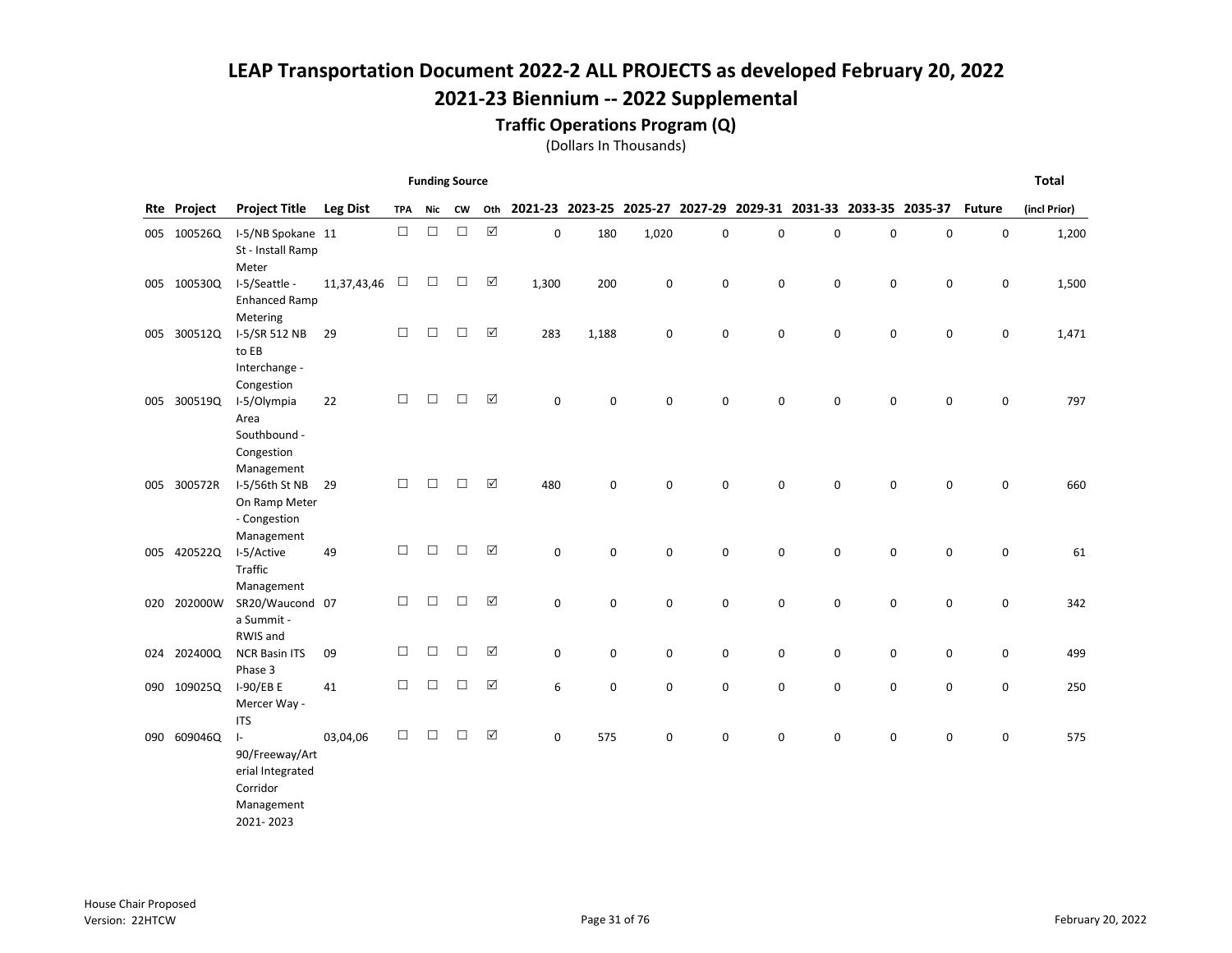## 2021-23 Biennium -- 2022 Supplemental

#### Traffic Operations Program (Q)

|     |             |                                                                                                       |                 |        | <b>Funding Source</b> |        |                      |                                                                     |             |       |             |           |              |             |              |               | <b>Total</b> |
|-----|-------------|-------------------------------------------------------------------------------------------------------|-----------------|--------|-----------------------|--------|----------------------|---------------------------------------------------------------------|-------------|-------|-------------|-----------|--------------|-------------|--------------|---------------|--------------|
|     | Rte Project | <b>Project Title</b>                                                                                  | <b>Leg Dist</b> | TPA    | Nic                   | CW     |                      | Oth 2021-23 2023-25 2025-27 2027-29 2029-31 2031-33 2033-35 2035-37 |             |       |             |           |              |             |              | <b>Future</b> | (incl Prior) |
|     | 090 609047Q | $\vert$ -<br>90/Freeway/Art<br>erial Integrated<br>Corridor<br>Management                             | 03, 04, 06      | $\Box$ | $\Box$                | $\Box$ | $\boxed{\text{V}}$   | 775                                                                 | $\pmb{0}$   | 0     | 0           | 0         | $\mathbf 0$  | $\pmb{0}$   | $\pmb{0}$    | $\mathsf 0$   | 900          |
|     | 090 609048Q | 2019 - 2021<br>$\vert$ -<br>90/Freeway/Art<br>erial Integrated<br>Corridor<br>Management<br>2025-2027 | 03,04,06        | $\Box$ | $\Box$                | □      | ☑                    | 0                                                                   | 30          | 1,220 | 0           | 0         | $\Omega$     | $\mathbf 0$ | 0            | 0             | 1,250        |
| 099 | L2000338    | SR 99 Aurora                                                                                          | 36              | $\Box$ | $\Box$                | $\Box$ | ☑                    | 579                                                                 | $\mathbf 0$ | 0     | 0           | 0         | 0            | 0           | 0            | 0             | 700          |
|     | 161 316117Q | <b>Bridge ITS</b><br>SR 161/Graham 02<br>Hill - Safety and<br>Mobility                                |                 | □      | $\Box$                | $\Box$ | $\Delta$             | 336                                                                 | 739         | 0     | 0           | 0         | $\mathbf 0$  | 0           | 0            | 0             | 1,075        |
|     | 167 316706Q | Improvements<br>SR 167/SR 410<br>to SR 18 - ITS                                                       | 25, 30, 31      | □      | $\Box$                | $\Box$ | ☑                    | 900                                                                 | $\pmb{0}$   | 0     | 0           | 0         | $\mathbf 0$  | 0           | 0            | 0             | 1,000        |
|     | 205 420523Q | I-205 SB Padden 49<br>Pkwy to Mill<br>Plain Blvd -<br>Ramp Meter                                      |                 | $\Box$ | $\Box$                | $\Box$ | $\boxed{\checkmark}$ | 3,989                                                               | 336         | 0     | $\mathbf 0$ | 0         | $\mathbf 0$  | $\mathbf 0$ | 0            | 0             | 4,325        |
|     | 512 351207R | SR 512/I-5 to SR 25, 29<br>7 EB -<br>Congestion                                                       |                 | □      | $\Box$                | $\Box$ | ☑                    | 57                                                                  | $\pmb{0}$   | 0     | 0           | 0         | $\mathbf 0$  | $\mathbf 0$ | 0            | 0             | 682          |
|     | 512 3512075 | Management<br>SR 512<br>Wavetronix<br>Data Station                                                    | 29              | $\Box$ | $\Box$                | □      | ☑                    | 0                                                                   | 0           | 243   | 0           | 0         | $\mathbf 0$  | $\mathbf 0$ | 0            | 0             | 243          |
|     | 527 1527110 | SR 527/Bothell<br>to Dumas Rd -<br>Pedestrian &<br>Bicycle<br>Improvements                            | 01, 44          | □      | $\Box$                | П      | ☑                    | $\Omega$                                                            | $\mathbf 0$ | 0     | $\mathbf 0$ | 0         | $\mathbf 0$  | $\mathbf 0$ | 0            | 0             | 129          |
|     |             | <b>Traffic Ops - Traveler Information</b>                                                             |                 |        |                       |        |                      | 798                                                                 | $\mathbf 0$ | 737   | $\mathbf 0$ | $\pmb{0}$ | $\mathbf{0}$ | $\bf{0}$    | $\mathbf{0}$ | 0             | 1,651        |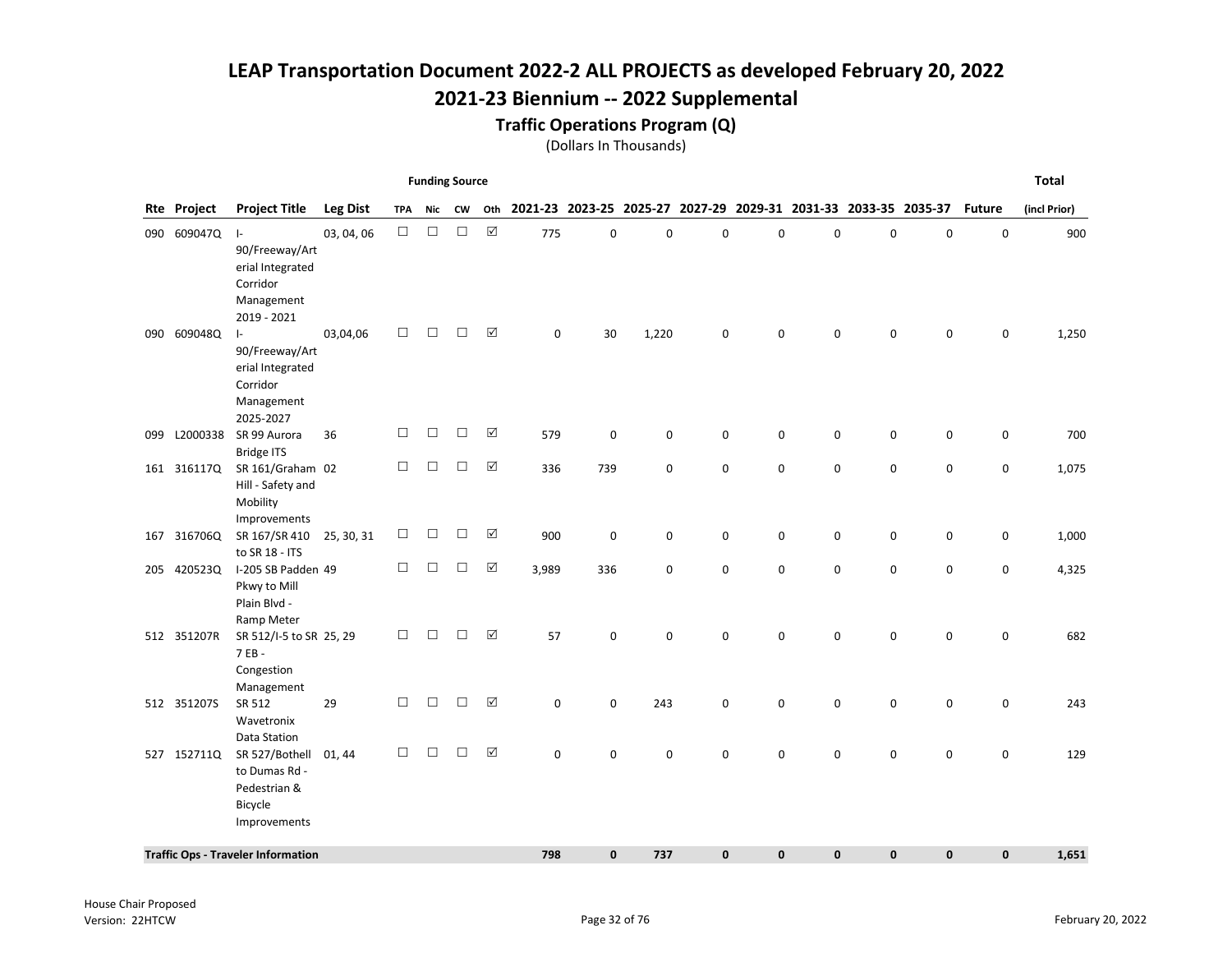### Traffic Operations Program (Q)

|       |                |                                                                       |                 |            | <b>Funding Source</b> |           |                      |              |                                                                 |             |             |             |              |             |             |               | <b>Total</b> |
|-------|----------------|-----------------------------------------------------------------------|-----------------|------------|-----------------------|-----------|----------------------|--------------|-----------------------------------------------------------------|-------------|-------------|-------------|--------------|-------------|-------------|---------------|--------------|
|       | Rte Project    | <b>Project Title</b>                                                  | <b>Leg Dist</b> | <b>TPA</b> | Nic                   | <b>CW</b> | Oth                  |              | 2021-23 2023-25 2025-27 2027-29 2029-31 2031-33 2033-35 2035-37 |             |             |             |              |             |             | <b>Future</b> | (incl Prior) |
|       | 090 509019Q    | I-90/SR 18<br>Interchange Vic<br>EB - Install VMS                     | 05              | $\Box$     | $\Box$                | $\Box$    | $\boxed{\checkmark}$ | 432          | $\pmb{0}$                                                       | $\pmb{0}$   | 0           | 0           | $\mathbf 0$  | $\mathbf 0$ | $\mathbf 0$ | $\mathbf 0$   | 486          |
|       | 182 518203Q    | I-182/Argent Rd 16<br>Vicinity EB -<br><b>Install VMS</b>             |                 | □          | $\Box$                | $\Box$    | $\triangledown$      | 366          | 0                                                               | 0           | 0           | 0           | 0            | 0           | 0           | 0             | 428          |
|       | 395 539505Q    | <b>US</b><br>395/Kennewick<br>Vicinity -<br>Variable Speed<br>Zone    | 08,16           | $\Box$     | $\Box$                | $\Box$    | ☑                    | 0            | 0                                                               | 737         | 0           | 0           | $\mathbf 0$  | $\mathbf 0$ | $\mathbf 0$ | 0             | 737          |
| Other |                |                                                                       |                 |            |                       |           |                      | $\mathbf{0}$ | 785                                                             | 640         | $\mathbf 0$ | $\mathbf 0$ | $\mathbf{0}$ | $\bf{0}$    | $\mathbf 0$ | $\mathbf 0$   | 1,425        |
|       | 000 600027Q    | ER<br>Transportation<br>Management<br>Center<br>Relocation            | 99              | □          | $\Box$                | $\Box$    | $\boxed{\checkmark}$ | $\mathbf 0$  | 785                                                             | 640         | 0           | 0           | $\mathbf 0$  | 0           | $\mathbf 0$ | 0             | 1,425        |
|       | <b>Unknown</b> |                                                                       |                 |            |                       |           |                      | 1,535        | 806                                                             | 297         | 541         | $\pmb{0}$   | $\mathbf{0}$ | $\bf{0}$    | $\mathbf 0$ | $\mathbf 0$   | 6,056        |
|       | 000 400022Q    | SWR 21-23<br>Clark County<br>Shared SPMS                              | 99              | П          | □                     | $\Box$    | ☑                    | 67           | $\mathbf 0$                                                     | $\mathbf 0$ | $\mathbf 0$ | 0           | $\mathbf 0$  | $\Omega$    | $\mathbf 0$ | 0             | 67           |
|       | 002 200212Q    | US 2 Vicinity<br>Variable<br>Message Signs                            | 39              | □          | $\Box$                | $\Box$    | ☑                    | $\mathbf 0$  | 0                                                               | 0           | 0           | $\mathbf 0$ | $\mathbf 0$  | 0           | 0           | $\mathbf 0$   | 197          |
|       | 002 200213Q    | US 2 Cashmere 12<br>Vicinity -<br>Cameras &<br>Signal<br>Interconnect |                 | □          | $\Box$                | $\Box$    | ☑                    | $\mathbf 0$  | $\mathbf 0$                                                     | 297         | 541         | 0           | 0            | $\mathbf 0$ | $\mathbf 0$ | 0             | 838          |
|       | 005 400526Q    | I-5/NB Fourth<br>Plain On Ramp -<br>Ramp Meter                        | 49              | □          | $\Box$                | $\Box$    | ☑                    | 287          | 191                                                             | 0           | 0           | 0           | $\mathbf 0$  | 0           | 0           | 0             | 478          |
|       | 014 401417Q    | SR 14 ATIS Infill; 49<br>I-5 to Evergreen                             |                 | □          | $\Box$                | $\Box$    | $\triangledown$      | 0            | $\pmb{0}$                                                       | 0           | 0           | 0           | 0            | 0           | 0           | 0             | 1,085        |
|       | 028 202805Q    | SR 28/S of Rock 12<br>Island - VMS                                    |                 | □          | $\Box$                | □         | $\boxed{\checkmark}$ | 0            | 150                                                             | 0           | $\mathbf 0$ | 0           | $\mathbf 0$  | $\mathbf 0$ | $\mathbf 0$ | 0             | 150          |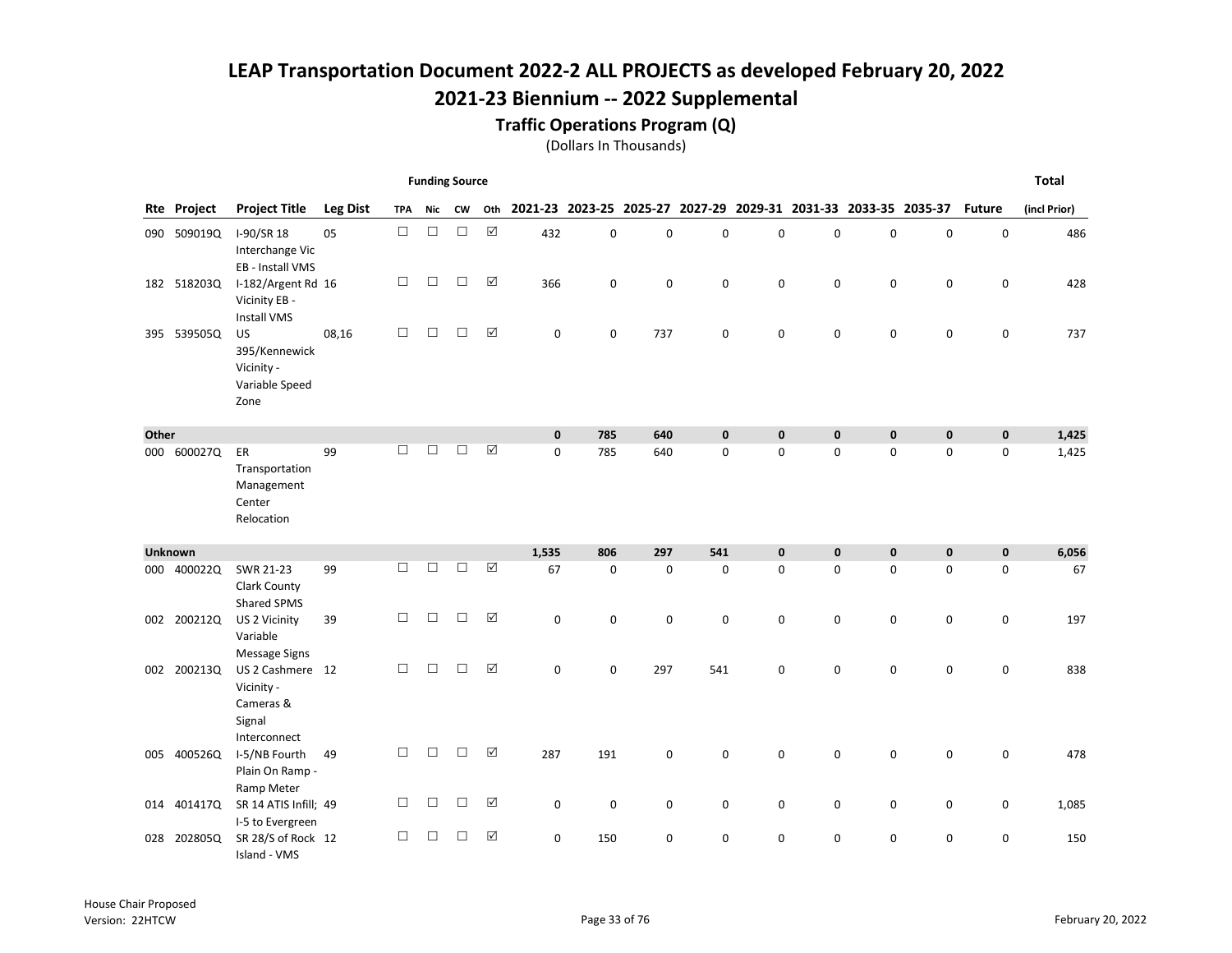#### Traffic Operations Program (Q)

(Dollars In Thousands)

|     |         |                                                                                              |                 |            |        | <b>Funding Source</b> |     |             |             |             |             |             |                                                                 |             |   |               | <b>Total</b> |
|-----|---------|----------------------------------------------------------------------------------------------|-----------------|------------|--------|-----------------------|-----|-------------|-------------|-------------|-------------|-------------|-----------------------------------------------------------------|-------------|---|---------------|--------------|
| Rte | Project | <b>Project Title</b>                                                                         | <b>Leg Dist</b> | <b>TPA</b> | Nic    | <b>CW</b>             | Oth |             |             |             |             |             | 2021-23 2023-25 2025-27 2027-29 2029-31 2031-33 2033-35 2035-37 |             |   | <b>Future</b> | (incl Prior) |
| 028 | 202806Q | SR 28/Quincy<br>Area - VMS                                                                   | 13              | $\Box$     | $\Box$ |                       | ☑   | 200         | $\mathbf 0$ | 0           | 0           | 0           | $\mathbf 0$                                                     | $\mathbf 0$ | 0 | $\mathbf 0$   | 200          |
| 090 | 109062Q | I-90/Highpoint 05<br>to SR 18 - Fiber                                                        |                 | □          | $\Box$ | П                     | ☑   | 316         | 465         | $\mathbf 0$ | 0           | 0           | 0                                                               | 0           | 0 | 0             | 841          |
| 205 | 420520Q | Extension<br>I-205/NB Mill<br>Plain On-Ramp -                                                | 49              | □          | П      |                       | ☑   | 255         | 0           | $\mathbf 0$ | 0           | 0           | 0                                                               | 0           | 0 | 0             | 573          |
| 285 | 228500Q | Ramp Meter<br><b>SR</b><br>285/Wenatchee                                                     | 12              | □          | ┐      |                       | ☑   | 383         | 0           | 0           | 0           | 0           | $\mathbf 0$                                                     | $\mathbf 0$ | 0 | 0             | 451          |
| 503 | 450317T | Area - ITS<br>Conduit<br>SR 503, Fourth<br>Plain to Main                                     | 17, 18          | $\Box$     | $\Box$ | $\Box$                | ☑   | $\mathbf 0$ | 0           | 0           | $\mathbf 0$ | 0           | 0                                                               | 0           | 0 | 0             | 376          |
| 522 | 152233Q | Street ITS<br>Device Infill<br>SR 522/Fales-<br>Echo Lake Rd<br>Interchange -<br>Ramp Meters | 01              | $\Box$     | П      |                       | ☑   | 27          | 0           | $\mathbf 0$ | $\mathbf 0$ | $\mathbf 0$ | $\mathbf 0$                                                     | $\Omega$    | 0 | $\mathbf 0$   | 800          |

Proposed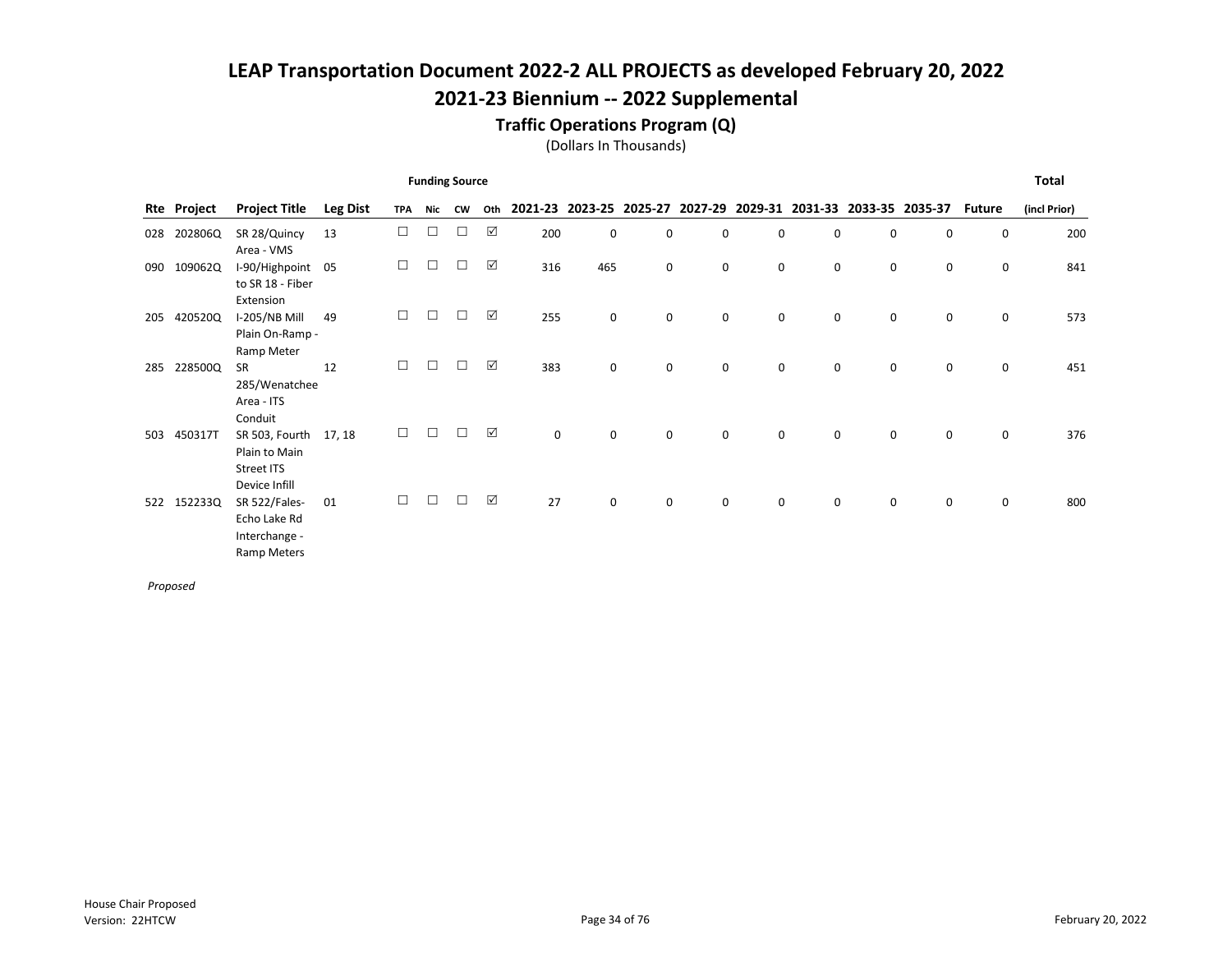#### Public Transportation Program (V)

(Dollars In Thousands)

Funding Source

|             | <b>Prty Project</b> | <b>Project Title</b>                                                                   | Leg Dist    | <b>TPA</b> | Nic    | <b>CW</b> | Oth |         | 2021-23 2023-25 2025-27 |              | 2027-29 2029-31 2031-33 2033-35 2035-37 |             |              |              |              | <b>Future</b> | (incl Prior) |
|-------------|---------------------|----------------------------------------------------------------------------------------|-------------|------------|--------|-----------|-----|---------|-------------------------|--------------|-----------------------------------------|-------------|--------------|--------------|--------------|---------------|--------------|
|             |                     |                                                                                        |             |            |        |           |     |         |                         |              |                                         |             |              |              |              |               |              |
|             |                     | <b>Public Transportation Program (V)</b>                                               |             |            |        |           |     | 187,599 | 47,193                  | 7,783        | 8,901                                   | 7,990       | $\mathbf{0}$ | $\mathbf{0}$ | $\mathbf{0}$ | $\mathbf{0}$  | 414,307      |
|             |                     | <b>Regional Mobility Grants Current Biennium</b>                                       |             |            |        |           |     | 48,345  | 27,993                  | $\mathbf{0}$ | $\mathbf 0$                             | $\mathbf 0$ | $\mathbf{0}$ | $\mathbf{0}$ | $\mathbf{0}$ | $\mathbf 0$   | 76,338       |
| 0           |                     | 20210001 King County<br>Metro -<br>RapidRide I Line -<br>Renton Speed &<br>Reliability | 11,33,37,47 | $\Box$     | П      | П         | ☑   | 10,000  | 0                       | $\mathbf 0$  | 0                                       | $\mathbf 0$ | 0            | $\mathbf 0$  | $\mathbf 0$  | 0             | 10,000       |
|             |                     | Improv                                                                                 |             |            |        |           |     |         |                         |              |                                         |             |              |              |              |               |              |
| 0           | 20210002            | Community<br>Transit - Swift<br><b>Bus Rapid</b><br>Transit                            | 32          | □          | □      | П         | ☑   | 3,480   | 300                     | $\mathbf 0$  | 0                                       | $\mathbf 0$ | 0            | $\mathbf 0$  | 0            | 0             | 3,780        |
| $\mathbf 0$ | 20210003            | City of Seattle - 36,43,46<br>RapidRide J Line                                         |             | $\Box$     | $\Box$ | $\Box$    | ☑   | 3,000   | 3,000                   | 0            | 0                                       | $\mathbf 0$ | 0            | 0            | $\mathbf 0$  | 0             | 6,000        |
| $\mathbf 0$ | 20210004            | C-TRAN - Mill<br>Plain Bus Rapid                                                       | 17,18,49    | $\Box$     | $\Box$ | $\Box$    | ☑   | 9,000   | 0                       | $\mathbf 0$  | 0                                       | $\Omega$    | $\Omega$     | $\mathbf 0$  | $\mathbf 0$  | $\mathbf 0$   | 9,000        |
| 0           | 20210005            | <b>Transit Project</b><br>Clallam Transit - 24<br>Strait Shot 123<br>Service           |             | П          | □      | $\Box$    | ☑   | 238     | 248                     | $\Omega$     | 0                                       | $\Omega$    | $\Omega$     | $\Omega$     | $\Omega$     | $\mathbf 0$   | 486          |
| 0           | 20210006            | Expansion<br>City of Shoreline 32,46<br>- SR 523 and I-5<br>Roundabouts                |             | П          | П      | П         | ☑   | 3,500   | 1,500                   | $\mathbf 0$  | $\mathbf 0$                             | $\Omega$    | $\Omega$     | $\Omega$     | $\Omega$     | 0             | 5,000        |
| 0           | 20210007            | City of Tukwila - 11,33,37,47<br>Regional<br>Transportation<br>Demand Mgmt             |             | $\Box$     | □      | П         | ☑   | 336     | 336                     | 0            | 0                                       | $\Omega$    | $\Omega$     | 0            | 0            | $\mathbf 0$   | 672          |
| 0           | 20210008            | for So. King Co.<br>Twin Transit -<br>SW WA e-<br><b>Transit Corridor</b>              | 20,22       | П          |        |           | ☑   | 778     | 778                     | $\mathbf 0$  | 0                                       | 0           | 0            | 0            | 0            | 0             | 1,556        |

Total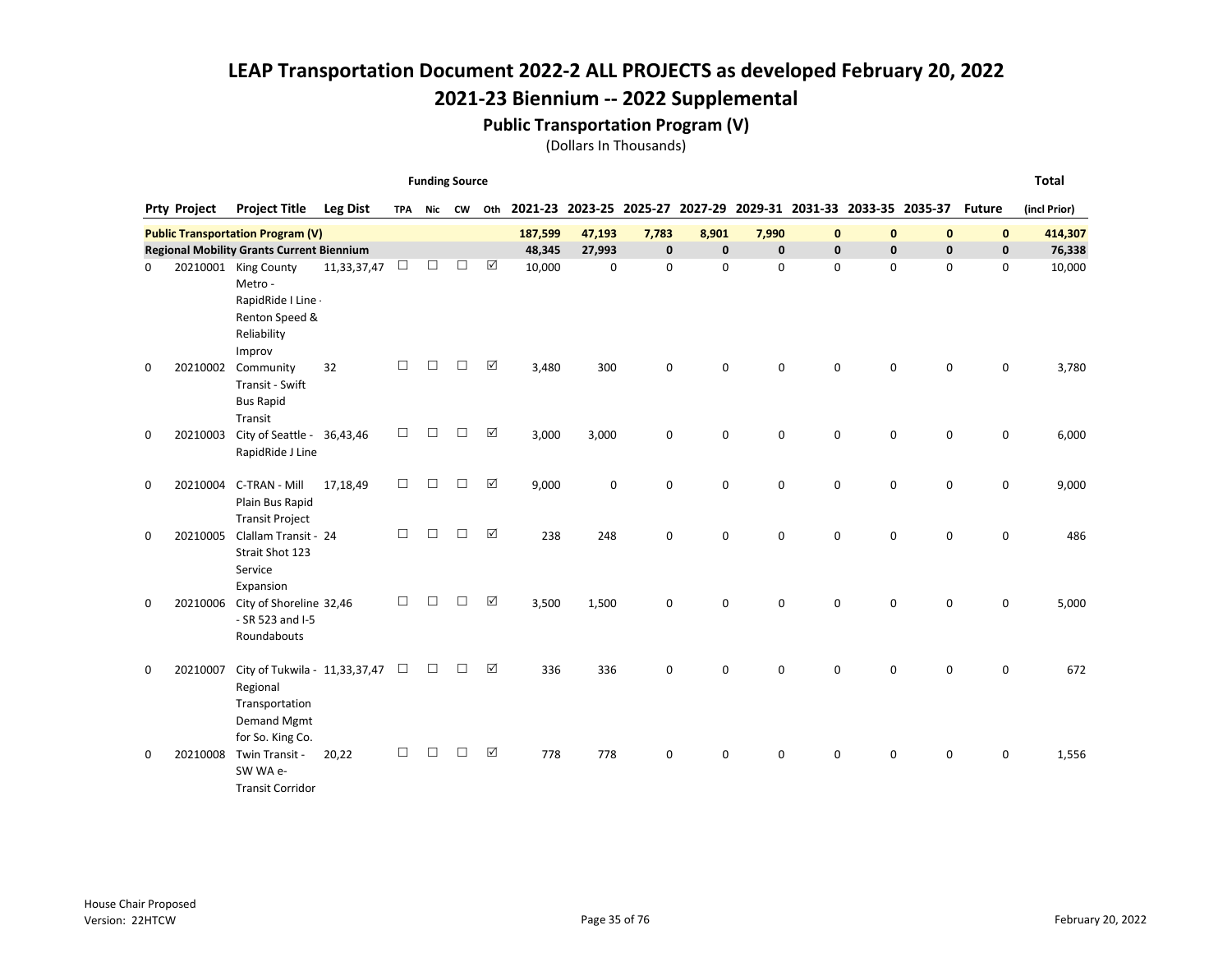## 2021-23 Biennium -- 2022 Supplemental

#### Public Transportation Program (V)

|   |                     |                                                                                                      |                          |            | <b>Funding Source</b> |        |             |       |       |             |                                                                 |             |             |             |             |               | <b>Total</b> |
|---|---------------------|------------------------------------------------------------------------------------------------------|--------------------------|------------|-----------------------|--------|-------------|-------|-------|-------------|-----------------------------------------------------------------|-------------|-------------|-------------|-------------|---------------|--------------|
|   | <b>Prty Project</b> | <b>Project Title</b>                                                                                 | <b>Leg Dist</b>          | <b>TPA</b> | Nic                   | CW     | Oth         |       |       |             | 2021-23 2023-25 2025-27 2027-29 2029-31 2031-33 2033-35 2035-37 |             |             |             |             | <b>Future</b> | (incl Prior) |
| 0 | 20210009            | City of Kirkland - 45,48<br>TDM program<br>for Kirkland<br>downtown and<br><b>Totem Lake</b><br>area |                          | $\Box$     | $\Box$                | $\Box$ | $\boxtimes$ | 120   | 0     | $\mathbf 0$ | 0                                                               | 0           | $\Omega$    | $\mathbf 0$ | 0           | 0             | 120          |
| 0 | 20210010            | Spokane Transit 03,04<br>Authority I-<br>90/Valley HPT<br>Corridor<br>Infrastructure                 |                          | $\Box$     | □                     | $\Box$ | ☑           | 1,014 | 6,486 | $\mathbf 0$ | 0                                                               | 0           | $\mathbf 0$ | $\mathbf 0$ | $\pmb{0}$   | 0             | 7,500        |
| 0 |                     | 20210011 Kitsap Transit - 23<br>SR 16 Park &<br>Ride                                                 |                          | $\Box$     | $\Box$                | $\Box$ | ☑           | 3,125 | 3,125 | 0           | $\mathbf 0$                                                     | $\mathbf 0$ | $\mathbf 0$ | $\mathbf 0$ | $\mathbf 0$ | 0             | 6,250        |
| 0 | 20210012            | City of Bellevue - 05,11,34,37<br>Bellevue TDM of ,41,43,45<br>the Future                            |                          | $\Box$     | $\Box$                | $\Box$ | ☑           | 350   | 250   | $\mathbf 0$ | 0                                                               | $\mathbf 0$ | $\mathbf 0$ | $\mathbf 0$ | $\mathbf 0$ | 0             | 600          |
| 0 | 20210013            | Intercity Transit - 22<br>Martin Way<br>Park & Ride: I-5<br><b>NB Ramp Access</b>                    |                          | $\Box$     | $\Box$                | $\Box$ | $\boxtimes$ | 2,153 | 0     | $\mathbf 0$ | 0                                                               | $\mathbf 0$ | $\mathbf 0$ | 0           | 0           | 0             | 2,153        |
| 0 | 20210014            | Pierce Transit - 27<br>Port of Tacoma<br>Service                                                     |                          | $\Box$     | $\Box$                | $\Box$ | ☑           | 568   | 568   | $\mathsf 0$ | 0                                                               | 0           | 0           | 0           | 0           | 0             | 1,136        |
| 0 | 20210015            | Pierce County -<br>Telework<br>Program<br>Employer<br>Support                                        | 02,22,25,27<br>,28,29,35 | $\Box$     | $\Box$                | $\Box$ | ☑           | 160   | 0     | 0           | 0                                                               | $\mathbf 0$ | 0           | $\mathbf 0$ | 0           | 0             | 160          |
| 0 | 20210016            | Skamania<br><b>County Senior</b><br>Services - SCSS<br><b>Public Trans</b><br><b>Expansion Grant</b> | 14                       | $\Box$     | $\Box$                | $\Box$ | ☑           | 222   | 222   | $\mathsf 0$ | 0                                                               | 0           | 0           | 0           | 0           | 0             | 444          |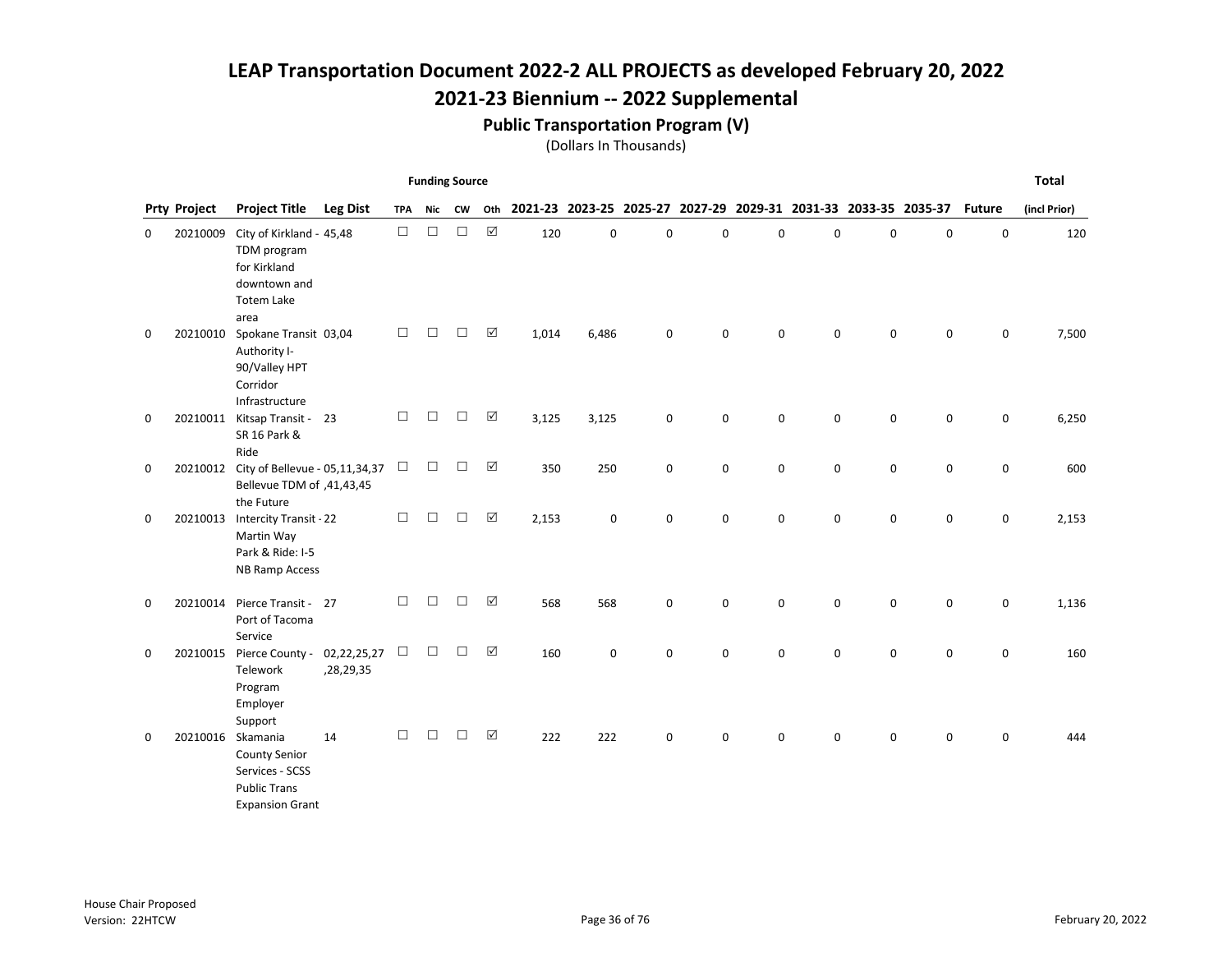#### Public Transportation Program (V)

|   |                     |                                                                                                      |                 |            | <b>Funding Source</b> |           |                      |       |                                                                 |             |   |             |              |             |           |               | <b>Total</b> |
|---|---------------------|------------------------------------------------------------------------------------------------------|-----------------|------------|-----------------------|-----------|----------------------|-------|-----------------------------------------------------------------|-------------|---|-------------|--------------|-------------|-----------|---------------|--------------|
|   | <b>Prty Project</b> | <b>Project Title</b>                                                                                 | <b>Leg Dist</b> | <b>TPA</b> | Nic                   | <b>CW</b> | Oth                  |       | 2021-23 2023-25 2025-27 2027-29 2029-31 2031-33 2033-35 2035-37 |             |   |             |              |             |           | <b>Future</b> | (incl Prior) |
| 0 | 20210017            | Pierce Transit -<br>Spanaway<br>Transit Center -<br>Phase 2                                          | 28              | $\Box$     | $\Box$                | $\Box$    | $\boxed{\text{V}}$   | 1,400 | 5,700                                                           | $\pmb{0}$   | 0 | $\mathsf 0$ | $\mathbf 0$  | $\mathsf 0$ | $\pmb{0}$ | $\mathbf 0$   | 7,100        |
| 0 | 20210018            | Spokane Transit 03,04<br>Authority -<br>Sprague Line<br>High<br>Performance<br><b>Transit Improv</b> |                 | $\Box$     | $\Box$                | □         | $\boxed{\checkmark}$ | 920   | 1,980                                                           | 0           | 0 | $\pmb{0}$   | 0            | 0           | 0         | 0             | 2,900        |
| 0 | 20210019            | Intercity Transit - 02,22<br><b>BRT Project</b><br>Dev. & Station<br>Construction                    |                 | $\Box$     | □                     | □         | ☑                    | 685   | 0                                                               | $\mathbf 0$ | 0 | $\mathbf 0$ | 0            | 0           | 0         | $\mathbf 0$   | 685          |
| 0 | 20210020            | City of Cle Elum - 13<br>Park & Ride and<br>Mobility<br>Improvements                                 |                 | $\Box$     | $\Box$                | $\Box$    | $\boxtimes$          | 633   | 0                                                               | $\mathbf 0$ | 0 | $\mathbf 0$ | 0            | 0           | 0         | 0             | 633          |
| 0 |                     | 20210021 City of Mabton - 15<br>Park & Ride<br>Improvements                                          |                 | $\Box$     | $\Box$                | $\Box$    | $\boxed{\checkmark}$ | 193   | 0                                                               | $\mathbf 0$ | 0 | $\mathbf 0$ | 0            | 0           | 0         | 0             | 193          |
| 0 | 20210022            | <b>Island County</b><br>PTBA - Purchase<br>& Install<br>Passenger Info.<br>Systems                   | 10              | $\Box$     | □                     | □         | ☑                    | 418   | 0                                                               | $\mathbf 0$ | 0 | $\mathbf 0$ | 0            | 0           | 0         | 0             | 418          |
| 0 | 20210023            | Town of Naches 14<br>- Cleman's View<br>Park RMG - Park<br>and Ride                                  |                 | $\Box$     | $\Box$                | $\Box$    | $\boxed{\checkmark}$ | 552   | 0                                                               | 0           | 0 | $\mathbf 0$ | 0            | 0           | 0         | 0             | 552          |
| 0 | 20210026            | City of Renton - 37<br>Rainier Ave So.<br>Corridor Imp -<br>Ph 4A                                    |                 | $\Box$     | П                     | □         | $\boxtimes$          | 2,000 | 0                                                               | $\mathbf 0$ | 0 | $\mathbf 0$ | $\mathbf{0}$ | $\mathbf 0$ | 0         | 0             | 2,000        |
| 0 | 20210029            | City of Kirkland - 48<br>108th Ave NE<br><b>Transit Queue</b><br>Jumps - Ph 1&2                      |                 | $\Box$     | □                     | □         | $\boxed{\checkmark}$ | 500   | 500                                                             | $\mathbf 0$ | 0 | 0           | 0            | 0           | 0         | 0             | 1,000        |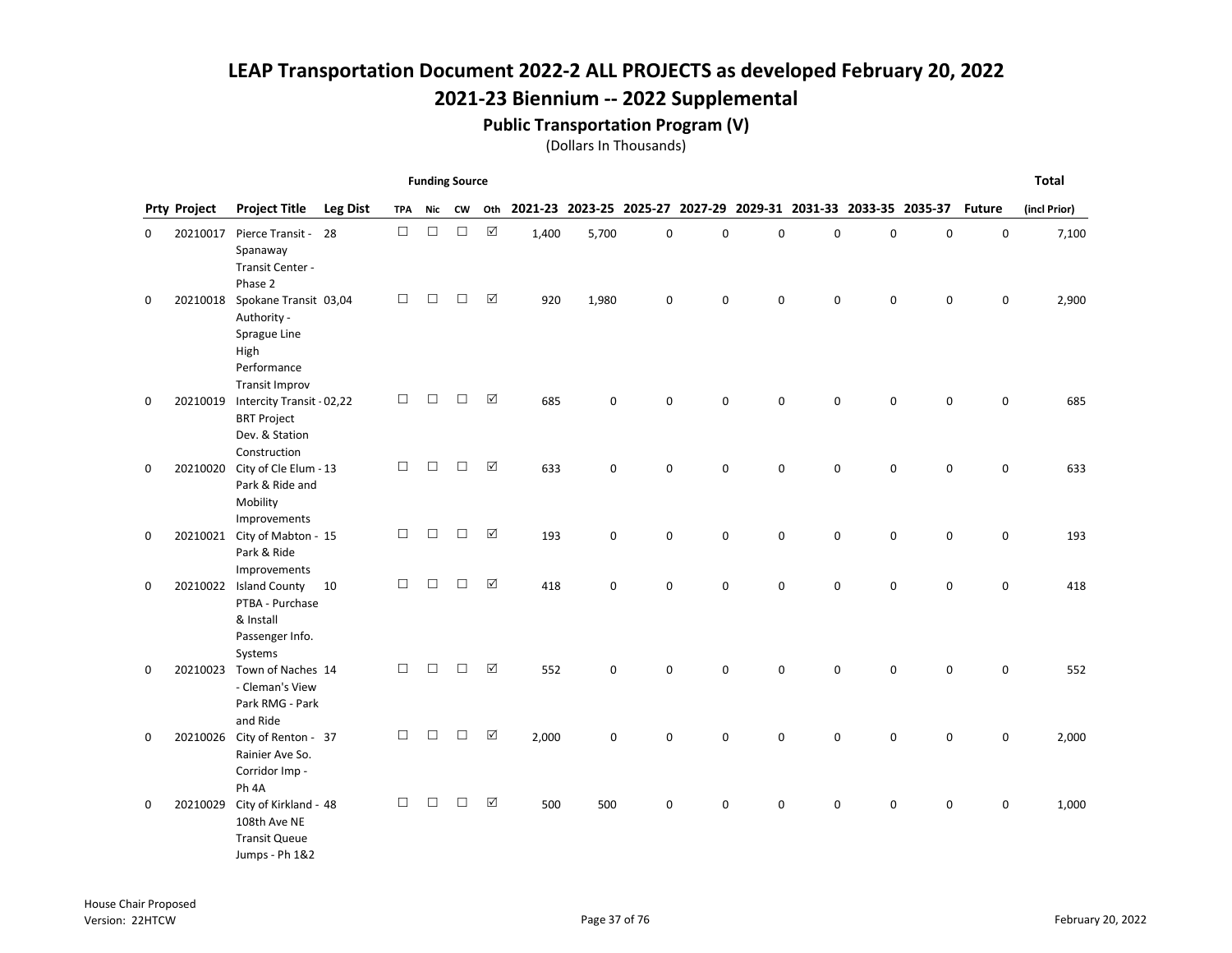### 2021-23 Biennium -- 2022 Supplemental

#### Public Transportation Program (V)

|          |                     |                                                                                                 |                 |            | <b>Funding Source</b> |           |          |        |                         |             |             |             |              |                                         |             |               | <b>Total</b> |
|----------|---------------------|-------------------------------------------------------------------------------------------------|-----------------|------------|-----------------------|-----------|----------|--------|-------------------------|-------------|-------------|-------------|--------------|-----------------------------------------|-------------|---------------|--------------|
|          | <b>Prty Project</b> | <b>Project Title</b>                                                                            | <b>Leg Dist</b> | <b>TPA</b> | <b>Nic</b>            | <b>CW</b> | Oth      |        | 2021-23 2023-25 2025-27 |             |             |             |              | 2027-29 2029-31 2031-33 2033-35 2035-37 |             | <b>Future</b> | (incl Prior) |
| 0        | 20210033            | City of Seattle - 36,43,46<br>Route 40 Transit<br>Plus Multimodal<br>Corridor                   |                 | $\Box$     | $\Box$                | $\Box$    | ☑        | 3,000  | 3,000                   | $\mathsf 0$ | $\mathbf 0$ | 0           | 0            | 0                                       | 0           | 0             | 6,000        |
|          |                     | Regional Mobility Grants Reappropriated and Four Year                                           |                 |            |                       |           |          | 55,749 | $\pmb{0}$               | $\mathbf 0$ | $\pmb{0}$   | $\pmb{0}$   | $\mathbf{0}$ | $\mathbf 0$                             | $\mathbf 0$ | $\pmb{0}$     | 93,535       |
| 0        |                     | 20170008 King County<br>Metro Renton<br>to Auburn<br>Transit Speed,<br>Reliability &<br>Service | 11, 47          | □          | $\Box$                | $\Box$    | ☑        | 1,269  | $\mathbf 0$             | $\mathbf 0$ | 0           | $\mathbf 0$ | $\mathbf 0$  | $\mathbf 0$                             | $\mathbf 0$ | 0             | 8,193        |
| 0        | 20170009            | Kitsap Transit<br>Silverdale<br><b>Transit Center</b>                                           | 35              | $\Box$     | □                     | $\Box$    | ☑        | 3,083  | 0                       | 0           | 0           | 0           | $\mathbf 0$  | 0                                       | $\pmb{0}$   | 0             | 7,000        |
| 0        | 20170020            | <b>King County</b><br>Metro Totem<br>Lake/Kirkland to<br>Bellevue/Eastga<br>te Transit Imp      | 41, 48          | $\Box$     | □                     | $\Box$    | ☑        | 1,620  | 0                       | $\mathbf 0$ | 0           | $\mathbf 0$ | $\mathbf 0$  | $\mathbf 0$                             | 0           | 0             | 2,120        |
| 0        | 20170025            | Seattle, City of - 34, 37<br>Delridge to<br><b>Burien</b><br>RapidRide Line                     |                 | $\Box$     | П                     | П         | ☑        | 1,935  | 0                       | $\mathbf 0$ | $\mathbf 0$ | $\mathbf 0$ | $\Omega$     | $\mathbf 0$                             | 0           | 0             | 10,000       |
| $\Omega$ | 20170029            | <b>Pierce Transit</b><br>S/SR 7 Park-and-<br>Ride/Bus                                           | 02              | $\Box$     | □                     | $\Box$    | ☑        | 1,813  | 0                       | 0           | 0           | 0           | 0            | 0                                       | 0           | 0             | 4,000        |
| 0        | 20190001            | Community<br>Transit: Swift<br><b>BRT Green Line</b><br>Operating                               | 01,21,38,44     | □          | □                     | □         | $\Delta$ | 5,000  | 0                       | 0           | 0           | 0           | 0            | 0                                       | 0           | 0             | 10,000       |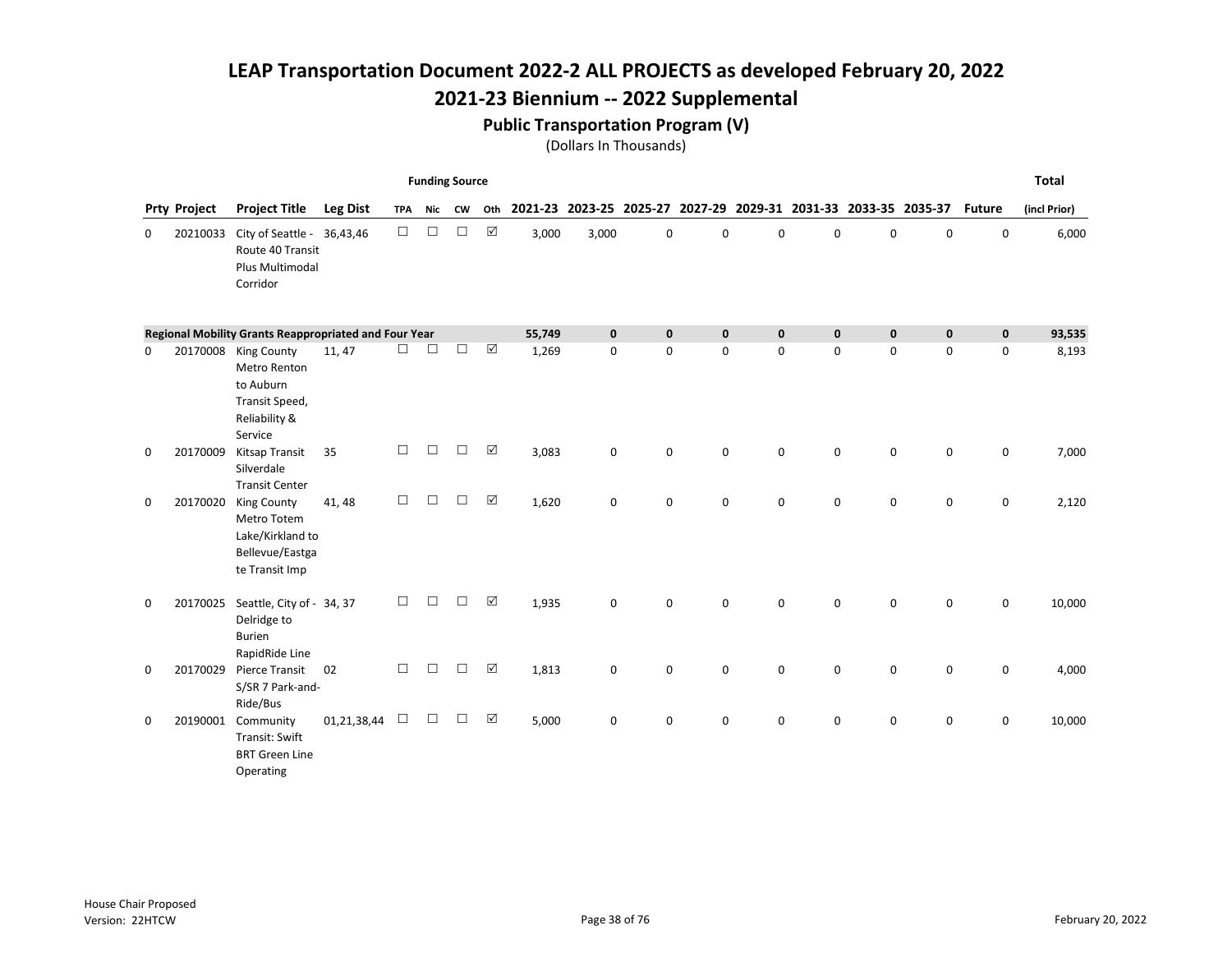### 2021-23 Biennium -- 2022 Supplemental

#### Public Transportation Program (V)

|   |                     |                                                                                                           |                 |            | <b>Funding Source</b> |        |                      |                                                                     |             |             |             |             |             |             |             |               | <b>Total</b> |
|---|---------------------|-----------------------------------------------------------------------------------------------------------|-----------------|------------|-----------------------|--------|----------------------|---------------------------------------------------------------------|-------------|-------------|-------------|-------------|-------------|-------------|-------------|---------------|--------------|
|   | <b>Prty Project</b> | <b>Project Title</b>                                                                                      | <b>Leg Dist</b> | <b>TPA</b> | Nic                   | CW     |                      | Oth 2021-23 2023-25 2025-27 2027-29 2029-31 2031-33 2033-35 2035-37 |             |             |             |             |             |             |             | <b>Future</b> | (incl Prior) |
| 0 | 20190002            | Intercity Transit: 01,02,05,11<br>Regional<br><b>Business to</b><br><b>Business</b><br>Vanpool<br>Program | ,20,22,23       | $\Box$     | $\Box$                | $\Box$ | $\boxed{\text{V}}$   | 220                                                                 | $\pmb{0}$   | $\mathsf 0$ | $\mathbf 0$ | $\mathsf 0$ | $\mathbf 0$ | $\mathsf 0$ | $\pmb{0}$   | $\mathsf 0$   | 415          |
| 0 | 20190003            | <b>Ben Franklin</b><br>Transit: West<br>Pasco<br>Multimodal Hub                                           | 08,09,16        | $\Box$     | П                     | П      | $\boxed{\checkmark}$ | 3,713                                                               | $\mathbf 0$ | $\Omega$    | $\mathbf 0$ | $\mathbf 0$ | $\Omega$    | $\mathbf 0$ | 0           | 0             | 3,713        |
| 0 |                     | 20190004 City of Kent:<br>Rapid Ride<br>Facility<br>Passenger<br>Amenities &<br>Access Improv.            | 05, 11, 33, 47  | $\Box$     | $\Box$                | $\Box$ | $\boxed{\checkmark}$ | 7,009                                                               | 0           | $\mathbf 0$ | $\mathbf 0$ | 0           | $\Omega$    | 0           | 0           | 0             | 8,000        |
| 0 | 20190006            | Island Co. Public 10,21<br>Works: Clinton<br>P&R-to-Ferry<br>Terminal<br>Connection<br>Imp.               |                 | $\Box$     | $\Box$                | П      | $\boxed{\checkmark}$ | 1,153                                                               | $\mathbf 0$ | $\Omega$    | $\mathbf 0$ | $\mathbf 0$ | $\Omega$    | $\mathbf 0$ | 0           | 0             | 1,305        |
| 0 | 20190007            | <b>Ben Franklin</b><br>Transit:<br>Duportail<br>Multimodal Hub                                            | 08,09,16        | $\Box$     | $\Box$                | П      | $\boxed{\checkmark}$ | 2,791                                                               | $\mathbf 0$ | $\mathbf 0$ | 0           | $\mathbf 0$ | 0           | $\mathbf 0$ | $\mathbf 0$ | 0             | 3,139        |
| 0 | 20190008            | Ben Franklin<br>Transit:<br>Downtown<br>Pasco<br>Multimodal Hub                                           | 08,09,16        | $\Box$     | $\Box$                | □      | $\boxed{\checkmark}$ | 1,832                                                               | 0           | $\mathbf 0$ | 0           | 0           | 0           | $\mathbf 0$ | 0           | 0             | 1,852        |
| 0 | 20190009            | Seattle DOT:<br>Market/45th<br>RapidRide                                                                  | 36,43,46        | □          | □                     | П      | $\Delta$             | 5,013                                                               | 0           | $\mathbf 0$ | 0           | $\mathbf 0$ | 0           | 0           | 0           | 0             | 6,000        |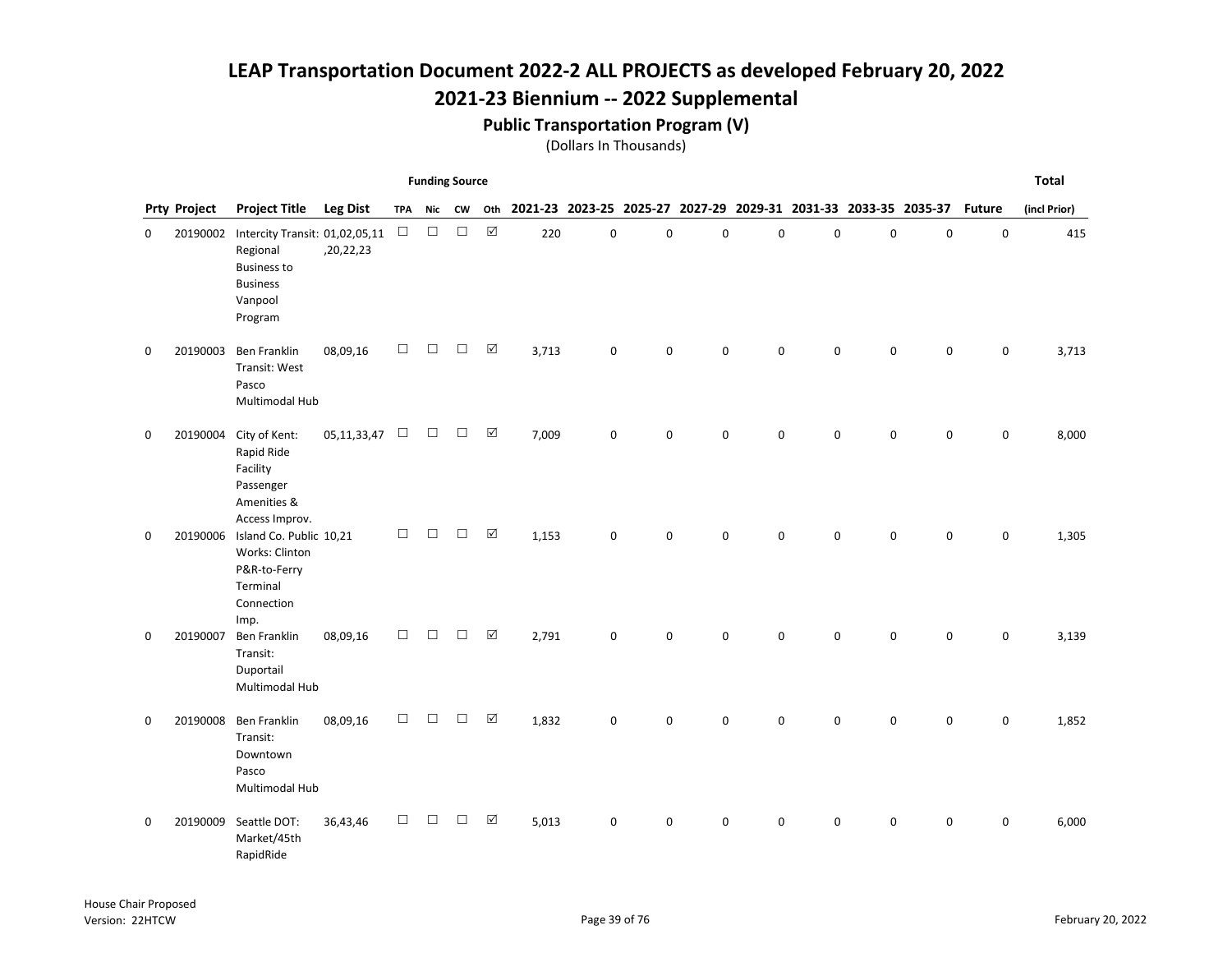## 2021-23 Biennium -- 2022 Supplemental

#### Public Transportation Program (V)

|   |                     |                                                                                                       |                 |            | <b>Funding Source</b> |        |                      |        |        |             |   |             |                                                                        |             |              |             | <b>Total</b> |
|---|---------------------|-------------------------------------------------------------------------------------------------------|-----------------|------------|-----------------------|--------|----------------------|--------|--------|-------------|---|-------------|------------------------------------------------------------------------|-------------|--------------|-------------|--------------|
|   | <b>Prty Project</b> | <b>Project Title</b>                                                                                  | <b>Leg Dist</b> | <b>TPA</b> | Nic                   | CW     | Oth                  |        |        |             |   |             | 2021-23 2023-25 2025-27 2027-29 2029-31 2031-33 2033-35 2035-37 Future |             |              |             | (incl Prior) |
| 0 | 20190010            | Spokane Transit 03,06<br>Auth: Cheney<br>HP Transit Cor.<br>Imp. & Vehicle<br>Acquisition             |                 | $\Box$     | $\Box$                | $\Box$ | ☑                    | 5,780  | 0      | 0           | 0 | 0           | $\mathbf 0$                                                            | $\mathbf 0$ | 0            | $\mathbf 0$ | 6,330        |
| 0 | 20190011            | City of Burien:<br>Ambaum Blvd<br>and H Line<br><b>Transit Pathway</b><br>Improvements                | 34, 36, 37, 43  | $\Box$     | $\Box$                | $\Box$ | ☑                    | 7,065  | 0      | 0           | 0 | 0           | $\mathbf 0$                                                            | 0           | 0            | 0           | 10,000       |
| 0 | 20190013            | Intercity Transit: 02,22<br>High Perf.<br><b>Corridor Service</b><br>Implementation<br>$- Ph1$        |                 | $\Box$     | $\Box$                | $\Box$ | ☑                    | 1,440  | 0      | 0           | 0 | 0           | $\mathbf 0$                                                            | 0           | 0            | 0           | 4,524        |
| 0 | 20190016            | City of Longview 19,20<br>RiverCities<br>Transit:Lexingto<br>n Connector<br>Exp.                      |                 | П          | □                     | □      | $\boxed{\mathbf{v}}$ | 292    | 0      | 0           | 0 | 0           | 0                                                                      | 0           | 0            | 0           | 292          |
| 0 | 20190A19            | Spokane County 04<br>CTR Office:<br>Liberty Lake<br>Shuttle                                           |                 | $\Box$     | □                     | □      | $\Delta$             | 181    | 0      | $\mathbf 0$ | 0 | 0           | $\Omega$                                                               | 0           | 0            | 0           | 181          |
| 0 | 20190A23            | Pierce Transit: 25, 26, 27,<br>Pacific Ave/SR 7 28, 29, 30,<br><b>Corridor BRT</b><br><b>Stations</b> | 31              | □          | □                     | □      | $\Delta$             | 3,124  | 0      | $\mathbf 0$ | 0 | $\mathbf 0$ | $\Omega$                                                               | $\mathbf 0$ | 0            | $\mathbf 0$ | 4,200        |
| 0 | 20150106            | WSDOT - SR 525 21<br>- Pedestrian &<br>Traffic<br>Improvements                                        |                 | $\Box$     | $\Box$                | $\Box$ | $\boxtimes$          | 1,415  | 0      | $\mathbf 0$ | 0 | 0           | $\Omega$                                                               | 0           | 0            | 0           | 2,271        |
|   |                     | <b>Regional Mobility Grants Contingency (Unfunded)</b>                                                |                 |            |                       |        |                      | 22,373 | 10,068 | $\mathbf 0$ | 0 | $\mathbf 0$ | $\mathbf{0}$                                                           | 0           | $\mathbf{0}$ | 0           | 32,441       |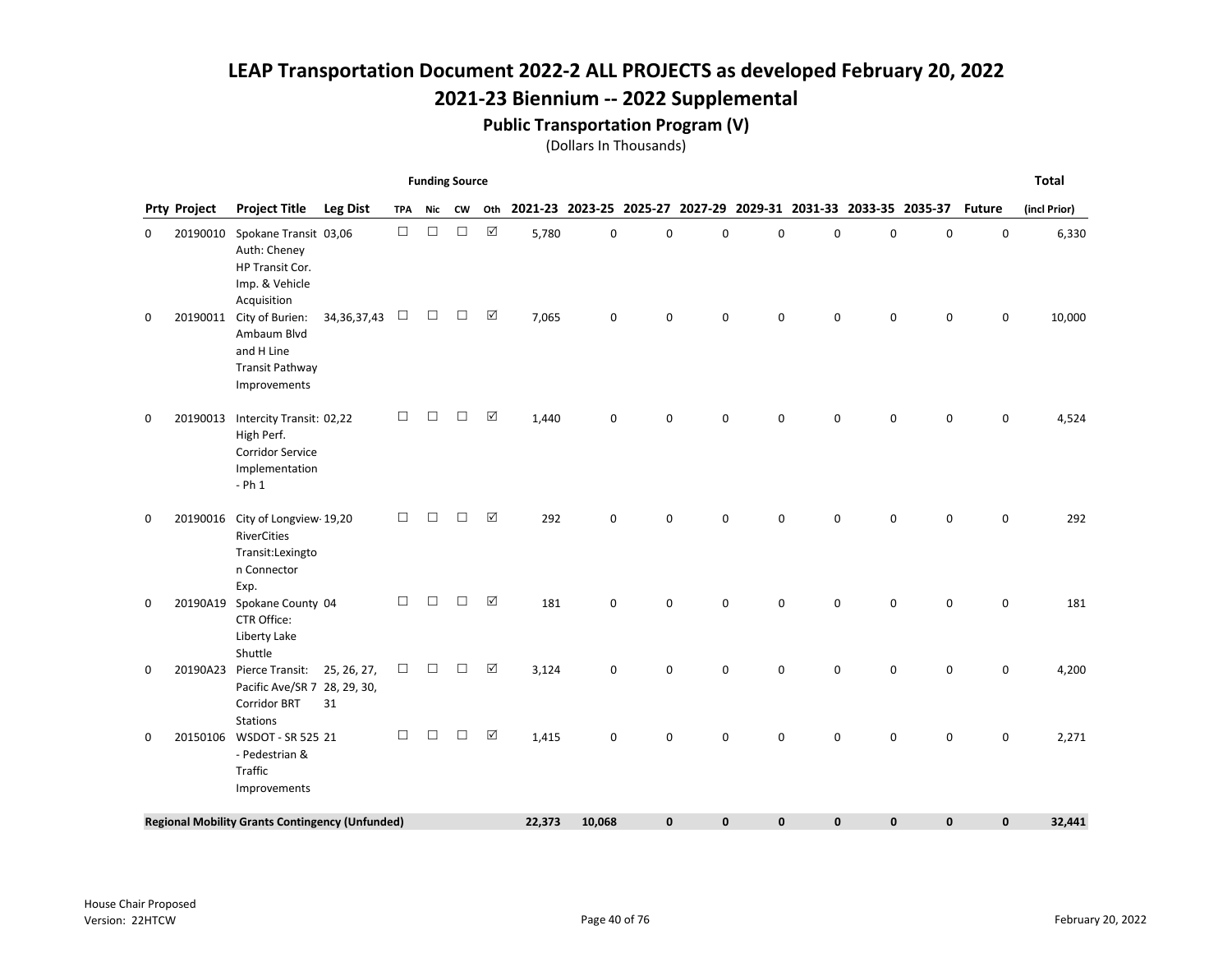### 2021-23 Biennium -- 2022 Supplemental

#### Public Transportation Program (V)

|          |                     |                                                                                                  |                 |            | <b>Funding Source</b> |        |                      |        |       |              |           |             |             |             |                                                                 |               | <b>Total</b> |
|----------|---------------------|--------------------------------------------------------------------------------------------------|-----------------|------------|-----------------------|--------|----------------------|--------|-------|--------------|-----------|-------------|-------------|-------------|-----------------------------------------------------------------|---------------|--------------|
|          | <b>Prty Project</b> | <b>Project Title</b>                                                                             | <b>Leg Dist</b> | <b>TPA</b> | Nic                   | CW     | Oth                  |        |       |              |           |             |             |             | 2021-23 2023-25 2025-27 2027-29 2029-31 2031-33 2033-35 2035-37 | <b>Future</b> | (incl Prior) |
| 0        | 20210024            | <b>King County</b><br>Metro -<br>RapidRide I Line -<br>Auburn Imp<br>(Unfunded)                  | 11,33,37,47     | $\Box$     | $\Box$                | $\Box$ | $\boxed{\checkmark}$ | 9,000  | 0     | $\mathbf 0$  | $\pmb{0}$ | 0           | $\mathbf 0$ | $\mathbf 0$ | $\mathbf 0$                                                     | 0             | 9,000        |
| 0        | 20210025            | <b>King County</b><br>Metro - On-<br>Demand Feeder-<br>to-Fixed Rt Con<br>to Trans<br>(Unfunded) | 11,33,37        | □          | $\Box$                | □      | ☑                    | 2,887  | 0     | $\pmb{0}$    | 0         | $\mathbf 0$ | 0           | $\pmb{0}$   | 0                                                               | 0             | 2,887        |
| 0        | 20210027            | <b>King County</b><br>A3, Metro - Routes<br>131/132 Service<br>Incr (Unfunded)                   | 11, 33, 34, 37  | $\Box$     | $\Box$                | $\Box$ | ☑                    | 2,859  | 3,209 | 0            | 0         | $\mathbf 0$ | 0           | $\mathbf 0$ | $\pmb{0}$                                                       | 0             | 6,068        |
| 0        | 20210028            | <b>King County</b><br>Metro - Route<br>150 Service Incr<br>(Unfunded)                            | 11,33,37,43     | $\Box$     | $\Box$                | $\Box$ | ☑                    | 2,773  | 3,122 | $\pmb{0}$    | 0         | $\mathbf 0$ | 0           | $\mathbf 0$ | 0                                                               | 0             | 5,895        |
| 0        | 20210030            | <b>King County</b><br>Metro - So. King ,47<br>Co. Corr Speed<br>& Reliability Imp<br>(Unfunded)  | 30, 31, 33, 34  | $\Box$     | $\Box$                | $\Box$ | ☑                    | 1,926  | 1,217 | 0            | 0         | 0           | 0           | 0           | 0                                                               | 0             | 3,143        |
| 0        | 20210031            | <b>King County</b><br>Metro - Route<br>36 Speed &<br>Reliability<br>Corridor Imp<br>(Unfunded)   | 11,36,37,43     | $\Box$     | $\Box$                | $\Box$ | ☑                    | 648    | 2,520 | 0            | 0         | $\mathbf 0$ | 0           | 0           | 0                                                               | 0             | 3,168        |
| $\Omega$ | 20210032            | <b>King County</b><br>Aletro - COVID- , 31, 32, 33<br>19 Recovery<br>through TDM<br>(Unfunded)   | 01,05,11,30     | $\Box$     | $\Box$                | $\Box$ | ☑                    | 2,280  | 0     | $\Omega$     | 0         | $\Omega$    | $\Omega$    | $\Omega$    | 0                                                               | 0             | 2,280        |
|          |                     | <b>Regional Mobility Grants Prior Biennia</b>                                                    |                 |            |                       |        |                      | 10,066 | 0     | $\mathbf{0}$ | 0         | $\mathbf 0$ | 0           | $\mathbf 0$ | 0                                                               | $\mathbf 0$   | 81,961       |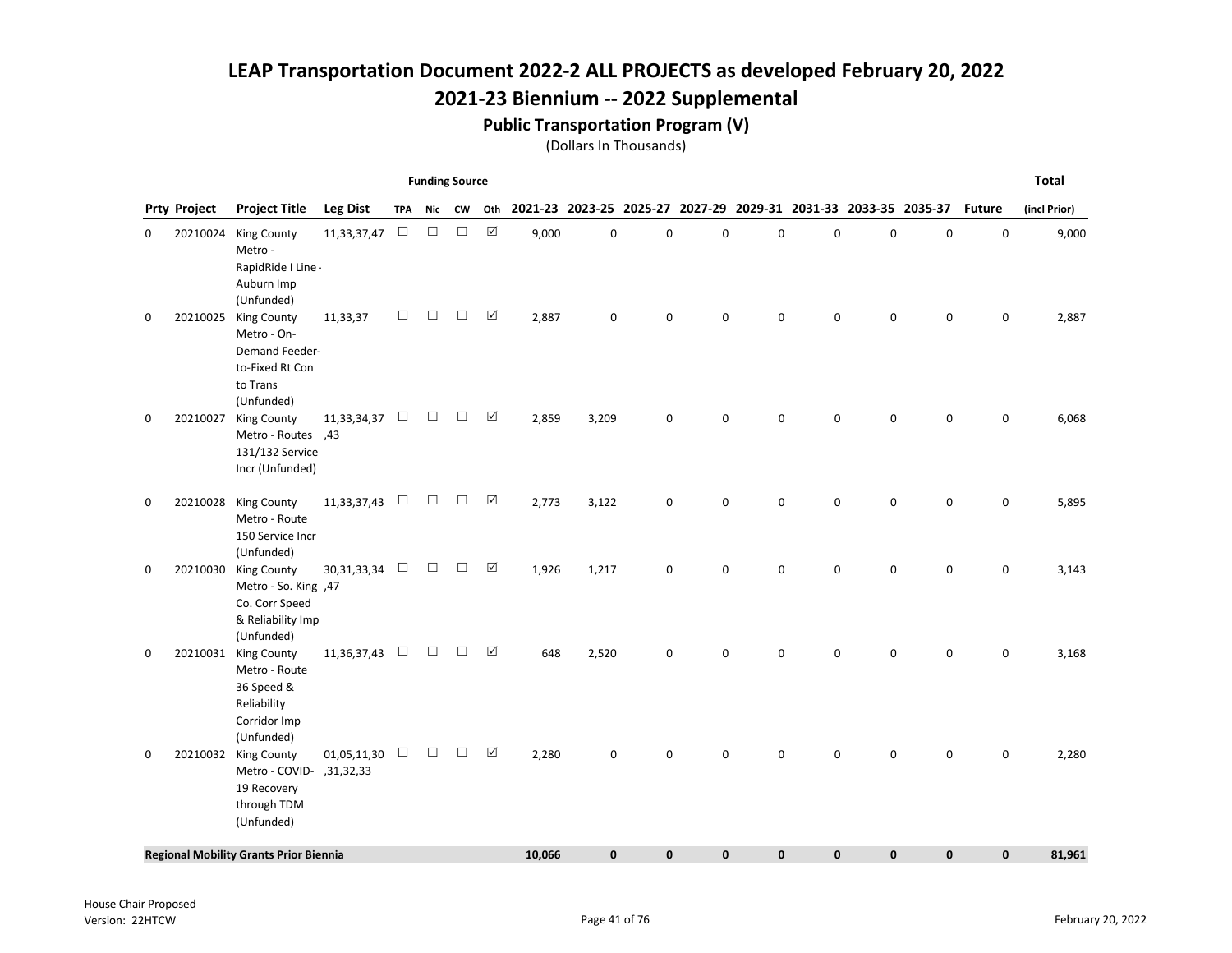#### Public Transportation Program (V)

|   |                     |                                                                                                       |                 |            | <b>Funding Source</b> |        |                      |                                                                        |             |             |   |             |             |             |             |                     | <b>Total</b> |
|---|---------------------|-------------------------------------------------------------------------------------------------------|-----------------|------------|-----------------------|--------|----------------------|------------------------------------------------------------------------|-------------|-------------|---|-------------|-------------|-------------|-------------|---------------------|--------------|
|   | <b>Prty Project</b> | <b>Project Title</b>                                                                                  | <b>Leg Dist</b> | <b>TPA</b> | Nic                   | CW     | Oth                  | 2021-23 2023-25 2025-27 2027-29 2029-31 2031-33 2033-35 2035-37 Future |             |             |   |             |             |             |             |                     | (incl Prior) |
| 0 |                     | 20130027 Seattle DOT,<br>23rd Avenue<br>Transit<br>Improvements                                       | 43              | $\Box$     | $\Box$                | $\Box$ | $\boxtimes$          | $\mathbf 0$                                                            | 0           | 0           | 0 | $\pmb{0}$   | $\mathbf 0$ | $\pmb{0}$   | $\mathbf 0$ | $\mathbf 0$         | 3,979        |
| 0 |                     | 20170001 Intercity Transit 22<br>Route 612<br><b>Express Service</b><br>Expansion                     |                 | $\Box$     | $\Box$                | $\Box$ | $\boxtimes$          | $\mathbf 0$                                                            | $\mathbf 0$ | $\mathsf 0$ | 0 | $\mathsf 0$ | $\mathbf 0$ | $\mathbf 0$ | $\pmb{0}$   | $\pmb{0}$           | 1,798        |
| 0 | 20170002            | Skagit Transit<br>Connector<br>Services<br>Expansion<br>Project                                       | 39              | $\Box$     | $\Box$                | $\Box$ | $\boxtimes$          | $\mathbf 0$                                                            | 0           | 0           | 0 | 0           | 0           | $\mathsf 0$ | $\mathbf 0$ | $\mathsf{O}\xspace$ | 1,065        |
| 0 | 20170003            | <b>King County</b><br>Metro<br>Northgate<br><b>Transit Center</b><br>TOD - Access<br>and Facility Imp | 46              | $\Box$     | $\Box$                | $\Box$ | $\boxtimes$          | 1,769                                                                  | 0           | $\mathbf 0$ | 0 | $\mathbf 0$ | $\Omega$    | $\mathbf 0$ | $\mathbf 0$ | $\mathsf 0$         | 5,241        |
| 0 | 20170004            | <b>King County</b><br>Metro Route<br>101 Service<br>Increase:<br>Renton to/from<br>Seattle            | 46, 47          | $\Box$     | $\Box$                | $\Box$ | ☑                    | $\mathbf 0$                                                            | 0           | 0           | 0 | $\mathbf 0$ | $\mathbf 0$ | $\pmb{0}$   | 0           | $\mathsf{O}\xspace$ | 3,086        |
| 0 | 20170005            | <b>King County</b><br>Metro Eastlake<br>Off-Street<br>Layover Facility                                | 43              | $\Box$     | $\Box$                | $\Box$ | $\boxed{\mathsf{v}}$ | 4,836                                                                  | 0           | $\mathbf 0$ | 0 | $\mathbf 0$ | $\Omega$    | $\mathbf 0$ | 0           | 0                   | 8,097        |
| 0 | 20170007            | Spokane Transit 03, 04<br>Monroe/Regal<br>High<br>Performance<br>Transit (HPT)<br>Corridor Imp        |                 | $\Box$     | □                     | □      | $\boxtimes$          | $\mathbf 0$                                                            | 0           | $\mathbf 0$ | 0 | $\mathbf 0$ | $\mathbf 0$ | $\mathbf 0$ | 0           | $\mathbf 0$         | 3,925        |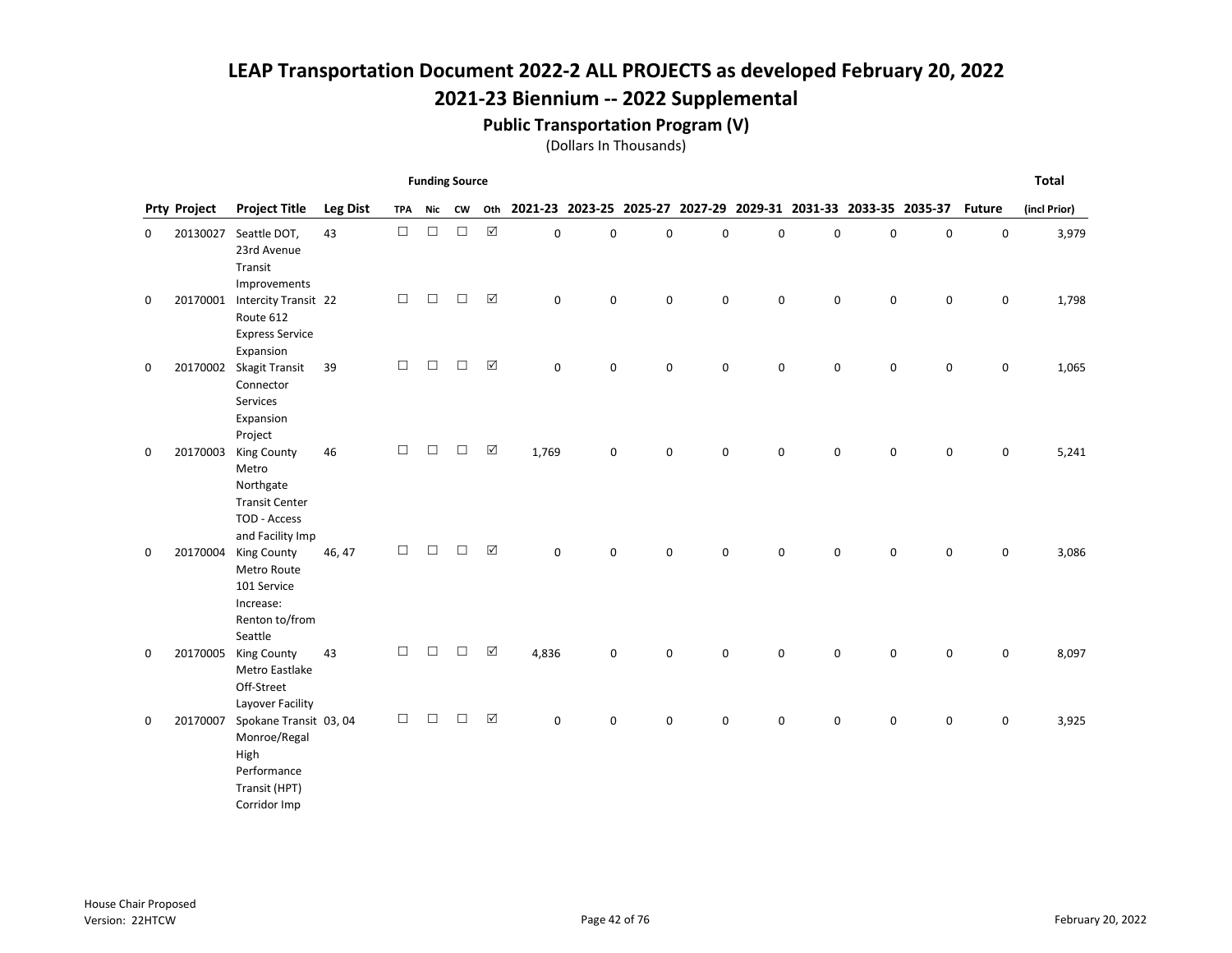### 2021-23 Biennium -- 2022 Supplemental

#### Public Transportation Program (V)

|   |                     |                                                                                            |                 |            | <b>Funding Source</b> |        |                      |              |           |             |                                                                 |   |             |             |             |                     | <b>Total</b> |
|---|---------------------|--------------------------------------------------------------------------------------------|-----------------|------------|-----------------------|--------|----------------------|--------------|-----------|-------------|-----------------------------------------------------------------|---|-------------|-------------|-------------|---------------------|--------------|
|   | <b>Prty Project</b> | <b>Project Title</b>                                                                       | <b>Leg Dist</b> | <b>TPA</b> | <b>Nic</b>            | CW     | Oth                  |              |           |             | 2021-23 2023-25 2025-27 2027-29 2029-31 2031-33 2033-35 2035-37 |   |             |             |             | <b>Future</b>       | (incl Prior) |
| 0 | 20170010            | Intercity Transit 22<br>Design and<br>Construction -<br>Regional<br>Vanpool Service<br>Ctr |                 | $\Box$     | $\Box$                | $\Box$ | $\boxed{\mathbf{v}}$ | $\mathbf 0$  | 0         | $\mathbf 0$ | 0                                                               | 0 | $\Omega$    | $\mathbf 0$ | 0           | $\mathbf 0$         | 5,900        |
| 0 | 20170012 C-TRAN     | Diesel/Electric<br><b>Hybrid Vehicle</b><br>Purchase                                       | 18              | $\Box$     | П                     | П      | $\boxed{\mathbf{v}}$ | 0            | 0         | 0           | 0                                                               | 0 | $\mathbf 0$ | $\mathsf 0$ | $\pmb{0}$   | $\pmb{0}$           | 5,813        |
| 0 | 20170013            | <b>King County</b><br>Metro/Sound<br><b>Transit Link</b><br>Station<br>Integration         | 43              | $\Box$     | $\Box$                | $\Box$ | $\boxtimes$          | 226          | 0         | 0           | 0                                                               | 0 | 0           | $\mathbf 0$ | $\mathbf 0$ | 0                   | 2,080        |
| 0 | 20170014            | Kitsap Transit<br>Wheaton Way<br><b>Transit Center</b>                                     | 35              | $\Box$     | $\Box$                | $\Box$ | $\boxtimes$          | $\mathsf{o}$ | $\pmb{0}$ | $\pmb{0}$   | 0                                                               | 0 | 0           | $\mathbf 0$ | $\mathbf 0$ | $\mathbf 0$         | 6,000        |
| 0 | 20170017            | Everett, City of- 21<br>80 Stall Park<br>and Ride<br>Expansion                             |                 | $\Box$     | $\Box$                | □      | $\boxed{\mathbf{v}}$ | $\Omega$     | 0         | 0           | 0                                                               | 0 | $\mathbf 0$ | $\mathsf 0$ | 0           | $\mathsf{O}\xspace$ | 750          |
| 0 | 20170018            | <b>Grant Transit</b><br>Moses Lake -<br>Wenatchee<br>Connector to<br><b>WVC</b>            | 13              | $\Box$     | $\Box$                | $\Box$ | $\boxed{\mathbf{v}}$ | $\Omega$     | $\Omega$  | $\mathbf 0$ | 0                                                               | 0 | $\Omega$    | $\mathbf 0$ | 0           | $\mathsf{O}\xspace$ | 226          |
| 0 | 20170022            | Wahkiakum<br>County Health<br>& Human<br>Service Regional<br>Mobility Expand<br>Service    | 19              | $\Box$     | П                     | П      | ☑                    | $\mathbf 0$  | 0         | 0           | 0                                                               | 0 | 0           | $\mathsf 0$ | 0           | $\mathbf 0$         | 382          |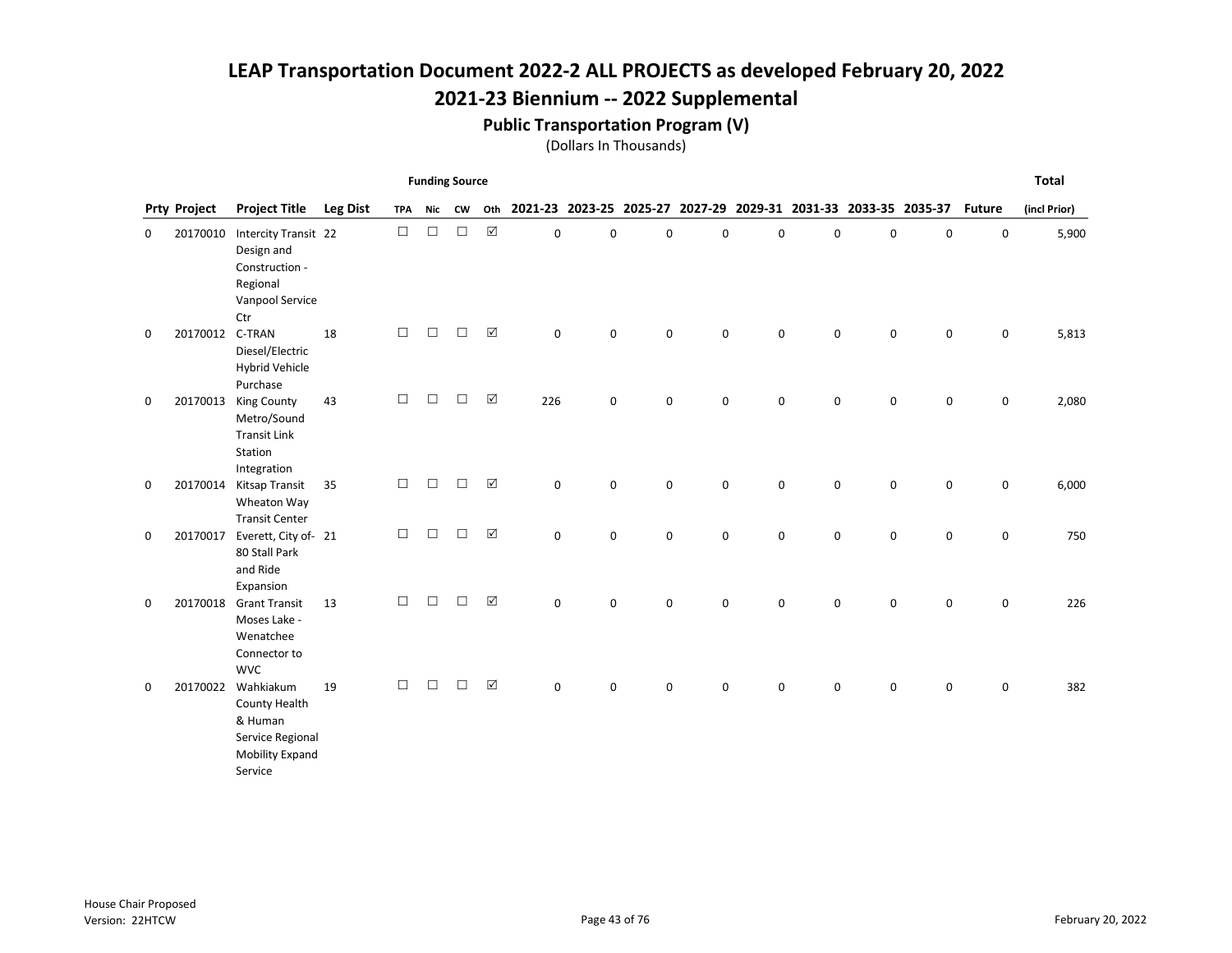### 2021-23 Biennium -- 2022 Supplemental

#### Public Transportation Program (V)

|   |                     |                                                                                                        |                 |            | <b>Funding Source</b> |        |                      |             |          |             |   |             |                                                                 |             |           |               | <b>Total</b> |
|---|---------------------|--------------------------------------------------------------------------------------------------------|-----------------|------------|-----------------------|--------|----------------------|-------------|----------|-------------|---|-------------|-----------------------------------------------------------------|-------------|-----------|---------------|--------------|
|   | <b>Prty Project</b> | <b>Project Title</b>                                                                                   | <b>Leg Dist</b> | <b>TPA</b> | Nic                   | CW     | Oth                  |             |          |             |   |             | 2021-23 2023-25 2025-27 2027-29 2029-31 2031-33 2033-35 2035-37 |             |           | <b>Future</b> | (incl Prior) |
| 0 | 20170024            | <b>King County</b><br><b>Metro Transit</b><br>Speed &<br>Reliability Hot<br>Spot Imp<br>Program        | 37              | $\Box$     | $\Box$                | $\Box$ | $\boxed{\checkmark}$ | 1,200       | 0        | 0           | 0 | 0           | 0                                                               | 0           | $\pmb{0}$ | 0             | 2,000        |
| 0 | 20170026            | Spokane Transit 04<br><b>Upriver Transit</b><br>Center                                                 |                 | $\Box$     | $\Box$                | $\Box$ | $\boxed{\checkmark}$ | $\mathsf 0$ | 0        | 0           | 0 | 0           | 0                                                               | $\pmb{0}$   | 0         | 0             | 2,621        |
| 0 | 20170027            | Klickitat County 14<br>Mt. Adams<br>Express                                                            |                 | $\Box$     | $\Box$                | □      | $\Delta$             | $\mathbf 0$ | 0        | 0           | 0 | 0           | 0                                                               | $\mathbf 0$ | 0         | 0             | 529          |
| 0 | 20170030            | Spokane Transit 03, 04<br>Spokane Falls<br><b>CC Transit</b><br>Station                                |                 | $\Box$     | $\Box$                | $\Box$ | $\boxtimes$          | $\Omega$    | $\Omega$ | $\mathbf 0$ | 0 | $\mathbf 0$ | $\Omega$                                                        | $\mathbf 0$ | 0         | 0             | 2,025        |
| 0 | 20170031            | Pullman Transit 09<br>Increasing<br>Capacity                                                           |                 | $\Box$     | $\Box$                | $\Box$ | $\boxed{\checkmark}$ | 0           | 0        | 0           | 0 | $\pmb{0}$   | 0                                                               | $\pmb{0}$   | $\pmb{0}$ | 0             | 530          |
| 0 |                     | 20170A32 Lake Stevens,<br>City of - US 2<br>Trestle<br>HOV/Transit<br>Trestle<br>Congestion            | 38, 44          | $\Box$     | П                     | □      | $\Delta$             | 476         | 0        | $\mathbf 0$ | 0 | $\mathbf 0$ | 0                                                               | $\mathbf 0$ | 0         | 0             | 1,822        |
| 0 | 20190005            | City of Tukwila: 11,33,47<br>South King<br><b>County Regional</b><br>TDM for<br>Centers &<br>Corridors |                 | $\Box$     | П                     | П      | $\Delta$             | $\Omega$    | 0        | $\mathbf 0$ | 0 | $\mathbf 0$ | 0                                                               | $\mathbf 0$ | 0         | 0             | 160          |
| 0 |                     | 20190012 Skagit Transit:<br><b>Commuter Bus</b><br>Purchase                                            | 10,39,40        | $\Box$     | $\Box$                | □      | $\boxed{\checkmark}$ | $\mathbf 0$ | 0        | $\pmb{0}$   | 0 | 0           | 0                                                               | $\mathbf 0$ | 0         | 0             | 1,625        |
| 0 | 20190014            | City of Olympia 02,17,18,19<br><b>State Capitol</b><br>Campus TDM                                      | ,20,22,24       | $\Box$     | $\Box$                | □      | $\boxtimes$          | $\mathbf 0$ | 0        | 0           | 0 | 0           | 0                                                               | $\pmb{0}$   | 0         | 0             | 155          |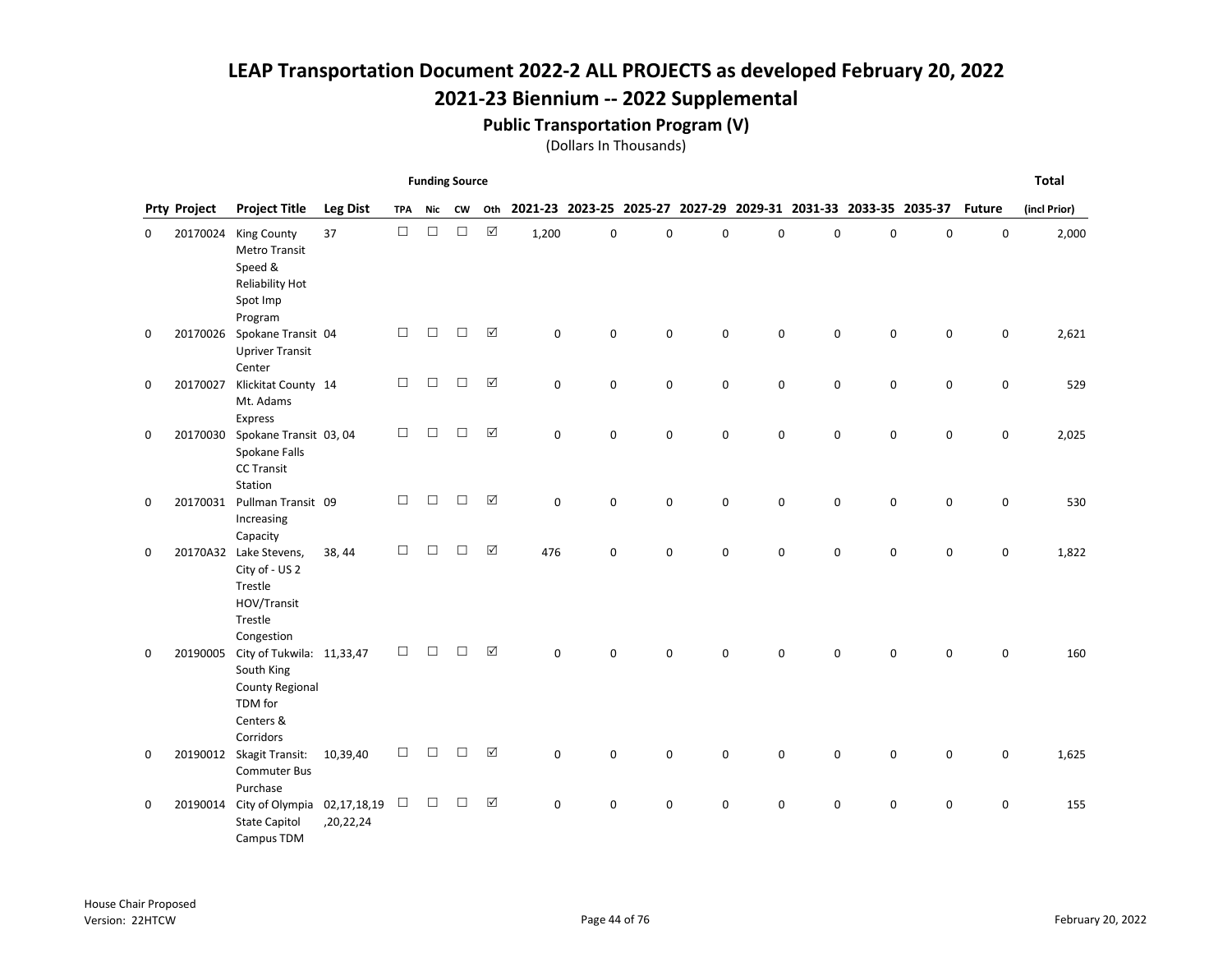## Public Transportation Program (V)

|          |                     |                                                                                                |                          |            | <b>Funding Source</b> |        |                 |          |             |             |                                                                 |             |             |             |             |               | <b>Total</b> |
|----------|---------------------|------------------------------------------------------------------------------------------------|--------------------------|------------|-----------------------|--------|-----------------|----------|-------------|-------------|-----------------------------------------------------------------|-------------|-------------|-------------|-------------|---------------|--------------|
|          | <b>Prty Project</b> | <b>Project Title</b>                                                                           | <b>Leg Dist</b>          | <b>TPA</b> | Nic                   | CW     | Oth             |          |             |             | 2021-23 2023-25 2025-27 2027-29 2029-31 2031-33 2033-35 2035-37 |             |             |             |             | <b>Future</b> | (incl Prior) |
| $\Omega$ | 20190015            | <b>Clark County</b><br>PTBA - C-TRAN:<br>Southbound I-5<br><b>Bus on Shoulder</b>              | 17,18,49                 | $\Box$     | $\Box$                | $\Box$ | $\boxed{\sqrt}$ | 1,200    | $\mathbf 0$ | $\Omega$    | $\mathbf 0$                                                     | $\mathbf 0$ | $\Omega$    | 0           | $\mathbf 0$ | 0             | 4,900        |
| 0        | 20190A27            | City of Zillah:<br><b>Teapot Dome</b><br>Park & Ride<br>Construction                           | 15                       | $\Box$     | $\Box$                | □      | ☑               | $\Omega$ | $\mathbf 0$ | 0           | 0                                                               | $\mathbf 0$ | $\Omega$    | $\mathbf 0$ | $\mathbf 0$ | $\mathsf 0$   | 664          |
| 0        | 20150024            | Mason Transit -<br>Park and Ride<br>Development                                                | 35                       | $\Box$     | $\Box$                | $\Box$ | $\boxed{\sqrt}$ | 0        | $\mathbf 0$ | 0           | 0                                                               | 0           | $\mathbf 0$ | 0           | 0           | 0             | 4,750        |
| 0        | 20150009            | King County<br>Metro - Park<br>and Ride<br>Efficiency and<br><b>Access Project</b>             | 30, 46, 48               | $\Box$     | $\Box$                | □      | $\Delta$        | 360      | 0           | 0           | 0                                                               | 0           | 0           | 0           | 0           | 0             | 2,595        |
| 0        | 20150019            | Spokane Transit 06, 07, 09<br>Authority -<br><b>West Plains</b><br><b>Transit Center</b>       |                          | $\Box$     | П                     | П      | ☑               | $\Omega$ | $\Omega$    | $\Omega$    | 0                                                               | $\Omega$    | $\Omega$    | 0           | $\mathbf 0$ | 0             | 7,050        |
| 0        | 20150008            | <b>King County</b><br>Metro - Route<br>245 Corridor<br>Speed and<br>Reliability<br>Improvement | 42, 45, 48               | $\Box$     | $\Box$                | П      | ☑               | 0        | $\Omega$    | $\Omega$    | 0                                                               | 0           | $\Omega$    | 0           | $\Omega$    | 0             | 2,192        |
|          |                     | <b>Green Transportation Program</b>                                                            |                          |            |                       |        |                 | 12,634   | $\mathbf 0$ | $\mathbf 0$ | $\mathbf 0$                                                     | $\mathbf 0$ | $\mathbf 0$ | $\mathbf 0$ | $\bf{0}$    | $\mathbf 0$   | 12,634       |
| 0        |                     | GT212301 Spokane Transit 03,06<br>- Monroe-Regal<br>Line Electric Bus                          |                          | $\Box$     | $\Box$                | П      | $\boxed{\sqrt}$ | 900      | $\mathbf 0$ | $\Omega$    | $\mathbf 0$                                                     | $\Omega$    | $\Omega$    | $\Omega$    | $\mathbf 0$ | 0             | 900          |
| 0        |                     | GT212302 King County<br>Metro - Diesel<br>bus<br>replacement                                   | 11,30,31,33<br>,34,36,37 | $\Box$     | $\Box$                | □      | $\Delta$        | 3,600    | 0           | 0           | 0                                                               | 0           | $\Omega$    | 0           | 0           | 0             | 3,600        |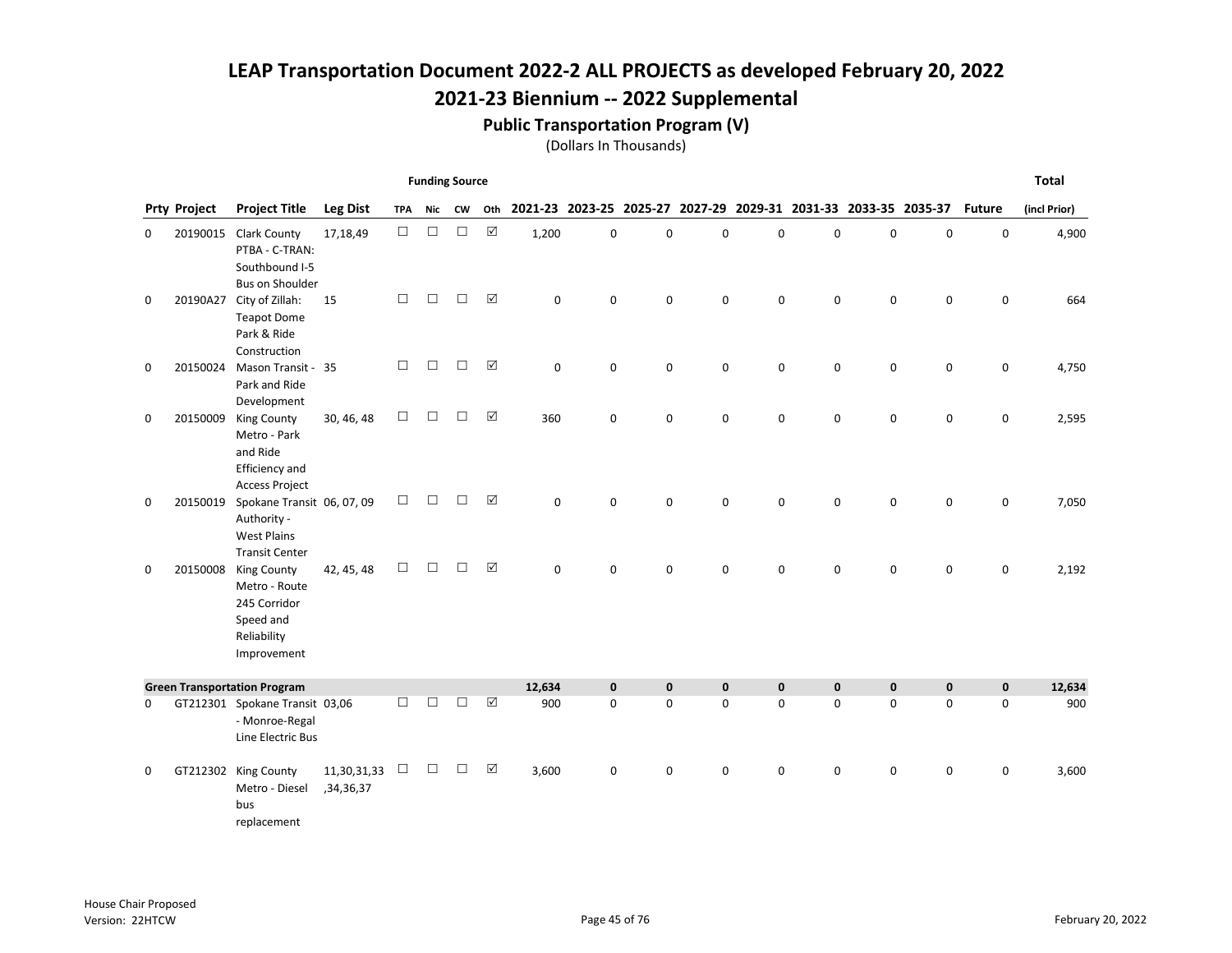## 2021-23 Biennium -- 2022 Supplemental

#### Public Transportation Program (V)

|   |                     |                                                                                                            |                 |            | <b>Funding Source</b> |        |                      |       |              |              |                                                                 |              |              |              |              |               | <b>Total</b> |
|---|---------------------|------------------------------------------------------------------------------------------------------------|-----------------|------------|-----------------------|--------|----------------------|-------|--------------|--------------|-----------------------------------------------------------------|--------------|--------------|--------------|--------------|---------------|--------------|
|   | <b>Prty Project</b> | <b>Project Title</b>                                                                                       | <b>Leg Dist</b> | <b>TPA</b> | Nic                   | CW     | Oth                  |       |              |              | 2021-23 2023-25 2025-27 2027-29 2029-31 2031-33 2033-35 2035-37 |              |              |              |              | <b>Future</b> | (incl Prior) |
| 0 |                     | GT212303 Pierce Transit -<br>Commerce St.<br><b>Electric Bus</b><br>Opportunity<br>Charging                | 27              | $\Box$     | $\Box$                | $\Box$ | $\boxtimes$          | 585   | $\pmb{0}$    | $\pmb{0}$    | $\mathbf 0$                                                     | $\mathbf 0$  | $\mathbf 0$  | $\pmb{0}$    | $\pmb{0}$    | 0             | 585          |
| 0 |                     | GT212304 Link Transit -<br>Procurement of<br>two 35' battery-<br>electric buses                            | 12              | $\Box$     | $\Box$                | $\Box$ | $\boxed{\checkmark}$ | 2,039 | $\mathbf 0$  | $\mathbf 0$  | 0                                                               | $\mathbf 0$  | $\Omega$     | $\mathbf 0$  | 0            | 0             | 2,039        |
| 0 |                     | GT212305 Twin Transit -<br>Southwest<br>Washington<br>Corridor e-<br><b>Transit Station</b>                | 20              | $\Box$     | $\Box$                | $\Box$ | $\boxtimes$          | 2,110 | 0            | $\mathbf 0$  | 0                                                               | $\mathbf 0$  | 0            | 0            | 0            | 0             | 2,110        |
| 0 |                     | GT212306 Kitsap Transit - 23,26<br>Powering Kitsap<br><b>Transit Toward</b><br>Zero Emissions -<br>Phase 2 |                 | $\Box$     | $\Box$                | $\Box$ | $\boxed{\checkmark}$ | 1,481 | $\mathbf 0$  | $\mathbf 0$  | 0                                                               | $\mathbf 0$  | 0            | $\mathbf 0$  | 0            | 0             | 1,481        |
| 0 |                     | GT212307 Everett Transit - 21,38<br>Induction<br>charging<br>infrastructure                                |                 | $\Box$     | П                     | П      | $\boxed{\checkmark}$ | 1,920 | 0            | $\Omega$     | 0                                                               | 0            | $\Omega$     | $\Omega$     | 0            | 0             | 1,920        |
|   |                     | <b>Green Transportation Program (Unfunded)</b>                                                             |                 |            |                       |        |                      | 3,836 | $\mathbf{0}$ | $\mathbf{0}$ | $\mathbf 0$                                                     | $\mathbf{0}$ | $\mathbf{0}$ | $\mathbf{0}$ | $\mathbf{0}$ | $\mathbf 0$   | 3,836        |
| 0 |                     | GT212308 Whatcom<br>Transit - 2<br>battery electric<br>buses & 2<br>chargers<br>(UNFUNDED)                 | 42              | $\Box$     | $\Box$                | $\Box$ | ☑                    | 2,085 | 0            | $\mathbf 0$  | 0                                                               | $\mathbf 0$  | 0            | $\mathbf 0$  | 0            | $\mathbf 0$   | 2,085        |
| 0 |                     | GT212309 King County<br>Metro - Route<br>48<br>Electrification<br>(UNFUNDED)                               | 37,43,46        | $\Box$     | $\Box$                | $\Box$ | $\boxed{\checkmark}$ | 1,751 | 0            | $\mathbf 0$  | 0                                                               | $\mathbf 0$  | 0            | $\mathbf 0$  | 0            | 0             | 1,751        |
|   |                     | <b>Green Transportation Program Reappropriated and Prior</b>                                               |                 |            |                       |        |                      | 6,466 | $\mathbf{0}$ | $\mathbf{0}$ | $\mathbf 0$                                                     | $\mathbf{0}$ | $\mathbf{0}$ | $\mathbf{0}$ | $\mathbf{0}$ | $\mathbf 0$   | 11,470       |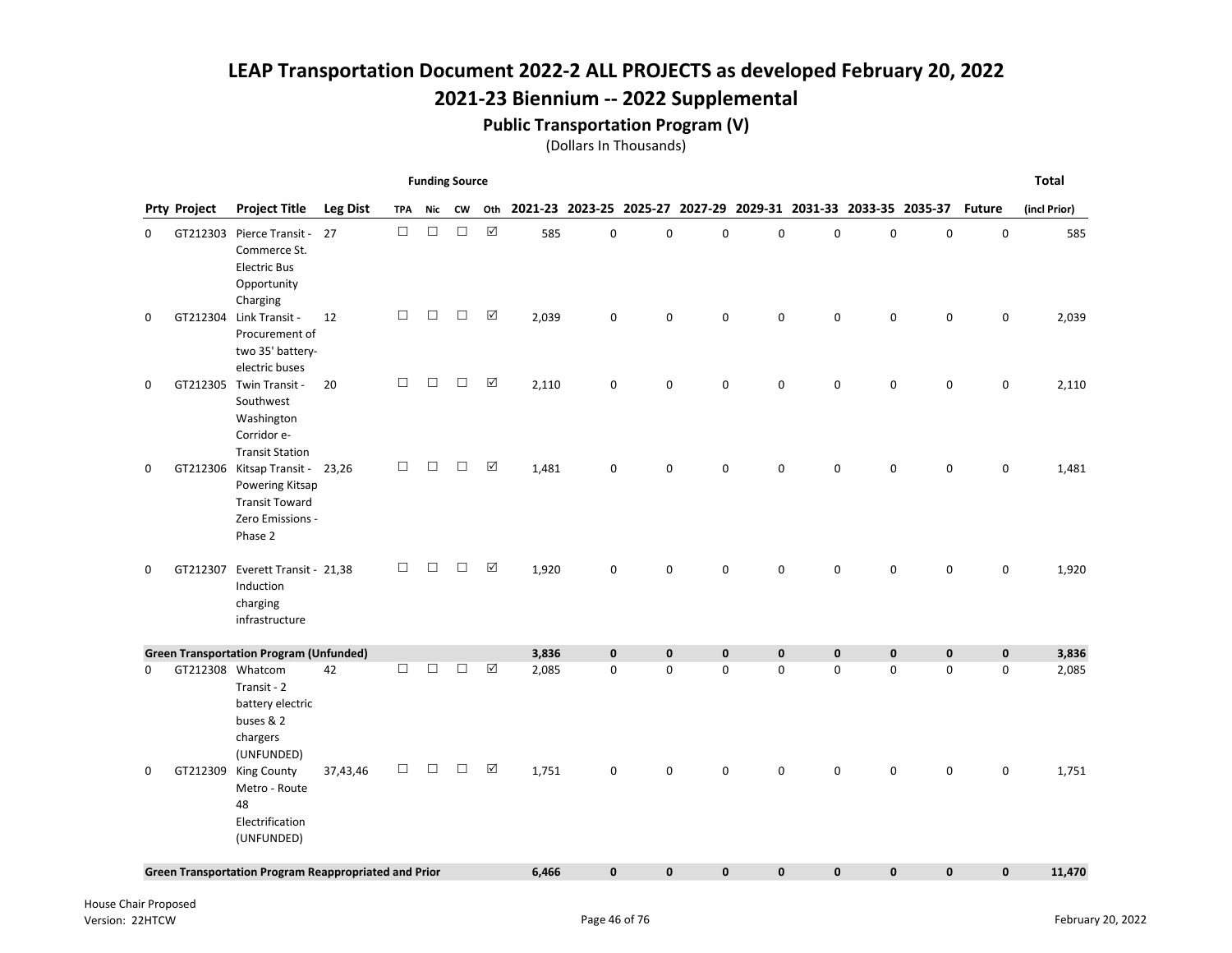## Public Transportation Program (V)

|  | (Dollars In Thousands) |
|--|------------------------|
|--|------------------------|

|   |                     |                                                                                            |                 |            | <b>Funding Source</b> |        |                      |        |                                                                 |             |       |             |              |             |                     |             | <b>Total</b> |
|---|---------------------|--------------------------------------------------------------------------------------------|-----------------|------------|-----------------------|--------|----------------------|--------|-----------------------------------------------------------------|-------------|-------|-------------|--------------|-------------|---------------------|-------------|--------------|
|   | <b>Prty Project</b> | <b>Project Title</b>                                                                       | <b>Leg Dist</b> | <b>TPA</b> | Nic                   | CW     | Oth                  |        | 2021-23 2023-25 2025-27 2027-29 2029-31 2031-33 2033-35 2035-37 |             |       |             |              |             |                     | Future      | (incl Prior) |
| 0 |                     | GT192101 Spokane Transit 03, 04<br><b>Battery Electric</b><br><b>Bus</b><br>Infrastructure |                 | $\Box$     | $\Box$                | $\Box$ | $\boxtimes$          | 431    | 0                                                               | $\mathbf 0$ | 0     | 0           | $\mathbf 0$  | 0           | 0                   | 0           | 1,669        |
| 0 | GT192102            | <b>King County</b><br><b>Metro Transit</b><br>Diesel Bus<br>Replacement                    | 46, 47, 48      | $\Box$     | □                     | $\Box$ | ☑                    | 3,307  | 0                                                               | $\mathbf 0$ | 0     | $\mathbf 0$ | $\Omega$     | $\mathbf 0$ | 0                   | 0           | 3,307        |
| 0 |                     | GT192103 Pierce Transit<br><b>Electric Bus</b><br>Charging<br>Infrastructure               | 28, 29          | □          | $\Box$                | $\Box$ | ☑                    | 107    | 0                                                               | 0           | 0     | $\mathbf 0$ | $\mathbf 0$  | $\mathbf 0$ | 0                   | 0           | 585          |
| 0 |                     | GT192104 C-TRAN All-<br><b>Electric Vehicle</b><br>Infrastructure                          | 17, 18          | $\Box$     | $\Box$                | $\Box$ | ☑                    | 1,225  | 0                                                               | $\pmb{0}$   | 0     | $\pmb{0}$   | $\mathbf 0$  | $\pmb{0}$   | 0                   | 0           | 1,260        |
| 0 | GT192105            | Pullman Transit 09<br><b>Building</b><br>Electrical<br>Upgrades                            |                 | $\Box$     | $\Box$                | $\Box$ | $\Delta$             | 27     | 0                                                               | 0           | 0     | 0           | $\mathbf 0$  | $\mathbf 0$ | $\mathsf{O}\xspace$ | 0           | 263          |
| 0 | GT192106            | Powering Kitsap 23, 26, 35<br><b>Transit Toward</b><br>Zero Emissions                      |                 | $\Box$     | $\Box$                | $\Box$ | $\boxed{\checkmark}$ | 482    | 0                                                               | $\mathbf 0$ | 0     | $\Omega$    | $\Omega$     | $\mathbf 0$ | 0                   | 0           | 1,042        |
| 0 | GT192107            | Twin Zero-<br><b>Emission Transit</b><br>and Mellen<br><b>Street Transit</b><br>Station    | 20              | □          | $\Box$                | $\Box$ | $\Delta$             | 711    | 0                                                               | $\mathbf 0$ | 0     | 0           | 0            | 0           | 0                   | 0           | 1,935        |
| 0 | GT192108            | Link Transit -<br>Charging<br>Infrastructure,<br>Upgrade and<br>Installation               | 12              | □          | □                     | $\Box$ | $\Delta$             | 176    | 0                                                               | $\mathbf 0$ | 0     | 0           | 0            | $\mathbf 0$ | 0                   | 0           | 1,409        |
|   |                     | <b>Connecting Washington - Transit Projects</b>                                            |                 |            |                       |        |                      | 28,130 | 9,132                                                           | 7,783       | 8,901 | 7,990       | $\mathbf{0}$ | 0           | 0                   | $\mathbf 0$ | 102,093      |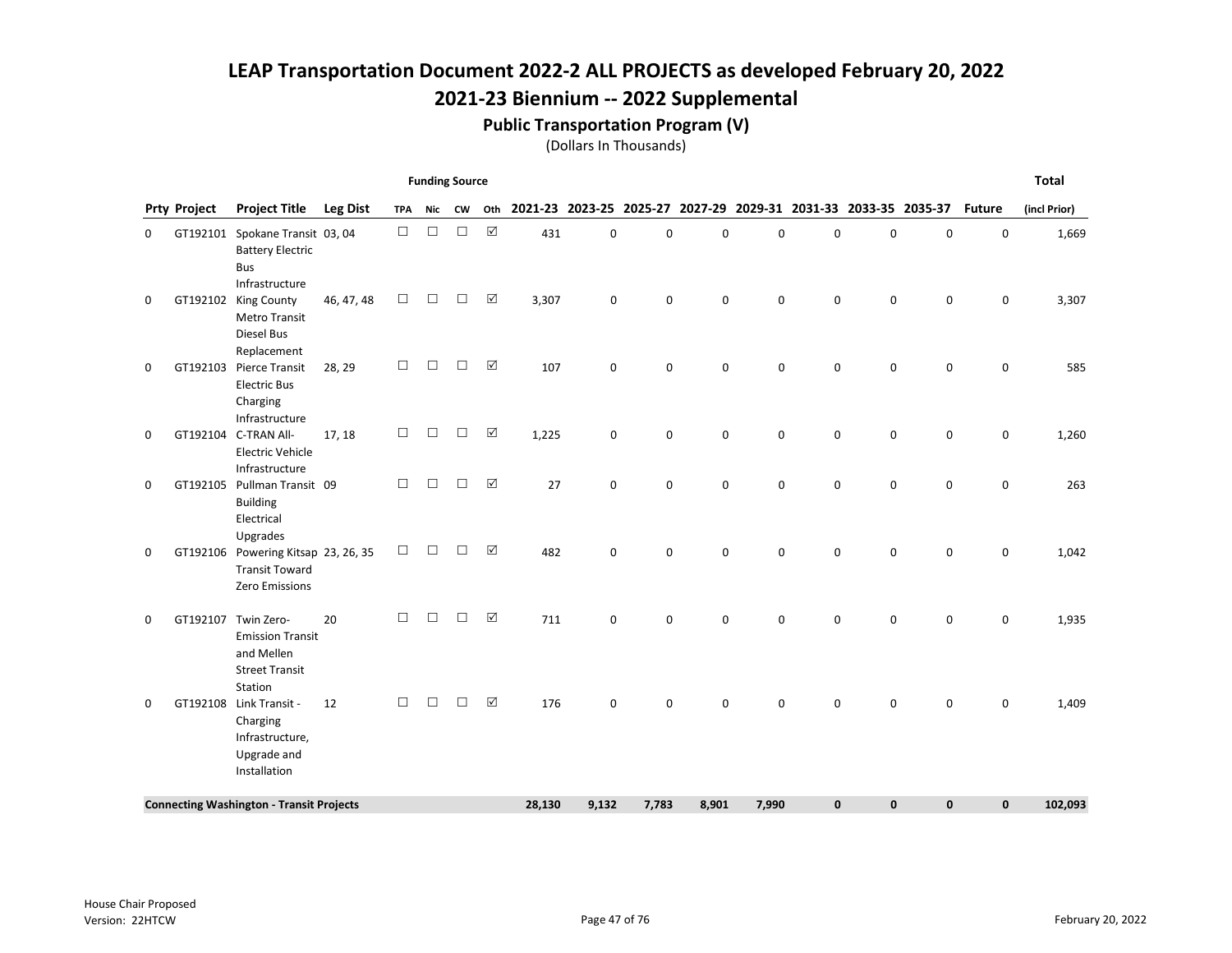### 2021-23 Biennium -- 2022 Supplemental

#### Public Transportation Program (V)

|   |                     |                                                                                                         |                 |            | <b>Funding Source</b> |             |             |             |                                                                 |             |             |             |          |             |           |               | <b>Total</b> |
|---|---------------------|---------------------------------------------------------------------------------------------------------|-----------------|------------|-----------------------|-------------|-------------|-------------|-----------------------------------------------------------------|-------------|-------------|-------------|----------|-------------|-----------|---------------|--------------|
|   | <b>Prty Project</b> | <b>Project Title</b>                                                                                    | <b>Leg Dist</b> | <b>TPA</b> | Nic                   | <b>CW</b>   | Oth         |             | 2021-23 2023-25 2025-27 2027-29 2029-31 2031-33 2033-35 2035-37 |             |             |             |          |             |           | <b>Future</b> | (incl Prior) |
| 0 |                     | G2000028 King County<br>Metro - Bike<br>Share Expansion<br>- Kirkland,<br>Bellevue,<br>Redmond,         | 48              | $\Box$     | $\Box$                | $\boxtimes$ | $\boxtimes$ | 133         | 0                                                               | $\mathsf 0$ | 2,685       | 2,640       | 0        | $\pmb{0}$   | $\pmb{0}$ | 0             | 5,500        |
| 0 |                     | G2000031 King County<br>Metro -<br>RapidRide<br>Expansion,<br><b>Burien-Delridge</b>                    | 11, 33, 34      | □          | □                     | ☑           | $\Delta$    | 4,243       | $\mathbf 0$                                                     | $\Omega$    | $\Omega$    | $\Omega$    | $\Omega$ | $\mathbf 0$ | 0         | 0             | 8,000        |
| 0 |                     | G2000032 King County<br>Metro - Route<br>40 Northgate to<br>Downtown                                    | 36, 43          | $\Box$     | $\Box$                | $\Delta$    | ☑           | 2,516       | 0                                                               | 0           | 0           | $\mathbf 0$ | 0        | 0           | 0         | 0             | 3,000        |
| 0 |                     | G2000033 King County<br>Metro - Route<br>43 & Route 44 -<br><b>Ballard to</b><br>University<br>District | 36, 43          | $\Box$     | П                     | ☑           | ☑           | 3,000       | 0                                                               | $\mathbf 0$ | $\mathbf 0$ | $\mathbf 0$ | $\Omega$ | $\pmb{0}$   | 0         | 0             | 3,000        |
| 0 |                     | G2000034 Spokane Transit 03, 06<br>- Spokane<br>Central City Line                                       |                 | □          | □                     | $\Delta$    | ☑           | $\mathbf 0$ | $\mathbf 0$                                                     | $\mathbf 0$ | 0           | $\mathbf 0$ | $\Omega$ | $\mathbf 0$ | 0         | 0             | 15,000       |
| 0 |                     | G2000037 City of Seattle - 37, 43<br>Trolley<br>Expansion/Elect<br>rification,<br><b>Madison Route</b>  |                 | $\Box$     | $\Box$                | ☑           | ☑           | 2,545       | 3,434                                                           | $\mathsf 0$ | $\mathbf 0$ | 0           | 0        | 0           | 0         | 0             | 8,000        |
| 0 |                     | G2000038 King County<br>Metro - 67th to<br><b>Fremont Transit</b><br>Corridor                           | 36, 43          | □          | $\Box$                | ☑           | ☑           | 0           | 900                                                             | 2,100       | $\mathbf 0$ | 0           | $\Omega$ | $\mathbf 0$ | 0         | $\pmb{0}$     | 3,000        |
| 0 | G2000039            | Kitsap Transit - 23, 25<br>East Bremerton<br><b>Transfer Center</b>                                     |                 | $\Box$     | □                     | ☑           | ☑           | 0           | 0                                                               | 0           | 0           | 0           | 0        | $\mathbf 0$ | 0         | 0             | 2,858        |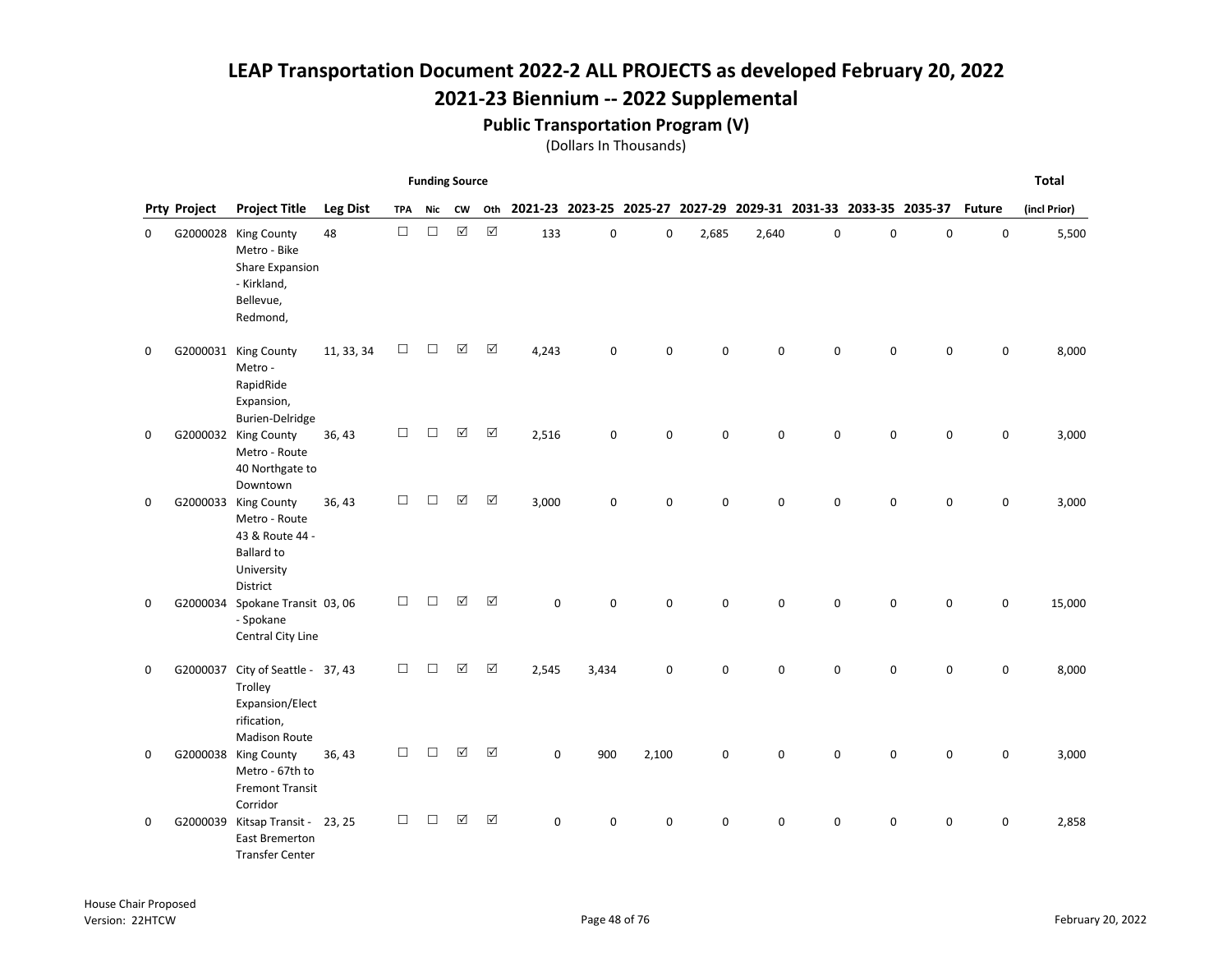## 2021-23 Biennium -- 2022 Supplemental

#### Public Transportation Program (V)

|   |                     |                                                                                                    |                   |            | <b>Funding Source</b> |             |                      |              |             |             |       |             |                                                                 |             |             |               | <b>Total</b> |
|---|---------------------|----------------------------------------------------------------------------------------------------|-------------------|------------|-----------------------|-------------|----------------------|--------------|-------------|-------------|-------|-------------|-----------------------------------------------------------------|-------------|-------------|---------------|--------------|
|   | <b>Prty Project</b> | <b>Project Title</b>                                                                               | <b>Leg Dist</b>   | <b>TPA</b> | Nic                   | CW          | Oth                  |              |             |             |       |             | 2021-23 2023-25 2025-27 2027-29 2029-31 2031-33 2033-35 2035-37 |             |             | <b>Future</b> | (incl Prior) |
| 0 | G2000040            | City of Seattle - 37<br><b>MLK</b><br>Way/Rainier<br>Ave S <sub>I/C</sub><br>Improvements          |                   | $\Box$     | $\Box$                | $\boxtimes$ | $\boxtimes$          | $\mathbf 0$  | 900         | $\pmb{0}$   | 0     | $\pmb{0}$   | $\mathbf 0$                                                     | $\pmb{0}$   | $\mathsf 0$ | $\mathbf 0$   | 900          |
| 0 |                     | G2000041 City of Seattle - 46<br>Northgate<br><b>Transit Center</b><br>Pedestrian<br><b>Bridge</b> |                   | $\Box$     | $\Box$                | $\Delta$    | ☑                    | $\mathbf{0}$ | $\Omega$    | $\mathbf 0$ | 0     | $\Omega$    | $\Omega$                                                        | $\mathbf 0$ | $\mathbf 0$ | 0             | 10,000       |
| 0 |                     | G2000042 Mason Transit - 35<br>Park and Ride<br>Development                                        |                   | $\Box$     | $\Box$                | $\Delta$    | $\boxtimes$          | 2,535        | 0           | 0           | 0     | 0           | $\mathbf 0$                                                     | $\pmb{0}$   | 0           | 0             | 4,585        |
| 0 | G2000043            | <b>King County</b><br>Metro - Route<br>48 North<br>University Link<br>Station to Loyal<br>Heig     | 36, 43            | $\Box$     | $\Box$                | ☑           | ☑                    | $\mathbf 0$  | 1,000       | 2,000       | 0     | $\mathbf 0$ | $\mathbf 0$                                                     | $\mathbf 0$ | 0           | 0             | 3,000        |
| 0 |                     | G2000044 Kitsap Transit - 23, 35<br>Silverdale<br><b>Transfer Center</b>                           |                   | $\Box$     | $\Box$                | $\Delta$    | $\Delta$             | $\mathbf 0$  | $\mathbf 0$ | $\mathbf 0$ | 2,300 | 0           | $\mathbf 0$                                                     | 0           | $\mathbf 0$ | 0             | 2,300        |
| 0 |                     | G2000045 Pierce Transit -<br>SR 7 Express<br>Service Tacoma<br>to<br>Parkland/Spana<br>way         | 25, 27, 28,<br>29 | $\Box$     | $\Box$                | $\Delta$    | ☑                    | 11,056       | 0           | 0           | 0     | 0           | $\mathbf 0$                                                     | 0           | $\mathsf 0$ | 0             | 15,000       |
| 0 |                     | G2000046 Community<br>Transit, Everett<br>Transit - SWIFT<br>II Bus Rapid<br>Transit               | 21, 38, 44        | $\Box$     | $\Box$                | ☑           | ☑                    | 2,103        | 2,898       | 2,683       | 2,316 | $\mathbf 0$ | $\Omega$                                                        | 0           | 0           | 0             | 10,000       |
| 0 | G2000047            | C-TRAN -<br>Vancouver Mall<br><b>Transit Center</b><br>Relocation and<br>Upgrade                   | 17, 18, 49        | $\Box$     | $\Box$                | ☑           | $\boxed{\checkmark}$ | $\mathbf 0$  | 0           | 1,000       | 1,600 | 600         | $\mathbf 0$                                                     | $\mathbf 0$ | $\mathbf 0$ | 0             | 3,200        |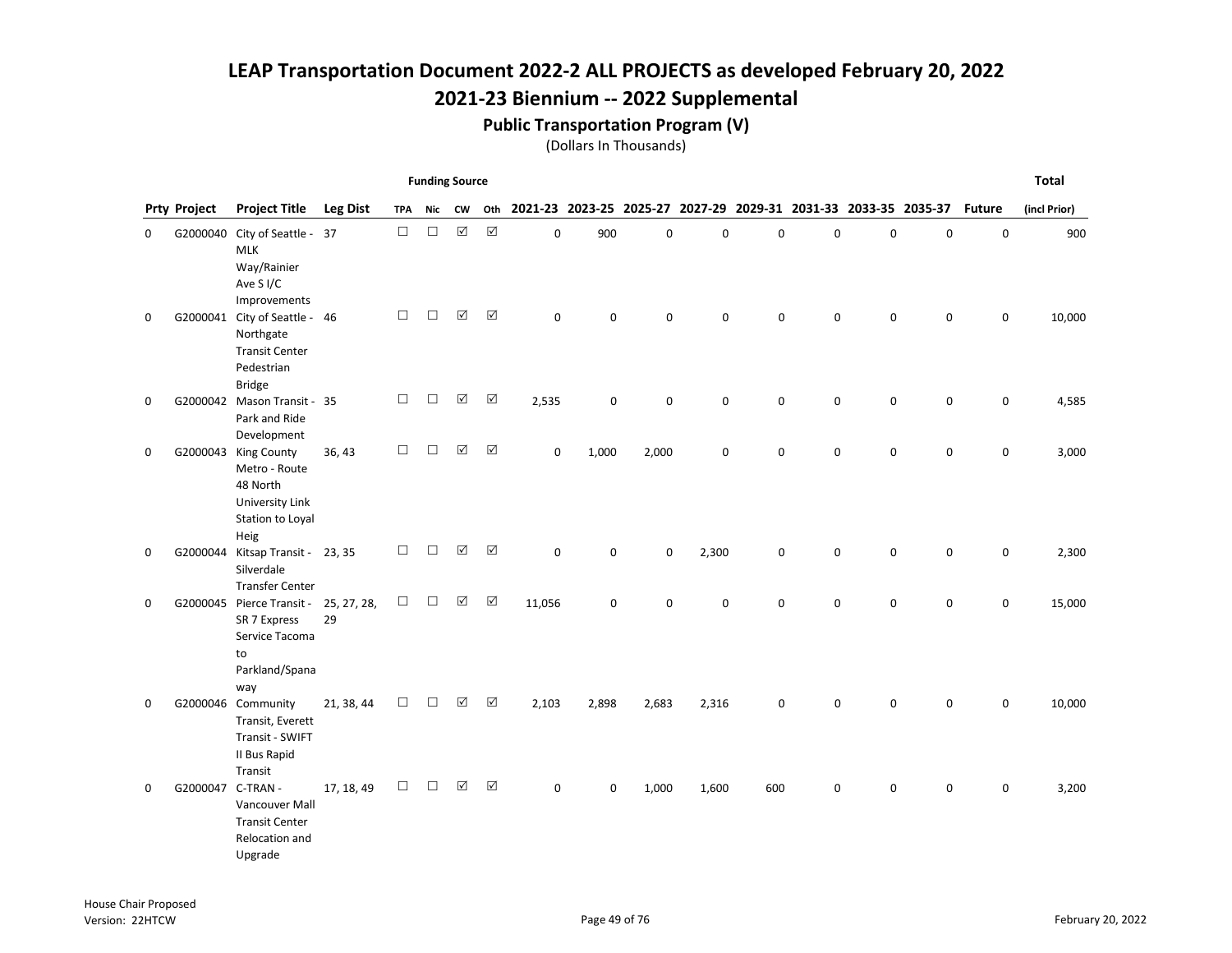### 2021-23 Biennium -- 2022 Supplemental

#### Public Transportation Program (V)

(Dollars In Thousands)

|          |                     |                                                            |                 |   |        | <b>Funding Source</b> |            |   |   |   |   |       |            |   |                                                                     |        | Total        |
|----------|---------------------|------------------------------------------------------------|-----------------|---|--------|-----------------------|------------|---|---|---|---|-------|------------|---|---------------------------------------------------------------------|--------|--------------|
|          | <b>Prty Project</b> | <b>Project Title</b>                                       | <b>Leg Dist</b> |   |        | TPA Nic CW            |            |   |   |   |   |       |            |   | oth 2021-23 2023-25 2025-27 2027-29 2029-31 2031-33 2033-35 2035-37 | Future | (incl Prior) |
| $\Omega$ | T000001             | <b>Transit Tier</b><br>Projects<br>Contingency/Re<br>serve | 99              | ⊔ | $\Box$ | ☑                     | $\sqrt{ }$ | 0 | 0 | 0 | 0 | 4,750 | $^{\circ}$ | 0 | 0                                                                   | 0      | 4,750        |

Proposed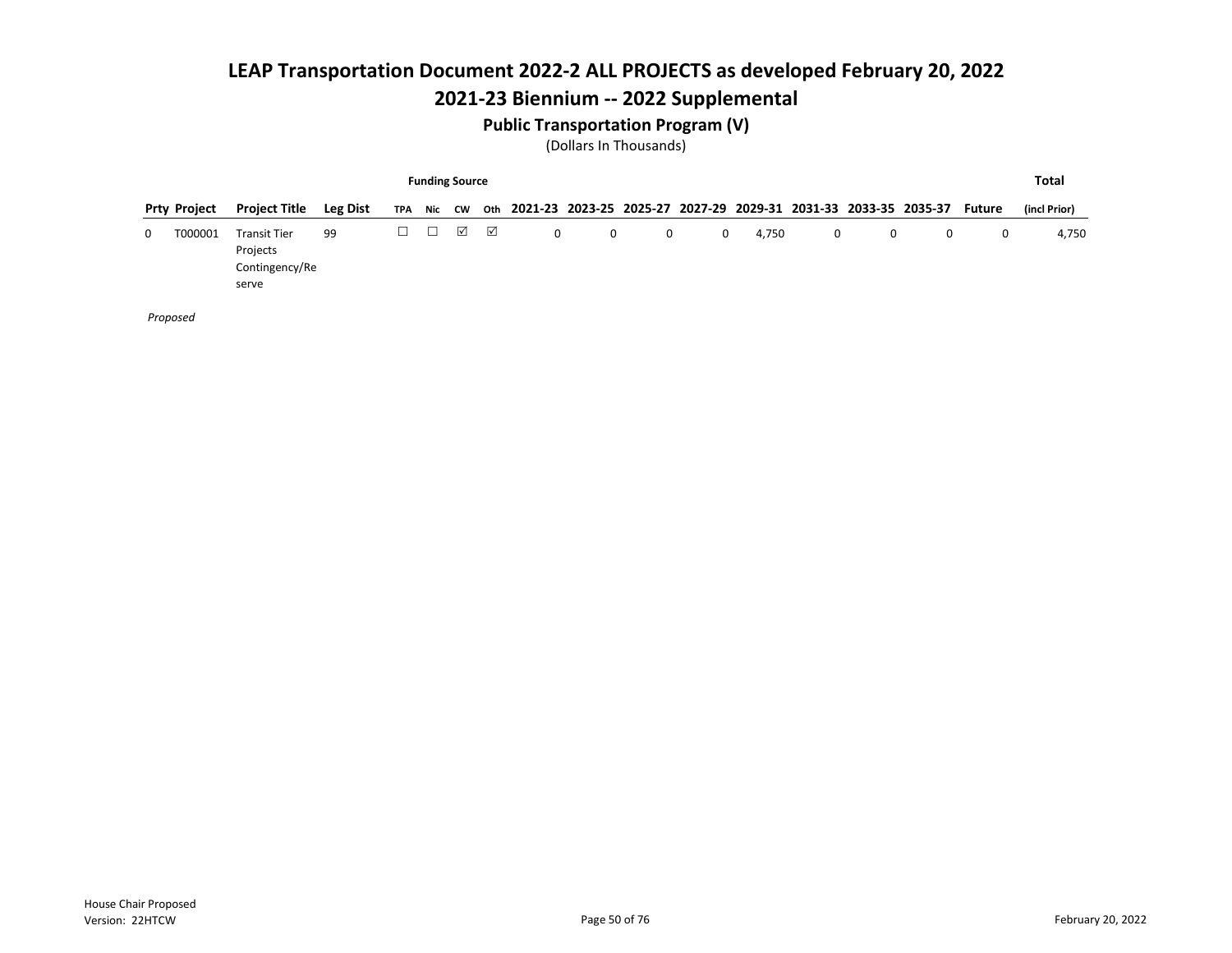#### 2021-23 Biennium -- 2022 Supplemental

#### Washington State Ferries Capital Program (W)

|     |                    |                                                                          |                            |        |        | <b>Funding Source</b> |                      |          |          |             |         |                                                                 |             |              |             |               | <b>Total</b> |
|-----|--------------------|--------------------------------------------------------------------------|----------------------------|--------|--------|-----------------------|----------------------|----------|----------|-------------|---------|-----------------------------------------------------------------|-------------|--------------|-------------|---------------|--------------|
|     | <b>Rte Project</b> | <b>Project Title</b>                                                     | <b>Leg Dist</b>            | TPA    |        | Nic CW                | Oth                  |          |          |             |         | 2021-23 2023-25 2025-27 2027-29 2029-31 2031-33 2033-35 2035-37 |             |              |             | <b>Future</b> | (incl Prior) |
|     |                    | <b>Washington State Ferries Capital Program (W)</b>                      |                            |        |        |                       |                      | 499,014  | 516,127  | 299,659     | 328,264 | 367,736                                                         | 375,491     | 10,230       | 5,000       | $\mathbf 0$   | 3,434,526    |
|     |                    | WSF - Administrative and Systemwide                                      |                            |        |        |                       |                      | 35,068   | 34,411   | 24,585      | 25,386  | 26,225                                                          | 22,889      | $\mathbf{0}$ | $\mathbf 0$ | 0             | 266,705      |
|     | 000 998602A        | WSF/IT<br>Terminal<br>Telecommunica 43<br>tions                          | 10, 21, 23,<br>26, 34, 40, | □      | $\Box$ | $\Box$                | ☑                    | 552      | 0        | $\mathbf 0$ | 0       | $\mathbf 0$                                                     | $\mathbf 0$ | $\mathbf 0$  | $\mathbf 0$ | 0             | 1,297        |
| 000 | 998607A            | Computerized<br>Maintenance<br>Management<br>System (CMMS)<br>Transition | 10,21,23,26<br>,34,40,43   | □      | $\Box$ | $\Box$                | ☑                    | 620      | 136      | $\mathbf 0$ | 0       | $\mathbf 0$                                                     | $\mathbf 0$ | $\mathbf 0$  | $\mathbf 0$ | 0             | 756          |
| 000 | 9989010            | WSF/Systemwid 10, 21, 23,<br>e - Dispatch<br>System<br>Replacement       | 26, 34, 40,<br>43          | □      | $\Box$ | $\Box$                | $\Delta$             | 4,000    | 10,000   | $\mathbf 0$ | 0       | $\mathbf 0$                                                     | $\mathbf 0$ | $\mathbf 0$  | $\mathbf 0$ | 0             | 14,621       |
|     | 000 998951A        | WSF/Administra 99<br>tive Support -<br>Allocated to W2                   |                            | □      | $\Box$ | $\Box$                | ☑                    | 3,988    | 7,984    | 8,832       | 9,331   | 7,534                                                           | 9,008       | 0            | $\mathbf 0$ | 0             | 84,449       |
|     | 000 998951T        | Computerized<br>Maintenance<br>Management<br>System (CMMS)<br>Transition | 10,21,23,26<br>,34,40,43   | $\Box$ | □      | □                     | $\boxed{\checkmark}$ | 2,480    | 543      | $\mathbf 0$ | 0       | $\pmb{0}$                                                       | $\mathbf 0$ | 0            | $\mathbf 0$ | 0             | 3,023        |
| 000 | 998951V            | Globe<br>Fleetwatch<br>Application and<br>AIS<br>Replacement             | 10,21,23,26<br>,34,40,43   | $\Box$ | $\Box$ | $\Box$                | $\boxed{\checkmark}$ | 150      | 0        | $\mathbf 0$ | 0       | $\mathbf 0$                                                     | $\mathbf 0$ | $\mathbf 0$  | $\mathbf 0$ | 0             | 150          |
| 000 | G2000087           | <b>Electric Ferry</b><br><b>Planning Team</b>                            | 98                         | □      | $\Box$ | $\Box$                | ☑                    | 0        | 0        | $\mathbf 0$ | 0       | $\mathbf 0$                                                     | 0           | $\mathbf 0$  | $\mathbf 0$ | 0             | 518          |
| 000 | L2000110           | Ferry Vessel and 98<br>Terminal<br>Preservation                          |                            | □      | □      | $\Delta$              | ☑                    | 6,400    | 4,171    | 4,216       | 4,193   | 4,193                                                           | $\mathbf 0$ | $\mathbf 0$  | 0           | 0             | 23,173       |
| 000 | L2000300           | ORCA Card Next 99<br>Generation                                          |                            | П      | □      | □                     | ☑                    | 2,385    | 0        | $\mathbf 0$ | 0       | 0                                                               | 0           | $\mathbf 0$  | $\mathbf 0$ | 0             | 3,502        |
| 000 | L2000301           | Maintenance<br>Management<br>System                                      | 99                         | П      | П      | П                     | ☑                    | $\Omega$ | $\Omega$ | $\Omega$    | 0       | $\mathbf 0$                                                     | $\Omega$    | $\Omega$     | $\mathbf 0$ | 0             | 412          |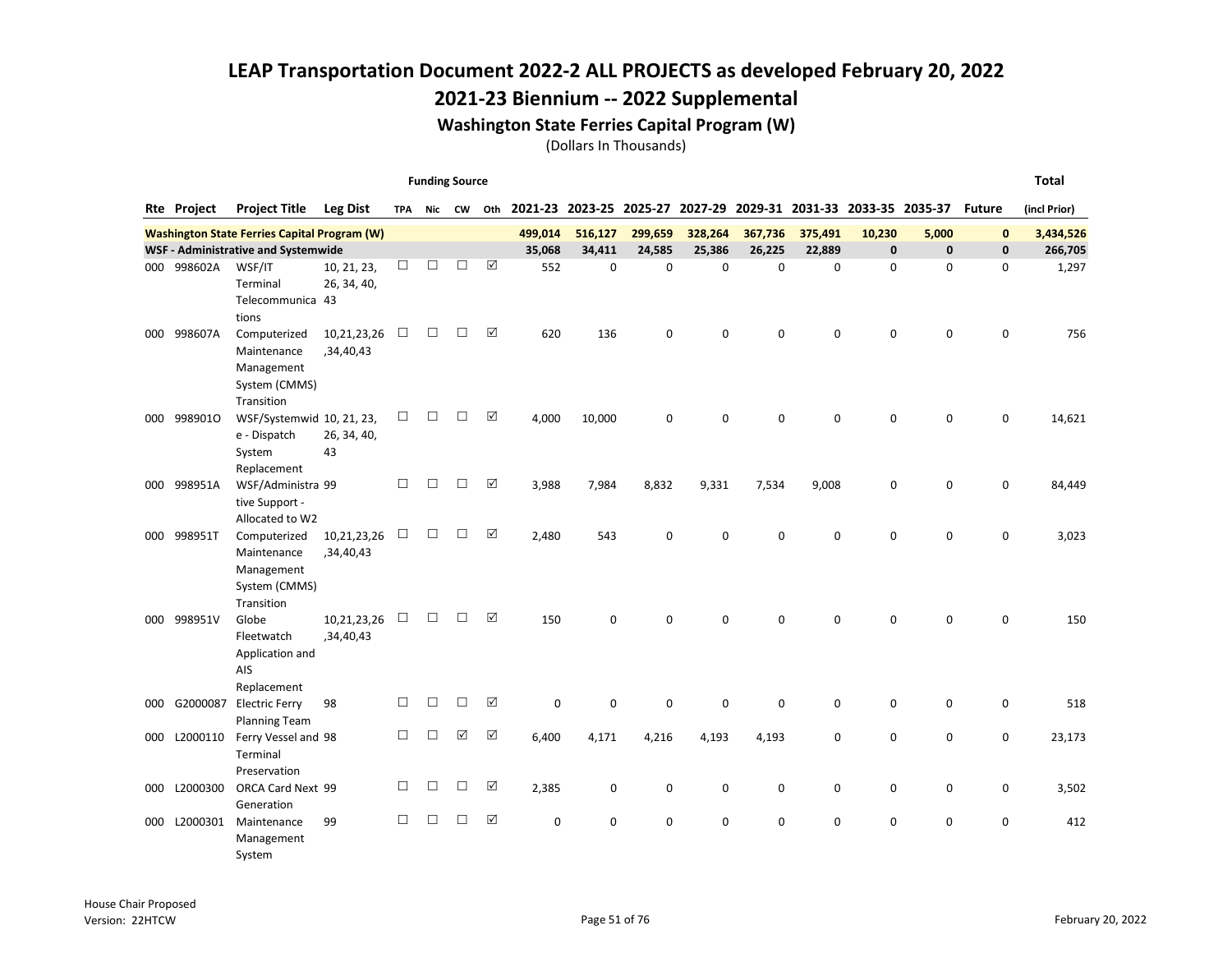### 2021-23 Biennium -- 2022 Supplemental

#### Washington State Ferries Capital Program (W)

|     |                                |                                                                                                      |                            |            | <b>Funding Source</b> |           |          |              |                                                                 |              |             |             |              |              |              |               | <b>Total</b> |
|-----|--------------------------------|------------------------------------------------------------------------------------------------------|----------------------------|------------|-----------------------|-----------|----------|--------------|-----------------------------------------------------------------|--------------|-------------|-------------|--------------|--------------|--------------|---------------|--------------|
| Rte | Project                        | <b>Project Title</b>                                                                                 | <b>Leg Dist</b>            | <b>TPA</b> | Nic                   | <b>CW</b> | Oth      |              | 2021-23 2023-25 2025-27 2027-29 2029-31 2031-33 2033-35 2035-37 |              |             |             |              |              |              | <b>Future</b> | (incl Prior) |
|     | 000 L2200083                   | <b>ADA Visual</b>                                                                                    | 99                         | $\Box$     | $\Box$                | $\Box$    | $\Delta$ | $\mathbf 0$  | 0                                                               | $\pmb{0}$    | 0           | 0           | 0            | $\mathbf 0$  | $\mathbf 0$  | 0             | 1,516        |
| 959 | L1000016                       | Paging Project<br>Primavera<br>Project<br>Management<br>System                                       | 99                         | П          | $\Box$                | $\Box$    | ☑        | 414          | 375                                                             | $\mathbf 0$  | 0           | $\mathbf 0$ | 0            | 0            | $\mathbf 0$  | 0             | 2,364        |
| 959 | L2000007                       | Terminal<br><b>Project Support</b>                                                                   | 99                         | П          | □                     | П         | ☑        | 8,145        | 8,521                                                           | 9,295        | 9,697       | 10,096      | 10,498       | 0            | $\mathbf 0$  | 0             | 88,021       |
| 999 | 998901J                        | WSF/Administra 99<br>tive Support -<br>Allocated to W1                                               |                            | П          | $\Box$                | □         | ☑        | 5,934        | 2,681                                                           | 2,242        | 2,165       | 4,402       | 3,383        | $\mathbf 0$  | $\mathbf 0$  | 0             | 42,903       |
|     | <b>WSF - Emergency Repairs</b> |                                                                                                      |                            |            |                       |           |          | 12,232       | 5,000                                                           | 5,000        | 5,000       | 5,000       | 5,000        | 5,000        | 5,000        | $\pmb{0}$     | 69,316       |
|     | 000 999910K                    | Emergency<br>Repair                                                                                  | 26, 40, 43                 | □          | □                     | □         | ☑        | 12,232       | 5,000                                                           | 5,000        | 5,000       | 5,000       | 5,000        | 5,000        | 5,000        | 0             | 69,316       |
|     | <b>WSF - New Vessels</b>       |                                                                                                      |                            |            |                       |           |          | 45,668       | 188,526                                                         | $\mathbf{0}$ | $\mathbf 0$ | $\mathbf 0$ | $\mathbf{0}$ | $\mathbf{0}$ | $\mathbf{0}$ | $\mathbf 0$   | 367,197      |
| 000 | L2000109                       | #4 - 144<br><b>Capacity Vessel</b>                                                                   | 99                         | $\Box$     | ☑                     | ☑         | $\Box$   | $\Omega$     | $\Omega$                                                        | $\Omega$     | 0           | $\mathbf 0$ | $\Omega$     | $\Omega$     | $\Omega$     | 0             | 122,795      |
| 000 | L2000329                       | <b>Hybrid Electric</b><br><b>Olympic Class</b><br>$(144$ -auto)<br>Vessel #5                         | 10, 21                     | $\Box$     | □                     | □         | ☑        | 45,668       | 188,526                                                         | $\mathbf 0$  | 0           | $\mathbf 0$ | 0            | $\mathbf 0$  | $\mathbf 0$  | 0             | 244,402      |
|     |                                | <b>WSF - Terminal Improvements</b>                                                                   |                            |            |                       |           |          | 20.858       | 3.307                                                           | 10.550       | 27.498      | 23.502      | 7.861        | $\mathbf{0}$ | $\mathbf{0}$ | $\mathbf{0}$  | 301,713      |
| 000 | 998521A                        | <b>RFP</b><br>Development<br>and Installation 43<br>of a One<br>Account-Based<br>Ticketing<br>System | 10, 21, 23,<br>26, 34, 40, | П          | П                     | П         | ☑        | $\Omega$     | $\mathbf{0}$                                                    | $\Omega$     | $\Omega$    | $\Omega$    | $\Omega$     | $\Omega$     | $\Omega$     | 0             | 340          |
| 000 | 998521B                        | Life Extension of 10, 21, 23,<br>Electronic Fare 26, 34, 40,<br>System (EFS)                         | 43                         | □          | $\Box$                | □         | ☑        | $\mathbf{0}$ | $\Omega$                                                        | $\Omega$     | $\Omega$    | $\Omega$    | $\Omega$     | $\Omega$     | 0            | 0             | 1,172        |
|     | 000 998603A                    | WSF/Systemwid 10, 21, 23,<br>e - Ladder<br>Safety                                                    | 26, 34, 40,<br>43          | □          | $\Box$                | П         | ☑        | 222          | 0                                                               | $\mathbf 0$  | 0           | 0           | 0            | $\mathbf 0$  | 0            | 0             | 222          |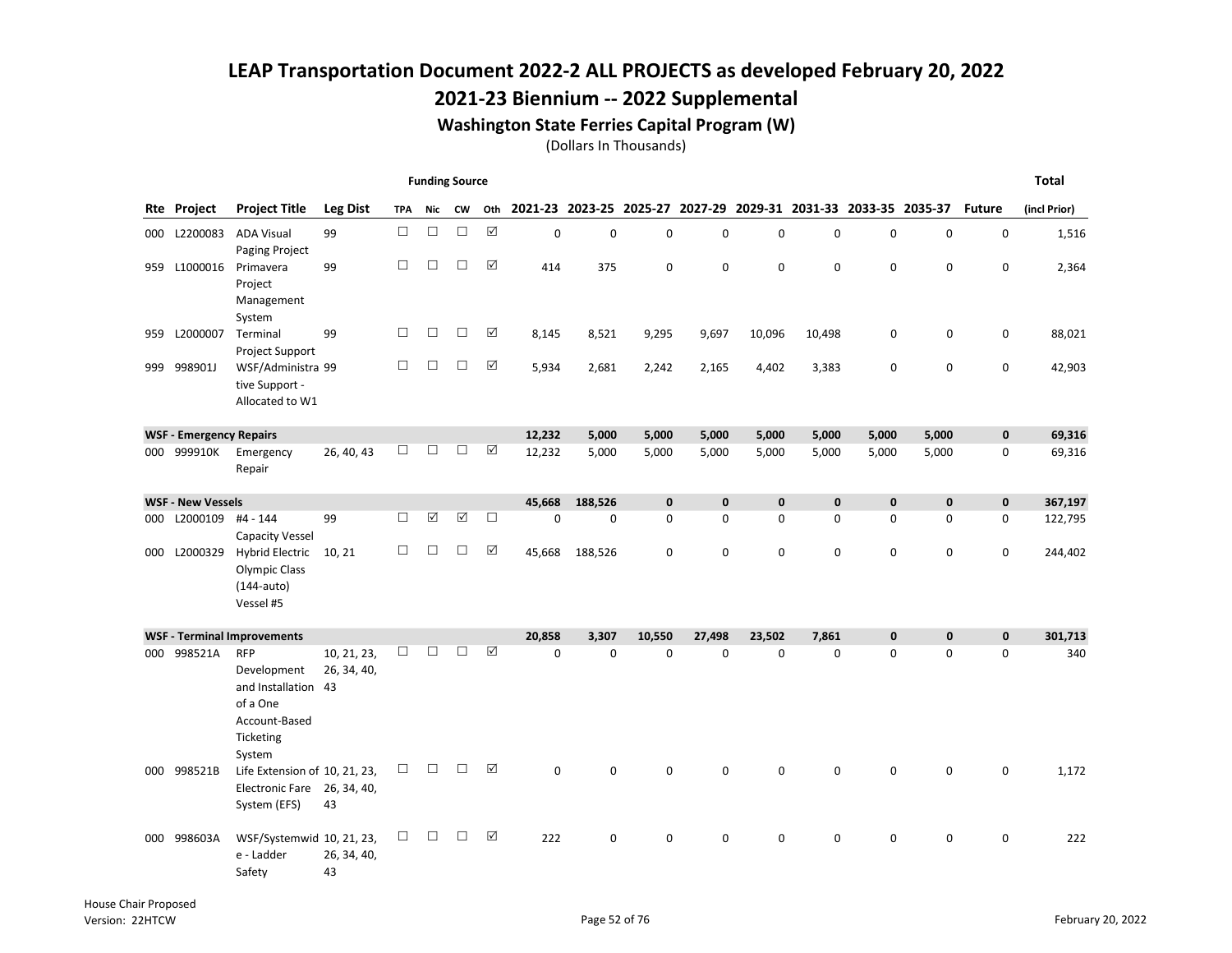### 2021-23 Biennium -- 2022 Supplemental

#### Washington State Ferries Capital Program (W)

|     |                   |                                                                    |                                  |            | <b>Funding Source</b> |                      |                      |             |                         |       |       |           |             |                                         |             |               | <b>Total</b> |
|-----|-------------------|--------------------------------------------------------------------|----------------------------------|------------|-----------------------|----------------------|----------------------|-------------|-------------------------|-------|-------|-----------|-------------|-----------------------------------------|-------------|---------------|--------------|
| Rte | Project           | <b>Project Title</b>                                               | <b>Leg Dist</b>                  | <b>TPA</b> | Nic                   | <b>CW</b>            | Oth                  |             | 2021-23 2023-25 2025-27 |       |       |           |             | 2027-29 2029-31 2031-33 2033-35 2035-37 |             | <b>Future</b> | (incl Prior) |
| 000 | 998604A           | WSF/IT EFS<br>Preservation                                         | 10, 21, 23,<br>26, 34, 40,<br>43 | $\Box$     | $\Box$                | $\Box$               | $\boxtimes$          | 198         | $\mathbf 0$             | 0     | 0     | 0         | $\mathbf 0$ | 0                                       | $\pmb{0}$   | $\mathsf 0$   | 613          |
| 000 | 998901K           | Terminal Energy 10,21,23,26<br>Efficiency<br>Project -<br>Ameresco | ,34,40,43                        | $\Box$     | $\Box$                | $\Box$               | ☑                    | 81          | $\mathbf{1}$            | 0     | 0     | 0         | $\Omega$    | 0                                       | $\mathbf 0$ | $\mathbf 0$   | 2,544        |
| 000 | PASGRANT Terminal | Passenger Ferry<br>Grant projects                                  | 99                               | $\Box$     | $\Box$                | $\Box$               | ☑                    | 253         | 0                       | 0     | 0     | 0         | 0           | 0                                       | $\pmb{0}$   | $\mathsf 0$   | 964          |
| 020 | 900012L           | Port Townsend 24<br>Tml<br>Improvement                             |                                  | □          | □                     | $\Box$               | $\boxed{\checkmark}$ | $\mathbf 0$ | 0                       | 0     | 0     | 0         | $\mathbf 0$ | $\mathbf 0$                             | $\mathbf 0$ | $\mathbf 0$   | 3            |
| 020 | 900022J           | Lopez Tml<br>Improvement                                           | 40                               | $\Box$     | $\Box$                | $\Box$               | ☑                    | $\mathbf 0$ | 0                       | 0     | 0     | 0         | $\mathbf 0$ | 0                                       | 0           | 0             | 463          |
| 020 | 900026Q           | Orcas Tml<br>Improvement                                           | 40                               | □          | $\Box$                | □                    | ☑                    | 1,005       | 0                       | 0     | 0     | 0         | 0           | 0                                       | 0           | 0             | 2,333        |
| 020 | 900028V           | Friday Harbor<br>Tml<br>Improvement                                | 40                               | $\Box$     | $\Box$                | $\Box$               | $\boxed{\checkmark}$ | 251         | 0                       | 0     | 0     | 0         | $\mathbf 0$ | 0                                       | $\mathbf 0$ | $\mathbf 0$   | 251          |
| 020 | 902017M           | Coupeville<br>(Keystone) Tml<br>Improvement                        | 10                               | □          | $\Box$                | П                    | ☑                    | 597         | 0                       | 0     | 0     | 0         | 0           | 0                                       | $\mathbf 0$ | 0             | 691          |
| 020 | 902020D           | Anacortes Tml<br>Improvement                                       | 40                               | □          | $\Box$                | □                    | ☑                    | 82          | 0                       | 0     | 0     | $\pmb{0}$ | $\mathbf 0$ | 0                                       | 0           | 0             | 6,812        |
|     | 104 910413R       | Edmonds Tml<br>Improvement                                         | 21                               | □          | $\Box$                | $\Box$               | ☑                    | 521         | 0                       | 0     | 0     | 18,139    | 7,861       | 0                                       | 0           | 0             | 27,708       |
| 160 | 900005N           | Fauntleroy Tml 34<br>Improvement                                   |                                  | □          | $\Box$                | $\Box$               | ☑                    | 31          | 0                       | 0     | 0     | 0         | $\mathbf 0$ | 0                                       | $\mathbf 0$ | 0             | 31           |
| 163 | 900001H           | Point Defiance<br>Tml<br>Improvement                               | 27                               | □          | □                     | $\Box$               | ☑                    | 104         | 0                       | 0     | 0     | 0         | 0           | 0                                       | $\mathbf 0$ | 0             | 665          |
| 163 | 900002H           | Tahlequah Tml 34<br>Improvement                                    |                                  | □          | $\Box$                | $\Box$               | ☑                    | 1,049       | 0                       | 0     | 0     | 0         | 0           | 0                                       | 0           | 0             | 1,448        |
|     | 304 930410U       | Bremerton Tml 26<br>Improvement                                    |                                  | □          | $\Box$                | $\boxed{\checkmark}$ | ☑                    | 70          | 122                     | 0     | 0     | 0         | $\mathbf 0$ | 0                                       | $\mathbf 0$ | 0             | 1,278        |
|     | 305 9000400       | Eagle Harbor<br><b>Maint Facility</b><br>Improvement               | 23                               | □          | $\Box$                | $\Box$               | ☑                    | 6,528       | 1,392                   | 3,236 | 7,909 | 0         | 0           | 0                                       | $\mathbf 0$ | 0             | 20,704       |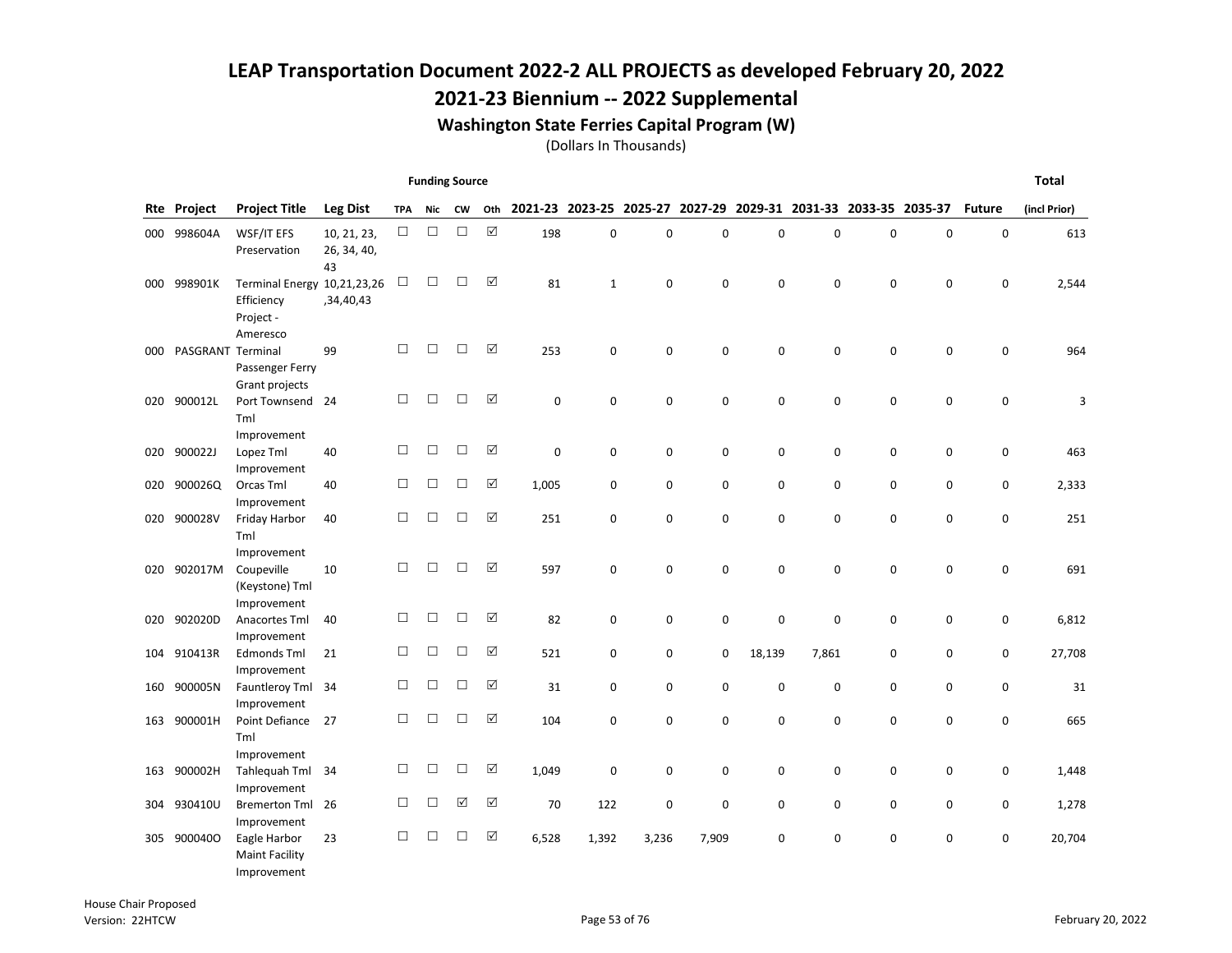### 2021-23 Biennium -- 2022 Supplemental

#### Washington State Ferries Capital Program (W)

|     |             |                                                                         |                 |            | <b>Funding Source</b> |           |          |             |                         |             |             |                                         |             |             |             |               | <b>Total</b> |
|-----|-------------|-------------------------------------------------------------------------|-----------------|------------|-----------------------|-----------|----------|-------------|-------------------------|-------------|-------------|-----------------------------------------|-------------|-------------|-------------|---------------|--------------|
|     | Rte Project | <b>Project Title</b>                                                    | <b>Leg Dist</b> | <b>TPA</b> | <b>Nic</b>            | <b>CW</b> | Oth      |             | 2021-23 2023-25 2025-27 |             |             | 2027-29 2029-31 2031-33 2033-35 2035-37 |             |             |             | <b>Future</b> | (incl Prior) |
| 305 | 930513H     | Bainbridge<br><b>Island Tml</b><br>Improvement                          | 23              | $\Box$     | $\Box$                | $\Box$    | $\Delta$ | 32          | $\mathbf 0$             | $\mathbf 0$ | $\mathbf 0$ | $\mathbf 0$                             | $\mathbf 0$ | $\mathbf 0$ | 0           | $\mathbf 0$   | 121          |
| 519 | 900010M     | Seattle Tml<br>Improvement                                              | 43              | П          | $\Box$                | □         | ☑        | 3,207       | 0                       | 0           | 0           | 0                                       | 0           | 0           | 0           | 0             | 5,398        |
| 525 | 952515P     | Mukilteo Tml<br>Improvement                                             | 21              | $\Box$     | ☑                     | ☑         | ☑        | 5,870       | 58                      | $\mathbf 0$ | 0           | $\mathbf 0$                             | 0           | $\mathbf 0$ | 0           | 0             | 187,232      |
|     | 525 952516S | Clinton Tml<br>Improvement                                              | 10              | $\Box$     | □                     | □         | ☑        | 10          | 1,734                   | 7,314       | 19,589      | 5,363                                   | 0           | $\mathbf 0$ | $\mathbf 0$ | 0             | 34,026       |
| 525 | L2000166    | Clinton Tml<br>Road                                                     | 10              | $\Box$     | $\Box$                | ☑         | ☑        | 747         | $\mathbf 0$             | $\mathbf 0$ | 0           | 0                                       | 0           | $\mathbf 0$ | 0           | 0             | 4,008        |
| 998 | 998925A     | Improvements<br>Security System 98<br>Upgrades<br>Placeholder for<br>W1 |                 | П          | П                     | □         | ☑        | 0           | $\mathbf 0$             | $\mathbf 0$ | $\mathbf 0$ | $\mathbf 0$                             | 0           | $\mathbf 0$ | 0           | 0             | 2,686        |
|     |             | <b>WSF - Terminal Preservation</b>                                      |                 |            |                       |           |          | 202,528     | 143,528                 | 155,575     | 119,786     | 99,513                                  | 89,518      | $\mathbf 0$ | $\bf{0}$    | $\mathbf 0$   | 1,155,453    |
| 020 | 900012K     | Port Townsend<br>Tml<br>Preservation                                    | 24              | П          | □                     | □         | ☑        | 293         | 825                     | 2,901       | 7,030       | 8,707                                   | 2,153       | $\mathbf 0$ | $\mathbf 0$ | $\mathbf 0$   | 21,909       |
| 020 | 9000221     | Lopez Tml<br>Preservation                                               | 40              | П          | □                     | □         | ☑        | 428         | 9,073                   | $\mathbf 0$ | 0           | 0                                       | 1,645       | 0           | 0           | 0             | 11,146       |
| 020 | 900024F     | Shaw Tml<br>Preservation                                                | 40              | $\Box$     | $\Box$                | ☑         | ☑        | $\mathbf 0$ | 386                     | 1,751       | 0           | 1,061                                   | 158         | $\mathbf 0$ | 0           | 0             | 3,356        |
| 020 | 900026P     | Orcas Tml<br>Preservation                                               | 40              | $\Box$     | $\Box$                | □         | ☑        | 595         | 1,590                   | 976         | 3,476       | 4,875                                   | 1,736       | $\mathbf 0$ | 0           | 0             | 13,249       |
| 020 | 900028U     | Friday Harbor<br>Tml<br>Preservation                                    | 40              | $\Box$     | $\Box$                | $\Box$    | ☑        | 500         | 1,733                   | 1,159       | 428         | 1,243                                   | 4,776       | 0           | 0           | 0             | 11,128       |
| 020 | 902017K     | Coupeville<br>(Keystone) Tml                                            | 10              | П          | □                     | □         | ☑        | 265         | 1,147                   | 4,329       | 2,884       | 6,652                                   | 1,031       | $\mathbf 0$ | 0           | 0             | 16,319       |
| 020 | 902020C     | Preservation<br>Anacortes Tml<br>Preservation                           | 40              | П          | □                     | □         | ☑        | 5,589       | 4,293                   | 15,520      | 23,267      | 6,040                                   | 9,339       | $\mathbf 0$ | 0           | 0             | 64,457       |
| 104 | 910413Q     | Edmonds Tml<br>Preservation                                             | 21              | □          | $\Box$                | ☑         | ☑        | 237         | 11,112                  | 7,365       | 38,360      | 0                                       | 0           | $\mathbf 0$ | 0           | 0             | 57,238       |
| 104 | 910414P     | Kingston Tml<br>Preservation                                            | 23              | П          | □                     | □         | ☑        | 4,058       | 29,732                  | 2,291       | 5,653       | 8,161                                   | 13,972      | $\mathbf 0$ | $\mathbf 0$ | 0             | 64,863       |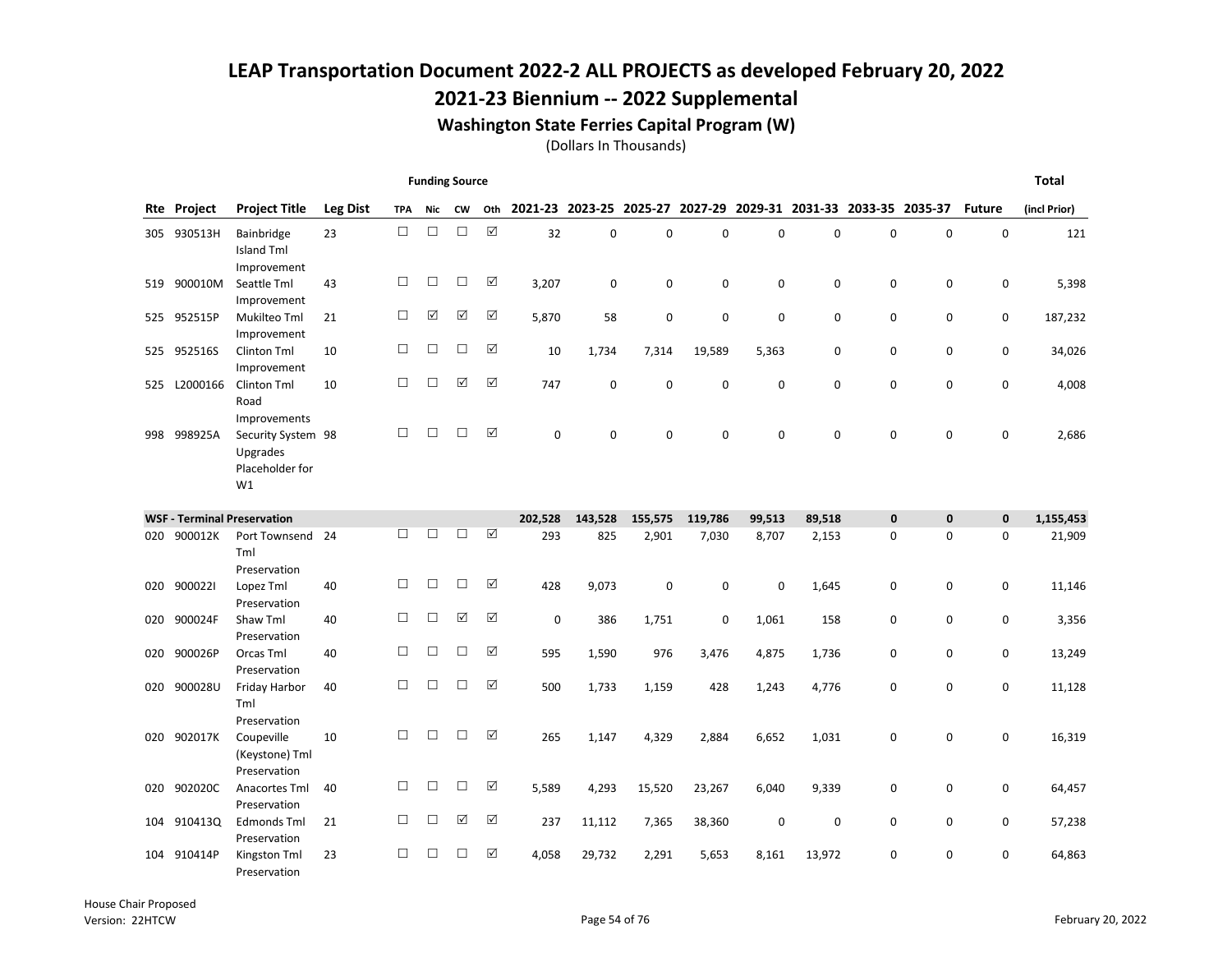### 2021-23 Biennium -- 2022 Supplemental

#### Washington State Ferries Capital Program (W)

|     |                    |                                                                                                          |                 |            |        | <b>Funding Source</b> |             |         |             |             |             |             |        |                     |                                                                 |               | <b>Total</b> |
|-----|--------------------|----------------------------------------------------------------------------------------------------------|-----------------|------------|--------|-----------------------|-------------|---------|-------------|-------------|-------------|-------------|--------|---------------------|-----------------------------------------------------------------|---------------|--------------|
|     | <b>Rte Project</b> | <b>Project Title</b>                                                                                     | <b>Leg Dist</b> | <b>TPA</b> | Nic    | <b>CW</b>             | Oth         |         |             |             |             |             |        |                     | 2021-23 2023-25 2025-27 2027-29 2029-31 2031-33 2033-35 2035-37 | <b>Future</b> | (incl Prior) |
| 160 | 900005M            | Fauntleroy Tml<br>Preservation                                                                           | 34              | ☑          | $\Box$ | $\Box$                | $\boxtimes$ | 9,704   | 14,385      | 70,017      | 1,009       | 8,455       | 0      | $\mathsf 0$         | $\mathbf 0$                                                     | $\mathbf 0$   |              |
| 160 | 900006S            | Vashon Tml<br>Preservation                                                                               | 34              | $\Box$     | $\Box$ | $\Box$                | ☑           | 1,175   | 5,389       | 6,695       | 3,398       | 3,116       | 2,247  | 0                   | 0                                                               | 0             |              |
|     | 160 916008R        | Southworth Tml 26<br>Preservation                                                                        |                 | □          | □      | $\Box$                | ☑           | 12,884  | 5,869       | 2,894       | $\mathbf 0$ | 6,963       | 11,059 | 0                   | 0                                                               | $\mathsf 0$   |              |
| 163 | 900001G            | Point Defiance<br>Tml<br>Preservation                                                                    | 27              | $\Box$     | □      | $\Box$                | ☑           | 0       | 594         | 2,836       | 4,279       | 3,334       | 1,469  | 0                   | 0                                                               | $\mathbf 0$   |              |
|     | 163 900002G        | Tahlequah Tml<br>Preservation                                                                            | - 34            | $\Box$     | □      | ☑                     | ☑           | 0       | 286         | 1,803       | 731         | 14,042      | 1,689  | $\mathbf 0$         | $\mathsf 0$                                                     | $\mathsf 0$   |              |
|     | 304 930410T        | Bremerton Tml 26<br>Preservation                                                                         |                 | □          | $\Box$ | $\Box$                | ☑           | 3,545   | 23,741      | 11,352      | $\mathbf 0$ | 6,231       | 1,822  | 0                   | 0                                                               | $\mathbf 0$   |              |
|     | 305 900040N        | Eagle Harbor<br><b>Maint Facility</b><br>Preservation                                                    | 23              | $\Box$     | □      | $\Box$                | ☑           | 371     | 9,679       | 4,413       | 3,728       | 3,237       | 20,555 | 0                   | 0                                                               | $\mathsf 0$   |              |
|     | 305 930513G        | Bainbridge<br><b>Island Tml</b><br>Preservation                                                          | 23              | $\Box$     | $\Box$ | $\Box$                | ☑           | 29,001  | 7,855       | 3,576       | 5,586       | 2,360       | 11,376 | 0                   | 0                                                               | 0             |              |
| 519 | 900010L            | Seattle Tml<br>Preservation                                                                              | 43              | □          | ☑      | ☑                     | ☑           | 130,995 | 3,491       | $\mathbf 0$ | $\mathbf 0$ | $\mathbf 0$ | 0      | 0                   | 0                                                               | $\mathbf 0$   |              |
| 519 | L1000168           | Seattle Tml -<br>Slip 2 and LCCM                                                                         | 43              | □          | □      | $\Box$                | ☑           | 447     | 4,594       | 12,151      | 16,276      | 6,594       | 3,049  | 0                   | 0                                                               | 0             |              |
|     | 525 952516R        | Clinton Tml<br>Preservation                                                                              | 10              | $\Box$     | □      | $\Box$                | ☑           | 219     | 4,883       | 3,162       | 1,335       | 8,346       | 0      | $\mathsf{O}\xspace$ | 0                                                               | $\mathsf 0$   |              |
|     | 998 998926A        | WSF/Systemwid 98<br>e Terminals -<br>Out Biennia<br><b>Security LCCM</b><br>Preservation<br><b>Needs</b> |                 | □          | $\Box$ | $\Box$                | ☑           | 2,222   | 2,871       | 384         | 2,346       | 96          | 1,442  | 0                   | 0                                                               | $\mathbf 0$   |              |
|     |                    | <b>WSF - Vessel Project Support</b>                                                                      |                 |            |        |                       |             | 4,228   | 4,388       | 4,567       | 4,721       | 4,889       | 5,059  | 5,230               | $\pmb{0}$                                                       | $\mathbf 0$   |              |
|     |                    | 000 G2000080 Electric Vessel<br><b>RFP</b>                                                               | 99              | $\Box$     | $\Box$ | $\Box$                | ☑           | 0       | $\mathbf 0$ | 0           | $\mathbf 0$ | $\mathbf 0$ | 0      | $\mathbf 0$         | 0                                                               | $\mathbf 0$   |              |
| 000 |                    | L2000006 Vessel Project<br>Support                                                                       | 99              | □          | $\Box$ | $\Box$                | ☑           | 4,228   | 4,388       | 4,567       | 4,721       | 4,889       | 5,059  | 5,230               | $\mathbf 0$                                                     | $\mathbf 0$   |              |
|     |                    | <b>WSF - Vessel Improvements</b>                                                                         |                 |            |        |                       |             | 46.880  | 5,602       | 5,293       | 6,625       | 9,230       | 0      | $\mathbf{0}$        | $\mathbf{0}$                                                    | $\mathbf{0}$  |              |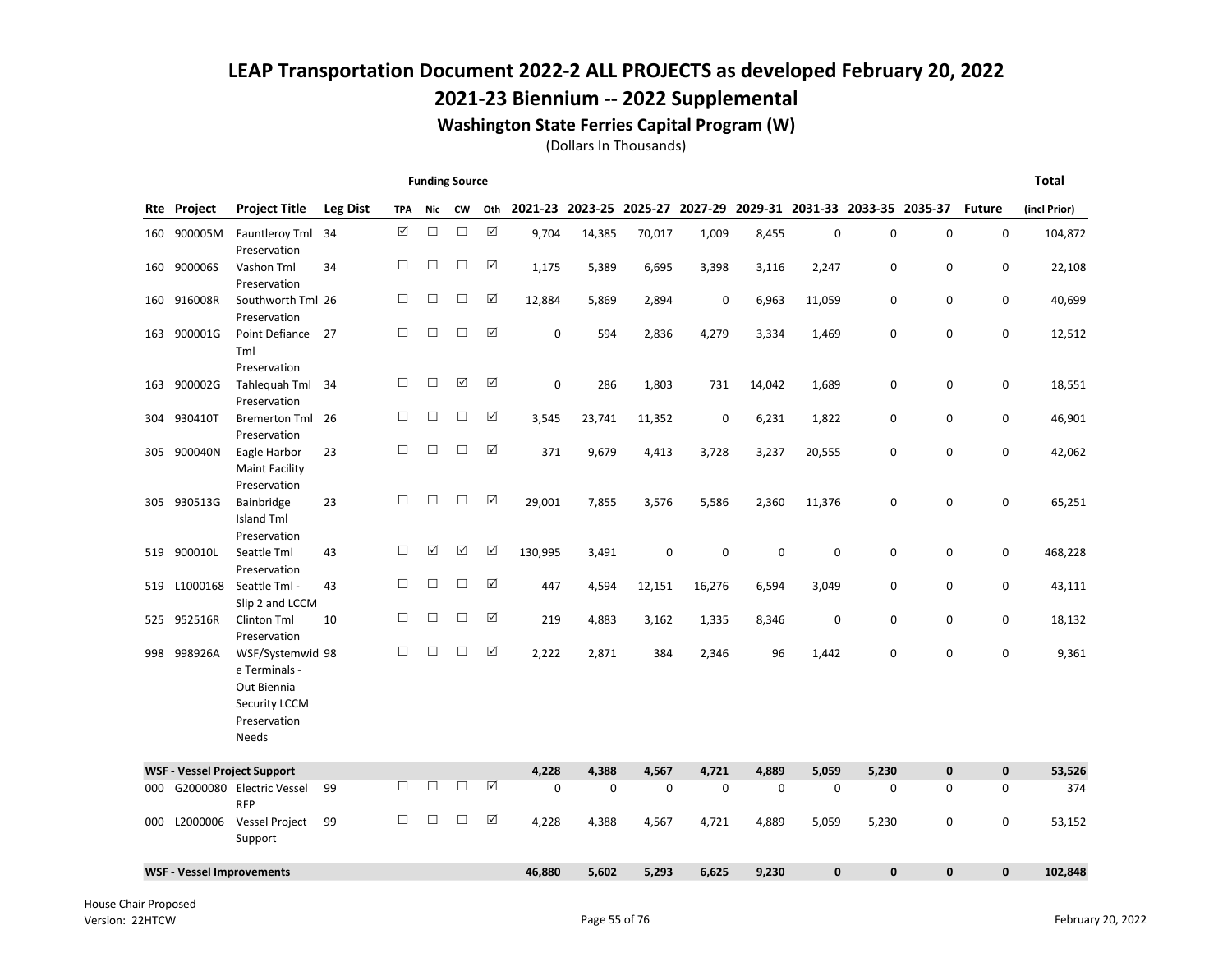### 2021-23 Biennium -- 2022 Supplemental

#### Washington State Ferries Capital Program (W)

|     |             |                                      |                 |            | <b>Funding Source</b> |        |             |       |             |                                                                 |             |     |   |   |             |               | <b>Total</b> |
|-----|-------------|--------------------------------------|-----------------|------------|-----------------------|--------|-------------|-------|-------------|-----------------------------------------------------------------|-------------|-----|---|---|-------------|---------------|--------------|
|     | Rte Project | <b>Project Title</b>                 | <b>Leg Dist</b> | <b>TPA</b> | Nic                   | CW     | Oth         |       |             | 2021-23 2023-25 2025-27 2027-29 2029-31 2031-33 2033-35 2035-37 |             |     |   |   |             | <b>Future</b> | (incl Prior) |
| 000 | 944401E     | MV Issaguah<br>Improvement           | 26, 34          | $\Box$     | $\Box$                | $\Box$ | $\boxtimes$ | 710   | 329         | 329                                                             | 329         | 462 | 0 | 0 | $\mathbf 0$ | 0             | 3,071        |
| 000 | 944402E     | <b>MV Kittitas</b><br>Improvement    | 10, 21          | $\Box$     | $\Box$                | □      | ☑           | 743   | 294         | 33                                                              | 483         | 462 | 0 | 0 | 0           | 0             | 2,767        |
| 000 | 944403E     | MV Kitsap<br>Improvement             | 26, 43          | $\Box$     | $\Box$                | □      | ☑           | 658   | 329         | 329                                                             | 329         | 462 | 0 | 0 | 0           | 0             | 2,852        |
| 000 | 944404E     | MV Cathlamet<br>Improvement          | 10, 21          | $\Box$     | □                     | □      | ☑           | 669   | 329         | 329                                                             | 329         | 462 | 0 | 0 | $\mathbf 0$ | 0             | 2,801        |
| 000 | 944405F     | MV Chelan<br>Improvement             | 40              | $\Box$     | $\Box$                | □      | ☑           | 113   | 329         | 329                                                             | 329         | 462 | 0 | 0 | $\mathbf 0$ | 0             | 2,074        |
| 000 | 944406E     | <b>MV Sealth</b><br>Improvement      | 40              | $\Box$     | $\Box$                | $\Box$ | ☑           | 1,127 | 329         | 329                                                             | 329         | 462 | 0 | 0 | $\mathbf 0$ | 0             | 3,058        |
| 000 | 944413C     | MV Tillikum<br>Improvement           | 26, 34          | □          | $\Box$                | □      | ☑           | 0     | 331         | 329                                                             | 329         | 462 | 0 | 0 | $\mathbf 0$ | 0             | 1,501        |
| 000 | 944432H     | MV Elwha<br>Improvement              | 40              | $\Box$     | $\Box$                | □      | ☑           | 0     | $\mathbf 0$ | $\mathbf 0$                                                     | $\mathbf 0$ | 0   | 0 | 0 | $\mathbf 0$ | 0             | 241          |
| 000 | 944433E     | <b>MV Kaleetan</b><br>Improvement    | 40              | $\Box$     | $\Box$                | □      | ☑           | 511   | 330         | 330                                                             | 330         | 462 | 0 | 0 | $\mathbf 0$ | 0             | 2,778        |
| 000 | 944434E     | MV Yakima<br>Improvement             | 40              | □          | $\Box$                | П      | ☑           | 0     | 366         | 320                                                             | 302         | 462 | 0 | 0 | 0           | 0             | 2,527        |
| 000 | 944441C     | MV Walla Walla 26, 43<br>Improvement |                 | $\Box$     | □                     | П      | ☑           | 310   | 330         | 330                                                             | 330         | 462 | 0 | 0 | $\mathbf 0$ | 0             | 2,518        |
| 000 | 944442C     | MV Spokane<br>Improvement            | 21, 23          | $\Box$     | $\Box$                | $\Box$ | ☑           | 58    | 330         | 330                                                             | 330         | 462 | 0 | 0 | $\mathbf 0$ | 0             | 1,900        |
| 000 | 944476B     | MV Chetzemoka 10, 24<br>Improvement  |                 | $\Box$     | □                     | □      | ☑           | 311   | 329         | 329                                                             | 329         | 460 | 0 | 0 | 0           | 0             | 2,029        |
| 000 | 944477B     | <b>MV Salish</b><br>Improvement      | 10, 24          | $\Box$     | $\Box$                | □      | ☑           | 343   | 329         | 329                                                             | 329         | 460 | 0 | 0 | 0           | 0             | 2,163        |
| 000 | 944478C     | MV Kennewick<br>Improvement          | 27              | $\Box$     | $\Box$                | □      | ☑           | 206   | 329         | 329                                                             | 329         | 460 | 0 | 0 | $\mathbf 0$ | 0             | 3,392        |
| 000 | 944499F     | MV Puyallup<br>Improvement           | 21, 23          | $\Box$     | $\Box$                | □      | ☑           | 26    | 330         | 330                                                             | 330         | 462 | 0 | 0 | $\mathbf 0$ | 0             | 2,579        |
| 000 | 944499G     | MV Tacoma<br>Improvement             | 23, 43          | П          | $\Box$                | П      | ☑           | 466   | 329         | 329                                                             | 329         | 462 | 0 | 0 | 0           | 0             | 4,245        |
| 000 | 944499H     | MV Wenatchee 26, 43<br>Improvement   |                 | $\Box$     | $\Box$                | □      | ☑           | 6     | 330         | 330                                                             | 330         | 462 | 0 | 0 | $\mathbf 0$ | 0             | 2,694        |
| 000 | 990041W     | MV Chimacum<br>Improvement           | 40              | □          | □                     | □      | ☑           | 25    | 0           | 0                                                               | 300         | 460 | 0 | 0 | 0           | 0             | 1,327        |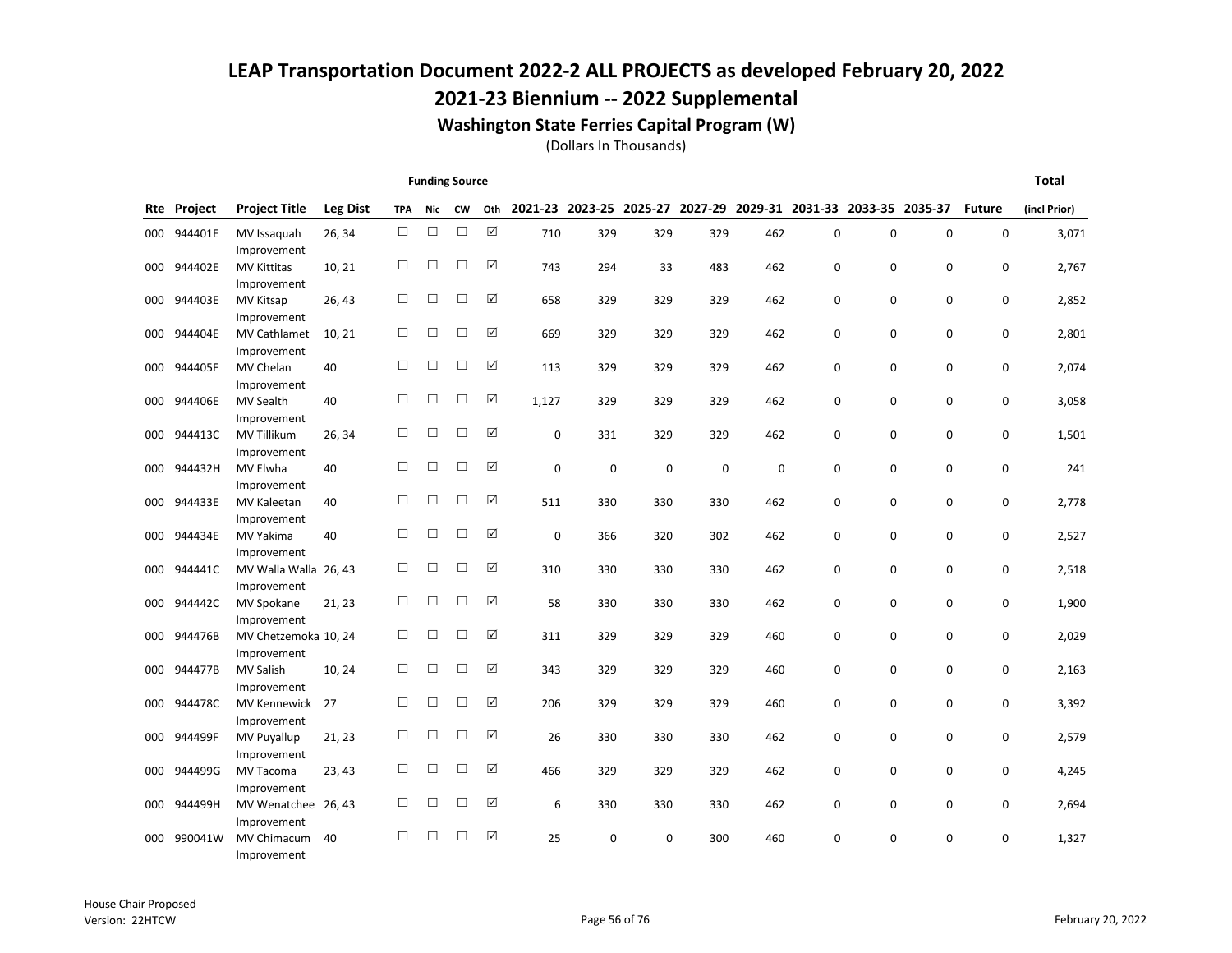### 2021-23 Biennium -- 2022 Supplemental

#### Washington State Ferries Capital Program (W)

|     |                                  |                                                                              |                 |            | <b>Funding Source</b> |           |     |         |                         |             |             |                                         |             |              |              |               | <b>Total</b> |
|-----|----------------------------------|------------------------------------------------------------------------------|-----------------|------------|-----------------------|-----------|-----|---------|-------------------------|-------------|-------------|-----------------------------------------|-------------|--------------|--------------|---------------|--------------|
|     | <b>Rte</b> Project               | <b>Project Title</b>                                                         | <b>Leg Dist</b> | <b>TPA</b> | Nic                   | <b>CW</b> | Oth |         | 2021-23 2023-25 2025-27 |             |             | 2027-29 2029-31 2031-33 2033-35 2035-37 |             |              |              | <b>Future</b> | (incl Prior) |
| 000 | 990051A                          | MV Suguamish<br>Improvement                                                  | 10, 21          | $\Box$     | $\Box$                | $\Box$    | ☑   | 794     | 0                       | $\mathbf 0$ | 0           | 0                                       | $\mathbf 0$ | 0            | 0            | 0             | 811          |
| 000 | 998951F                          | Security System 10, 21, 26,<br>Upgrades<br>Placeholder for<br>W <sub>2</sub> | 43              | □          | □                     | □         | ☑   | 2,535   | 0                       | 0           | 0           | 0                                       | 0           | $\mathbf 0$  | $\mathbf 0$  | 0             | 6,809        |
| 000 | G2000084                         | Electric Ferry -<br>Conversion                                               | 23, 43          | ☑          | ☑                     | □         | ☑   | 37,207  | $\mathbf 0$             | $\mathbf 0$ | $\mathbf 0$ | 0                                       | $\mathbf 0$ | 0            | 0            | 0             | 46,385       |
| 000 | L1000008                         | MV Tokitae<br>Improvement                                                    | 10, 21          | $\Box$     | □                     | П         | ☑   | 41      | 0                       | 0           | 300         | 461                                     | 0           | $\mathbf 0$  | 0            | 0             | 1,070        |
| 000 | L1000009                         | <b>MV Samish</b><br>Improvement                                              | 40              | П          | П                     | П         | ☑   | 21      | $\Omega$                | $\Omega$    | 300         | 461                                     | $\Omega$    | $\Omega$     | $\Omega$     | 0             | 1,256        |
|     | <b>WSF - Vessel Preservation</b> |                                                                              |                 |            |                       |           |     | 131,552 | 131,365                 | 94,089      | 139,248     | 199,377                                 | 245,164     | $\mathbf{0}$ | $\mathbf{0}$ | 0             | 1,117,768    |
| 000 | 944401D                          | MV Issaquah<br>Preservation                                                  | 26, 34          | □          | □                     | □         | ☑   | 8,986   | 4,866                   | 1,785       | 6,514       | 22,495                                  | 7,436       | 0            | $\mathbf 0$  | 0             | 57,527       |
| 000 | 944402D                          | <b>MV Kittitas</b><br>Preservation                                           | 10, 21          | $\Box$     | $\Box$                | □         | ☑   | 7,390   | 14,381                  | 4,768       | 1,678       | 2,249                                   | 11,495      | 0            | $\mathbf 0$  | 0             | 48,711       |
| 000 | 944403D                          | MV Kitsap<br>Preservation                                                    | 26, 43          | $\Box$     | $\Box$                | □         | ☑   | 5,719   | 10,698                  | 3,038       | 3,653       | 1,128                                   | 8,230       | $\mathbf 0$  | $\mathbf 0$  | 0             | 37,028       |
| 000 | 944404D                          | MV Cathlamet<br>Preservation                                                 | 10, 21          | П          | □                     | □         | ☑   | 4,759   | 3,953                   | 2,876       | 11,474      | 646                                     | 12,904      | $\mathbf 0$  | $\mathbf 0$  | 0             | 45,056       |
| 000 | 944405D                          | MV Chelan<br>Preservation                                                    | 40              | □          | $\Box$                | П         | ☑   | 10,495  | 9,554                   | 18,202      | 1,443       | 2,292                                   | 14,460      | $\mathbf 0$  | $\mathbf 0$  | 0             | 61,952       |
| 000 | 944406D                          | <b>MV Sealth</b><br>Preservation                                             | 40              | □          | □                     | □         | ☑   | 7,660   | 6,161                   | 13,866      | 2,671       | 5,612                                   | 13,776      | 0            | $\mathbf 0$  | 0             | 53,213       |
| 000 | 944413B                          | <b>MV Tillikum</b><br>Preservation                                           | 26, 34          | П          | □                     | П         | ☑   | 43      | 0                       | 0           | 0           | 0                                       | 0           | $\mathbf 0$  | 0            | 0             | 1,959        |
| 000 | 944432G                          | MV Elwha<br>Preservation                                                     | 40              | $\Box$     | $\Box$                | □         | ☑   | 0       | $\mathbf 0$             | 0           | 0           | 0                                       | 0           | 0            | 0            | 0             | 29,421       |
| 000 | 944433D                          | <b>MV Kaleetan</b><br>Preservation                                           | 40              | □          | □                     | □         | ☑   | 3,068   | 6,213                   | 4,831       | 1,277       | 0                                       | $\mathbf 0$ | $\mathbf 0$  | $\mathbf 0$  | 0             | 25,859       |
| 000 | 944434D                          | MV Yakima<br>Preservation                                                    | 40              | $\Box$     | $\Box$                | □         | ☑   | 4,100   | 18,974                  | 5,184       | 1,331       | 0                                       | 0           | $\mathbf 0$  | 0            | 0             | 36,284       |
| 000 | 944441B                          | MV Walla Walla 26, 43<br>Preservation                                        |                 | $\Box$     | $\Box$                | □         | ☑   | 11,853  | 10,531                  | 5,505       | 2,583       | 2,855                                   | 2,030       | $\mathbf 0$  | $\mathbf 0$  | 0             | 37,888       |
| 000 | 944442B                          | MV Spokane<br>Preservation                                                   | 21, 23          | □          | □                     | П         | ☑   | 10,054  | 20,515                  | 6,234       | 2,929       | 4,141                                   | 0           | $\Omega$     | $\Omega$     | 0             | 67,686       |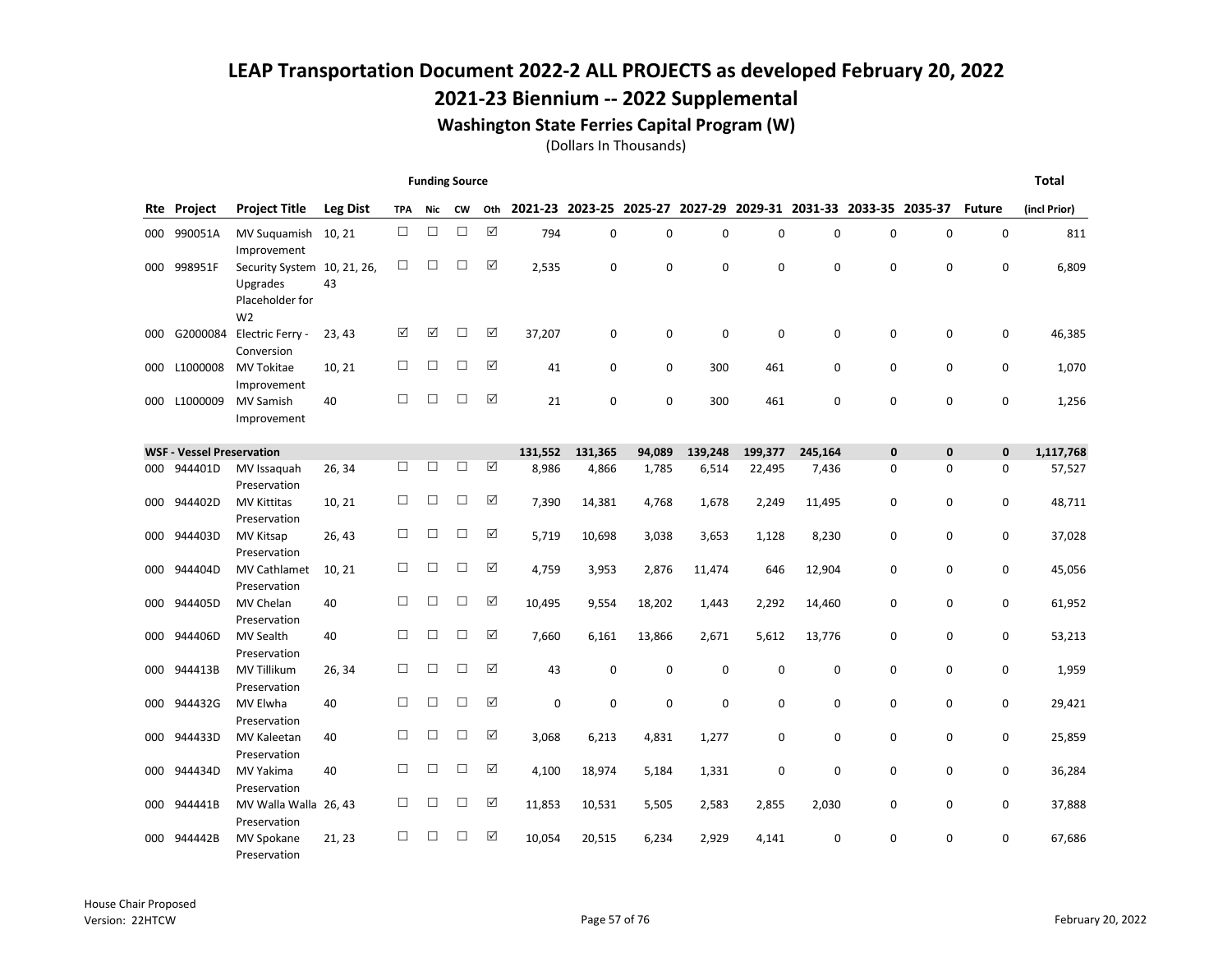### 2021-23 Biennium -- 2022 Supplemental

#### Washington State Ferries Capital Program (W)

(Dollars In Thousands)

|     |          |                                          |                 |            | <b>Funding Source</b> |           |     |         |         |         |             |             |         |                 |          |               | <b>Total</b> |
|-----|----------|------------------------------------------|-----------------|------------|-----------------------|-----------|-----|---------|---------|---------|-------------|-------------|---------|-----------------|----------|---------------|--------------|
| Rte | Project  | <b>Project Title</b>                     | <b>Leg Dist</b> | <b>TPA</b> | <b>Nic</b>            | <b>CW</b> | Oth | 2021-23 | 2023-25 | 2025-27 | 2027-29     | 2029-31     | 2031-33 | 2033-35 2035-37 |          | <b>Future</b> | (incl Prior) |
| 000 | 944471A  | MV Chetzemoka 26, 40, 43<br>Preservation |                 | □          | □                     | $\Box$    | ☑   | 4,112   | 82      | 4,882   | 3,502       | 31,755      | 1,444   | $\Omega$        | $\Omega$ | 0             | 46,975       |
| 000 | 944477A  | <b>MV Salish</b><br>Preservation         | 10, 24          | □          | □                     | □         | ☑   | 2,864   | 2,430   | 966     | 4,112       | 0           | 40,937  | 0               | 0        | 0             | 52,763       |
| 000 | 944499C  | MV Puyallup<br>Preservation              | 21, 23          |            | Г                     | П         | ☑   | 4,097   | 6,316   | 361     | 5,578       | 50,808      | 16,790  | $\Omega$        | 0        | $\mathbf 0$   | 87,320       |
| 000 | 944499D  | <b>MV Tacoma</b><br>Preservation         | 23, 43          | П          | П                     | П         | ☑   | 19,446  | 3,654   | 4,371   | 67,063      | 15,195      | 2,372   | 0               | 0        | 0             | 155,356      |
| 000 | 944499E  | MV Wenatchee<br>Preservation             | 26.43           | п          | П                     | П         | ☑   | 14,432  | 994     | 3,886   | 10,242      | 35,148      | 37,242  | 0               | 0        | 0             | 115,769      |
| 000 | 990040W  | <b>MV Chimacum</b><br>Preservation       | 40              | П          | П                     | П         | ☑   | 3,001   | 227     | 9,432   | 6,899       | 863         | 21,435  | 0               | 0        | 0             | 43,601       |
| 000 | 990052A  | MV Suguamish<br>Preservation             | 10,21           | П          | П                     | П         | ☑   | 1,947   | 0       | 0       | $\mathbf 0$ | $\mathbf 0$ | 0       | 0               | 0        | 0             | 1,971        |
| 000 | L1000006 | <b>MV Tokitae</b><br>Preservation        | 10, 21          | П          | L                     | П         | ☑   | 1,615   | 1,516   | 1,520   | 3,260       | 13,650      | 1,828   | 0               | 0        | 0             | 24,404       |
| 000 | L1000007 | <b>MV Samish</b><br>Preservation         | 40              |            | □                     | □         | ☑   | 2,295   | 7,706   | 2,226   | 1,825       | 6,614       | 10,686  | 0               | 0        | 0             | 32,452       |
| 010 | 944478B  | <b>MV Kennewick</b><br>Preservation      | 27              |            | П                     | П         | ☑   | 3,616   | 2,594   | 156     | 1,214       | 3,926       | 42,099  | 0               | 0        | 0             | 54,573       |

Proposed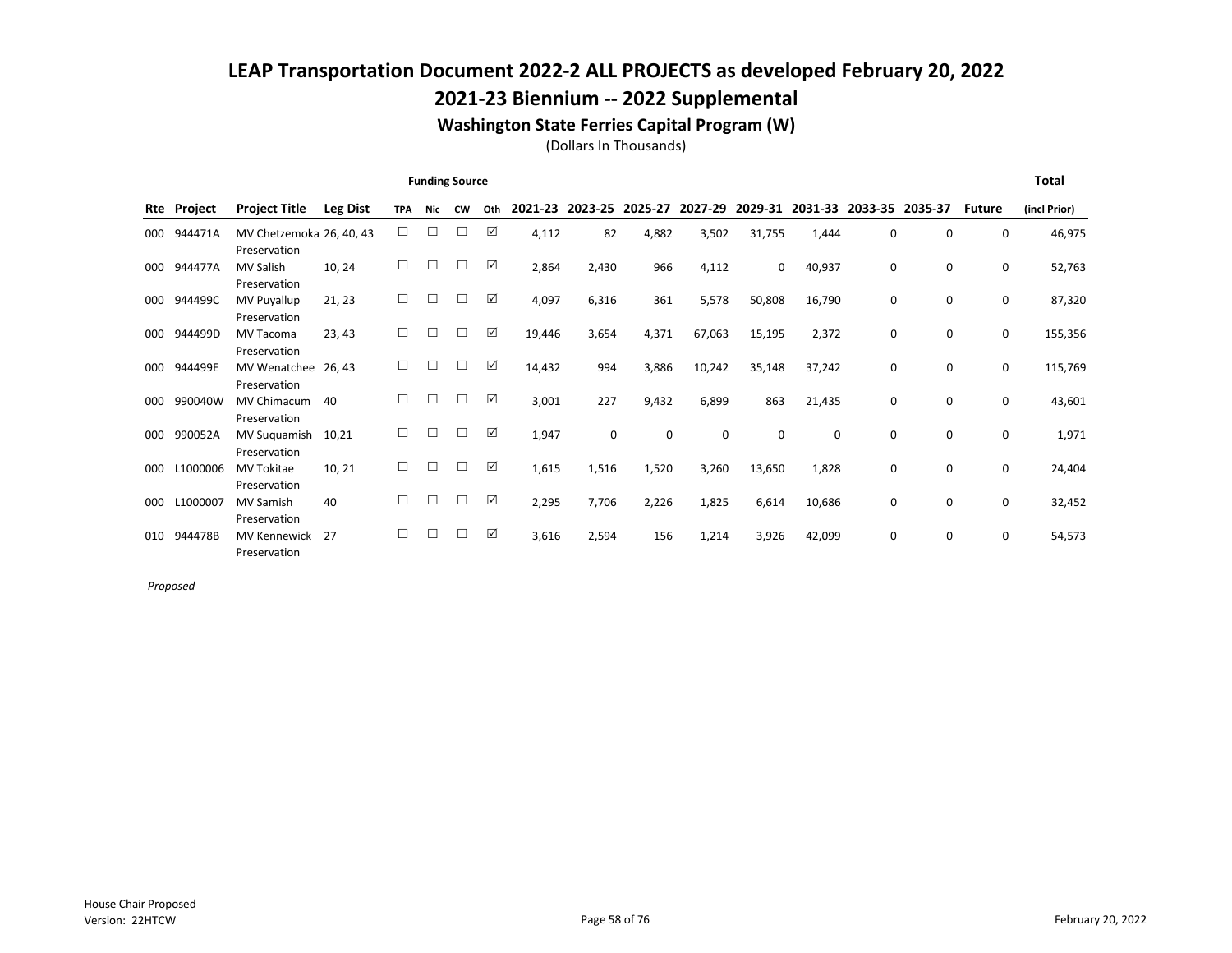Rail Program (Y)

(Dollars In Thousands)

|     |                         |                                                                                    |                 |        | <b>Funding Source</b> |                       |                      |             |             |             |                                                                        |           |             |             |             |             | <b>Total</b> |
|-----|-------------------------|------------------------------------------------------------------------------------|-----------------|--------|-----------------------|-----------------------|----------------------|-------------|-------------|-------------|------------------------------------------------------------------------|-----------|-------------|-------------|-------------|-------------|--------------|
|     | Rte Project             | <b>Project Title</b>                                                               | <b>Leg Dist</b> |        | TPA Nic CW            |                       | Oth                  |             |             |             | 2021-23 2023-25 2025-27 2027-29 2029-31 2031-33 2033-35 2035-37 Future |           |             |             |             |             | (incl Prior) |
|     | <b>Rail Program (Y)</b> |                                                                                    |                 |        |                       |                       |                      | 184,036     | 130,453     | 23,982      | 23,982                                                                 | 20,015    | 9,966       | 9,390       | 9,390       | 9,590       | 556,304      |
|     |                         | <b>Freight Rail - Track Improvements</b>                                           |                 |        |                       |                       |                      | 59,352      | 6,699       | 6,699       | 6,699                                                                  | 5,482     | $\mathbf 0$ | $\mathbf 0$ | $\mathbf 0$ | $\mathbf 0$ | 116,195      |
|     |                         | 000 L1000146 Grays Harbor<br>Rail Corridor<br>Safety Study                         | 24              | $\Box$ | □                     | $\boxed{\mathcal{S}}$ | $\boxed{\checkmark}$ | 46          | $\mathbf 0$ | $\mathbf 0$ | 0                                                                      | $\pmb{0}$ | $\mathbf 0$ | $\mathbf 0$ | $\mathbf 0$ | 0           | 302          |
| 000 | L1000147                | South Kelso<br>Railroad<br>Crossing                                                | 19              | $\Box$ | $\Box$                | ☑                     | ☑                    | 21,980      | 0           | $\mathbf 0$ | 0                                                                      | 0         | $\mathbf 0$ | $\mathbf 0$ | $\mathbf 0$ | 0           | 25,003       |
| 000 | L1000167                | Bridge 12<br>(Salmon Creek)<br>Replacement                                         | 18              | $\Box$ | $\Box$                | $\Box$                | $\boxed{\checkmark}$ | $\mathbf 0$ | 0           | $\mathbf 0$ | 0                                                                      | 0         | $\mathbf 0$ | 0           | 0           | 0           | 212          |
| 000 | L1000172                | Chelatchie<br>Prairie Railroad -<br><b>Railroad Tunnel</b><br>Emergency<br>Repairs | 18              | $\Box$ | $\Box$                | $\Box$                | $\boxed{\checkmark}$ | $\mathbf 0$ | 0           | $\mathbf 0$ | 0                                                                      | 0         | $\mathbf 0$ | 0           | $\mathbf 0$ | $\mathsf 0$ | 14           |
| 000 | L1000191                | PV Hooper<br>Track<br>Improvements                                                 | 09              | $\Box$ | $\Box$                | $\Box$                | ☑                    | 192         | 0           | 0           | 0                                                                      | 0         | 0           | 0           | 0           | 0           | 3,802        |
|     | 000 L1000233            | Chelatchie<br>Prairie Railroad<br>Roadbed<br>Rehabilitation                        | 18              | □      | $\Box$                | $\Box$                | $\boxed{\checkmark}$ | 1,478       | 0           | $\mathbf 0$ | 0                                                                      | 0         | $\mathbf 0$ | 0           | 0           | 0           | 1,501        |
| 000 | L1100080                | Port of Moses<br>Lake                                                              | 13              | □      | □                     | ☑                     | ☑                    | 15,406      | 0           | $\mathbf 0$ | 0                                                                      | 0         | 0           | 0           | 0           | 0           | 20,903       |
| 000 | L2000173                | <b>Connell Rail</b><br>Interchange                                                 | 09              | $\Box$ | $\Box$                | ☑                     | $\boxed{\checkmark}$ | 9,553       | 0           | $\mathbf 0$ | 0                                                                      | 0         | 0           | $\mathbf 0$ | 0           | 0           | 10,002       |
| 000 | L2000191                | Palouse River<br>and Coulee City 12, 13<br>$RR -$<br>Rehabilitation -<br>New Law   | 06, 07, 09,     | $\Box$ | □                     | ☑                     | $\boxed{\checkmark}$ | 9,095       | 6,699       | 6,699       | 6,699                                                                  | 5,482     | 0           | 0           | 0           | 0           | 52,804       |
| 000 | L2000289                | <b>Rail Crossing</b><br>Improvements<br>at 6th Ave. and                            | 28              | $\Box$ | $\Box$                | $\Box$                | $\boxed{\checkmark}$ | 1,102       | $\mathbf 0$ | $\mathbf 0$ | 0                                                                      | 0         | $\mathbf 0$ | $\mathbf 0$ | 0           | 0           | 1,152        |

South 19th St.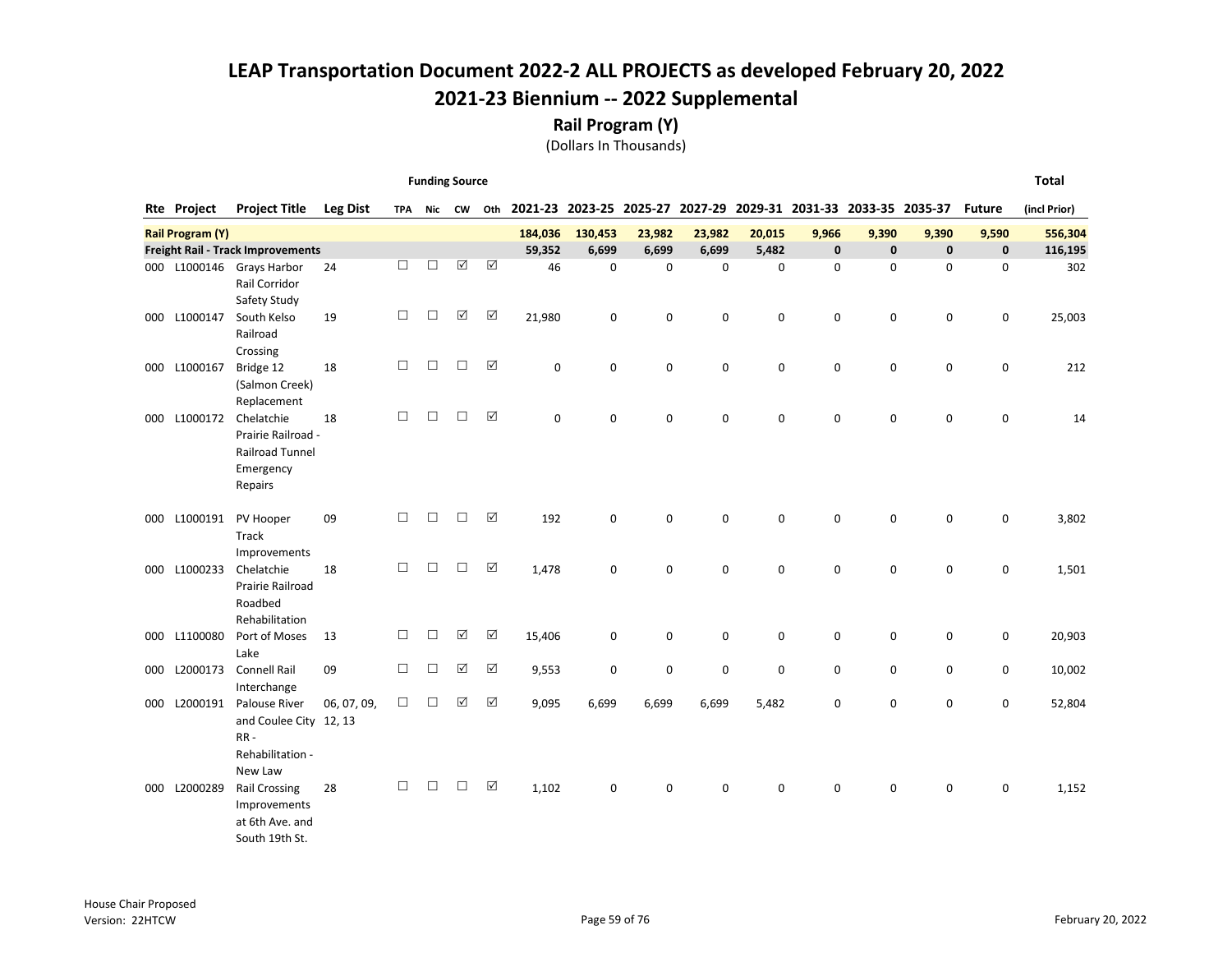#### Rail Program (Y)

|     |              |                                                                                            |                 |            | <b>Funding Source</b> |           |                      |             |                                                                 |             |             |             |             |             |             |               | <b>Total</b> |
|-----|--------------|--------------------------------------------------------------------------------------------|-----------------|------------|-----------------------|-----------|----------------------|-------------|-----------------------------------------------------------------|-------------|-------------|-------------|-------------|-------------|-------------|---------------|--------------|
|     | Rte Project  | <b>Project Title</b>                                                                       | <b>Leg Dist</b> | <b>TPA</b> | Nic                   | <b>CW</b> | Oth                  |             | 2021-23 2023-25 2025-27 2027-29 2029-31 2031-33 2033-35 2035-37 |             |             |             |             |             |             | <b>Future</b> | (incl Prior) |
|     | 000 L1000311 | Chelatchie<br>Prairie Railroad<br>Track<br>Improvements                                    | 18              | $\Box$     | $\Box$                | $\Box$    | $\boxed{\checkmark}$ | 500         | $\mathsf 0$                                                     | $\mathbf 0$ | $\mathbf 0$ | 0           | $\mathbf 0$ | $\mathbf 0$ | 0           | $\mathbf 0$   | 500          |
|     |              | <b>Freight Rail - Track Preservation</b>                                                   |                 |            |                       |           |                      | 3,747       | 576                                                             | 576         | 576         | 576         | 576         | $\mathbf 0$ | $\mathbf 0$ | $\pmb{0}$     | 17,215       |
|     | 000 F01111B  | Palouse River<br>and Coulee City 12, 13<br>RR-<br>Rehabilitation                           | 06, 07, 09,     | $\Box$     | $\boxed{\mathbf{v}}$  | $\Box$    | ☑                    | 1,008       | 576                                                             | 576         | 576         | 576         | 576         | $\mathbf 0$ | 0           | 0             | 12,475       |
|     | 000 L1000180 | West<br>Plains/Spokane<br>International<br><b>Airport Rail</b><br>Development              | 06              | $\Box$     | $\Box$                | $\Box$    | $\Delta$             | $\mathbf 0$ | $\mathbf 0$                                                     | $\mathbf 0$ | $\mathbf 0$ | $\mathbf 0$ | $\mathbf 0$ | $\mathbf 0$ | 0           | $\mathsf{o}$  | 2,001        |
|     | 000 L2021053 | Chelatchie<br>Prairie Railroad<br>Bridge and<br>Rehab Work                                 | 17, 18, 49      | $\Box$     | $\Box$                | $\Box$    | $\Delta$             | 2,739       | 0                                                               | $\mathbf 0$ | $\mathbf 0$ | $\mathbf 0$ | $\mathbf 0$ | 0           | 0           | 0             | 2,739        |
|     |              | Freight Rail - Grant Program                                                               |                 |            |                       |           |                      | 9,827       | 8,511                                                           | 7,040       | 7,040       | 4,290       | 4,290       | 4,290       | 4,290       | 4,290         | 65,109       |
|     | 000 700401A  | SSPR Railroad - 09<br>Marshall to<br>Oakesdale Track<br>Rehab (2019<br>FRAP)               |                 | П          | $\Box$                | $\Box$    | $\boxed{\checkmark}$ | 21          | 0                                                               | $\mathbf 0$ | $\mathsf 0$ | 0           | 0           | $\mathbf 0$ | 0           | 0             | 781          |
|     | 000 700401B  | Spokane,<br>Spangle &<br>Palouse Railway<br>- Oakesdale to<br><b>Fallon</b> (2021<br>FRAP) | 09              | □          | $\Box$                | $\Box$    | $\boxtimes$          | 779         | 0                                                               | $\mathbf 0$ | 0           | $\mathbf 0$ | $\mathbf 0$ | $\mathsf 0$ | 0           | 0             | 779          |
| 000 | 700602A      | Washington<br>Eastern - Track<br>Rehab - MP 11-<br>24, 37-57 (2019<br>FRAP)                | 12, 13          | $\Box$     | $\Box$                | $\Box$    | $\Delta$             | 354         | 0                                                               | $\mathbf 0$ | 0           | $\Omega$    | $\Omega$    | 0           | 0           | 0             | 813          |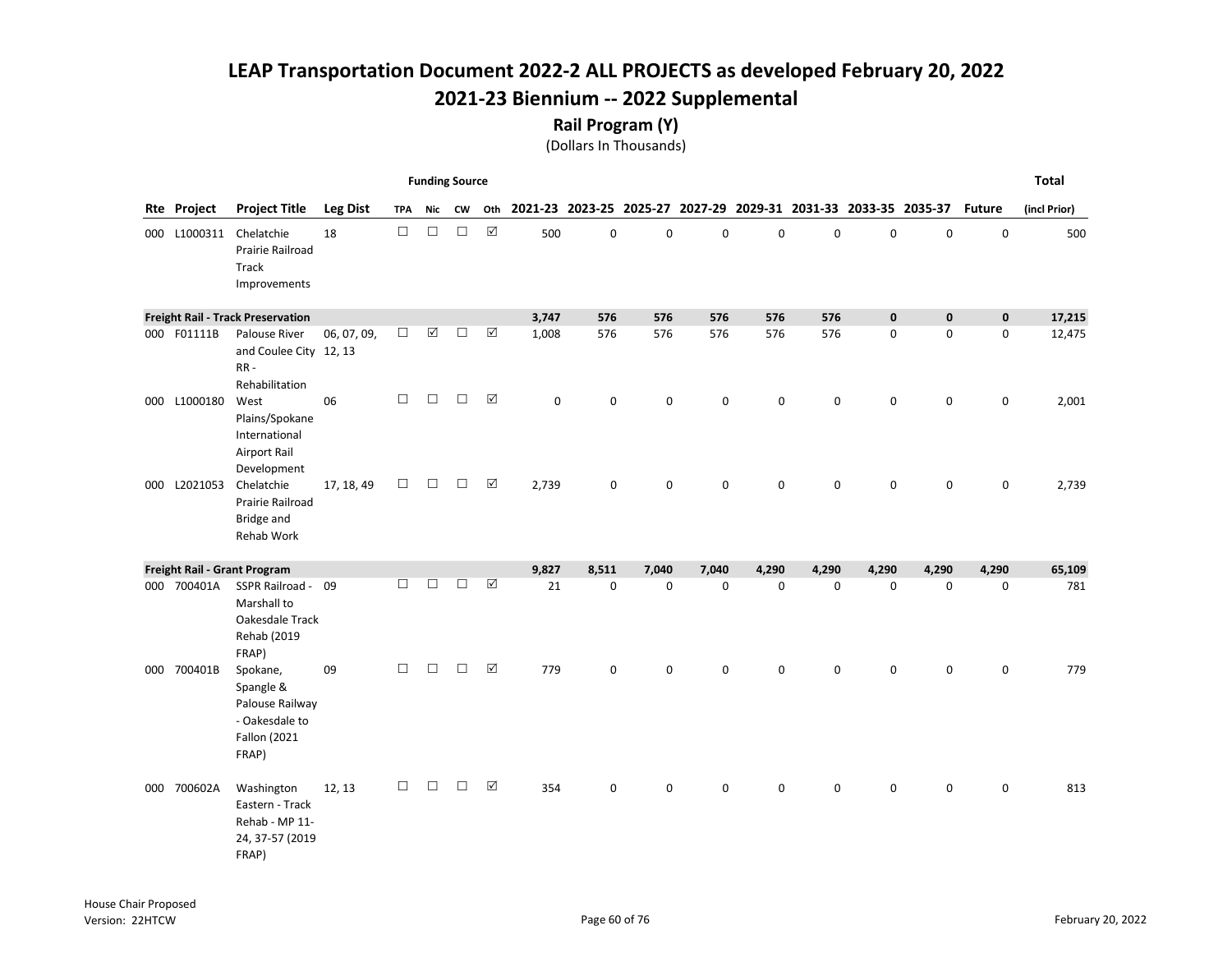Rail Program (Y)

|             |                                                                                                |                 |        | <b>Funding Source</b> |        |                      |             |             |             |   |             |                                                                 |             |             |               | <b>Total</b> |
|-------------|------------------------------------------------------------------------------------------------|-----------------|--------|-----------------------|--------|----------------------|-------------|-------------|-------------|---|-------------|-----------------------------------------------------------------|-------------|-------------|---------------|--------------|
| Rte Project | <b>Project Title</b>                                                                           | <b>Leg Dist</b> | TPA    | Nic                   | CW     | Oth                  |             |             |             |   |             | 2021-23 2023-25 2025-27 2027-29 2029-31 2031-33 2033-35 2035-37 |             |             | <b>Future</b> | (incl Prior) |
| 000 700612B | Highline Grain 13<br>Growers,<br>Inc-Restoration<br>of Davenport<br>Station (2021<br>FRAP)     |                 | $\Box$ | $\Box$                | $\Box$ | $\boxtimes$          | 749         | 0           | $\pmb{0}$   | 0 | $\pmb{0}$   | 0                                                               | $\pmb{0}$   | $\mathbf 0$ | 0             | 749          |
| 000 700810A | Columbia<br>Rail/Port of<br>Royal<br>Slope-Industrial<br><b>Access Track</b><br>Ext(2021 FRAP) | 13              | $\Box$ | $\Box$                | $\Box$ | ☑                    | 740         | 0           | $\pmb{0}$   | 0 | 0           | 0                                                               | $\mathbf 0$ | 0           | 0             | 740          |
| 000 711310B | Rainier Rail-Rail 02<br>Line Rehab bet<br>Western<br>Junction &<br>McKenna (2021<br>FRAP)      |                 | □      | $\Box$                | $\Box$ | ☑                    | 562         | $\mathbf 0$ | $\pmb{0}$   | 0 | 0           | 0                                                               | $\mathsf 0$ | 0           | 0             | 562          |
| 000 720201A | Columbia Walla 16<br>Walla Railroad -<br>Aggregate<br><b>Hopper Cars</b><br>(2019 FRAP)        |                 | $\Box$ | $\Box$                | $\Box$ | ☑                    | 36          | $\pmb{0}$   | $\mathbf 0$ | 0 | $\mathbf 0$ | 0                                                               | $\mathsf 0$ | $\mathsf 0$ | 0             | 313          |
| 000 720311A | Port of Pend<br>Oreille - Usk to<br><b>Newport Track</b><br>Rehab (2019<br>FRAP)               | 07              | $\Box$ | $\Box$                | $\Box$ | $\boxtimes$          | 0           | $\mathbf 0$ | $\pmb{0}$   | 0 | $\mathbf 0$ | $\mathbf 0$                                                     | $\mathsf 0$ | $\mathsf 0$ | $\mathbf 0$   | 624          |
| 000 721410B | Port of Benton - 08<br>Yakima & Berry<br>Bridges &<br>Jadwin Ave Xing<br>(2019 FRAP)           |                 | $\Box$ | $\Box$                | $\Box$ | $\boxed{\checkmark}$ | $\mathbf 0$ | 0           | $\mathbf 0$ | 0 | 0           | $\mathbf 0$                                                     | 0           | 0           | 0             | 1,560        |
| 000 724812B | Columbia Basin 13<br>Railroad Co. -<br>1st Subdivision<br>Rehab Project<br>(2021 FRAP)         |                 | $\Box$ | $\Box$                | $\Box$ | $\Delta$             | 570         | 0           | 0           | 0 | $\mathbf 0$ | $\mathbf 0$                                                     | $\mathsf 0$ | 0           | 0             | 570          |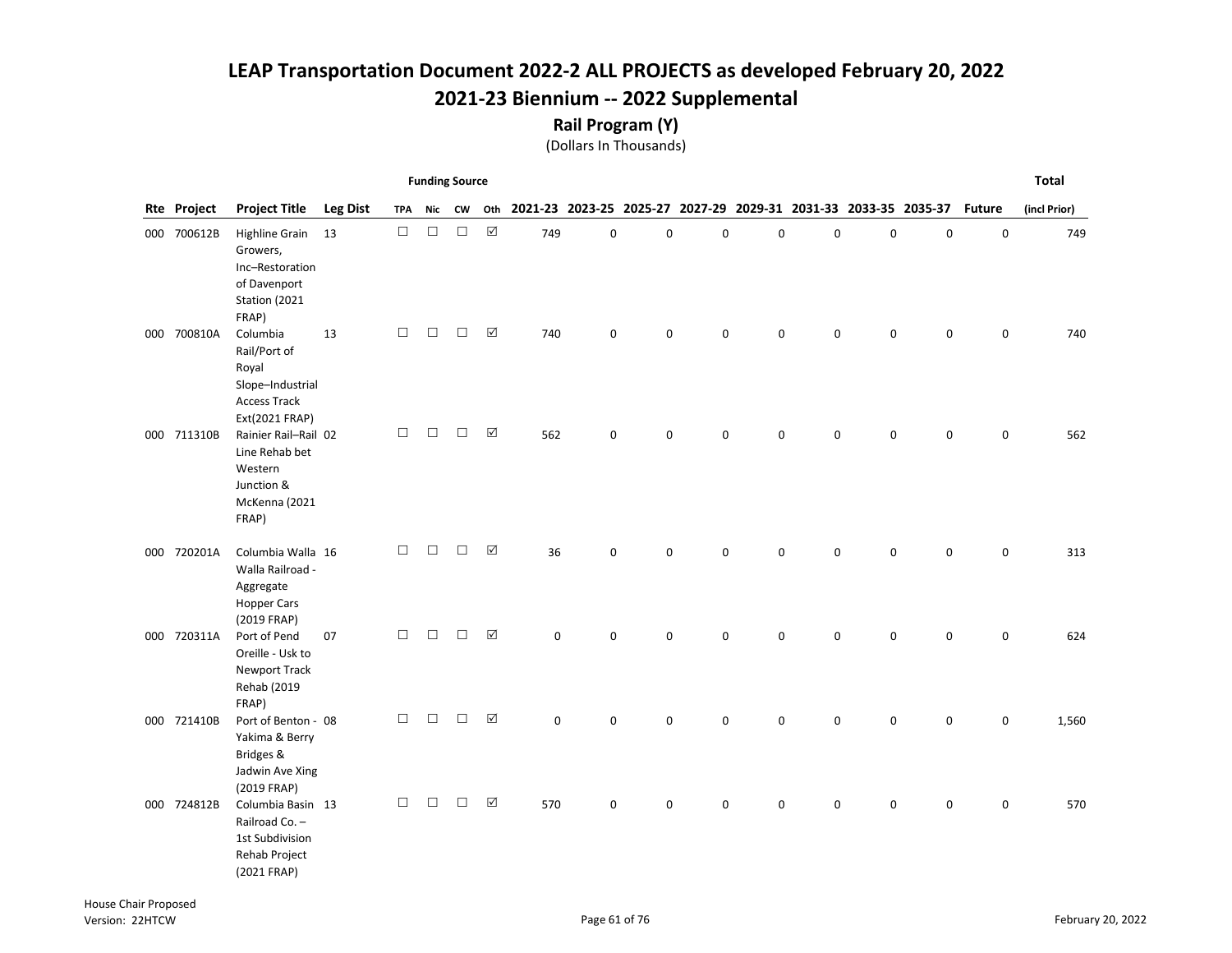Rail Program (Y)

|             |                                                                                                |                 |            | <b>Funding Source</b> |           |                      |                                                                     |             |           |   |             |             |             |             |               | <b>Total</b> |
|-------------|------------------------------------------------------------------------------------------------|-----------------|------------|-----------------------|-----------|----------------------|---------------------------------------------------------------------|-------------|-----------|---|-------------|-------------|-------------|-------------|---------------|--------------|
| Rte Project | <b>Project Title</b>                                                                           | <b>Leg Dist</b> | <b>TPA</b> | Nic                   | <b>CW</b> |                      | Oth 2021-23 2023-25 2025-27 2027-29 2029-31 2031-33 2033-35 2035-37 |             |           |   |             |             |             |             | <b>Future</b> | (incl Prior) |
| 000 726813A | Tacoma Rail -<br><b>Marine View</b><br><b>Drive Track</b><br>Rehab (2019<br>FRAP)              | 27              | $\Box$     | $\Box$                | $\Box$    | $\boxed{\text{V}}$   | 16                                                                  | 0           | $\pmb{0}$ | 0 | 0           | $\mathsf 0$ | $\pmb{0}$   | $\mathsf 0$ | $\mathbf 0$   | 1,145        |
| 000 741110A | Columbia Basin 13<br>Railroad -<br>Wheeler to<br>Moses Lake<br>Rehab (2019<br>FRAP)            |                 | □          | $\Box$                | $\Box$    | $\boxed{\checkmark}$ | 17                                                                  | $\pmb{0}$   | 0         | 0 | 0           | $\mathbf 0$ | $\mathbf 0$ | 0           | 0             | 729          |
| 000 744204B | Puget Sound & 19<br>Pacific RR -<br>Aberdeen<br><b>Bridge</b><br>Rehabilitation<br>(2021 FRAP) |                 | $\Box$     | $\Box$                | $\Box$    | ☑                    | 1,848                                                               | 0           | 0         | 0 | 0           | $\mathbf 0$ | 0           | 0           | 0             | 1,848        |
| 000 744210A | Puget Sound & 24<br>Pacific Railroad -<br>Hoquiam Bridge<br>(2019 FRAP)                        |                 | $\Box$     | $\Box$                | $\Box$    | $\boxed{\checkmark}$ | 875                                                                 | $\mathbf 0$ | 0         | 0 | 0           | $\Omega$    | 0           | 0           | 0             | 875          |
| 000 750101A | Rainier Rail -<br><b>Blakeslee to</b><br><b>Chehalis Bridges</b><br>(2019 FRAP)                | 20              | $\Box$     | $\Box$                | □         | $\boxed{\checkmark}$ | $\Omega$                                                            | $\mathbf 0$ | 0         | 0 | $\mathbf 0$ | $\Omega$    | $\Omega$    | 0           | 0             | 458          |
| 000 750210A | Snohomish Co - 01<br>240th St/SR9<br><b>Grade Crossing</b><br>Improvements<br>(2015 FRAP)      |                 | $\Box$     | $\Box$                | $\Box$    | $\boxed{\checkmark}$ | 0                                                                   | $\mathbf 0$ | 0         | 0 | 0           | 0           | 0           | 0           | 0             | 185          |
| 000 751033B | Columbia &<br>Cowlitz Railway,<br>LLC - Construct<br><b>Rail Siding</b><br>(2021 FRAP)         | 19              | □          | $\Box$                | $\Box$    | $\boxed{\checkmark}$ | 1,203                                                               | $\pmb{0}$   | 0         | 0 | 0           | $\mathbf 0$ | $\mathbf 0$ | 0           | 0             | 1,203        |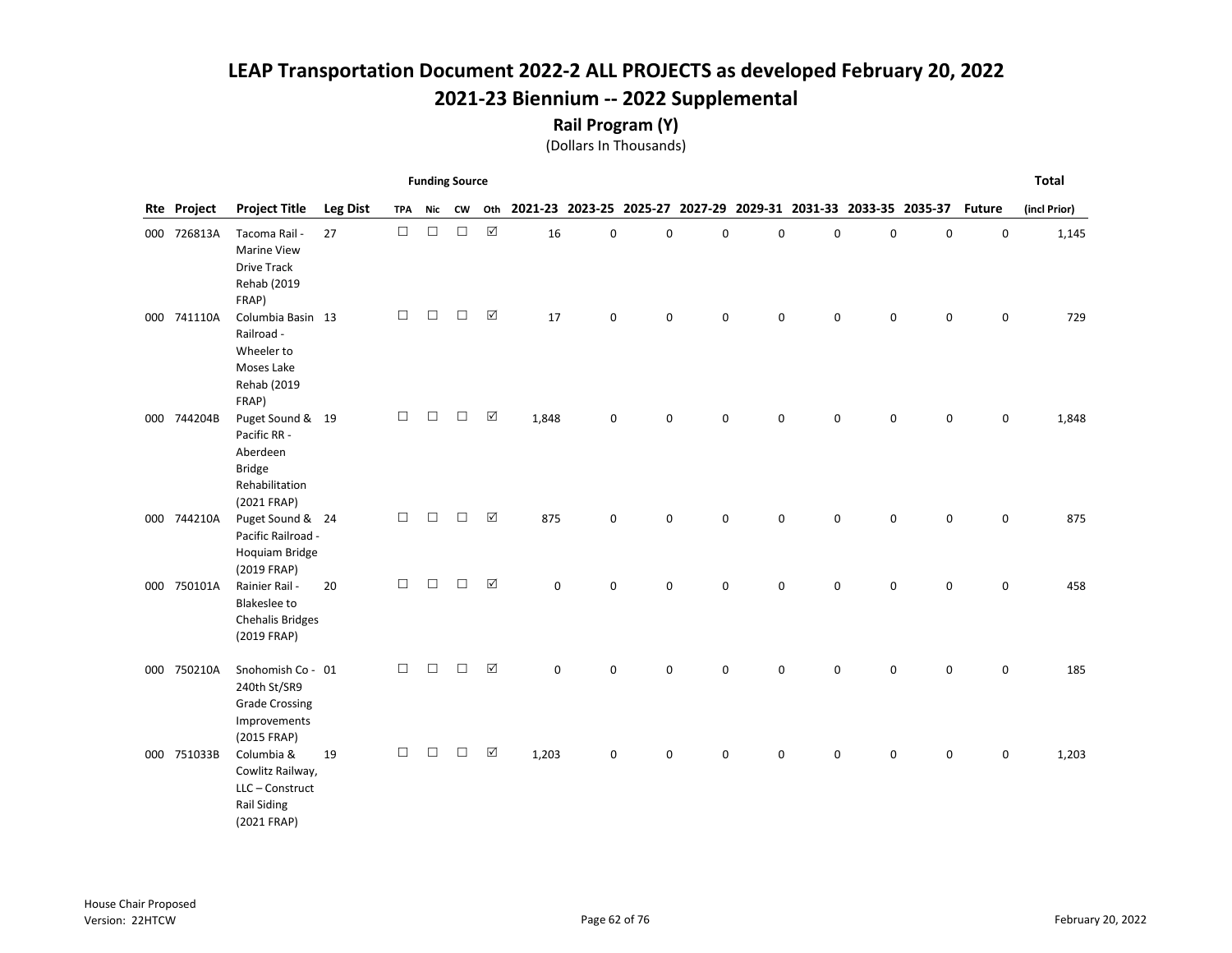Rail Program (Y)

|     |                    |                                                                                               |                 |            | <b>Funding Source</b> |        |                      |             |             |             |       |             |             |             |                                                                 |               | <b>Total</b> |
|-----|--------------------|-----------------------------------------------------------------------------------------------|-----------------|------------|-----------------------|--------|----------------------|-------------|-------------|-------------|-------|-------------|-------------|-------------|-----------------------------------------------------------------|---------------|--------------|
|     | <b>Rte Project</b> | <b>Project Title</b>                                                                          | <b>Leg Dist</b> | <b>TPA</b> | Nic                   | CW     | Oth                  |             |             |             |       |             |             |             | 2021-23 2023-25 2025-27 2027-29 2029-31 2031-33 2033-35 2035-37 | <b>Future</b> | (incl Prior) |
|     | 000 757111A        | Central<br>Washington RR -<br>Sunnyside to<br><b>Granger Track</b><br>Rehab (2019<br>FRAP)    | 15              | $\Box$     | $\Box$                | $\Box$ | $\boxed{\checkmark}$ | $\pmb{0}$   | $\pmb{0}$   | $\mathbf 0$ | 0     | 0           | 0           | $\mathsf 0$ | $\mathbf 0$                                                     | 0             | 676          |
|     | 000 757111B        | Central<br>Washington<br>Railroad Co-<br>2nd Subdivision<br><b>Track Rehab</b><br>(2021 FRAP) | 15,16           | □          | $\Box$                | $\Box$ | ☑                    | 590         | 0           | $\mathbf 0$ | 0     | 0           | 0           | $\mathbf 0$ | $\mathbf 0$                                                     | 0             | 590          |
| 000 | F01001A            | Statewide -<br>Emergent<br>Freight Rail<br>Assistance<br>Projects                             | 99              | □          | $\Box$                | $\Box$ | ☑                    | 0           | 7,040       | 7,040       | 7,040 | 4,290       | 4,290       | 4,290       | 4,290                                                           | 4,290         | 42,570       |
| 000 | L2000179           | Highline Grain<br>LLC - PCC<br>Central WA<br><b>Branch Rehab</b><br>(2015 FRAP)               | 06              | □          | П                     | П      | $\boxed{\checkmark}$ | 1,467       | 1,471       | $\mathbf 0$ | 0     | $\mathbf 0$ | $\mathbf 0$ | $\mathbf 0$ | $\mathbf 0$                                                     | 0             | 7,339        |
|     |                    | Freight Rail - Loan Program                                                                   |                 |            |                       |        |                      | 5,851       | 5,000       | 5,000       | 5,000 | 5,000       | 5,000       | 5,000       | 5,000                                                           | 5,000         | 53,882       |
|     | 000 721410A        | Port of Benton - 08<br>Yakima & Berry<br>Bridges &<br>Jadwin Ave Xing<br>(2019 FRIB)          |                 | $\Box$     | $\Box$                | П      | ☑                    | $\mathbf 0$ | $\mathbf 0$ | $\mathbf 0$ | 0     | $\mathbf 0$ | $\mathbf 0$ | $\mathsf 0$ | $\mathbf 0$                                                     | 0             | 250          |
|     | 000 722814A        | Port of Everett - 38<br>South Terminal<br>Modernization<br>Project (2019<br>FRIB)             |                 | □          | $\Box$                | $\Box$ | ☑                    | 754         | $\Omega$    | 0           | 0     | $\mathbf 0$ | $\Omega$    | $\mathbf 0$ | $\mathbf 0$                                                     | 0             | 6,158        |
|     | 000 726811A        | Tacoma Rail -<br><b>Tote Yard</b><br>Improvement<br>(2019 FRIB)                               | 27              | $\Box$     | $\Box$                | $\Box$ | $\boxed{\mathsf{v}}$ | $\Omega$    | 0           | 0           | 0     | 0           | 0           | $\mathsf 0$ | $\mathbf 0$                                                     | 0             | 400          |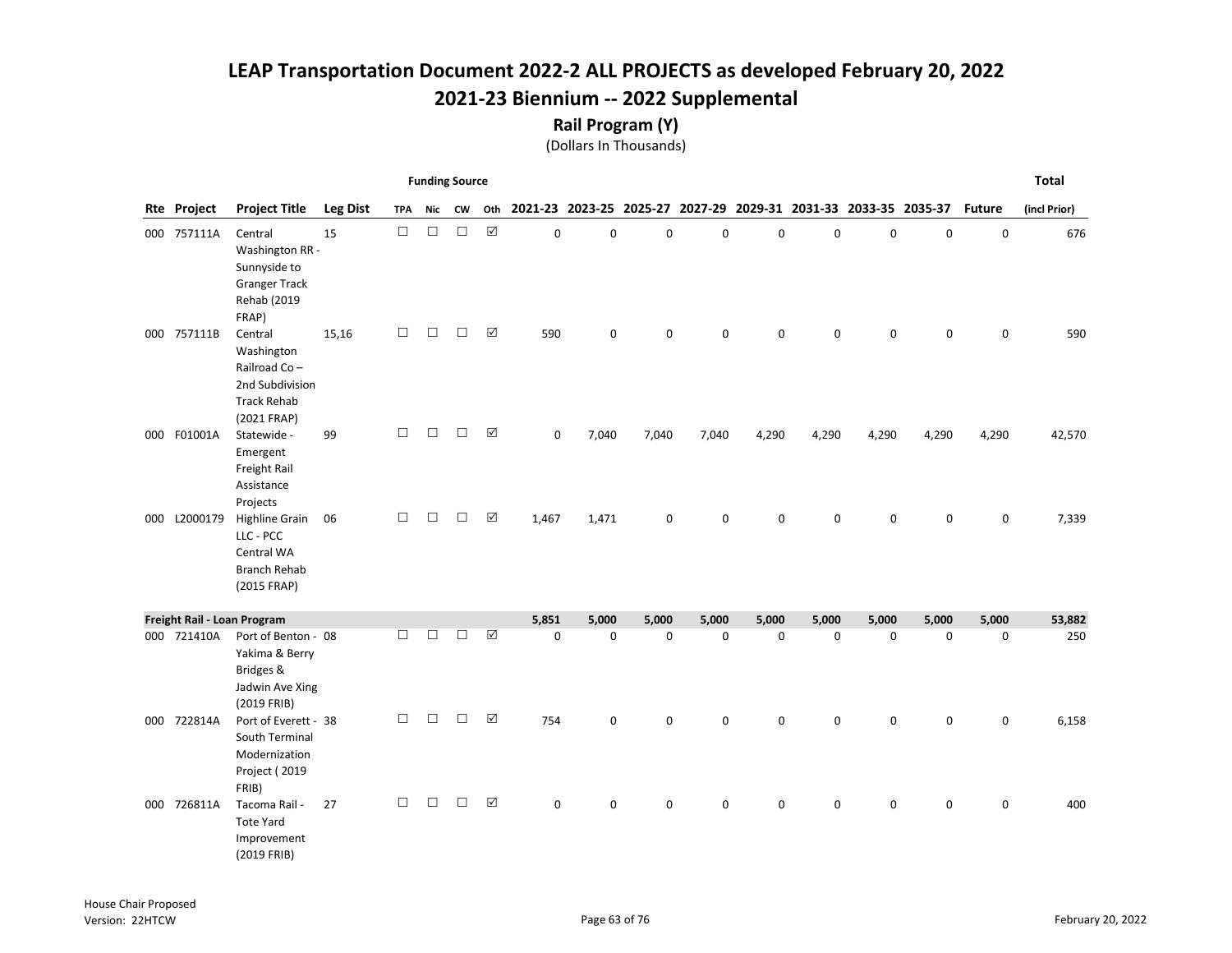Rail Program (Y)

|                             |                                                                              |                 |            | <b>Funding Source</b> |        |     |             |              |              |              |             |              |                                                                 |              |               | <b>Total</b> |
|-----------------------------|------------------------------------------------------------------------------|-----------------|------------|-----------------------|--------|-----|-------------|--------------|--------------|--------------|-------------|--------------|-----------------------------------------------------------------|--------------|---------------|--------------|
| <b>Rte Project</b>          | <b>Project Title</b>                                                         | <b>Leg Dist</b> | <b>TPA</b> | Nic                   | CW     | Oth |             |              |              |              |             |              | 2021-23 2023-25 2025-27 2027-29 2029-31 2031-33 2033-35 2035-37 |              | <b>Future</b> | (incl Prior) |
| 000 726821A                 | Tacoma Rail -<br>Mazda Siding<br>Upgrade (2019<br>FRIB)                      | 27              | $\Box$     | $\Box$                | $\Box$ | ☑   | 8           | 0            | $\mathbf 0$  | $\mathbf 0$  | 0           | $\mathsf 0$  | 0                                                               | $\mathsf 0$  | $\mathsf 0$   | 242          |
| 000 726823A                 | Tacoma Rail -<br>Lincoln Track<br>Upgrades (2021<br>FRIB)                    | 27              | $\Box$     | $\Box$                | $\Box$ | ☑   | 318         | 0            | $\mathbf 0$  | 0            | $\mathbf 0$ | $\mathsf 0$  | 0                                                               | $\mathbf 0$  | 0             | 318          |
| 000 726823B                 | Tacoma Rail -<br>Locomotive<br>Facility (2021<br>FRIB)                       | 27              | $\Box$     | $\Box$                | $\Box$ | ☑   | 868         | $\mathbf 0$  | $\mathbf 0$  | $\mathbf 0$  | $\mathbf 0$ | $\mathbf 0$  | 0                                                               | $\mathbf 0$  | 0             | 868          |
| 000 726823C                 | Tacoma Rail -<br>Yard Tracks<br>Upgrade (2021<br>FRIB)                       | 27              | $\Box$     | $\Box$                | $\Box$ | ☑   | 465         | $\mathbf 0$  | $\mathbf 0$  | 0            | $\mathbf 0$ | $\mathbf 0$  | $\mathbf 0$                                                     | $\mathsf 0$  | 0             | 465          |
| 000 726823D                 | Port of Benton-08<br>Crossing<br>Replacements<br>(2021 FRIB)                 |                 | П.         | $\Box$                | $\Box$ | ☑   | 260         | $\mathbf 0$  | $\mathbf 0$  | 0            | $\mathbf 0$ | $\mathbf 0$  | $\mathbf 0$                                                     | $\mathbf 0$  | 0             | 260          |
| 000 726823E                 | Port of Everett - 38<br>Cargo Handling<br>Equipment<br>(2021 FRIB)           |                 | $\Box$     | $\Box$                | $\Box$ | ☑   | 2,572       | $\mathbf 0$  | $\mathbf 0$  | 0            | $\mathbf 0$ | $\mathbf 0$  | $\mathbf 0$                                                     | 0            | 0             | 2,572        |
| 000 726823F                 | Tacoma Rail -<br>Alexander Wye<br>& Storage Track<br>Upgrades (2021<br>FRIB) | 27              | $\Box$     | □                     | П      | ☑   | 606         | 0            | 0            | 0            | $\mathbf 0$ | $\mathbf 0$  | 0                                                               | 0            | 0             | 606          |
| 000 F01000A                 | Statewide -<br>Freight Rail<br>Investment<br>Bank                            | 99              | $\Box$     | П                     | П      | ☑   | $\mathbf 0$ | 5,000        | 5,000        | 5,000        | 5,000       | 5,000        | 5,000                                                           | 5,000        | 5,000         | 41,743       |
| <b>Rail - Grant Program</b> |                                                                              |                 |            |                       |        |     | 143         | $\mathbf{0}$ | $\mathbf{0}$ | $\mathbf{0}$ | $\mathbf 0$ | $\mathbf{0}$ | $\mathbf{0}$                                                    | $\mathbf{0}$ | $\mathbf 0$   | 913          |
| 000 725910A                 | Ridgefield Rail<br>Overpass                                                  | 18              | $\Box$     | $\Box$                | $\Box$ | ☑   | 143         | 0            | $\mathbf 0$  | 0            | $\mathbf 0$ | 0            | 0                                                               | 0            | 0             | 913          |
|                             | Passenger Rail - Track Improvements                                          |                 |            |                       |        |     | 15,914      | 4,567        | 4,567        | 4,567        | 4,567       | $\mathbf{0}$ | $\mathbf 0$                                                     | $\mathbf{0}$ | $\mathbf{0}$  | 46,891       |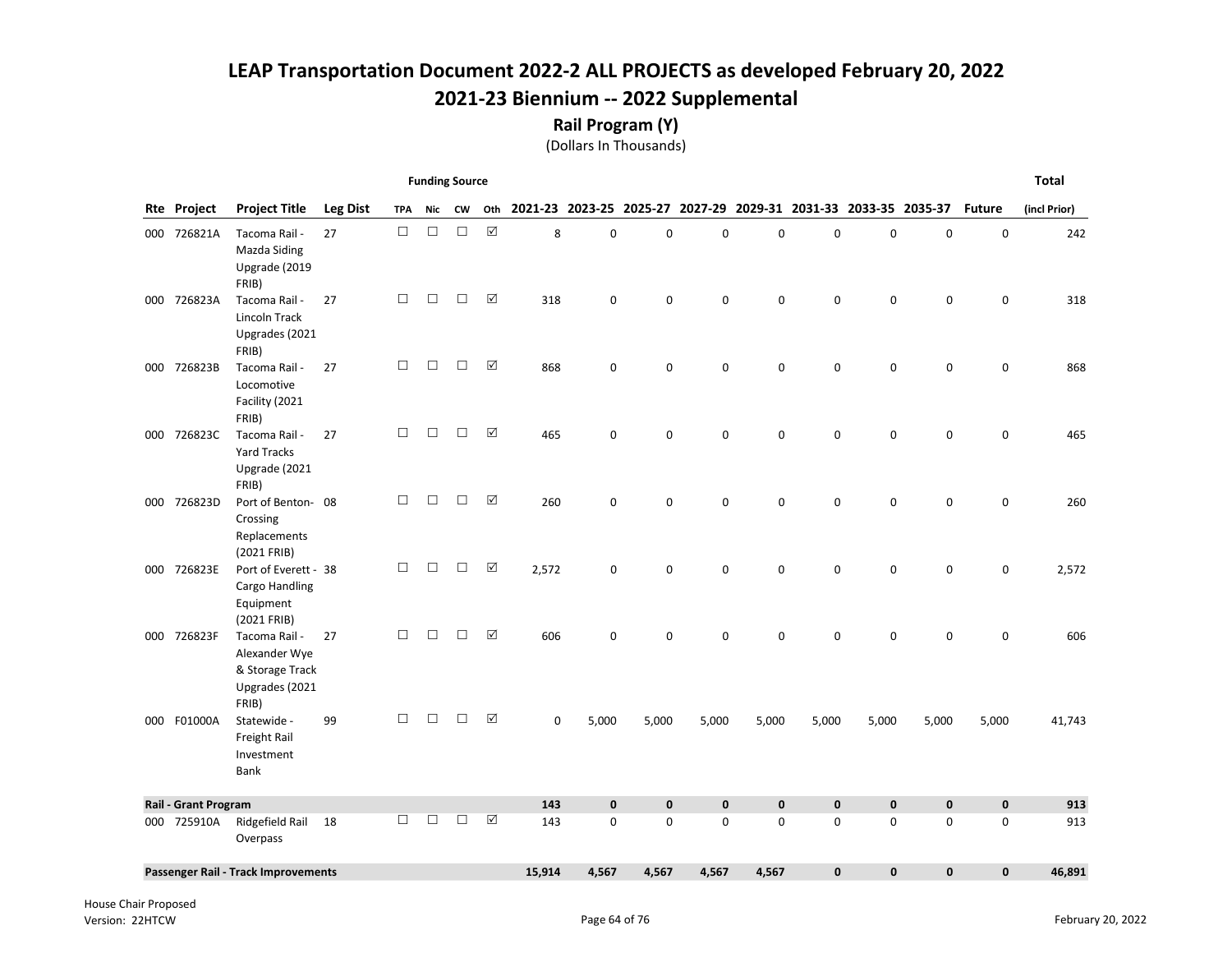Rail Program (Y)

|       |              |                                                                                       |                 |            | <b>Funding Source</b> |           |                       |                                                                     |             |              |             |             |              |             |             |               | <b>Total</b> |
|-------|--------------|---------------------------------------------------------------------------------------|-----------------|------------|-----------------------|-----------|-----------------------|---------------------------------------------------------------------|-------------|--------------|-------------|-------------|--------------|-------------|-------------|---------------|--------------|
|       | Rte Project  | <b>Project Title</b>                                                                  | <b>Leg Dist</b> | <b>TPA</b> | Nic                   | <b>CW</b> |                       | Oth 2021-23 2023-25 2025-27 2027-29 2029-31 2031-33 2033-35 2035-37 |             |              |             |             |              |             |             | <b>Future</b> | (incl Prior) |
|       | 000 HSR001   | <b>State Corridor</b><br>Safety and<br><b>Positive Train</b><br>Control<br>Compliance | 99              | $\Box$     | $\Box$                | $\Box$    | $\boxtimes$           | 1,500                                                               | $\mathbf 0$ | 0            | $\mathbf 0$ | 0           | $\mathbf 0$  | $\mathbf 0$ | $\mathbf 0$ | $\mathbf 0$   | 1,500        |
|       | 000 HSR004   | Point Defiance<br><b>Bypass Revenue</b><br>Service                                    | 99              | $\Box$     | $\Box$                | $\Box$    | $\boxtimes$           | 250                                                                 | 0           | 0            | 0           | $\mathbf 0$ | $\mathbf 0$  | $\pmb{0}$   | 0           | 0             | 5,636        |
|       | 000 HSR005   | Operational<br>Modifications<br>after new<br>Service Launch                           | 99              | $\Box$     | $\Box$                | $\Box$    | $\boxed{\mathbf{v}}$  | 1,000                                                               | 0           | 0            | $\mathbf 0$ | $\mathbf 0$ | $\mathbf 0$  | $\mathbf 0$ | $\mathbf 0$ | 0             | 1,000        |
|       | 000 L2220057 | Cascades<br><b>Corridor Slide</b><br>Prevention and<br>Repair                         | 99              | $\Box$     | П                     | ☑         | $\boxed{\checkmark}$  | 13,164                                                              | 4,567       | 4,567        | 4,567       | 4,567       | 0            | $\mathbf 0$ | 0           | 0             | 38,755       |
|       |              | Passenger Rail - Train Investments                                                    |                 |            |                       |           |                       | 36,365                                                              | 5,000       | $\mathbf{0}$ | $\mathbf 0$ | $\mathbf 0$ | $\mathbf{0}$ | $\mathbf 0$ | $\mathbf 0$ | $\mathbf 0$   | 41,997       |
|       | 000 700010C  | Passenger Rail 99<br>Equipment<br>Replacement -<br>Insurance                          |                 | П          | П                     | $\Box$    | $\boxed{\mathbf{v}}$  | 32,996                                                              | 5,000       | $\mathbf 0$  | $\mathbf 0$ | $\mathbf 0$ | $\mathbf 0$  | $\mathbf 0$ | $\mathbf 0$ | 0             | 37,996       |
|       | 000 HSR002   | Locomotive<br>Service<br>Equipment and<br>Overhaul                                    | 99              | П          | П                     | $\Box$    | ☑                     | 3,369                                                               | 0           | 0            | $\mathbf 0$ | $\mathbf 0$ | $\Omega$     | $\Omega$    | 0           | $\mathbf 0$   | 4,001        |
|       |              | Passenger Rail - High Speed Rail Grant Investments                                    |                 |            |                       |           |                       | 177                                                                 | $\mathbf 0$ | $\mathbf 0$  | $\mathbf 0$ | $\mathbf 0$ | $\mathbf{0}$ | $\mathbf 0$ | $\mathbf 0$ | $\mathbf 0$   | 59,700       |
|       | 000 700001C  | <b>New</b><br>Locomotives (8)<br>(ARRA)                                               | 99              | □          | $\Box$                | $\Box$    | $\boxed{\mathcal{S}}$ | 177                                                                 | $\mathbf 0$ | $\Omega$     | $\mathbf 0$ | 0           | $\Omega$     | $\Omega$    | $\Omega$    | 0             | 59,700       |
| Other |              |                                                                                       |                 |            |                       |           |                       | 52,660                                                              | 100,100     | 100          | 100         | 100         | 100          | 100         | 100         | 300           | 154,402      |
|       | 000 701210A  | <b>Grain Train</b><br>Program                                                         | 99              | $\Box$     | П                     | $\Box$    | $\boxed{\checkmark}$  | 100                                                                 | 100         | 100          | 100         | 100         | 100          | 100         | 100         | 300           | 1,100        |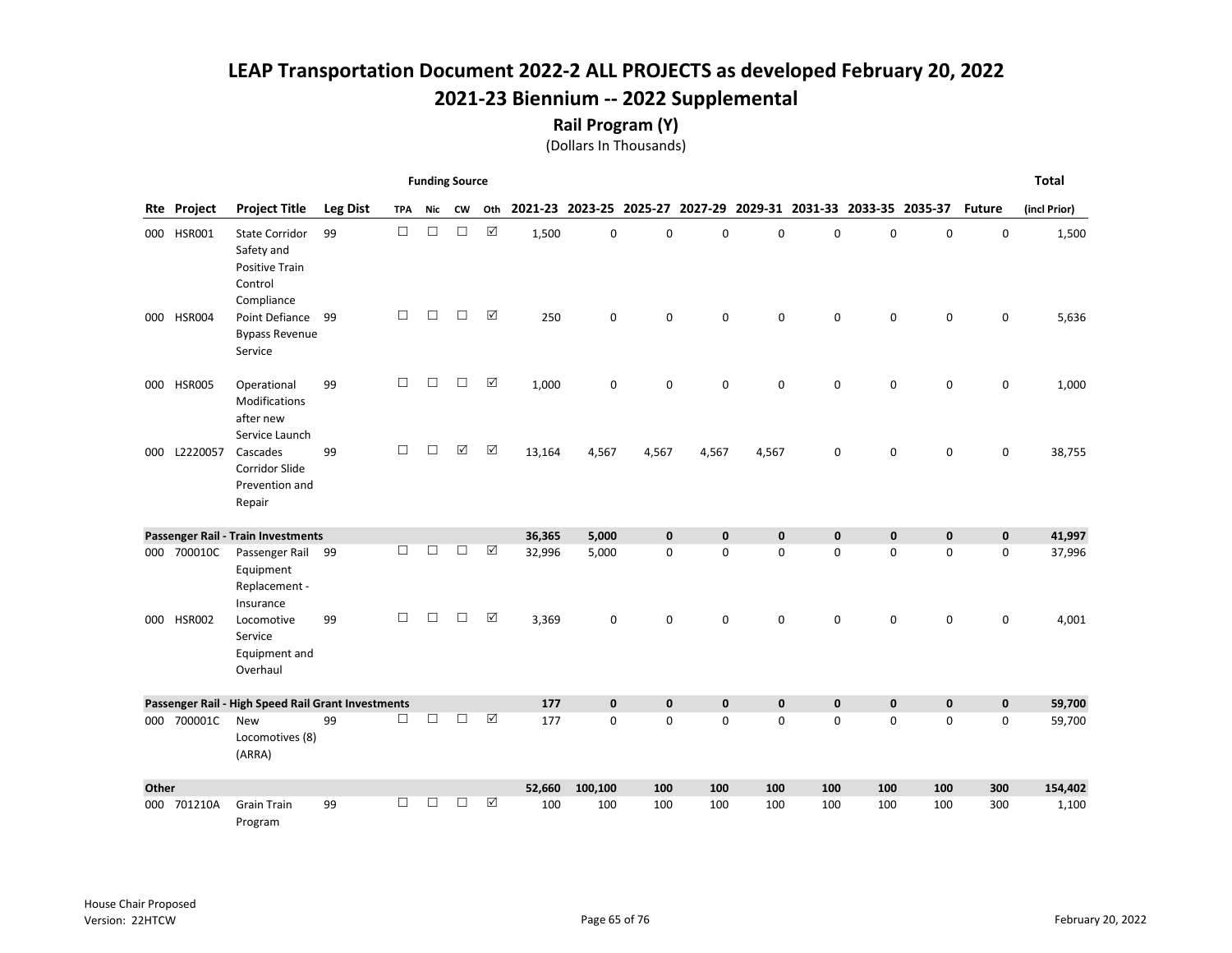Rail Program (Y)

(Dollars In Thousands)

|     |             |                                                                                       |                 |            |        | <b>Funding Source</b> |                      |             |         |             |   |   |                                                                 |   |             |               | <b>Total</b> |
|-----|-------------|---------------------------------------------------------------------------------------|-----------------|------------|--------|-----------------------|----------------------|-------------|---------|-------------|---|---|-----------------------------------------------------------------|---|-------------|---------------|--------------|
|     | Rte Project | <b>Project Title</b>                                                                  | <b>Leg Dist</b> | <b>TPA</b> | Nic    | <b>CW</b>             | Oth                  |             |         |             |   |   | 2021-23 2023-25 2025-27 2027-29 2029-31 2031-33 2033-35 2035-37 |   |             | <b>Future</b> | (incl Prior) |
| 000 | L1000221    | <b>Titlow Rail</b><br>Bridge/Culvert<br>Improvement -<br><b>Metro Parks</b><br>Tacoma | 28              | $\Box$     | □      | $\Box$                | ☑                    | 1,000       | 0       | 0           | 0 | 0 | 0                                                               | 0 | 0           | 0             | 1,000        |
| 000 | L1000235    | Port of Moses<br>Lake Northern<br>Columbia Basin<br>Railroad<br>Feasibility Study     | 13              | $\Box$     | $\Box$ | $\Box$                | ☑                    | $\mathbf 0$ | 0       | 0           | 0 | 0 | 0                                                               | 0 | 0           | 0             | 250          |
| 000 | L1000242    | Spokane Airport 06<br>Transload<br>Facility                                           |                 | П          | П      | □                     | ☑                    | 500         | 0       | $\mathbf 0$ | 0 | 0 | $\mathbf 0$                                                     | 0 | 0           | 0             | 500          |
| 000 | L2000361    | Jones/John<br>Liner Road BNSF<br>Railroad<br>Undercrossing                            | 39              | $\Box$     | $\Box$ | $\Box$                | $\boxed{\checkmark}$ | 367         | 0       | 0           | 0 | 0 | 0                                                               | 0 | $\mathbf 0$ | 0             | 851          |
| 012 | L2000359    | Aberdeen US 12 19<br>Highway-Rail<br>Separation                                       |                 | □          | □      | $\Box$                | $\Delta$             | 693         | 0       | 0           | 0 | 0 | $\mathbf 0$                                                     | 0 | $\mathbf 0$ | 0             | 701          |
| 000 | L2021074    | Ultra High<br>Speed Rail                                                              | 98              | П          |        | П                     | ☑                    | 50,000      | 100,000 | $\mathbf 0$ | 0 | 0 | 0                                                               | 0 | 0           | 0             | 150,000      |

Proposed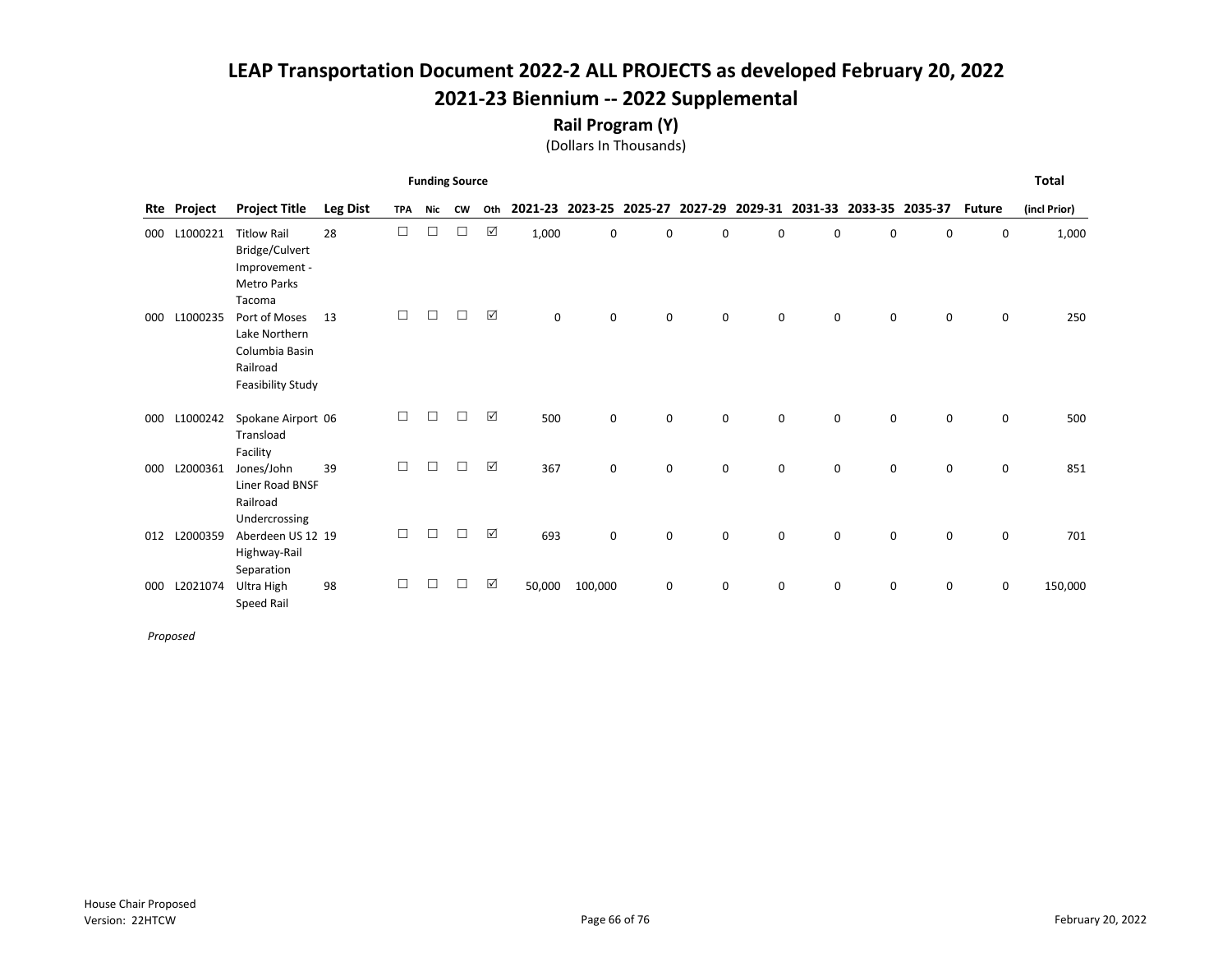Local Programs Program (Z)

|          |                                   |                                                                                    |                 |            | <b>Funding Source</b> |        |                       |               |                             |                          |                                                                 |                          |                          |                          |                          |              | <b>Total</b>  |
|----------|-----------------------------------|------------------------------------------------------------------------------------|-----------------|------------|-----------------------|--------|-----------------------|---------------|-----------------------------|--------------------------|-----------------------------------------------------------------|--------------------------|--------------------------|--------------------------|--------------------------|--------------|---------------|
|          | <b>Prty Project</b>               | <b>Project Title</b>                                                               | <b>Leg Dist</b> | <b>TPA</b> |                       | Nic CW | Oth                   |               |                             |                          | 2021-23 2023-25 2025-27 2027-29 2029-31 2031-33 2033-35 2035-37 |                          |                          |                          |                          | Future       | (incl Prior)  |
|          | <b>Local Programs Program (Z)</b> |                                                                                    |                 |            |                       |        |                       | 405,813       | 105,241                     | 106,213                  | 37,772                                                          | 40,402                   | 29,530                   | 29,530                   | 29,530                   | $\mathbf{0}$ | 1,130,276     |
|          |                                   | <b>Local Programs - Other Grants</b>                                               |                 |            |                       |        |                       | 170,793       | 64,717                      | 50,104                   | 29,530                                                          | 29,530                   | 29,530                   | 29,530                   | 29,530                   | 0            | 574,157       |
| 0        |                                   | G2000100 Extension of<br><b>Federal FAST</b><br><b>Act Funds</b>                   | 98              | П          | $\Box$                | □      | $\boxed{\mathcal{S}}$ | 35,411        | 24,794                      | 12,574                   | $\pmb{0}$                                                       | $\mathbf 0$              | $\Omega$                 | $\mathbf 0$              | $\mathbf 0$              | 0            | 72,779        |
| 0        | L1000169                          | National<br>Highway Freight                                                        | 98              | □          | □                     | $\Box$ | $\boxed{\checkmark}$  | 17,438        | $\mathbf 0$                 | 0                        | $\mathbf 0$                                                     | $\mathbf 0$              | $\Omega$                 | 0                        | 0                        | 0            | 44,531        |
| 0        | L2000188                          | Program<br>Pedestrian and<br><b>Bicycle Safety</b>                                 | 98, 99          | ☑          | □                     | $\Box$ | $\boxed{\checkmark}$  | 51,803        | 18,380                      | 18,380                   | 10,380                                                          | 10,380                   | 10,380                   | 10,380                   | 10,380                   | 0            | 177,997       |
| 0        | L2000189                          | <b>Grant Program</b><br>Safe Routes to<br><b>Schools Grant</b>                     | 98, 99          | П          | П                     | $\Box$ | ☑                     | 54,572        | 19,150                      | 19,150                   | 19,150                                                          | 19,150                   | 19,150                   | 19,150                   | 19,150                   | 0            | 261,637       |
| 0        | <b>OLP500Z</b>                    | Program<br>State<br>Infrastructure                                                 | 99              | П          | □                     | $\Box$ | $\boxed{\checkmark}$  | 4,679         | 2,393                       | 0                        | 0                                                               | $\mathbf 0$              | $\Omega$                 | 0                        | 0                        | 0            | 10,323        |
| 999      | L1000310                          | <b>Bank</b><br>2021-23<br>Pedestrian and<br><b>Bike Project List</b>               | 98              | П          | П                     | $\Box$ | ☑                     | 6,890         | $\mathbf 0$                 | 0                        | 0                                                               | $\mathbf 0$              | $\Omega$                 | 0                        | 0                        | 0            | 6,890         |
|          |                                   |                                                                                    |                 |            |                       |        |                       |               |                             |                          |                                                                 |                          |                          |                          |                          |              |               |
| 0        | G2000078                          | <b>Local Programs - Other Projects</b><br>Redmond Ridge 45<br><b>NE Roundabout</b> |                 | П          | П                     | П      | ☑                     | 33,995<br>800 | $\mathbf{0}$<br>$\mathbf 0$ | $\mathbf{0}$<br>$\Omega$ | 0<br>0                                                          | $\mathbf{0}$<br>$\Omega$ | $\mathbf{0}$<br>$\Omega$ | $\mathbf{0}$<br>$\Omega$ | $\mathbf{0}$<br>$\Omega$ | 0<br>0       | 38,700<br>800 |
| 0        | L1000195                          | <b>Main Street</b><br>Revitalization<br>Project                                    | 01              | □          | □                     | □      | ☑                     | 360           | 0                           | 0                        | $\mathbf 0$                                                     | $\mathbf 0$              | 0                        | 0                        | $\mathbf 0$              | 0            | 360           |
| 0        | L1000201                          | Covington Way 47<br>SE Intersection                                                |                 | П          | □                     | □      | $\boxed{\checkmark}$  | 153           | $\mathbf 0$                 | 0                        | 0                                                               | $\mathbf 0$              | $\Omega$                 | 0                        | $\mathbf 0$              | 0            | 300           |
| $\Omega$ | L1000224                          | Improvements<br>Dupont-<br>Steilacoom<br>Road                                      | 28              | П          | $\Box$                | □      | ☑                     | 3,900         | 0                           | 0                        | $\mathbf 0$                                                     | $\mathbf 0$              | $\Omega$                 | 0                        | 0                        | 0            | 3,900         |
| 0        | L1000249                          | Improvements<br>Clinton to Ken's 10<br><b>Corner Trail</b>                         |                 | □          | □                     | □      | ☑                     | 842           | 0                           | 0                        | 0                                                               | 0                        | 0                        | 0                        | 0                        | 0            | 860           |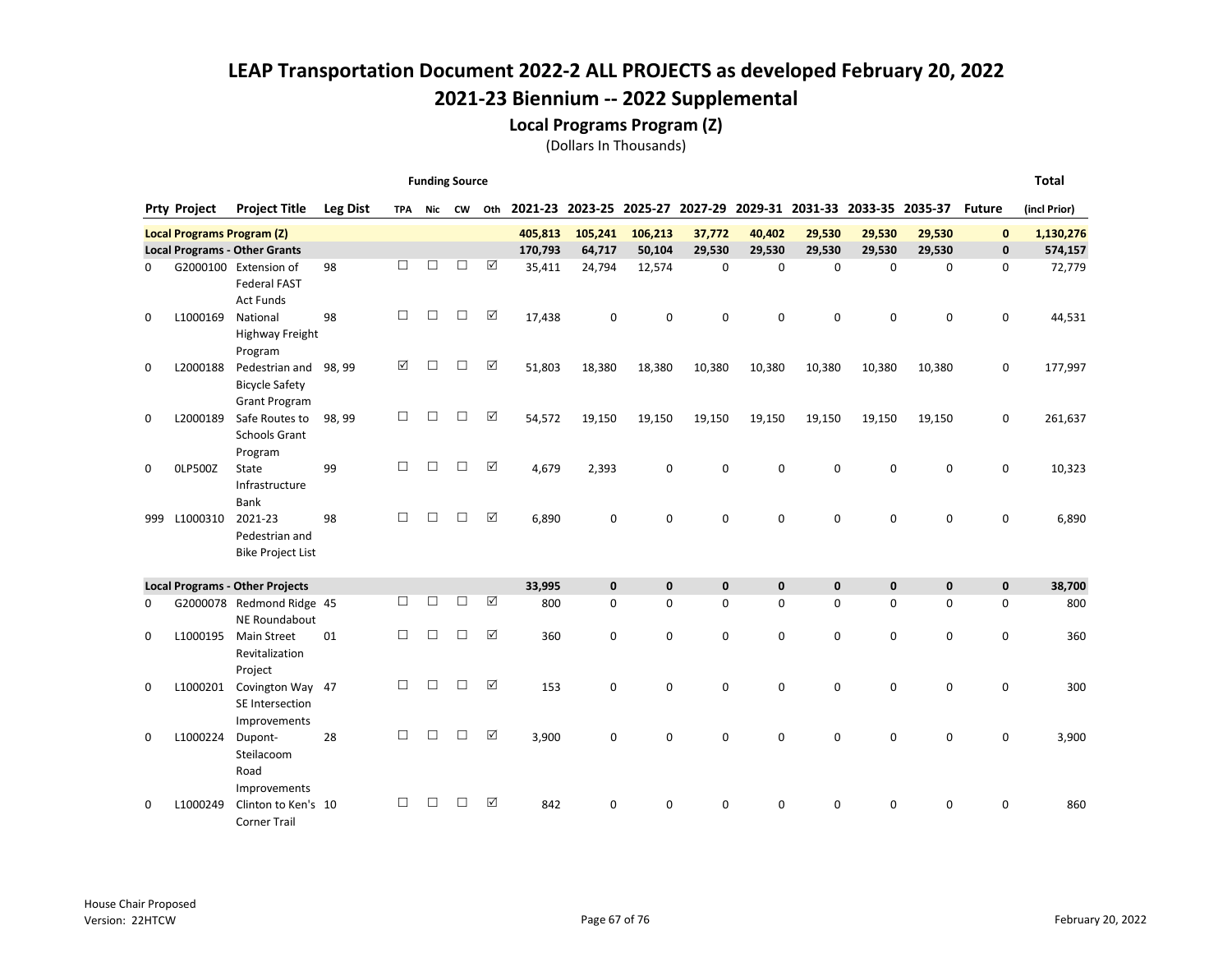Local Programs Program (Z)

|             |                     |                               |                 |            | <b>Funding Source</b> |           |             |              |             |             |             |             |             |             |                                                                 |               | <b>Total</b> |
|-------------|---------------------|-------------------------------|-----------------|------------|-----------------------|-----------|-------------|--------------|-------------|-------------|-------------|-------------|-------------|-------------|-----------------------------------------------------------------|---------------|--------------|
|             | <b>Prty Project</b> | <b>Project Title</b>          | <b>Leg Dist</b> | <b>TPA</b> | <b>Nic</b>            | <b>CW</b> | Oth         |              |             |             |             |             |             |             | 2021-23 2023-25 2025-27 2027-29 2029-31 2031-33 2033-35 2035-37 | <b>Future</b> | (incl Prior) |
| 0           | L1000260            | Wallace                       | 35              | $\Box$     | $\Box$                | $\Box$    | $\boxtimes$ | 650          | 0           | $\mathsf 0$ | $\mathbf 0$ | $\pmb{0}$   | 0           | $\pmb{0}$   | $\pmb{0}$                                                       | 0             | 650          |
|             |                     | Kneeland and                  |                 |            |                       |           |             |              |             |             |             |             |             |             |                                                                 |               |              |
|             |                     | <b>Shelton Springs</b>        |                 |            |                       |           |             |              |             |             |             |             |             |             |                                                                 |               |              |
|             |                     | Road                          |                 |            |                       |           |             |              |             |             |             |             |             |             |                                                                 |               |              |
|             |                     | intersection<br>improvements  |                 |            |                       |           |             |              |             |             |             |             |             |             |                                                                 |               |              |
| 0           | L1000283            | South 314th St                | 30              | П          | □                     | $\Box$    | $\Delta$    | 284          | $\mathbf 0$ | $\mathbf 0$ | 0           | $\mathbf 0$ | 0           | $\mathbf 0$ | 0                                                               | 0             | 300          |
|             |                     | Improvements                  |                 |            |                       |           |             |              |             |             |             |             |             |             |                                                                 |               |              |
| $\mathbf 0$ | L1000285            | Washougal                     | 18              | $\Box$     | $\Box$                | $\Box$    | ☑           | 300          | 0           | $\mathbf 0$ | 0           | $\mathbf 0$ | 0           | $\mathbf 0$ | 0                                                               | 0             | 300          |
|             |                     | 32nd St                       |                 |            |                       |           |             |              |             |             |             |             |             |             |                                                                 |               |              |
|             |                     | Underpass                     |                 |            |                       |           |             |              |             |             |             |             |             |             |                                                                 |               |              |
|             |                     | Design &                      |                 |            |                       |           |             |              |             |             |             |             |             |             |                                                                 |               |              |
|             |                     | Permitting                    |                 |            |                       |           |             |              |             |             |             |             |             |             |                                                                 |               |              |
| 0           | L2000237            | Renton Avenue 37              |                 | □          | $\Box$                | $\Box$    | ☑           | 538          | 0           | $\mathbf 0$ | $\mathbf 0$ | 0           | $\mathbf 0$ | $\mathbf 0$ | 0                                                               | 0             | 590          |
|             |                     | Pedestrian                    |                 |            |                       |           |             |              |             |             |             |             |             |             |                                                                 |               |              |
| 0           | L2000242            | Safety<br>Centennial Trail 38 |                 | П          | $\Box$                | $\Box$    | ☑           | $\mathbf{1}$ | 0           | $\mathbf 0$ | 0           | $\mathbf 0$ | 0           | 0           | 0                                                               | 0             | 500          |
|             |                     | Connector -                   |                 |            |                       |           |             |              |             |             |             |             |             |             |                                                                 |               |              |
|             |                     | Phase 3                       |                 |            |                       |           |             |              |             |             |             |             |             |             |                                                                 |               |              |
| 0           | L2000250            | E Nob Hill Blvd               | 15              | $\Box$     | $\Box$                | $\Box$    | $\Delta$    | 79           | 0           | $\mathsf 0$ | 0           | 0           | $\mathbf 0$ | 0           | $\pmb{0}$                                                       | 0             | 190          |
| $\Omega$    | L2000262            | Columbia River 49             |                 | $\Box$     | $\Box$                | $\Box$    | $\boxtimes$ | 500          | $\Omega$    | $\Omega$    | $\Omega$    | $\Omega$    | $\Omega$    | $\Omega$    | $\Omega$                                                        | $\Omega$      | 500          |
|             |                     | Renaissance                   |                 |            |                       |           |             |              |             |             |             |             |             |             |                                                                 |               |              |
|             |                     | <b>Trail Connection</b>       |                 |            |                       |           |             |              |             |             |             |             |             |             |                                                                 |               |              |
| 0           | L2000277            | White Salmon-14               |                 | □          | $\Box$                | $\Box$    | ☑           | 1,500        | 0           | 0           | 0           | 0           | 0           | 0           | 0                                                               | 0             | 1,500        |
|             |                     | Courtney Road                 |                 |            |                       |           |             |              |             |             |             |             |             |             |                                                                 |               |              |
| $\mathbf 0$ | L2000341            | 72nd/Washingt 14              |                 | $\Box$     | $\Box$                | $\Box$    | ☑           | 994          | 0           | $\mathbf 0$ | $\mathbf 0$ | 0           | 0           | 0           | 0                                                               | 0             | 1,000        |
|             |                     | on                            |                 |            |                       |           |             |              |             |             |             |             |             |             |                                                                 |               |              |
|             |                     | Improvements                  |                 |            |                       |           |             |              |             |             |             |             |             |             |                                                                 |               |              |
|             |                     | in Yakima                     |                 |            |                       |           |             |              |             |             |             |             |             |             |                                                                 |               |              |
| 0           | L2000342            | 48th/Washingto 14             |                 | $\Box$     | □                     | □         | ☑           | 630          | $\mathbf 0$ | $\mathbf 0$ | $\mathbf 0$ | $\mathbf 0$ | $\Omega$    | $\mathbf 0$ | 0                                                               | 0             | 650          |
|             |                     | n                             |                 |            |                       |           |             |              |             |             |             |             |             |             |                                                                 |               |              |
|             |                     | Improvements                  |                 |            |                       |           |             |              |             |             |             |             |             |             |                                                                 |               |              |
| 0           | L2200089            | in Yakima<br>Slater Road      | 42              | $\Box$     | $\Box$                | $\Box$    | ☑           | 350          | 0           | 0           | 0           | 0           | 0           | 0           | 0                                                               | 0             | 350          |
|             |                     | <b>Bridge</b>                 |                 |            |                       |           |             |              |             |             |             |             |             |             |                                                                 |               |              |
| 0           |                     | WLBTRSTL Wilburton            | 41              | П          | $\Box$                | □         | $\boxtimes$ | 2,500        | 0           | $\mathbf 0$ | 0           | 0           | 0           | $\mathbf 0$ | 0                                                               | 0             | 2,500        |
|             |                     | Trestle                       |                 |            |                       |           |             |              |             |             |             |             |             |             |                                                                 |               |              |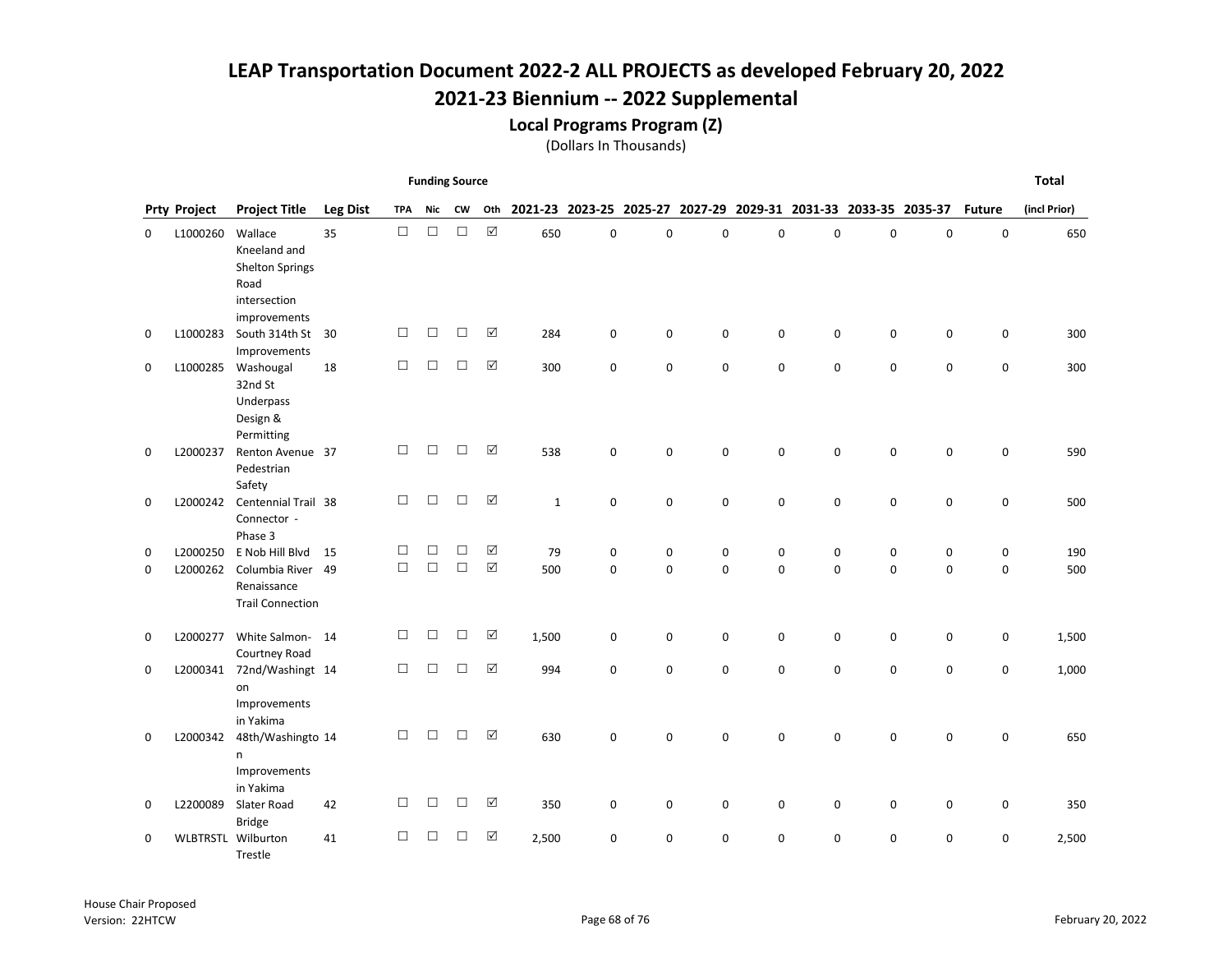Local Programs Program (Z)

|   |                     |                                                                            |                 |                      | <b>Funding Source</b> |           |                      |       |             |             |   |                                                                 |             |             |                     |               | <b>Total</b> |
|---|---------------------|----------------------------------------------------------------------------|-----------------|----------------------|-----------------------|-----------|----------------------|-------|-------------|-------------|---|-----------------------------------------------------------------|-------------|-------------|---------------------|---------------|--------------|
|   | <b>Prty Project</b> | <b>Project Title</b>                                                       | <b>Leg Dist</b> | <b>TPA</b>           | Nic                   | <b>CW</b> | Oth                  |       |             |             |   | 2021-23 2023-25 2025-27 2027-29 2029-31 2031-33 2033-35 2035-37 |             |             |                     | <b>Future</b> | (incl Prior) |
| 0 | L1000284            | Ridgefield South 18<br>I-5 Access                                          |                 | $\Box$               | $\Box$                | $\Box$    | $\boxed{\checkmark}$ | 71    | 0           | $\pmb{0}$   | 0 | 0                                                               | $\mathbf 0$ | 0           | $\mathbf 0$         | 0             | 250          |
| 0 | L2000360            | Planning<br>SR 9/South Lake 44<br><b>Stevens Road</b>                      |                 | $\boxed{\checkmark}$ | $\Box$                | $\Box$    | $\Box$               | 1,000 | $\mathbf 0$ | $\mathbf 0$ | 0 | $\mathbf 0$                                                     | $\mathbf 0$ | $\mathbf 0$ | 0                   | 0             | 1,000        |
| 0 | L2000372            | Culvert<br><b>Hood River</b><br><b>Bridge</b>                              | 14              | $\Box$               | $\Box$                | □         | ☑                    | 5,000 | 0           | $\mathbf 0$ | 0 | $\pmb{0}$                                                       | $\mathbf 0$ | 0           | $\mathbf 0$         | 0             | 5,000        |
| 0 | L2000274            | Chelan - Traffic 12<br>Improvements                                        |                 | $\Box$               | $\Box$                | $\Box$    | $\boxed{\text{V}}$   | 258   | 0           | 0           | 0 | 0                                                               | 0           | 0           | $\mathsf{O}\xspace$ | 0             | 300          |
| 0 | L1000244            | SR 104/40th<br>Place NE                                                    | 46              | □                    | $\Box$                | П         | ☑                    | 639   | $\mathbf 0$ | $\mathbf 0$ | 0 | $\mathbf 0$                                                     | $\mathbf 0$ | $\mathbf 0$ | $\mathbf 0$         | 0             | 650          |
| 0 | L2000245            | Roundabout<br>Lake Forest Park 46<br>SR 104/Lyon<br>Creek Culvert          |                 | $\Box$               | $\Box$                | $\Box$    | $\Delta$             | 524   | 0           | $\mathbf 0$ | 0 | $\pmb{0}$                                                       | $\mathbf 0$ | $\pmb{0}$   | $\mathsf 0$         | 0             | 540          |
| 0 | L1000294            | Orting<br>Pedestrian                                                       | 02              | $\Box$               | $\Box$                | $\Box$    | $\Delta$             | 6,000 | 0           | $\mathbf 0$ | 0 | 0                                                               | $\mathbf 0$ | $\pmb{0}$   | $\mathbf 0$         | 0             | 6,000        |
| 0 | L2000339            | <b>Bridge</b><br>SR 303 Warren<br>Ave Bridge<br>Pedestrian<br>Improvements | 23, 26, 35      | $\Box$               | $\Box$                | □         | $\Delta$             | 1,489 | 0           | $\mathbf 0$ | 0 | $\mathbf 0$                                                     | $\mathbf 0$ | $\mathbf 0$ | 0                   | 0             | 1,500        |
| 0 | L1000250            | I-405/44th<br>Gateway<br>Signage and<br>Green-Scaping                      | 41              | П                    | П                     | П         | $\Delta$             | 210   | 0           | $\mathbf 0$ | 0 | $\pmb{0}$                                                       | $\mathbf 0$ | $\mathbf 0$ | 0                   | 0             | 210          |
| 0 | L2000268            | Improvements<br>Willis St (SR<br>516) and 4th<br>Ave<br>Roundabout         | 33, 47          | П                    | $\Box$                | П         | ☑                    | 59    | 0           | $\mathbf 0$ | 0 | $\mathbf 0$                                                     | $\Omega$    | 0           | $\mathbf 0$         | 0             | 3,000        |
| 0 | L2000357            | 520 Temporary 43<br>Services and<br>Noise<br>Mitigation                    |                 | $\Box$               | $\Box$                | □         | $\boxed{\checkmark}$ | 314   | 0           | $\mathbf 0$ | 0 | $\mathbf 0$                                                     | 0           | $\mathbf 0$ | 0                   | 0             | 500          |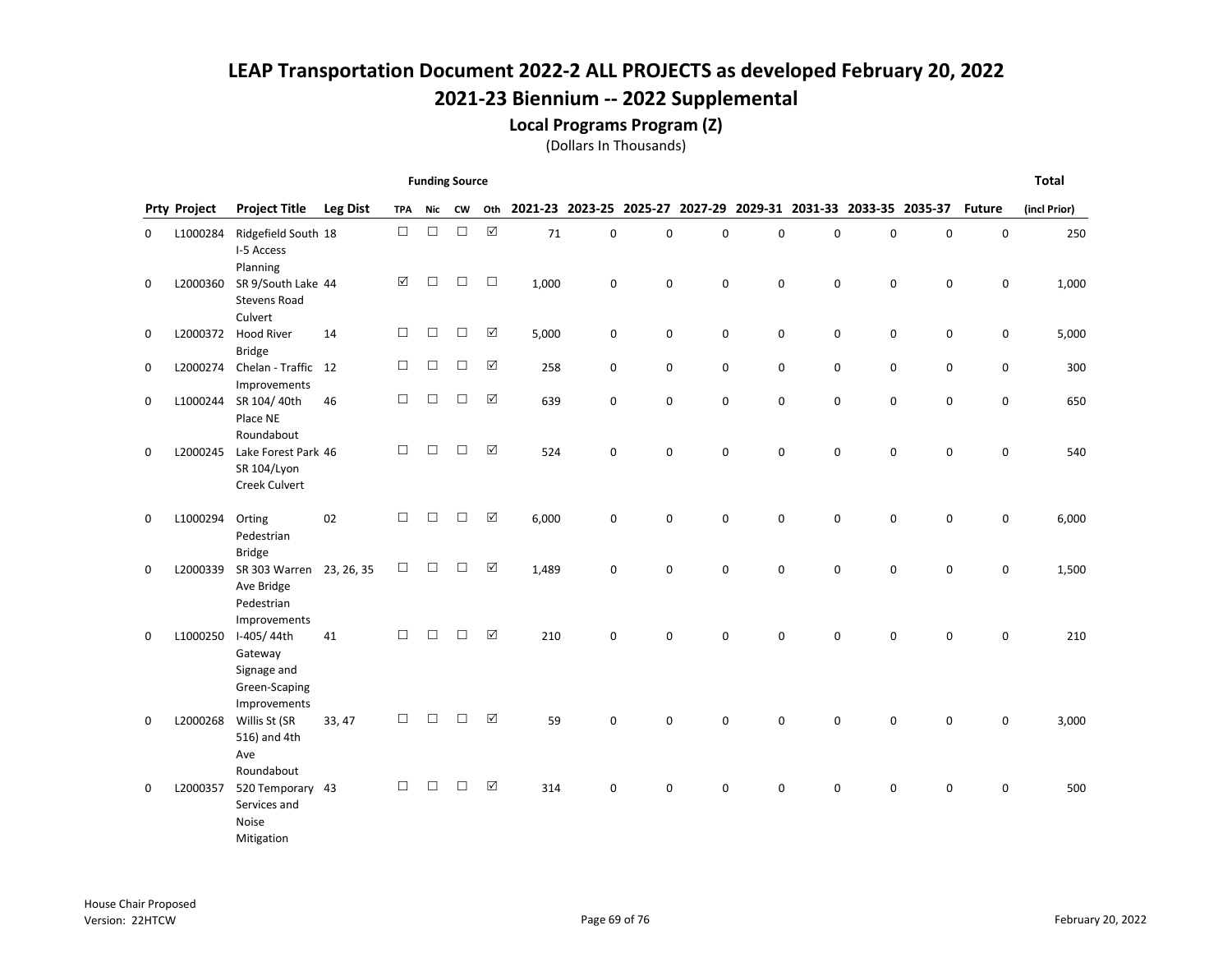Local Programs Program (Z)

|   |                     |                                                                    |                 |            | <b>Funding Source</b> |           |             |             |             |             |             |             |             |                                                                 |             |               | <b>Total</b> |
|---|---------------------|--------------------------------------------------------------------|-----------------|------------|-----------------------|-----------|-------------|-------------|-------------|-------------|-------------|-------------|-------------|-----------------------------------------------------------------|-------------|---------------|--------------|
|   | <b>Prty Project</b> | <b>Project Title</b>                                               | <b>Leg Dist</b> | <b>TPA</b> | Nic                   | <b>CW</b> | Oth         |             |             |             |             |             |             | 2021-23 2023-25 2025-27 2027-29 2029-31 2031-33 2033-35 2035-37 |             | <b>Future</b> | (incl Prior) |
| 0 | L1000182            | SR 900-12th<br>Ave NW<br>Enhanced<br>Turning                       | 05              | $\Box$     | $\Box$                | $\Box$    | $\boxtimes$ | 1,226       | 0           | $\mathbf 0$ | $\mathbf 0$ | $\mathsf 0$ | $\mathbf 0$ | $\mathbf 0$                                                     | $\mathbf 0$ | $\mathbf 0$   | 1,500        |
| 0 | L1000193            | <b>Bronson Way</b><br>Bridge - Seismic<br>Retrofit and<br>Painting | 11, 37          | $\Box$     | $\Box$                | □         | $\Delta$    | 2,824       | 0           | 0           | 0           | 0           | 0           | 0                                                               | 0           | 0             | 3,000        |
|   |                     | <b>Local Programs - Prior Period Projects</b>                      |                 |            |                       |           |             | 1,157       | $\mathbf 0$ | $\mathbf 0$ | $\mathbf 0$ | $\mathbf 0$ | $\mathbf 0$ | $\mathbf 0$                                                     | $\mathbf 0$ | 0             | 32,132       |
| 0 | 01F035A             | S 228th Street<br>Extension &<br>Grade<br>Separation               | 31, 33, 42      | $\Box$     | $\Box$                | $\Box$    | $\Delta$    | $\Omega$    | $\Omega$    | $\mathbf 0$ | 0           | $\mathbf 0$ | $\Omega$    | $\Omega$                                                        | $\Omega$    | $\mathbf 0$   | 8,623        |
| 0 | L1000186            | <b>Triangle Truss</b><br><b>Bridge Deck</b><br>Replacement         | 03              | П          | $\Box$                | П         | ☑           | 15          | 0           | $\mathbf 0$ | 0           | 0           | 0           | $\mathbf 0$                                                     | $\mathbf 0$ | 0             | 300          |
| 0 | L1000187            | Woodin Ave<br><b>Bridge</b>                                        | 12              | $\Box$     | $\Box$                | $\Box$    | $\Delta$    | 0           | 0           | 0           | 0           | 0           | 0           | 0                                                               | 0           | 0             | 280          |
| 0 | L1000196            | Interurban Trail 25<br>& Trailhead<br>Relocation                   |                 | $\Box$     | $\Box$                | $\Box$    | $\Delta$    | $\mathbf 0$ | 0           | $\mathbf 0$ | 0           | $\mathsf 0$ | 0           | 0                                                               | 0           | 0             | 1,200        |
| 0 | L1000222            | <b>Beech Street</b><br>Extension                                   | 19              | $\Box$     | $\Box$                | □         | ☑           | 481         | 0           | 0           | 0           | 0           | 0           | 0                                                               | $\pmb{0}$   | 0             | 1,000        |
| 0 | L1000270            | Complete 224th 47<br>Phase 2                                       |                 | $\Box$     | $\Box$                | $\Box$    | ☑           | 0           | 0           | $\mathbf 0$ | 0           | 0           | 0           | $\mathbf 0$                                                     | 0           | 0             | 1,500        |
| 0 | L1000279            | Colville Airport 07<br>Meteorological<br>Station                   |                 | $\Box$     | $\Box$                | П         | ☑           | 0           | 0           | $\mathbf 0$ | 0           | $\mathbf 0$ | 0           | 0                                                               | 0           | 0             | 60           |
| 0 | L1000282            | Mickelson<br>Parkway                                               | 20              | П          | □                     | П         | $\Delta$    | $\mathbf 0$ | 0           | 0           | 0           | 0           | $\mathbf 0$ | 0                                                               | 0           | 0             | 750          |
| 0 | L1100049            | <b>Scott Avenue</b><br>Reconnection<br>Project                     | 18              | П          | $\Box$                | П         | ☑           | 0           | 0           | $\mathbf 0$ | 0           | $\mathbf 0$ | 0           | 0                                                               | 0           | 0             | 1,499        |
| 0 | L2000239            | <b>Bus Lane</b><br>Signage Vashon<br>Ferry Terminal                | 34              | $\Box$     | □                     | □         | $\Delta$    | 51          | 0           | 0           | 0           | 0           | 0           | 0                                                               | 0           | 0             | 75           |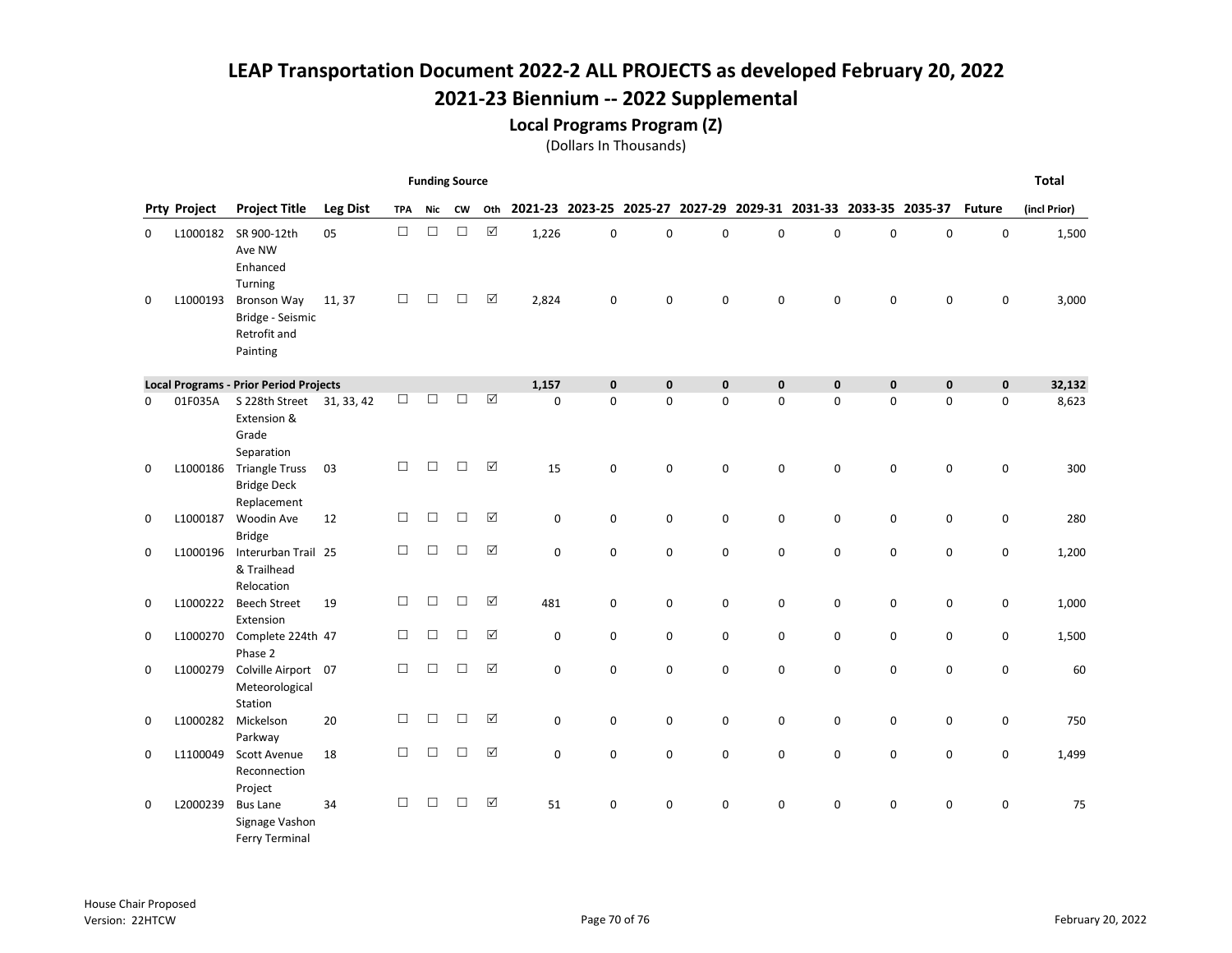Local Programs Program (Z)

|             |                     |                                                                                              |                 |            | <b>Funding Source</b> |        |                      |             |             |             |   |             |                                                                 |             |             |               | <b>Total</b> |
|-------------|---------------------|----------------------------------------------------------------------------------------------|-----------------|------------|-----------------------|--------|----------------------|-------------|-------------|-------------|---|-------------|-----------------------------------------------------------------|-------------|-------------|---------------|--------------|
|             | <b>Prty Project</b> | <b>Project Title</b>                                                                         | <b>Leg Dist</b> | <b>TPA</b> | Nic                   | CW     | Oth                  |             |             |             |   |             | 2021-23 2023-25 2025-27 2027-29 2029-31 2031-33 2033-35 2035-37 |             |             | <b>Future</b> | (incl Prior) |
| 0           | L2000240            | 4th Ave SW<br>Enhancement                                                                    | 34              | $\Box$     | $\Box$                | $\Box$ | $\boxtimes$          | $\mathbf 0$ | 0           | $\mathbf 0$ | 0 | 0           | 0                                                               | $\pmb{0}$   | 0           | $\mathbf 0$   | 620          |
| 0           | L2000241            | Project<br>South 116th<br><b>Street Peter</b><br>Western Bridge                              | 33              | $\Box$     | $\Box$                | П      | ☑                    | 8           | 0           | $\mathbf 0$ | 0 | $\mathbf 0$ | $\mathbf 0$                                                     | $\mathbf 0$ | $\mathsf 0$ | 0             | 500          |
| 0           | L2000247            | Repairs<br>Goodwin<br>Bridge/West                                                            | 12              | $\Box$     | $\Box$                | $\Box$ | $\boxtimes$          | 0           | 0           | $\mathsf 0$ | 0 | 0           | 0                                                               | $\pmb{0}$   | 0           | 0             | 2,000        |
| 0           | L2000264            | Cashmere.<br>South Lake<br>Stevens Multi-<br>Use Path                                        | 44              | $\Box$     | $\Box$                | □      | $\Delta$             | $\mathbf 0$ | 0           | $\mathbf 0$ | 0 | 0           | 0                                                               | $\mathbf 0$ | 0           | 0             | 1,300        |
| $\mathbf 0$ | L2000267            | 35th Ave. SE<br>Reconstruction<br>Project                                                    | 44              | $\Box$     | $\Box$                | □      | $\boxed{\sqrt}$      | $\mathbf 0$ | 0           | $\mathbf 0$ | 0 | 0           | $\mathbf 0$                                                     | $\mathbf 0$ | 0           | 0             | 500          |
| 0           | L2000270            | NE 132nd Street 01<br>Sidewalk                                                               |                 | $\Box$     | $\Box$                | □      | ☑                    | 0           | 0           | $\mathbf 0$ | 0 | 0           | 0                                                               | 0           | $\mathsf 0$ | 0             | 500          |
| 0           | L2000272            | Viking Way                                                                                   | 10              | □          | □                     | П      | $\Delta$             | 0           | 0           | 0           | 0 | 0           | 0                                                               | 0           | 0           | 0             | 500          |
| $\mathbf 0$ | L2000276            | Lyman -<br>Prevedal Road<br>Repairs                                                          | 39              | $\Box$     | $\Box$                | $\Box$ | $\boxed{\mathsf{v}}$ | $\mathbf 0$ | $\mathbf 0$ | $\mathbf 0$ | 0 | 0           | $\mathbf 0$                                                     | $\mathbf 0$ | $\mathbf 0$ | $\mathbf 0$   | 300          |
| 0           | L2000284            | Port of Moses<br>Lake - Hangar<br>Expansion                                                  | 13              | $\Box$     | $\Box$                | □      | $\boxed{\checkmark}$ | 0           | 0           | $\mathbf 0$ | 0 | 0           | 0                                                               | 0           | $\pmb{0}$   | 0             | 100          |
| 0           | L2000285            | Odessa - County 13<br>Road Bridge                                                            |                 | $\Box$     | $\Box$                | □      | ☑                    | $\mathbf 0$ | 0           | $\mathsf 0$ | 0 | 0           | 0                                                               | $\mathbf 0$ | 0           | 0             | 100          |
| 0           | L1000175            | Replacement<br>West Main<br>Street<br>Realignment<br>Project - Phase                         | 19              | $\Box$     | $\Box$                | П      | ☑                    | $\Omega$    | 0           | 0           | 0 | $\mathbf 0$ | $\Omega$                                                        | $\mathbf 0$ | $\mathbf 0$ | $\mathbf 0$   | 3,000        |
| 0           | L1000185            | $\mathbf{II}$<br>SR 9/4th Street 44<br>NE - Frontier<br><b>Village Access</b><br>Improvement |                 | $\Box$     | П                     | □      | $\boxed{\mathsf{v}}$ | $\Omega$    | 0           | $\mathbf 0$ | 0 | $\mathbf 0$ | $\Omega$                                                        | $\mathbf 0$ | $\mathbf 0$ | $\mathbf 0$   | 420          |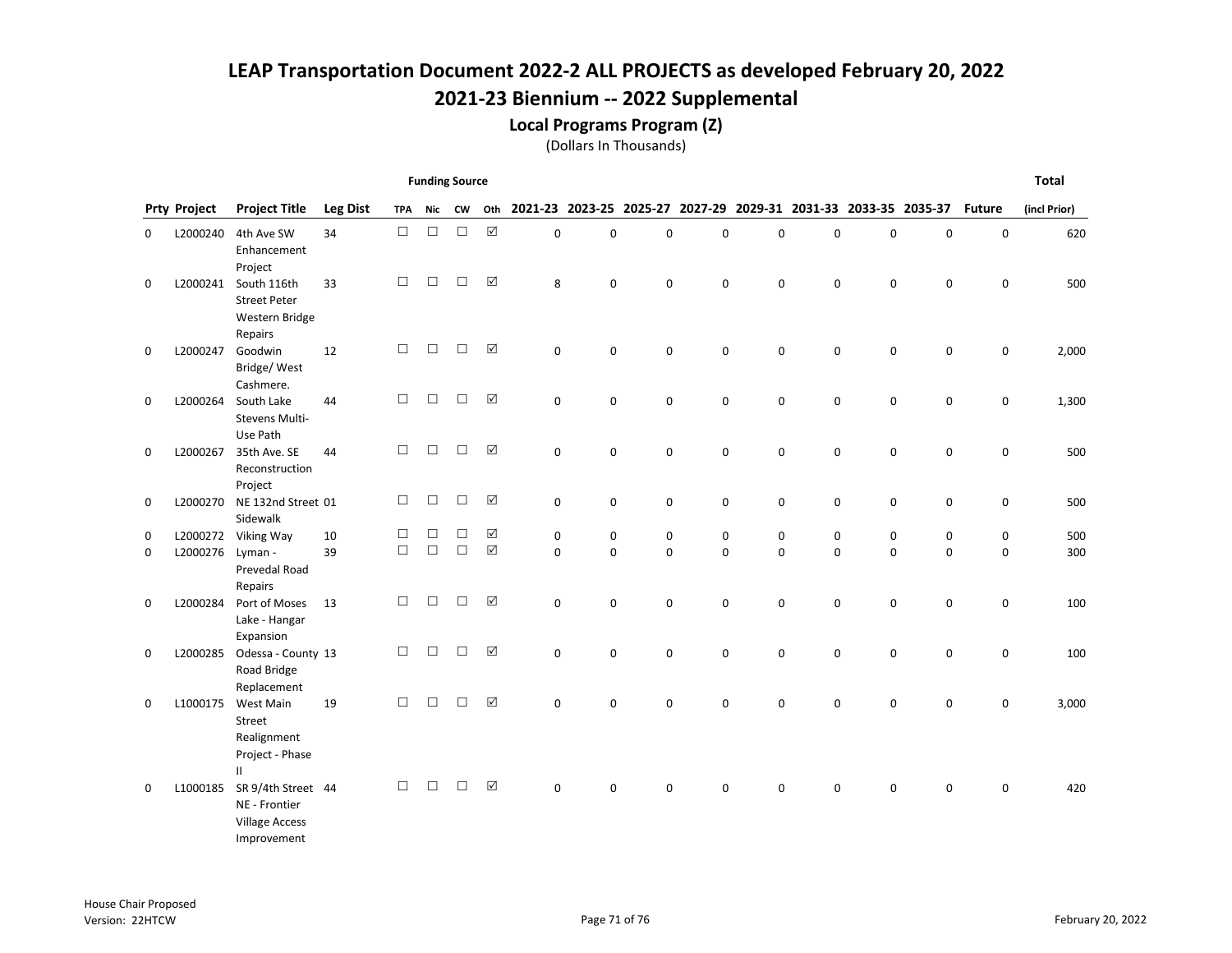Local Programs Program (Z)

|             | <b>Funding Source</b> |                                                                  |                 |            |            |           |             |             |                         |             |             |             |                                         |             |           | <b>Total</b>  |              |
|-------------|-----------------------|------------------------------------------------------------------|-----------------|------------|------------|-----------|-------------|-------------|-------------------------|-------------|-------------|-------------|-----------------------------------------|-------------|-----------|---------------|--------------|
|             | <b>Prty Project</b>   | <b>Project Title</b>                                             | <b>Leg Dist</b> | <b>TPA</b> | <b>Nic</b> | <b>CW</b> | Oth         |             | 2021-23 2023-25 2025-27 |             |             |             | 2027-29 2029-31 2031-33 2033-35 2035-37 |             |           | <b>Future</b> | (incl Prior) |
| 0           | L1000281              | Ballard-Interbay 36<br>Regional<br>Transportation<br>system plan |                 | $\Box$     | □          | $\Box$    | $\boxtimes$ | 69          | $\mathbf 0$             | $\mathsf 0$ | $\mathbf 0$ | 0           | 0                                       | 0           | 0         | 0             | 700          |
| $\mathbf 0$ | L2000286              | Wenatchee -<br>Confluence<br>Parkway                             | 12              | П          | П          | П         | ☑           | 8           | $\Omega$                | $\mathbf 0$ | $\mathbf 0$ | $\mathbf 0$ | $\Omega$                                | $\mathbf 0$ | 0         | $\mathbf 0$   | 400          |
| $\mathbf 0$ | L2000256              | Barker Rd/Trent 04<br>Ave Grade<br>Separation                    |                 | □          | $\Box$     | $\Box$    | ☑           | 4           | 0                       | $\mathsf 0$ | 0           | 0           | $\mathbf 0$                             | 0           | $\pmb{0}$ | 0             | 1,500        |
| 0           | L1000165              | Traffic Avenue / 31<br>SR 410<br>Interchange                     |                 | □          | $\Box$     | $\Box$    | ☑           | 500         | 0                       | $\mathbf 0$ | $\mathbf 0$ | $\mathbf 0$ | $\mathbf 0$                             | $\mathbf 0$ | 0         | 0             | 800          |
| $\mathbf 0$ | L2000017              | SR 516/Wax Rd 47<br>to 185th Ave SE -<br>Improvements            |                 | П          | $\Box$     | $\Box$    | ☑           | 21          | $\mathbf 0$             | $\mathbf 0$ | $\mathbf 0$ | $\mathbf 0$ | 0                                       | $\mathbf 0$ | 0         | $\mathbf 0$   | 2,800        |
| 0           | L1000200              | SR 547<br>Pedestrian and<br><b>Bicycle Safety</b><br>Trail       | 42              | П          | $\Box$     | $\Box$    | ☑           | $\mathbf 0$ | 0                       | $\mathbf 0$ | $\mathbf 0$ | $\mathbf 0$ | 0                                       | 0           | 0         | 0             | 305          |
| 0           | L2000282              | <b>Grove Street</b><br>Overcrossing                              | 38              | $\Box$     | □          | □         | ☑           | 0           | 0                       | $\mathbf 0$ | 0           | 0           | 0                                       | 0           | 0         | 0             | 500          |
|             |                       | <b>Connecting Washington - Pedestrian &amp; Bike Projects</b>    |                 |            |            |           |             | 11,987      | 2,425                   | 8,347       | 8,242       | 10,872      | $\mathbf 0$                             | $\mathbf 0$ | $\pmb{0}$ | $\mathbf 0$   | 71,341       |
| 0           |                       | G2000006 Wilburton<br>Reconnection<br>Project                    | 41              | П          | $\Box$     | $\Box$    | $\Delta$    | 3,169       | 0                       | $\mathbf 0$ | $\mathbf 0$ | $\mathbf 0$ | $\Omega$                                | $\Omega$    | $\Omega$  | $\mathbf 0$   | 5,000        |
| 0           | G2000010 Cowiche      | Canyon Trail                                                     | 14              | $\Box$     | $\Box$     | $\Box$    | ☑           | 1,667       | 0                       | 0           | 0           | 0           | 0                                       | 0           | 0         | 0             | 2,000        |
| 0           |                       | G2000011 Mountains to<br>Sound<br>Greenway                       | 41, 48          | □          | $\Box$     | $\Box$    | ☑           | $\mathsf 0$ | 0                       | $\mathbf 0$ | 0           | 0           | 0                                       | 0           | 0         | 0             | 14,000       |
| 0           | G2000012 Schuster     | Parkway Trail                                                    | 27              | $\Box$     | □          | □         | ☑           | 2,000       | 2,000                   | 0           | 0           | 0           | 0                                       | 0           | 0         | 0             | 4,000        |
| 0           |                       | G2000013 SR 520 Trail<br>Grade<br>Separation at<br>40th Street   | 48              | $\Box$     | $\Box$     | $\Box$    | ☑           | 2,185       | $\mathbf 0$             | $\mathbf 0$ | $\mathbf 0$ | $\mathbf 0$ | $\Omega$                                | $\mathbf 0$ | 0         | 0             | 10,700       |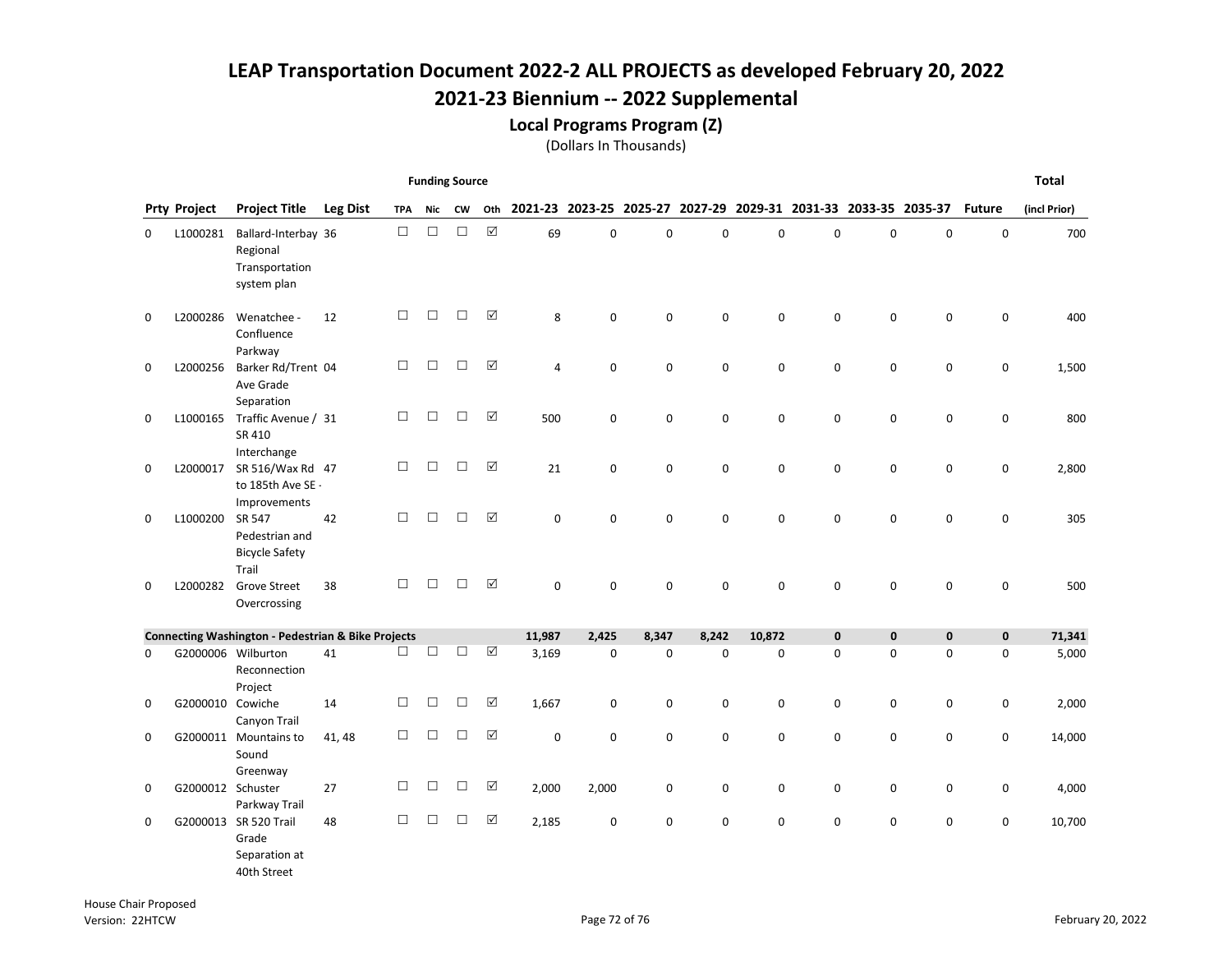Local Programs Program (Z)

(Dollars In Thousands)

| <b>Funding Source</b> |                     |                                                                                        |                 |            |        |        |             |             |        |                                                                 |              |             |              |             | <b>Total</b> |               |              |
|-----------------------|---------------------|----------------------------------------------------------------------------------------|-----------------|------------|--------|--------|-------------|-------------|--------|-----------------------------------------------------------------|--------------|-------------|--------------|-------------|--------------|---------------|--------------|
|                       | <b>Prty Project</b> | <b>Project Title</b>                                                                   | <b>Leg Dist</b> | <b>TPA</b> | Nic    | CW     | Oth         |             |        | 2021-23 2023-25 2025-27 2027-29 2029-31 2031-33 2033-35 2035-37 |              |             |              |             |              | <b>Future</b> | (incl Prior) |
| 0                     |                     | G2000015 Bay Street<br>Pedestrian<br>Project                                           | 26              | $\Box$     | $\Box$ | $\Box$ | $\boxtimes$ | 2,961       | 0      | $\pmb{0}$                                                       | 0            | 0           | $\mathbf 0$  | $\mathbf 0$ | 0            | 0             | 3,500        |
| 0                     | G2000016            | Burke-Gilman<br><b>Trail Transit</b><br>Access, Safety &<br>Efficiency<br>Improvements | 46              | □          | $\Box$ | $\Box$ | ☑           | 0           | 0      | 1,700                                                           | 6,600        | 7,700       | $\mathbf 0$  | $\mathbf 0$ | 0            | 0             | 16,000       |
| 0                     | G2000017            | <b>Milton Trail</b><br>Head/Interurba<br>n Trail                                       | 30              | □          | □      | $\Box$ | ☑           | 5           | 0      | $\mathbf 0$                                                     | 0            | $\mathbf 0$ | $\Omega$     | $\mathbf 0$ | $\mathbf 0$  | 0             | 405          |
| 0                     | G2000018            | City of Pacific -<br>Interurban Trail                                                  | 30              | □          | □      | $\Box$ | ☑           | 0           | 0      | $\mathbf 0$                                                     | 0            | 0           | $\mathbf 0$  | 0           | 0            | 0             | 1,850        |
| 0                     |                     | G2000019 Deschutes<br><b>Valley Trail</b><br>Connection                                | 22              | □          | □      | $\Box$ | ☑           | 0           | 0      | 5,800                                                           | 0            | $\mathbf 0$ | 0            | $\mathbf 0$ | 0            | 0             | 5,800        |
| 0                     | G2000020 Guemes     | <b>Channel Trail</b>                                                                   | 40              | $\Box$     | □      | $\Box$ | ☑           | 0           | 0      | 0                                                               | 328          | 3,172       | $\mathbf 0$  | $\mathbf 0$ | 0            | 0             | 3,500        |
| 0                     | G2000021            | Lake City<br><b>Business District</b><br>Sidewalks                                     | 28              | □          | $\Box$ | $\Box$ | $\Delta$    | $\Omega$    | 0      | $\mathbf 0$                                                     | 0            | $\mathbf 0$ | $\Omega$     | $\mathbf 0$ | $\mathbf 0$  | $\mathbf 0$   | 2,000        |
| 0                     | G2000023 Seattle    | Waterfront<br>Loop Feasibility<br>Study                                                | 36              | П          | □      | □      | ☑           | 0           | 425    | 75                                                              | 0            | $\Omega$    | $\Omega$     | 0           | 0            | 0             | 500          |
| 0                     | G2000025            | Trestle - Park & 40<br>Ride - Trail                                                    |                 | □          | □      | □      | $\Delta$    | $\mathbf 0$ | 0      | 250                                                             | 0            | $\mathbf 0$ | $\mathbf 0$  | 0           | 0            | $\mathbf 0$   | 250          |
| 0                     |                     | G2000026 Washington<br>Park to Ferry<br><b>Terminal - Trail</b>                        | 40              | □          | $\Box$ | $\Box$ | $\Delta$    | 0           | 0      | 150                                                             | 600          | $\mathbf 0$ | $\mathbf 0$  | $\mathbf 0$ | $\mathbf 0$  | $\mathbf 0$   | 750          |
| 0                     | G2000048            | NE 52nd Street 48<br><b>Blvd - Cross</b><br>Kirkland<br>Corridor                       |                 | $\Box$     | $\Box$ | $\Box$ | ☑           | $\mathbf 0$ | 0      | 372                                                             | 714          | 0           | 0            | $\mathbf 0$ | $\mathbf 0$  | 0             | 1,086        |
|                       |                     | <b>Connecting Washington - Road and Highway Projects</b>                               |                 |            |        |        |             | 187,881     | 38,099 | 47,762                                                          | $\mathbf{0}$ | $\mathbf 0$ | $\mathbf{0}$ | 0           | 0            | $\mathbf{0}$  | 413,946      |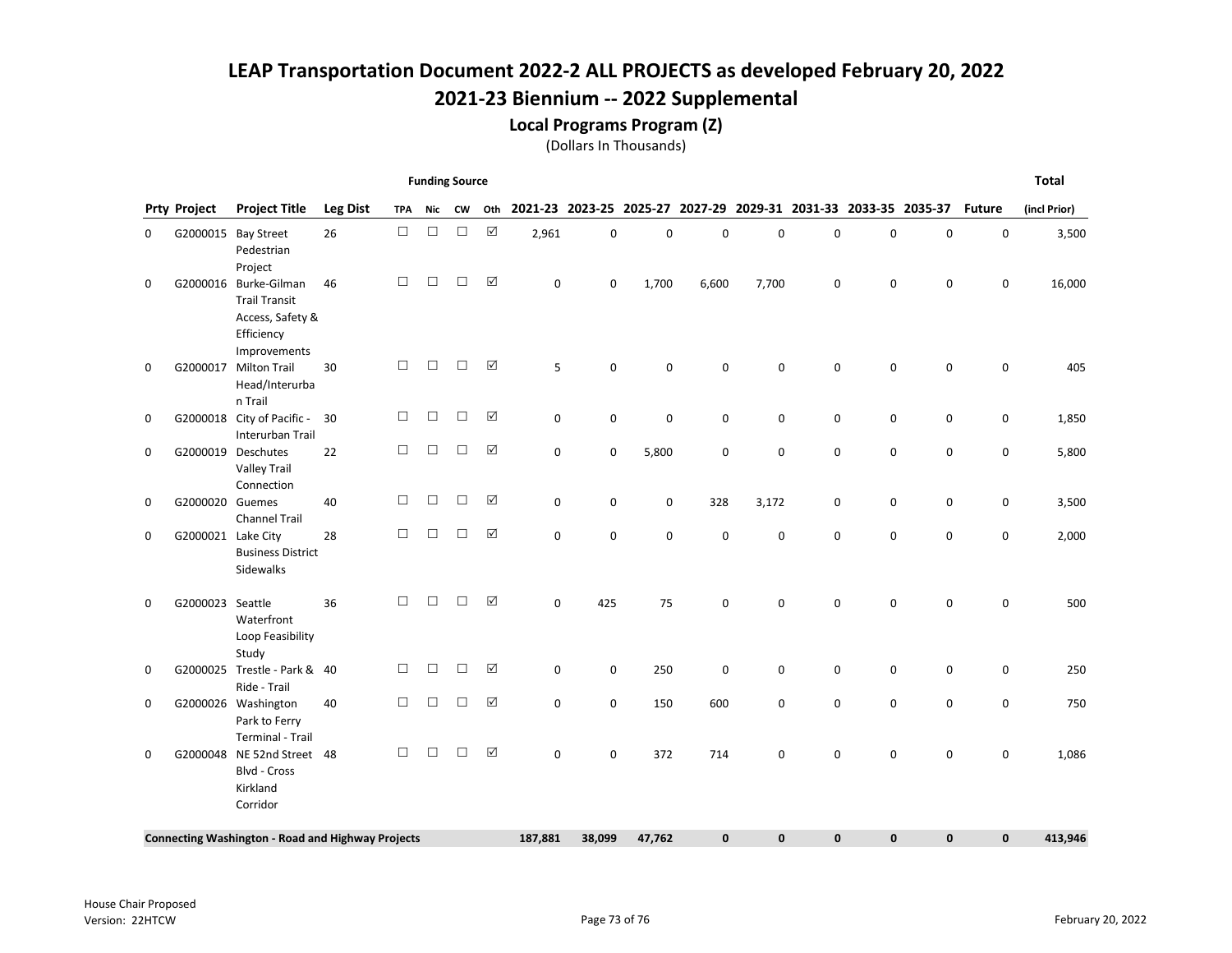Local Programs Program (Z)

(Dollars In Thousands)

| <b>Funding Source</b> |                     |                                                                      |                 |            |        |                      |          |             |                                                                 |             |   |             |             |          | <b>Total</b> |               |              |
|-----------------------|---------------------|----------------------------------------------------------------------|-----------------|------------|--------|----------------------|----------|-------------|-----------------------------------------------------------------|-------------|---|-------------|-------------|----------|--------------|---------------|--------------|
|                       | <b>Prty Project</b> | <b>Project Title</b>                                                 | <b>Leg Dist</b> | <b>TPA</b> | Nic    | <b>CW</b>            | Oth      |             | 2021-23 2023-25 2025-27 2027-29 2029-31 2031-33 2033-35 2035-37 |             |   |             |             |          |              | <b>Future</b> | (incl Prior) |
| 0                     | L1000081            | Community<br><b>Facilities District</b><br>Improvements<br>(Redmond) | 48              | $\Box$     | $\Box$ | $\boxed{\checkmark}$ | $\Box$   | 743         | 0                                                               | $\mathbf 0$ | 0 | $\mathbf 0$ | $\mathbf 0$ | 0        | $\pmb{0}$    | 0             | 5,001        |
| 0                     | L1000089            | Mottman Rd<br>Pedestrian &<br>Street<br>Improvements                 | 22              | П          | П      | ☑                    | $\Box$   | $\mathbf 0$ | 1,110                                                           | 6,498       | 0 | $\Omega$    | $\Omega$    | $\Omega$ | $\mathbf 0$  | 0             | 7,608        |
| 0                     | L1000094            | Issaquah-Fall<br>City Road                                           | 05, 41          | $\Box$     | □      | ☑                    | $\Box$   | 1,600       | 0                                                               | $\mathbf 0$ | 0 | 0           | $\mathbf 0$ | 0        | $\mathbf 0$  | 0             | 5,000        |
| 0                     |                     | L1000132 SR 163/N 46th<br>St. to N 54th St.                          | 27              | $\Box$     | $\Box$ | ☑                    | $\Box$   | 0           | 0                                                               | $\mathbf 0$ | 0 | 0           | 0           | 0        | 0            | 0             | 2,501        |
| 0                     | L2000064            | Ridgefield Rail<br>Overpass                                          | 18              | $\Box$     | $\Box$ | ☑                    | $\Box$   | 457         | 0                                                               | $\mathbf 0$ | 0 | 0           | $\mathbf 0$ | 0        | 0            | 0             | 7,768        |
| 0                     | L2000066            | Lewis Street<br><b>Bridge</b>                                        | 16              | $\Box$     | $\Box$ | ☑                    | ☑        | 24,600      | 0                                                               | $\mathbf 0$ | 0 | 0           | 0           | 0        | 0            | 0             | 26,000       |
| 0                     | L2000067            | East-West<br>Corridor<br>Overpass and<br><b>Bridge</b>               | 15              | $\Box$     | $\Box$ | ☑                    | $\Box$   | 5,799       | 26,989                                                          | 17,256      | 0 | $\mathbf 0$ | $\mathbf 0$ | 0        | $\mathbf 0$  | 0             | 50,044       |
| 0                     | L2000104            | Covington<br>Connector                                               | 47              | $\Box$     | □      | ☑                    | $\Box$   | 16,593      | 0                                                               | $\mathbf 0$ | 0 | 0           | 0           | 0        | 0            | 0             | 24,000       |
| 0                     | L2000120            | <b>Orchard Street</b><br>Connector                                   | 42              | $\Box$     | $\Box$ | ☑                    | $\Box$   | 9,890       | 0                                                               | $\mathbf 0$ | 0 | 0           | $\mathbf 0$ | 0        | $\mathbf 0$  | 0             | 10,000       |
| 0                     |                     | L2000132 Duportail Bridge 08                                         |                 | $\Box$     | □      | ☑                    | $\Delta$ | 1,661       | 0                                                               | 0           | 0 | 0           | 0           | 0        | 0            | 0             | 38,000       |
| 0                     | L2000133            | 228th & Union<br>Pacific Grade<br>Separation (City<br>of Kent)       | 33              | $\Box$     | $\Box$ | ☑                    | $\Box$   | 468         | 0                                                               | $\mathbf 0$ | 0 | 0           | $\mathbf 0$ | 0        | $\mathbf 0$  | 0             | 15,000       |
| 0                     | L2000134            | 41st Street<br><b>Rucker Avenue</b><br>Freight Corridor<br>Phase 2   | 38              | $\Box$     | П      | ☑                    | $\Box$   | 2,492       | 10,000                                                          | 24,008      | 0 | $\mathbf 0$ | $\mathbf 0$ | 0        | $\pmb{0}$    | 0             | 36,500       |
| 0                     | L2000136            | Harbour Reach<br>Extension                                           | 21              | $\Box$     | □      | ☑                    | $\Box$   | 1,562       | 0                                                               | 0           | 0 | 0           | 0           | 0        | 0            | 0             | 15,100       |
| $\Omega$              | L2000137            | Sammamish<br><b>Bridge Corridor</b>                                  | 46              | $\Box$     | П      | ☑                    | $\Box$   | 8,930       | 0                                                               | $\Omega$    | 0 | $\mathbf 0$ | $\Omega$    | $\Omega$ | $\Omega$     | 0             | 18,000       |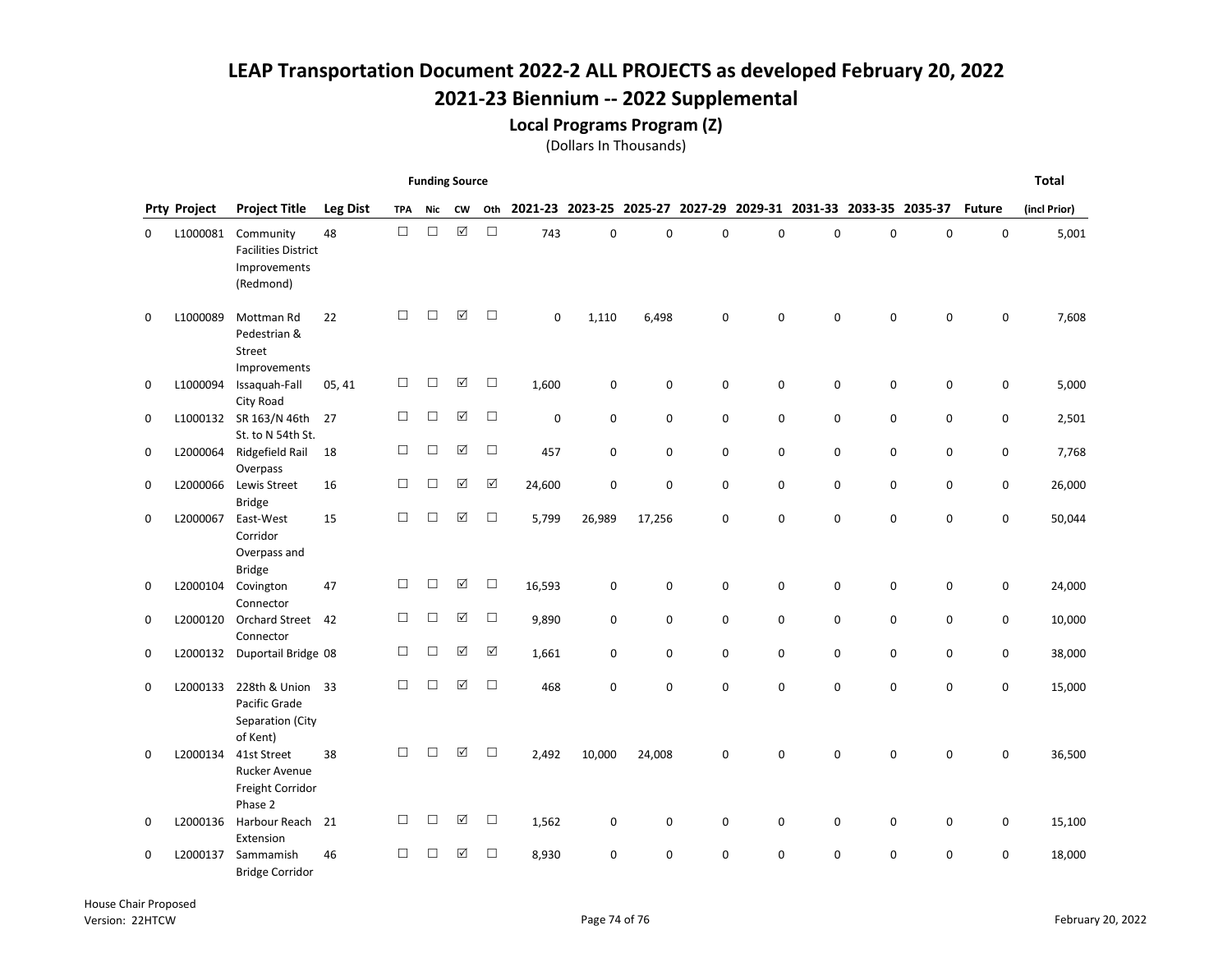Local Programs Program (Z)

(Dollars In Thousands)

|   | <b>Funding Source</b> |                               |                 |            |        |                      |                      |        |             |          |                                                                 |             |             |             |   | <b>Total</b>  |              |
|---|-----------------------|-------------------------------|-----------------|------------|--------|----------------------|----------------------|--------|-------------|----------|-----------------------------------------------------------------|-------------|-------------|-------------|---|---------------|--------------|
|   | <b>Prty Project</b>   | <b>Project Title</b>          | <b>Leg Dist</b> | <b>TPA</b> | Nic    | <b>CW</b>            | Oth                  |        |             |          | 2021-23 2023-25 2025-27 2027-29 2029-31 2031-33 2033-35 2035-37 |             |             |             |   | <b>Future</b> | (incl Prior) |
| 0 | L2000164              | <b>Brady Road</b>             | 18              | $\Box$     | □      | $\boxed{\checkmark}$ | $\Box$               | 207    | 0           | 0        | $\pmb{0}$                                                       | $\mathsf 0$ | $\mathbf 0$ | 0           | 0 | $\pmb{0}$     | 6,000        |
| 0 | L2000171              | 35th Street Mill 44           |                 | $\Box$     | $\Box$ | ☑                    | $\boxed{\mathsf{v}}$ | 0      | 0           | 0        | 0                                                               | $\pmb{0}$   | 0           | 0           | 0 | 0             | 5,738        |
|   |                       | Creek                         |                 |            |        |                      |                      |        |             |          |                                                                 |             |             |             |   |               |              |
| 0 | L2000181              | South Lander<br>Street        | 11              | $\Box$     | □      | ☑                    | $\Box$               | 4,526  | 0           | 0        | 0                                                               | 0           | 0           | 0           | 0 | 0             | 7,000        |
| 0 | L2000228              | Thornton Road 42              |                 | $\Box$     | $\Box$ | ☑                    | $\Box$               | 11,630 | 0           | 0        | 0                                                               | 0           | 0           | 0           | 0 | 0             | 19,167       |
|   |                       | Overpass                      |                 |            |        |                      |                      |        |             |          |                                                                 |             |             |             |   |               |              |
| 0 | L2000328              | Bingen Walnut 14              |                 | $\Box$     | $\Box$ | ☑                    | $\boxed{\mathbf{v}}$ | 726    | $\mathbf 0$ | 0        | 0                                                               | $\mathbf 0$ | 0           | $\mathbf 0$ | 0 | $\mathsf 0$   | 1,100        |
|   |                       | Creek & Maple<br>Railroad     |                 |            |        |                      |                      |        |             |          |                                                                 |             |             |             |   |               |              |
|   |                       | Crossing                      |                 |            |        |                      |                      |        |             |          |                                                                 |             |             |             |   |               |              |
| 0 | L1000087              | I-5/Port of                   | 25              | $\Box$     | $\Box$ | ☑                    | $\Box$               | 12,570 | 0           | 0        | 0                                                               | $\pmb{0}$   | $\mathsf 0$ | 0           | 0 | 0             | 22,300       |
|   |                       | Tacoma Road                   |                 |            |        |                      |                      |        |             |          |                                                                 |             |             |             |   |               |              |
|   |                       | Interchange                   |                 |            |        |                      |                      |        |             |          |                                                                 |             |             |             |   |               |              |
| 0 | L2000205              | I-5/Mellen<br>Street          | 20              | □          | □      | ☑                    | $\Box$               | 6,815  | $\mathbf 0$ | 0        | 0                                                               | 0           | $\mathbf 0$ | $\mathbf 0$ | 0 | 0             | 7,533        |
|   |                       | Connector                     |                 |            |        |                      |                      |        |             |          |                                                                 |             |             |             |   |               |              |
| 0 | NEDMOND SR 99         |                               | 21              | $\Box$     | □      | ☑                    | $\Box$               | 15,570 | $\mathbf 0$ | 0        | 0                                                               | 0           | 0           | $\mathbf 0$ | 0 | 0             | 16,500       |
|   |                       | Revitalization in             |                 |            |        |                      |                      |        |             |          |                                                                 |             |             |             |   |               |              |
| 0 | L2000065              | Edmonds<br><b>SR 502 Main</b> | 17, 18          | П          | □      | ☑                    | $\Box$               | 5,425  | $\mathbf 0$ | $\Omega$ | $\mathbf 0$                                                     | $\mathbf 0$ | 0           | $\mathbf 0$ | 0 | $\mathsf 0$   | 7,700        |
|   |                       | Street                        |                 |            |        |                      |                      |        |             |          |                                                                 |             |             |             |   |               |              |
|   |                       | Project/Widenin               |                 |            |        |                      |                      |        |             |          |                                                                 |             |             |             |   |               |              |
|   |                       | g                             |                 |            |        |                      |                      |        |             |          |                                                                 |             |             |             |   |               |              |
| 0 | L2220059              | SR 516/Jenkins 47             |                 | $\Box$     | $\Box$ | $\Delta$             | $\Box$               | 17,608 | 0           | 0        | 0                                                               | 0           | 0           | 0           | 0 | 0             | 18,522       |
|   |                       | Creek to 185th<br>Avenue -    |                 |            |        |                      |                      |        |             |          |                                                                 |             |             |             |   |               |              |
|   |                       | Widening                      |                 |            |        |                      |                      |        |             |          |                                                                 |             |             |             |   |               |              |
| 0 | T10600R               | Complete SR                   | 46              | П          | □      | ☑                    | $\Box$               | 2,000  | $\mathbf 0$ | 0        | $\mathbf 0$                                                     | 0           | 0           | $\pmb{0}$   | 0 | $\mathbf 0$   | 2,000        |
|   |                       | 522                           |                 |            |        |                      |                      |        |             |          |                                                                 |             |             |             |   |               |              |
|   |                       | Improvements-<br>Kenmore      |                 |            |        |                      |                      |        |             |          |                                                                 |             |             |             |   |               |              |
| 0 | L1000148              | SR 523 145th                  | 32              | □          | □      | ☑                    | $\Box$               | 24,919 | 0           | 0        | 0                                                               | $\mathbf 0$ | 0           | 0           | 0 | 0             | 25,000       |
|   |                       | Street                        |                 |            |        |                      |                      |        |             |          |                                                                 |             |             |             |   |               |              |
| 0 | N52400R               | SR 524: 48th                  | 32              | $\Box$     | □      | ☑                    | $\Box$               | 11,090 | 0           | 0        | 0                                                               | 0           | 0           | 0           | 0 | 0             | 14,864       |
|   |                       | Ave W - 37th                  |                 |            |        |                      |                      |        |             |          |                                                                 |             |             |             |   |               |              |
|   |                       | Ave W<br>Widening             |                 |            |        |                      |                      |        |             |          |                                                                 |             |             |             |   |               |              |